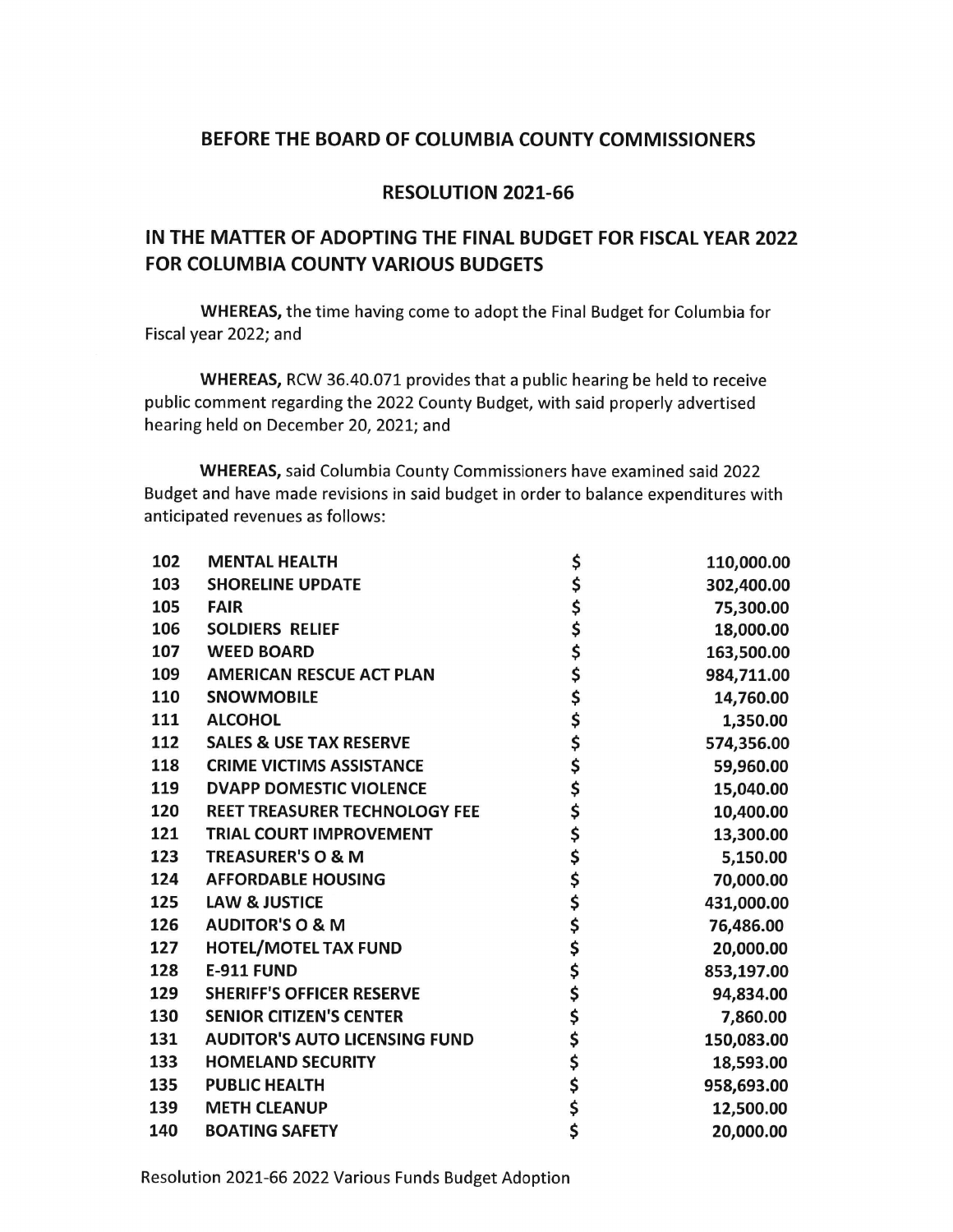| 201 | <b>DEBT SERVICE FUND</b> |              | 87,000.00      |
|-----|--------------------------|--------------|----------------|
| 502 | <b>RISK POOL</b>         |              | 250,050.00     |
| 503 | <b>SERVER</b>            |              | 225,679.00     |
| 504 | <b>UNEMPLOYMENT</b>      |              | 50,000.00      |
| 631 | <b>COUNTY TIMBER TAX</b> |              | \$<br>1,791.00 |
| 636 | <b>DRUG ENFORCEMENT</b>  |              | 1,000.00       |
|     |                          | <b>TOTAL</b> | 5,676,993.00   |

NOW, THEREFORE, BE IT HEREBY RESOLVED that is Board of Columbia County Commissioners resolved unto itself the power and authority to revise, delete and add any line items in any one of these budgets, all in accordance with applicable laws, necessary to keep expenditures within anticipated revenues.

PASSED AND ADOPTED by the Columbia County Board of Commissioners, State of Washington, this 20th day of December, 2021.

**BOARD OF COUNTY COMMISSIONERS COLUMBIA COUNTY, WASHINGTON** Ryan R. Rundell, Chairman Charles L. Amerein Commissioner 儿 Marty J. Hall, Commissioner Attest: Virginiå Schmidt

Clerk of the Board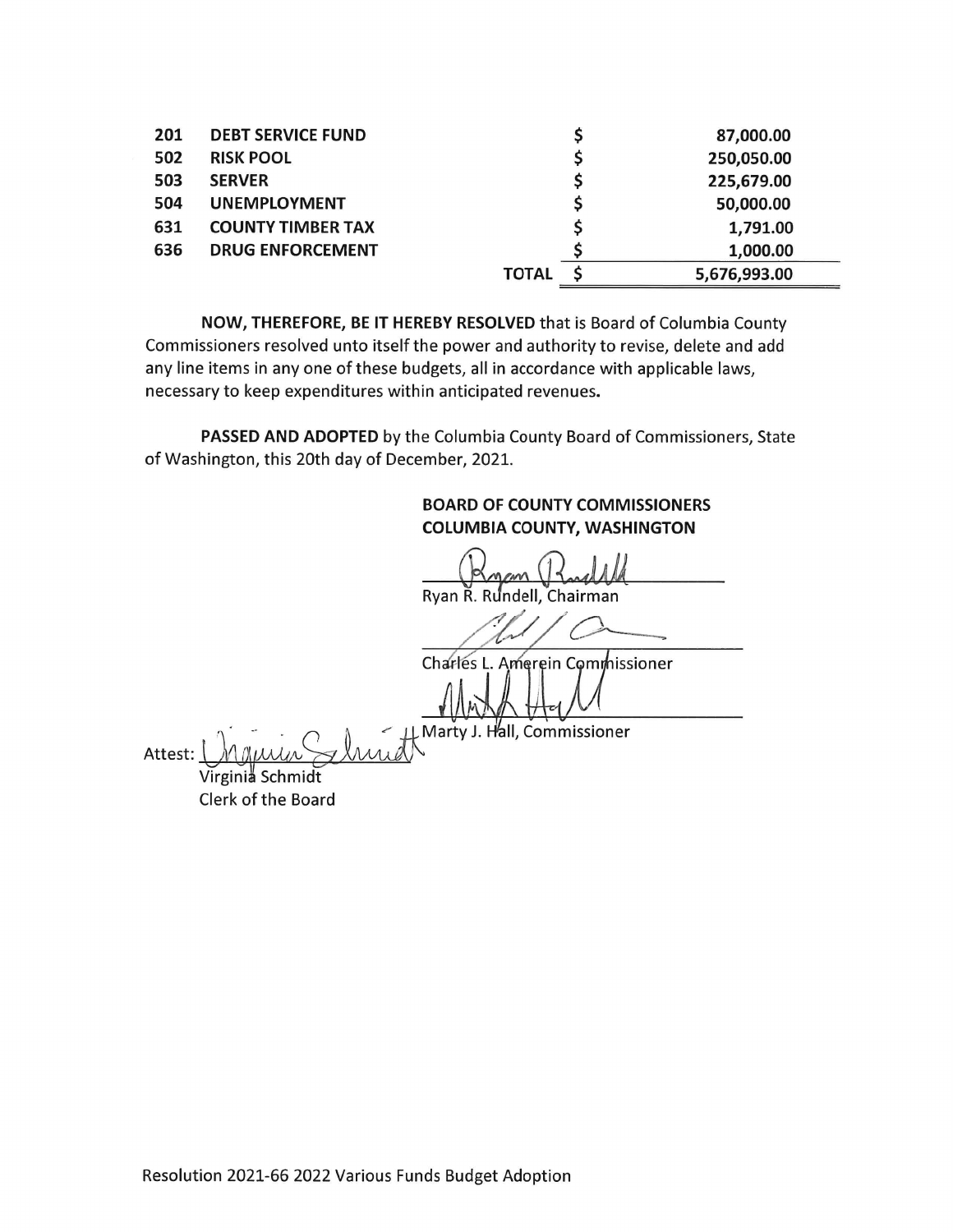lumbia



Columbia County, WA **Account Summary** 

For Fiscal: 2022 Period Ending: 12/31/2022

|                                        |                                                           |                     |                       |                     |                       |                     |                     | <b>Defined Budgets</b> |  |
|----------------------------------------|-----------------------------------------------------------|---------------------|-----------------------|---------------------|-----------------------|---------------------|---------------------|------------------------|--|
|                                        |                                                           | 2020                | 2020                  | 2021                | 2021                  | 2022                | 2022                | 2022                   |  |
|                                        |                                                           | <b>Total Budget</b> | <b>Total Activity</b> | <b>Total Budget</b> | <b>Total Activity</b> | <b>Total Budget</b> | <b>YTD Activity</b> | 2022                   |  |
|                                        |                                                           |                     |                       |                     |                       |                     |                     |                        |  |
| Fund: 001R00 - CURRENT EXPENSE RESERVE |                                                           |                     |                       |                     |                       |                     |                     |                        |  |
|                                        |                                                           |                     |                       |                     |                       |                     |                     |                        |  |
| Revenue                                |                                                           |                     |                       |                     |                       |                     |                     |                        |  |
| 001R00.000.308.00.00.01                | Beginning Fund Balance (Budget                            | 1,512,824.00        | 0.00                  | 1,318,961.00        | 0.00                  | 1,450,000.00        | 0.00                | 1,450,000.00           |  |
|                                        |                                                           |                     |                       |                     |                       |                     |                     |                        |  |
| 001R00.000.361.11.00.00                | INVEST INTEREST CE RESERVE                                | 10,000.00           | 6,137.15              | 6,000.00            | 4,860.11              | 4,000.00            | 0.00                | 4,000.00               |  |
| 001R00.000.361.40.00.00                | Other Interest                                            | 0.00                | 0.00                  | 20,000.00           | 44.04                 | 140.00              | 0.00                | 140.00                 |  |
| 001R00.000.381.20.00.00                | Interfund Loan Repay Received -                           | 0.00                | 0.00                  | 40,000.00           | 4,979.85              | 19,956.00           | 0.00                | 19,956.00              |  |
|                                        |                                                           |                     |                       |                     |                       |                     |                     |                        |  |
| 001R00.000.397.00.00.00                | <b>TRANSFER IN</b>                                        | 453,951.00          | 0.00                  | 247,221.00          | 181,636.00            | 0.00                | 0.00                |                        |  |
| 001R00.000.397.11.00.00                | <b>INV TRANSFER IN</b>                                    | 241,666.00          | 0.00                  | 0.00                | 0.00                  | 0.00                | 0.00                |                        |  |
|                                        | <b>Revenue Total:</b>                                     | 2,218,441.00        | 6,137.15              | 1,632,182.00        | 191,520.00            | 1,474,096.00        | 0.00                | 1,474,096.00           |  |
|                                        |                                                           |                     |                       |                     |                       |                     |                     |                        |  |
| <b>Expense</b>                         |                                                           |                     |                       |                     |                       |                     |                     |                        |  |
| 001R00.000.508.00.00.01                | Ending Fund Balance (Budgetary                            | 2,006,441.00        | 0.00                  | 1,572,182.00        | 0.00                  | 1,474,096.00        | 0.00                | 1,474,096.00           |  |
|                                        |                                                           | 0.00                |                       |                     |                       |                     |                     |                        |  |
| 001R00.000.514.22.49.00                | <b>BANK CHARGE</b>                                        |                     | 0.00                  | 0.00                | 45.00                 | 0.00                |                     | 0.00                   |  |
| 001R00.000.581.10.00.00                | Interfund Loans Issued                                    | 0.00                | 0.00                  | 60,000.00           | 60,000.00             | 0.00                | 0.00                |                        |  |
| 001R00.000.597.00.00.00                | Current Expense Reserve Transfe                           | 212,000.00          | 200,000.00            | 0.00                | 0.00                  | 0.00                | 0.00                |                        |  |
|                                        | <b>Expense Total:</b>                                     | 2,218,441.00        | 200,000.00            | 1,632,182.00        | 60,045.00             | 1,474,096.00        | 0.00                | 1,474,096.00           |  |
|                                        |                                                           |                     |                       |                     |                       |                     |                     |                        |  |
|                                        | Fund: 001R00 - CURRENT EXPENSE RESERVE Surplus (Deficit): | 0.00                | $-193,862.85$         | 0.00                | 131,475.00            | 0.00                | 0.00                | 0.00                   |  |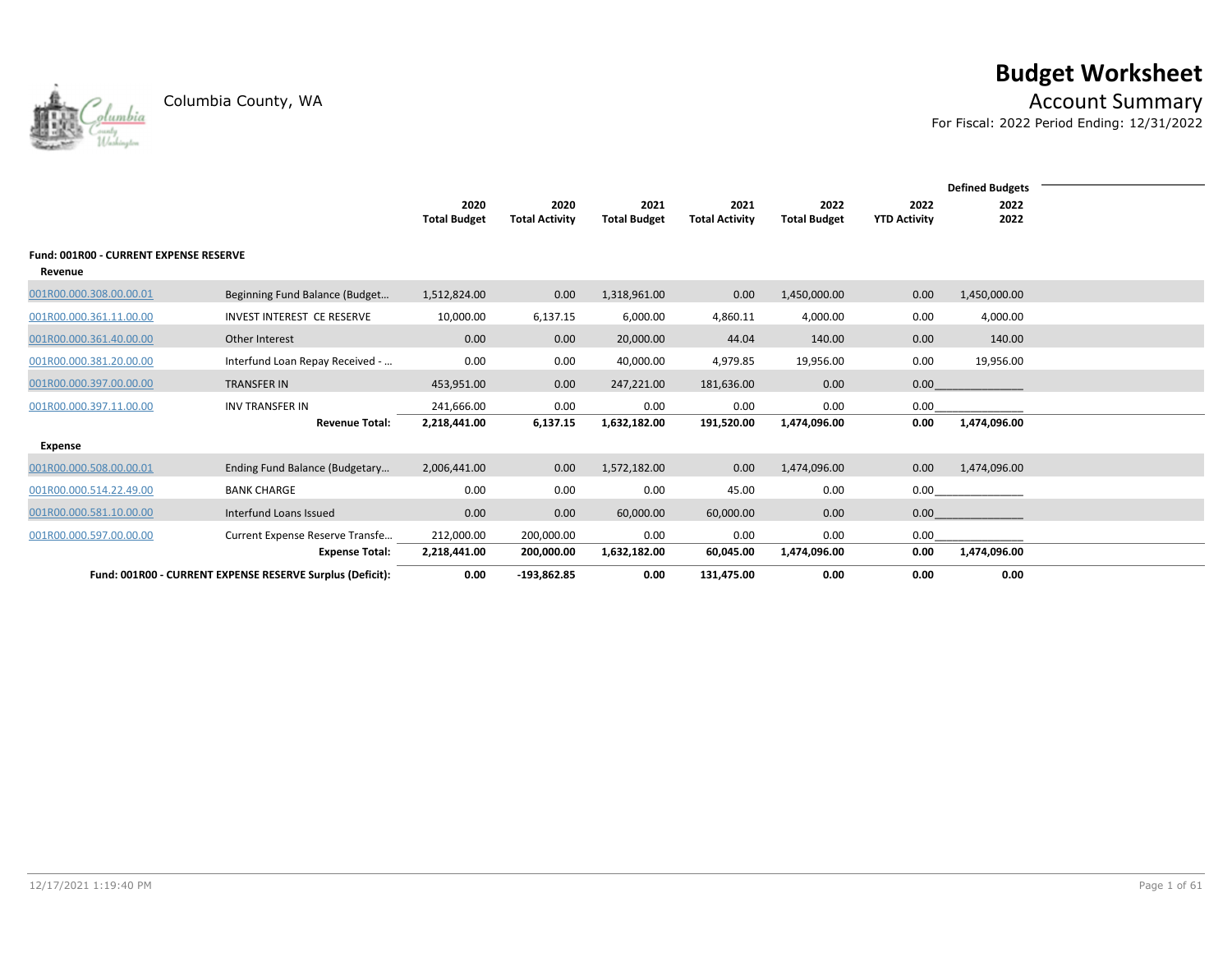|                              |                                                 |                             |                               |                             |                               |                             |                             | <b>Defined Budgets</b> |
|------------------------------|-------------------------------------------------|-----------------------------|-------------------------------|-----------------------------|-------------------------------|-----------------------------|-----------------------------|------------------------|
|                              |                                                 | 2020<br><b>Total Budget</b> | 2020<br><b>Total Activity</b> | 2021<br><b>Total Budget</b> | 2021<br><b>Total Activity</b> | 2022<br><b>Total Budget</b> | 2022<br><b>YTD Activity</b> | 2022<br>2022           |
|                              |                                                 |                             |                               |                             |                               |                             |                             |                        |
| Fund: 102000 - MENTAL HEALTH |                                                 |                             |                               |                             |                               |                             |                             |                        |
| Revenue                      |                                                 |                             |                               |                             |                               |                             |                             |                        |
| 102000.000.308.00.00.01      | Beginning Fund Balance (Budget                  | 32,002.00                   | 0.00                          | 46,788.00                   | 0.00                          | 15,000.00                   | 0.00                        | 15,000.00              |
| 102000.000.311.10.13.00      | <b>TAX REVENUE</b>                              | 0.00                        | 0.05                          | 0.00                        | 0.00                          | 0.00                        | 0.00                        |                        |
| 102000.000.311.10.14.00      | <b>TAX REVENUE</b>                              | 0.00                        | 0.05                          | 0.00                        | 0.40                          | 0.00                        | 0.00                        |                        |
| 102000.000.311.10.15.00      | <b>TAX REVENUE</b>                              | 0.00                        | 0.06                          | 0.00                        | 0.42                          | 0.00                        |                             | 0.00                   |
| 102000.000.311.10.16.00      | <b>TAX REVENUE</b>                              | 0.00                        | 6.53                          | 0.00                        | 8.65                          | 0.00                        | 0.00                        |                        |
| 102000.000.311.10.17.00      | <b>TAX REVENUE</b>                              | 0.00                        | 15.84                         | 0.00                        | 12.08                         | 0.00                        |                             | 0.00                   |
| 102000.000.311.10.18.00      | TAX REVENUE 2018 MENTAL HE                      | 0.00                        | 41.06                         | 0.00                        | 39.58                         | 0.00                        | 0.00                        |                        |
| 102000.000.311.10.19.00      | <b>TAX REVENUE</b>                              | 0.00                        | 76.25                         | 0.00                        | 44.45                         | 0.00                        |                             | 0.00                   |
| 102000.000.311.10.20.00      | <b>TAX REVENUE</b>                              | 25,638.00                   | 23,949.39                     | 23,000.00                   | 1,420.45                      | 0.00                        | 0.00                        |                        |
| 102000.000.311.10.21.00      | Tax Revenue Mental Health                       | 0.00                        | 0.00                          | 0.00                        | 26,003.86                     | 0.00                        | 0.00                        |                        |
| 102000.000.311.10.22.00      | Tax Revenue                                     | 0.00                        | 0.00                          | 0.00                        | 0.00                          | 25,000.00                   | 0.00                        | 25,000.00              |
| 102000.000.313.14.00.00      | SALES TAX .1% MH                                | 65,000.00                   | 83,603.71                     | 71,500.00                   | 87,719.92                     | 70,000.00                   | 0.00                        | 70,000.00              |
| 102000.000.317.20.00.00      | LEASEHOLD TAX - MH                              | 0.00                        | 42.60                         | 0.00                        | 38.57                         | 0.00                        | 0.00                        |                        |
| 102000.000.336.02.51.00      | PILT (STATE)                                    | 0.00                        | 58.34                         | 0.00                        | 63.13                         | 0.00                        | 0.00                        |                        |
| 102000.000.397.00.00.00      | Mental Health Transfer In                       | 70,136.00                   | 0.00                          | 70,423.00                   | 70,423.00                     | 0.00                        | 0.00                        |                        |
|                              | <b>Revenue Total:</b>                           | 192,776.00                  | 107,793.88                    | 211,711.00                  | 185,774.51                    | 110,000.00                  | 0.00                        | 110,000.00             |
| Expense                      |                                                 |                             |                               |                             |                               |                             |                             |                        |
| 102000.000.564.00.41.00      | Mental Health Other Charges                     | 192,776.00                  | 93,008.32                     | 211,711.00                  | 138,188.22                    | 110,000.00                  | 0.00                        | 110,000.00             |
|                              | <b>Expense Total:</b>                           | 192,776.00                  | 93,008.32                     | 211,711.00                  | 138,188.22                    | 110,000.00                  | 0.00                        | 110,000.00             |
|                              | Fund: 102000 - MENTAL HEALTH Surplus (Deficit): | 0.00                        | 14,785.56                     | 0.00                        | 47,586.29                     | 0.00                        | 0.00                        | 0.00                   |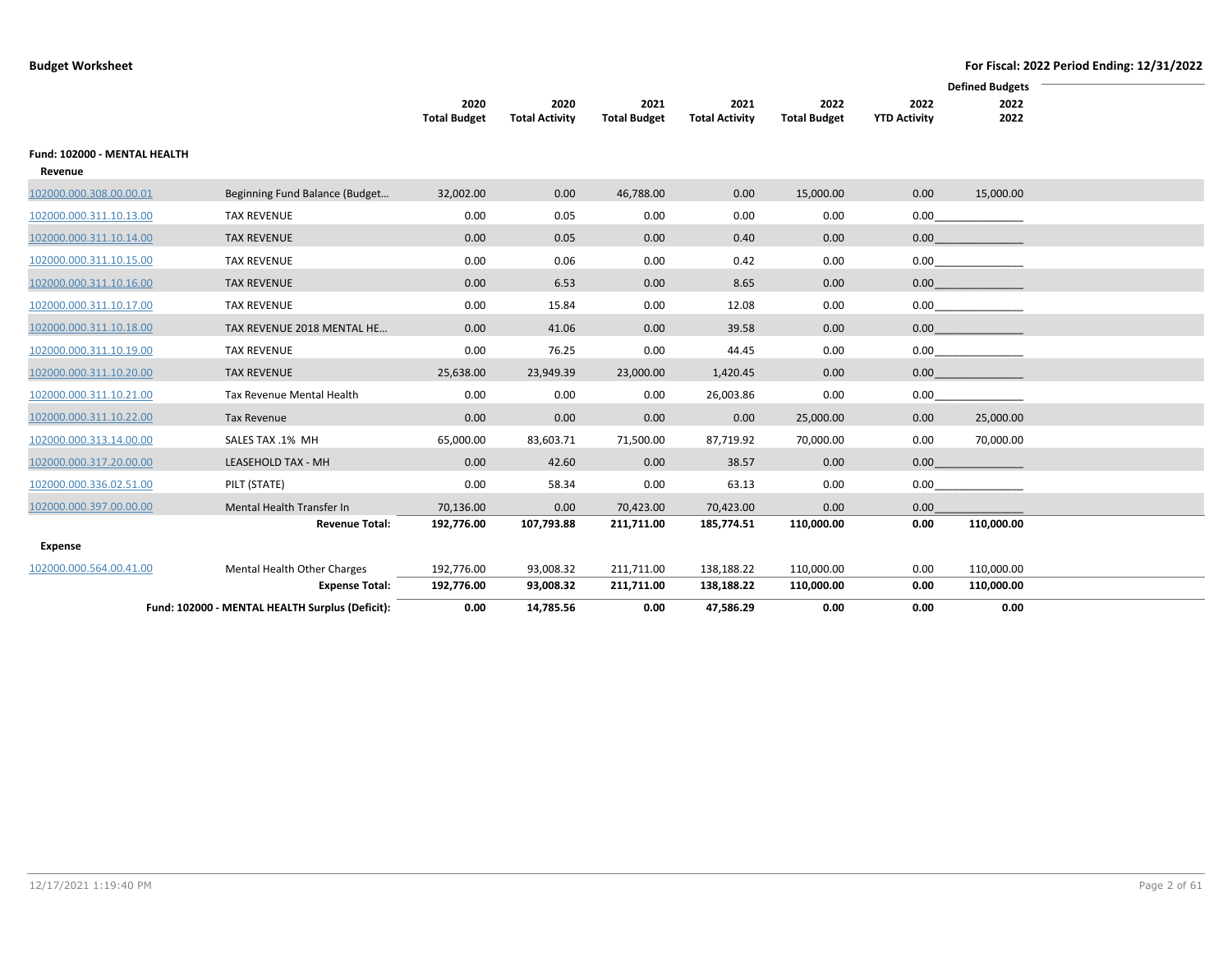|                         |                                                     |                     |                       |                     |                       |                     |                     | <b>Defined Budgets</b> |  |
|-------------------------|-----------------------------------------------------|---------------------|-----------------------|---------------------|-----------------------|---------------------|---------------------|------------------------|--|
|                         |                                                     | 2020                | 2020                  | 2021                | 2021                  | 2022                | 2022                | 2022                   |  |
|                         |                                                     | <b>Total Budget</b> | <b>Total Activity</b> | <b>Total Budget</b> | <b>Total Activity</b> | <b>Total Budget</b> | <b>YTD Activity</b> | 2022                   |  |
|                         |                                                     |                     |                       |                     |                       |                     |                     |                        |  |
|                         | Fund: 103000 - GROWTH MANAGEMENT                    |                     |                       |                     |                       |                     |                     |                        |  |
| Revenue                 |                                                     |                     |                       |                     |                       |                     |                     |                        |  |
|                         |                                                     |                     |                       |                     |                       |                     |                     |                        |  |
| 103000.000.308.00.00.01 | Beginning Fund Balance (Budget                      | 10,681.00           | 0.00                  | 10,681.00           | 0.00                  | 10,681.00           | 0.00                | 10,681.00              |  |
| 103000.000.334.03.10.00 | Department of Ecology Grant                         | 0.00                | 0.00                  | 0.00                | 0.00                  | 302,400.00          | 0.00                | 302,400.00             |  |
|                         | <b>Revenue Total:</b>                               | 10,681.00           | 0.00                  | 10,681.00           | 0.00                  | 313,081.00          | 0.00                | 313,081.00             |  |
|                         |                                                     |                     |                       |                     |                       |                     |                     |                        |  |
| Expense                 |                                                     |                     |                       |                     |                       |                     |                     |                        |  |
| 103000.000.508.00.00.01 | Ending Fund Balance (Budgetary                      | 0.00                | 0.00                  | 0.00                | 0.00                  | 10,681.00           | 0.00                | 10,681.00              |  |
| 103000.000.558.70.41.00 | Shoreline Update Professional Ser                   | 10,681.00           | 0.00                  | 10,681.00           | 0.00                  | 298,900.00          | 0.00                | 298,900.00             |  |
| 103000.000.558.70.41.10 | Shoreline Updarte Advertising                       | 0.00                | 0.00                  | 0.00                | 0.00                  | 500.00              | 0.00                | 500.00                 |  |
| 103000.000.558.70.42.00 | Shoreline Update Communicatio                       | 0.00                | 0.00                  | 0.00                | 0.00                  | 500.00              | 0.00                | 500.00                 |  |
| 103000.000.558.70.43.00 | Shoreline Update Travel                             | 0.00                | 0.00                  | 0.00                | 0.00                  | 1,000.00            | 0.00                | 1,000.00               |  |
| 103000.000.558.70.44.00 | Shoreline UpdateTaxes                               | 0.00                | 0.00                  | 0.00                | 0.00                  | 500.00              | 0.00                | 500.00                 |  |
| 103000.000.558.70.49.01 | Shoreline Update Printing                           | 0.00                | 0.00                  | 0.00                | 0.00                  | 1,000.00            | 0.00                | 1,000.00               |  |
|                         | <b>Expense Total:</b>                               | 10,681.00           | 0.00                  | 10,681.00           | 0.00                  | 313,081.00          | 0.00                | 313,081.00             |  |
|                         | Fund: 103000 - GROWTH MANAGEMENT Surplus (Deficit): | 0.00                | 0.00                  | 0.00                | 0.00                  | 0.00                | 0.00                | 0.00                   |  |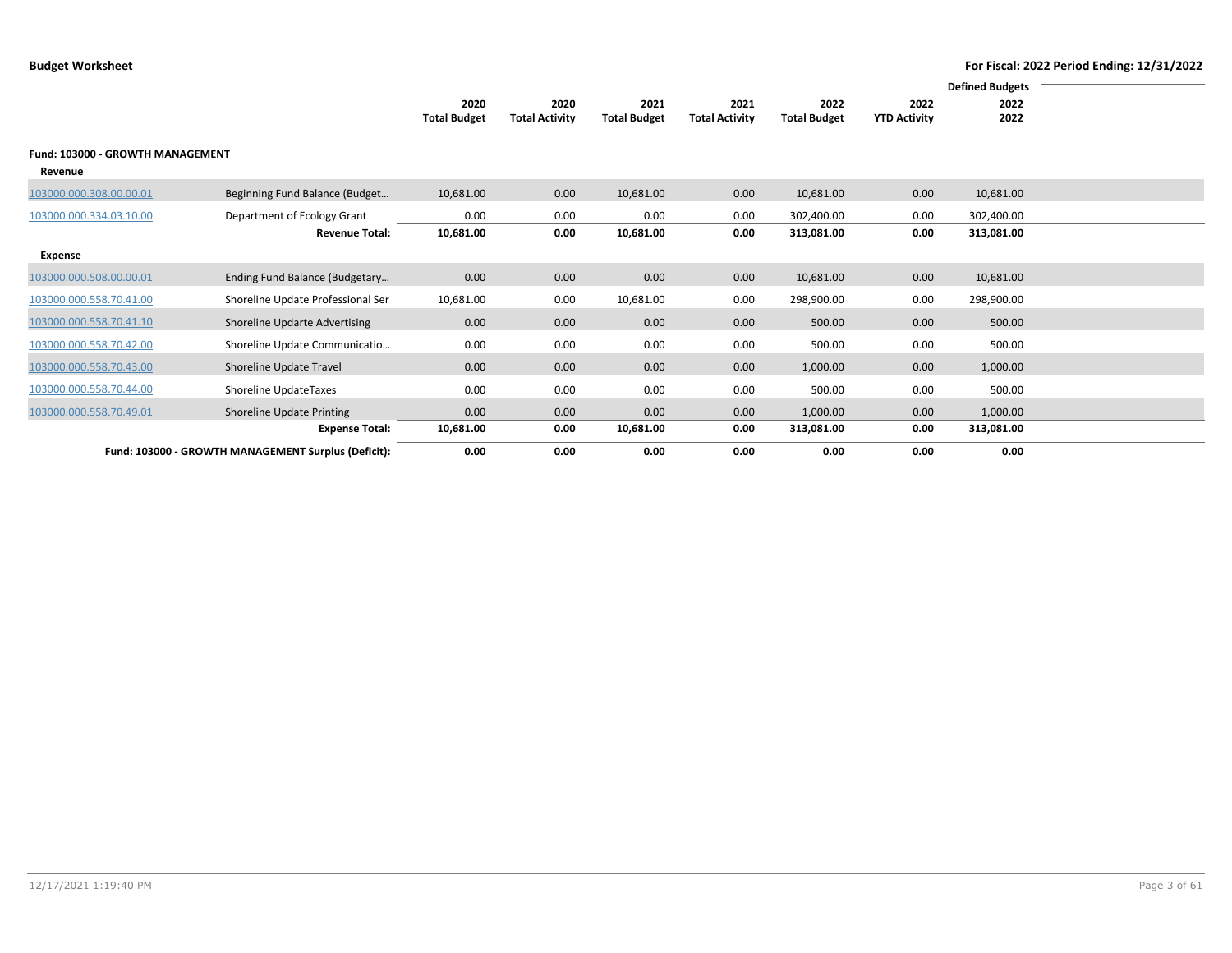|                                            |                                          |                     |                       |                     |                       |                     |                     | <b>Defined Budgets</b> |
|--------------------------------------------|------------------------------------------|---------------------|-----------------------|---------------------|-----------------------|---------------------|---------------------|------------------------|
|                                            |                                          | 2020                | 2020                  | 2021                | 2021                  | 2022                | 2022                | 2022                   |
|                                            |                                          | <b>Total Budget</b> | <b>Total Activity</b> | <b>Total Budget</b> | <b>Total Activity</b> | <b>Total Budget</b> | <b>YTD Activity</b> | 2022                   |
| Fund: 105000 - COUNTY FAIR FUND<br>Revenue |                                          |                     |                       |                     |                       |                     |                     |                        |
| 105000.000.308.00.00.01                    | Begining Fund Balance (Budgetar          | 53,871.00           | 0.00                  | 76,270.00           | 0.00                  | 72,700.00           | 0.00                | 72,700.00              |
| 105000.000.334.02.10.00                    | WA St Dept of Agriculture - Fair         | 29,800.00           | 0.00                  | 0.00                | 0.00                  | 0.00                | 0.00                |                        |
| 105000.000.336.02.11.00                    | FAIR ALLOCATION                          | 0.00                | 30,419.00             | 29,800.00           | 16,733.00             | 29,800.00           | 0.00                | 29,800.00              |
| 105000.000.347.40.10.00                    | <b>FAIR GATE ADMISSION</b>               | 20,000.00           | 0.00                  | 20,000.00           | 14,423.52             | 20,000.00           | 0.00                | 20,000.00              |
| 105000.000.347.90.00.00                    | OTHER FEES & CHARGES                     | 1,700.00            | 0.00                  | 1,700.00            | 1,030.00              | 1,500.00            | 0.00                | 1,500.00               |
| 105000.000.347.90.10.00                    | Rodeo Contestant Fees                    | 6,300.00            | 0.00                  | 6,300.00            | 0.00                  | 0.00                | 0.00                |                        |
| 105000.000.367.11.00.00                    | <b>DONATIONS</b>                         | 22,000.00           | 8,649.00              | 22,000.00           | 14,135.00             | 20,000.00           | 0.00                | 20,000.00              |
| 105000.000.369.91.00.00                    | MISC. REVENUE FAIR                       | 0.00                | 63.77                 | 0.00                | 4,099.54              | 4,000.00            | 0.00                | 4,000.00               |
| 105000.000.388.10.00.00                    | Prior Period Adjustment Revenue          | 0.00                | 0.00                  | 0.00                | 90.00                 | 0.00                | 0.00                |                        |
|                                            | <b>Revenue Total:</b>                    | 133,671.00          | 39,131.77             | 156,070.00          | 50,511.06             | 148,000.00          | 0.00                | 148,000.00             |
| Expense                                    |                                          |                     |                       |                     |                       |                     |                     |                        |
| 105000.000.508.00.00.01                    | Ending Fund Balance (Budgetary           | 53,871.00           | 0.00                  | 76,270.00           | 0.00                  | 72,700.00           | 0.00                | 72,700.00              |
| 105000.000.573.70.10.00                    | County Fair Salaries & Wages             | 3,600.00            | 3,600.00              | 3,600.00            | 3,450.00              | 3,600.00            | 0.00                | 3,600.00               |
| 105000.000.573.70.20.00                    | <b>County Fair Benefits</b>              | 360.00              | 354.52                | 360.00              | 326.11                | 360.00              | 0.00                | 360.00                 |
| 105000.000.573.70.30.00                    | <b>County Fair Supplies</b>              | 5,000.00            | 1,032.82              | 5,000.00            | 3,884.52              | 4,000.00            | 0.00                | 4,000.00               |
| 105000.000.573.70.30.10                    | <b>County Fair Awards</b>                | 3,000.00            | 1,238.96              | 3,000.00            | 516.41                | 2,500.00            | 0.00                | 2,500.00               |
| 105000.000.573.70.30.20                    | County Fair Hostess Clothing             | 2,500.00            | 1,281.60              | 2,500.00            | 838.96                | 2,000.00            | 0.00                | 2,000.00               |
| 105000.000.573.70.30.30                    | <b>County Fair Float</b>                 | 1,500.00            | 0.00                  | 1,500.00            | 1,068.89              | 1,500.00            | 0.00                | 1,500.00               |
| 105000.000.573.70.35.00                    | <b>County Fair Small Tools</b>           | 500.00              | 0.00                  | 500.00              | 251.23                | 500.00              | 0.00                | 500.00                 |
| 105000.000.573.70.41.00                    | <b>County Fair Professional Services</b> | 4,000.00            | 1,236.29              | 4,000.00            | 6,018.54              | 6,000.00            | 0.00                | 6,000.00               |
| 105000.000.573.70.41.01                    | County Fair Main Arena Entertai          | 21,000.00           | 0.00                  | 21,000.00           | 10,218.00             | 19,000.00           | 0.00                | 19,000.00              |
| 105000.000.573.70.41.02                    | County Fair Judges                       | 1,640.00            | 600.00                | 1,640.00            | 1,400.00              | 1,640.00            | 0.00                | 1,640.00               |
| 105000.000.573.70.41.03                    | <b>County Fair Advertising</b>           | 0.00                | 169.26                | 0.00                | 0.00                  | 0.00                | 0.00                |                        |
| 105000.000.573.70.41.04                    | County Fair Midway Entertainm            | 12,000.00           | 0.00                  | 12,000.00           | 12,900.00             | 12,000.00           | 0.00                | 12,000.00              |
| 105000.000.573.70.41.05                    | County Fair Promotion-Pre Fair           | 3,000.00            | 0.00                  | 3,000.00            | 426.70                | 1,500.00            | 0.00                | 1,500.00               |
| 105000.000.573.70.41.06                    | County Fair Promotion-After Fair         | 1,000.00            | 0.00                  | 1,000.00            | 0.00                  | 500.00              | 0.00                | 500.00                 |
| 105000.000.573.70.41.07                    | Coimty Fair PW MOU                       | 0.00                | 0.00                  | 0.00                | 0.00                  | 4,000.00            | 0.00                | 4,000.00               |
| 105000.000.573.70.42.00                    | <b>County Fair Communication</b>         | 200.00              | 275.50                | 200.00              | 225.95                | 200.00              | 0.00                | 200.00                 |
| 105000.000.573.70.43.00                    | County Fair Travel                       | 1,200.00            | 677.94                | 1,200.00            | 953.82                | 1,200.00            | 0.00                | 1,200.00               |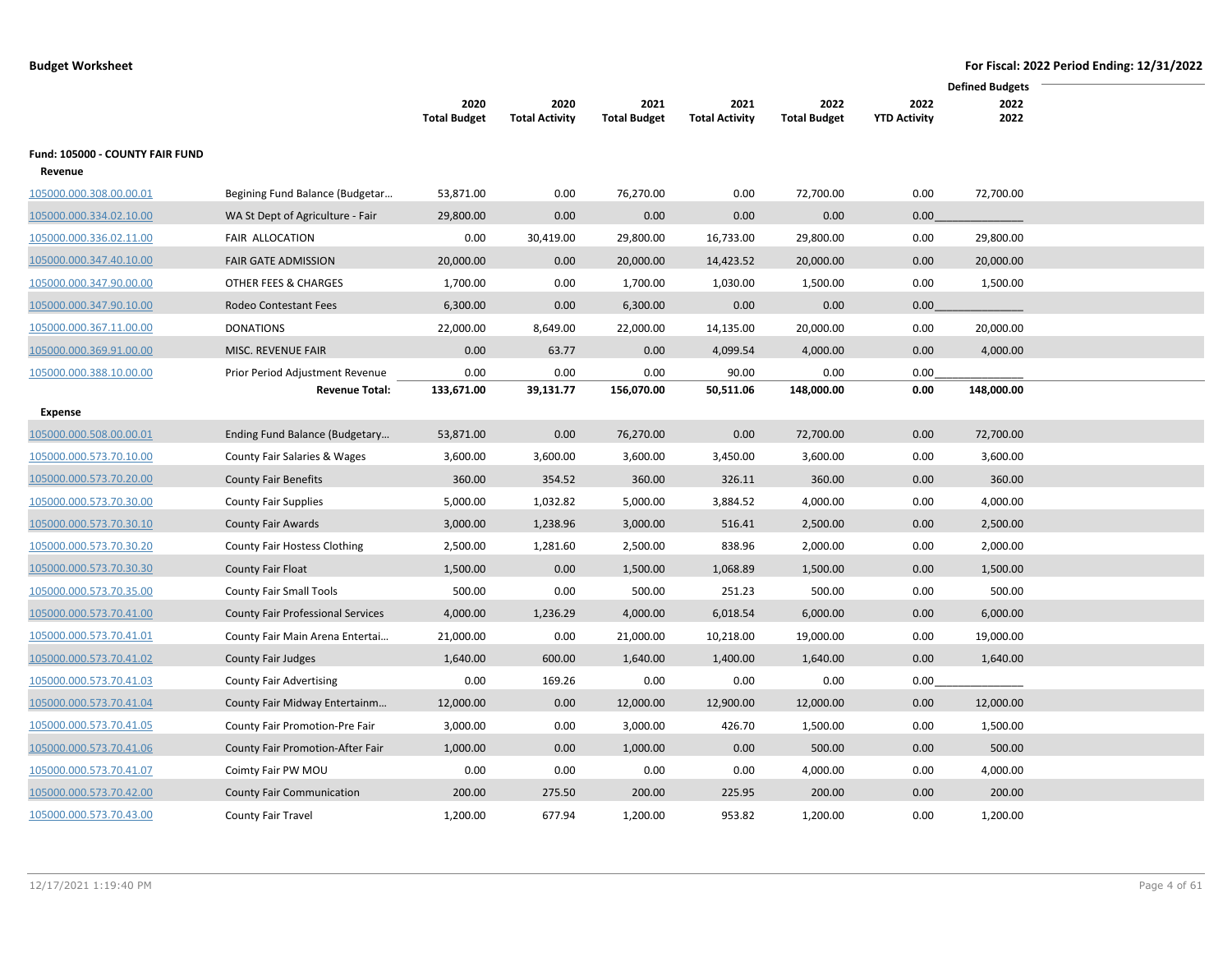|                         |                                                    |                     |                       |                     |                       |                     |                     | <b>Defined Budgets</b> |  |
|-------------------------|----------------------------------------------------|---------------------|-----------------------|---------------------|-----------------------|---------------------|---------------------|------------------------|--|
|                         |                                                    | 2020                | 2020                  | 2021                | 2021                  | 2022                | 2022                | 2022                   |  |
|                         |                                                    | <b>Total Budget</b> | <b>Total Activity</b> | <b>Total Budget</b> | <b>Total Activity</b> | <b>Total Budget</b> | <b>YTD Activity</b> | 2022                   |  |
|                         |                                                    |                     |                       |                     |                       |                     |                     |                        |  |
| 105000.000.573.70.45.00 | Columbia County Fair Rent/Lease                    | 2,500.00            | 721.00                | 2,500.00            | 1,172.00              | 1,500.00            | 0.00                | 1,500.00               |  |
|                         |                                                    |                     |                       |                     |                       |                     |                     |                        |  |
| 105000.000.573.70.46.00 | County Fair Insurance & Bond                       | 300.00              | 370.00                | 300.00              | 272.43                | 300.00              | 0.00                | 300.00                 |  |
| 105000.000.573.70.47.00 | <b>County Fair Utilities</b>                       | 200.00              | 185.75                | 200.00              | 307.25                | 0.00                | 0.00                |                        |  |
|                         |                                                    |                     |                       |                     |                       |                     |                     |                        |  |
| 105000.000.573.70.49.00 | <b>County Fair Miscellaneous</b>                   | 4,300.00            | 847.47                | 4,300.00            | 546.24                | 1,000.00            | 0.00                | 1,000.00               |  |
| 105000.000.573.70.49.01 | Columbia Co Fair Misc Premiums                     | 12,000.00           | 4,142.00              | 12,000.00           | 9,509.00              | 12,000.00           | 0.00                | 12,000.00              |  |
|                         |                                                    |                     |                       |                     |                       |                     |                     |                        |  |
|                         | <b>Expense Total:</b>                              | 133,671.00          | 16,733.11             | 156,070.00          | 54,286.05             | 148,000.00          | 0.00                | 148,000.00             |  |
|                         | Fund: 105000 - COUNTY FAIR FUND Surplus (Deficit): | 0.00                | 22,398.66             | 0.00                | $-3.774.99$           | 0.00                | 0.00                | 0.00                   |  |
|                         |                                                    |                     |                       |                     |                       |                     |                     |                        |  |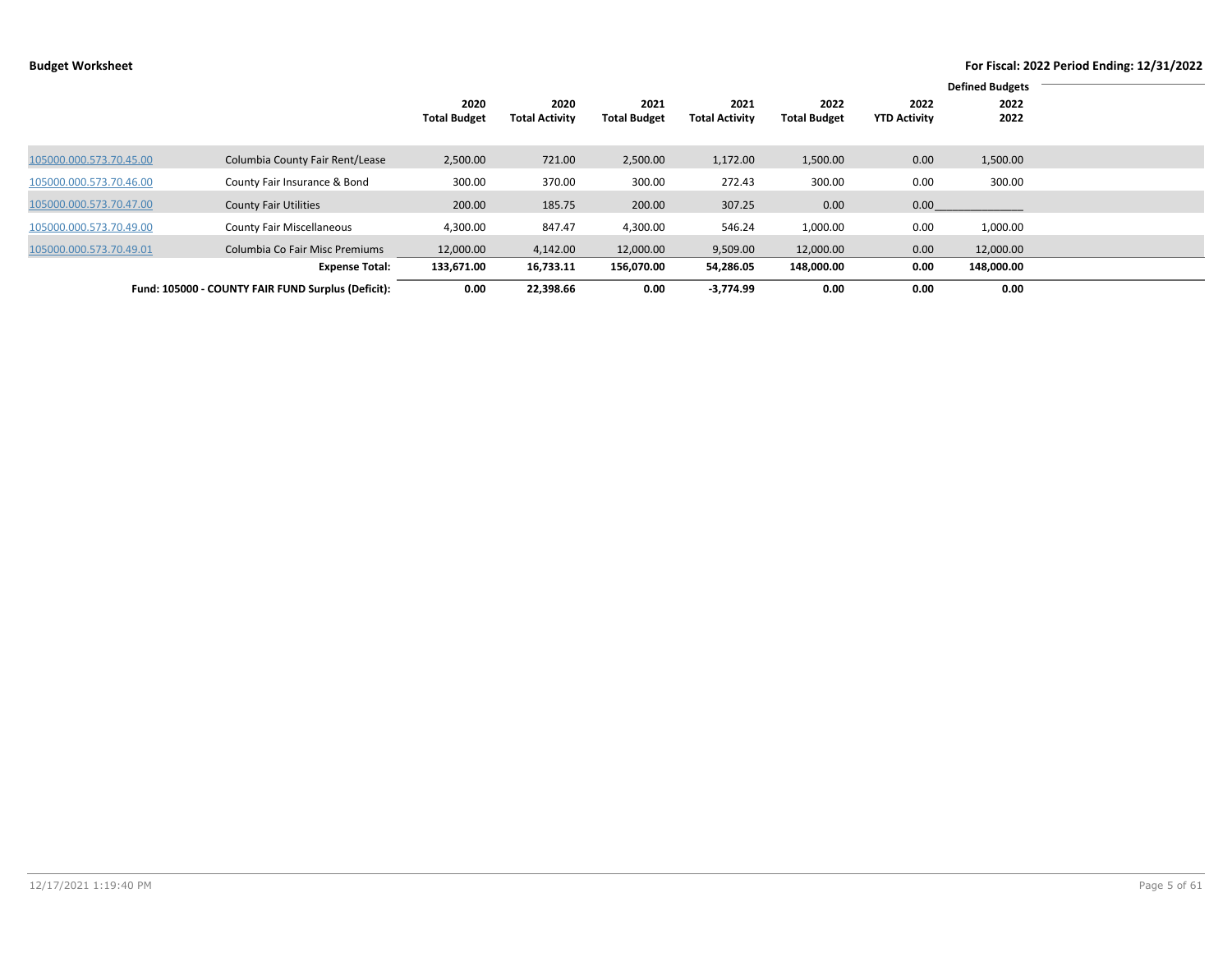|                                     |                                                        |                             |                               |                             |                               |                             |                             | <b>Defined Budgets</b>       |  |
|-------------------------------------|--------------------------------------------------------|-----------------------------|-------------------------------|-----------------------------|-------------------------------|-----------------------------|-----------------------------|------------------------------|--|
|                                     |                                                        | 2020<br><b>Total Budget</b> | 2020<br><b>Total Activity</b> | 2021<br><b>Total Budget</b> | 2021<br><b>Total Activity</b> | 2022<br><b>Total Budget</b> | 2022<br><b>YTD Activity</b> | 2022<br>2022                 |  |
| Fund: 106000 - SOLDIERS RELIEF FUND |                                                        |                             |                               |                             |                               |                             |                             |                              |  |
| Revenue                             |                                                        |                             |                               |                             |                               |                             |                             |                              |  |
| 106000.000.308.00.00.01             | Beginning Fund Balance (Budget                         | 38,608.00                   | 0.00                          | 44,199.00                   | 0.00                          | 45,000.00                   | 0.00                        | 45,000.00                    |  |
| 106000.000.311.10.15.00             | <b>TAX REVENUE</b>                                     | 0.00                        | 0.04                          | 0.00                        | 0.25                          | 0.00                        |                             |                              |  |
| 106000.000.311.10.16.00             | <b>TAX REVENUE</b>                                     | 0.00                        | 2.94                          | 0.00                        | 3.88                          | 0.00                        |                             | 0.00                         |  |
| 106000.000.311.10.17.00             | <b>TAX REVENUE</b>                                     | 0.00                        | 7.31                          | 0.00                        | 5.59                          | 0.00                        |                             | $0.00$ and $0.00$ and $0.00$ |  |
| 106000.000.311.10.18.00             | TAX REVENUE 2018 SOLDIERS                              | 0.00                        | 17.89                         | 0.00                        | 17.25                         | 0.00                        |                             | 0.00                         |  |
| 106000.000.311.10.19.00             | <b>TAX REVENUE</b>                                     | 0.00                        | 34.29                         | 0.00                        | 19.98                         | 0.00                        |                             | $0.00$ and $0.00$ and $0.00$ |  |
| 106000.000.311.10.20.00             | Tax Revenue 2020                                       | 11,537.00                   | 10,777.82                     | 0.00                        | 639.09                        | 0.00                        |                             | 0.00                         |  |
| 106000.000.311.10.21.00             | Tax Revenue Solidiers                                  | 0.00                        | 0.00                          | 11,600.00                   | 11,701.06                     | 0.00                        | 0.00                        |                              |  |
| 106000.000.311.10.22.00             | Tax Revenue                                            | 0.00                        | 0.00                          | 0.00                        | 0.00                          | 12,500.00                   | 0.00                        | 12,500.00                    |  |
| 106000.000.317.20.00.00             | LEASEHOLD TAX SOLDIERS                                 | 0.00                        | 19.16                         | 0.00                        | 17.36                         | 20.00                       | 0.00                        | 20.00                        |  |
| 106000.000.336.02.51.00             | PILT (STATE)                                           | 50.00                       | 26.27                         | 0.00                        | 28.41                         | 30.00                       | 0.00                        | 30.00                        |  |
| 106000.000.361.11.00.00             | <b>INV INTEREST SOLDIERS</b>                           | 200.00                      | 58.73                         | 0.00                        | 9.24                          | 20.00                       | 0.00                        | 20.00                        |  |
|                                     | <b>Revenue Total:</b>                                  | 50,395.00                   | 10,944.45                     | 55,799.00                   | 12,442.11                     | 57,570.00                   | 0.00                        | 57,570.00                    |  |
| Expense                             |                                                        |                             |                               |                             |                               |                             |                             |                              |  |
| 106000.000.508.00.00.01             | Ending Fund Balance (Budgetary                         | 36,395.00                   | 0.00                          | 44,199.00                   | 0.00                          | 39,570.00                   | 0.00                        | 39,570.00                    |  |
| 106000.000.565.20.40.01             | Soldiers Relief American Legion                        | 1,000.00                    | 1,080.00                      | 1,000.00                    | 0.00                          | 1,000.00                    | 0.00                        | 1,000.00                     |  |
| 106000.000.565.20.40.02             | Soldiers Relief Veteran Support                        | 0.00                        | 0.00                          | 0.00                        | 0.00                          | 12,000.00                   | 0.00                        | 12,000.00                    |  |
| 106000.000.565.20.40.03             | Soldiers Relief Veteran Emergen                        | 8,000.00                    | 4,273.72                      | 8,000.00                    | 10,087.72                     | 0.00                        | 0.00                        |                              |  |
| 106000.000.565.20.60.00             | Soldiers Relief Burial Plot Purcha                     | 5,000.00                    | 0.00                          | 2,600.00                    | 0.00                          | 5,000.00                    | 0.00                        | 5,000.00                     |  |
|                                     | <b>Expense Total:</b>                                  | 50,395.00                   | 5,353.72                      | 55,799.00                   | 10,087.72                     | 57,570.00                   | 0.00                        | 57,570.00                    |  |
|                                     | Fund: 106000 - SOLDIERS RELIEF FUND Surplus (Deficit): | 0.00                        | 5,590.73                      | 0.00                        | 2,354.39                      | 0.00                        | 0.00                        | 0.00                         |  |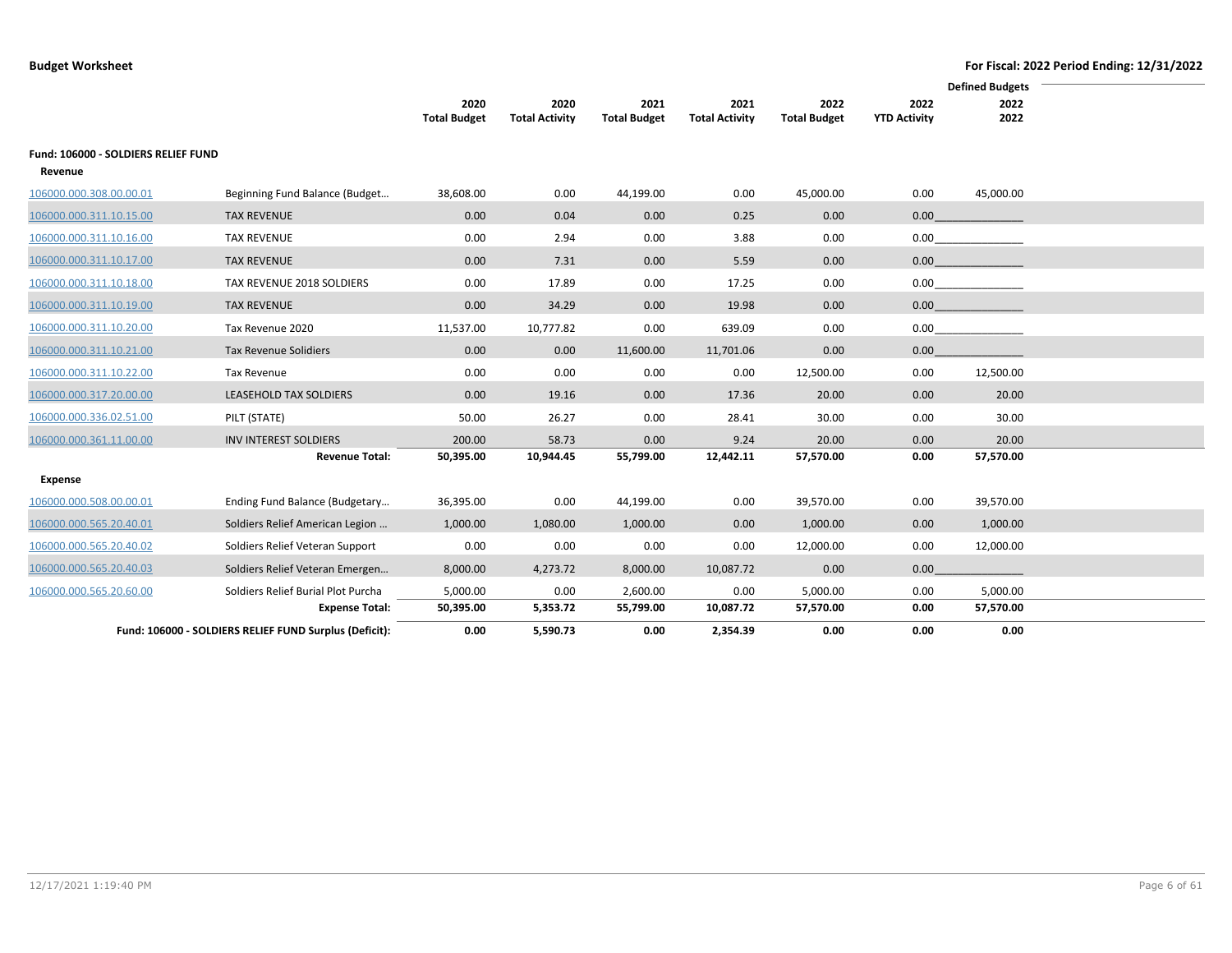|                                           |                                  |                             |                               |                             |                               |                             |                             | <b>Defined Budgets</b> |
|-------------------------------------------|----------------------------------|-----------------------------|-------------------------------|-----------------------------|-------------------------------|-----------------------------|-----------------------------|------------------------|
|                                           |                                  | 2020<br><b>Total Budget</b> | 2020<br><b>Total Activity</b> | 2021<br><b>Total Budget</b> | 2021<br><b>Total Activity</b> | 2022<br><b>Total Budget</b> | 2022<br><b>YTD Activity</b> | 2022<br>2022           |
| Fund: 107000 - WEED BOARD FUND<br>Revenue |                                  |                             |                               |                             |                               |                             |                             |                        |
| 107000.000.308.00.00.01                   | Beginning Fund Balance (Budget   | 78,590.00                   | 0.00                          | 80,852.00                   | 0.00                          | 47,000.00                   | 0.00                        | 47,000.00              |
| 107000.000.311.10.16.00                   | <b>TAX REVENUE</b>               | 0.00                        | 9.00                          | 0.00                        | 6.00                          | 0.00                        | 0.00                        |                        |
| 107000.000.311.10.17.00                   | <b>TAX REVENUE</b>               | 0.00                        | 20.26                         | 0.00                        | 6.00                          | 0.00                        | 0.00                        |                        |
| 107000.000.311.10.18.00                   | TAX REVENUE 2018 WEED            | 0.00                        | 9.07                          | 0.00                        | 29.13                         | 0.00                        | 0.00                        |                        |
| 107000.000.311.10.19.00                   | <b>TAX REVENUE</b>               | 0.00                        | 73.17                         | 0.00                        | 15.55                         | 0.00                        | 0.00                        |                        |
| 107000.000.311.10.20.00                   | Tax Revenue 2020                 | 59,000.00                   | 58,926.62                     | 0.00                        | 285.26                        | 0.00                        | 0.00                        |                        |
| 107000.000.311.10.21.00                   | <b>Tax Revenue Weed</b>          | 0.00                        | 0.00                          | 59,000.00                   | 59,075.17                     | 0.00                        | 0.00                        |                        |
| 107000.000.311.10.22.00                   | Tax Revenue                      | 0.00                        | 0.00                          | 0.00                        | 0.00                          | 58,000.00                   | 0.00                        | 58,000.00              |
| 107000.000.331.81.00.00                   | Federal Grant Dept of Energy BPA | 0.00                        | 6,159.60                      | 6,500.00                    | 6,500.00                      | 6,500.00                    | 0.00                        | 6,500.00               |
| 107000.000.334.02.10.00                   | WA AG CLASS A Weed ERAD          | 4,020.00                    | 4,020.00                      | 2,000.00                    | 0.00                          | 4,000.00                    | 0.00                        | 4,000.00               |
| 107000.000.343.16.00.00                   | <b>CHEMICALS</b>                 | 65,000.00                   | 49,697.07                     | 50,000.00                   | 70,592.86                     | 32,000.00                   | 0.00                        | 32,000.00              |
| 107000.000.343.16.02.00                   | Weed Board Biological Control    | 2,000.00                    | 1,500.00                      | 1,000.00                    | 2,940.00                      | 1,000.00                    | 0.00                        | 1,000.00               |
| 107000.000.369.91.00.00                   | WEED MISC REVENUE                | 0.00                        | 35.39                         | 0.00                        | 0.00                          | 0.00                        | 0.00                        |                        |
| 107000.000.388.10.00.00                   | PRIOR PERIOD ADJUSTMENT RE       | 0.00                        | 0.00                          | 0.00                        | 84.90                         | 0.00                        | 0.00                        |                        |
|                                           | <b>Revenue Total:</b>            | 208,610.00                  | 120,450.18                    | 199,352.00                  | 139,534.87                    | 148,500.00                  | 0.00                        | 148,500.00             |
| <b>Expense</b>                            |                                  |                             |                               |                             |                               |                             |                             |                        |
| 107000.000.508.00.00.01                   | Ending Fund Balance (Budgetary   | 25,590.00                   | 0.00                          | 35,852.00                   | 0.00                          | 0.00                        | 0.00                        |                        |
| 107000.000.553.60.10.01                   | Weed Board Coordinator Salary    | 10,500.00                   | 8,943.14                      | 12,000.00                   | 8,477.40                      | 13,000.00                   | 0.00                        | 13,000.00              |
| 107000.000.553.60.10.02                   | Weed Board Clerk Salary          | 300.00                      | 0.00                          | 500.00                      | 0.00                          | 1,500.00                    | 0.00                        | 1,500.00               |
| 107000.000.553.60.20.00                   | <b>Weed Board Benefits</b>       | 5,000.00                    | 4,699.41                      | 6,300.00                    | 4,303.73                      | 6,800.00                    | 0.00                        | 6,800.00               |
| 107000.000.553.60.31.01                   | Weed Board Office Supplies       | 1,800.00                    | 426.02                        | 2,000.00                    | 159.56                        | 3,000.00                    | 0.00                        | 3,000.00               |
| 107000.000.553.60.31.02                   | Weed Board Operating Supplies    | 66,100.00                   | 53,741.66                     | 51,000.00                   | 70,804.97                     | 33,000.00                   | 0.00                        | 33,000.00              |
| 107000.000.553.60.35.00                   | Weed Board Small Tools           | 0.00                        | 2,054.18                      | 3,000.00                    | 0.00                          | 3,000.00                    | 0.00                        | 3,000.00               |
| 107000.000.553.60.41.00                   | Weed Board Professional Service  | 500.00                      | 0.00                          | 2,000.00                    | 37.94                         | 2,000.00                    | 0.00                        | 2,000.00               |
| 107000.000.553.60.41.01                   | Weed Board Prof Service Med Sa   | 10,020.00                   | 8,040.00                      | 6,000.00                    | 0.00                          | 5,000.00                    | 0.00                        | 5,000.00               |
| 107000.000.553.60.41.02                   | Weed Board Prof Service Biologi  | 10,000.00                   | 2,500.00                      | 6,000.00                    | 5,000.00                      | 6,000.00                    | 0.00                        | 6,000.00               |
| 107000.000.553.60.41.03                   | Weed Board Contract Service/Co   | 48,000.00                   | 30,310.00                     | 29,000.00                   | 29,305.00                     | 30,000.00                   | 0.00                        | 30,000.00              |
| 107000.000.553.60.41.04                   | Weed Board Prof Serv BPA Cost    | 0.00                        | 1,044.85                      | 6,500.00                    | 4,221.41                      | 6,500.00                    | 0.00                        | 6,500.00               |
| 107000.000.553.60.41.05                   | Weed Board Class B Weeds         | 4,000.00                    | 0.00                          | 4,000.00                    | 0.00                          | 4,000.00                    | 0.00                        | 4,000.00               |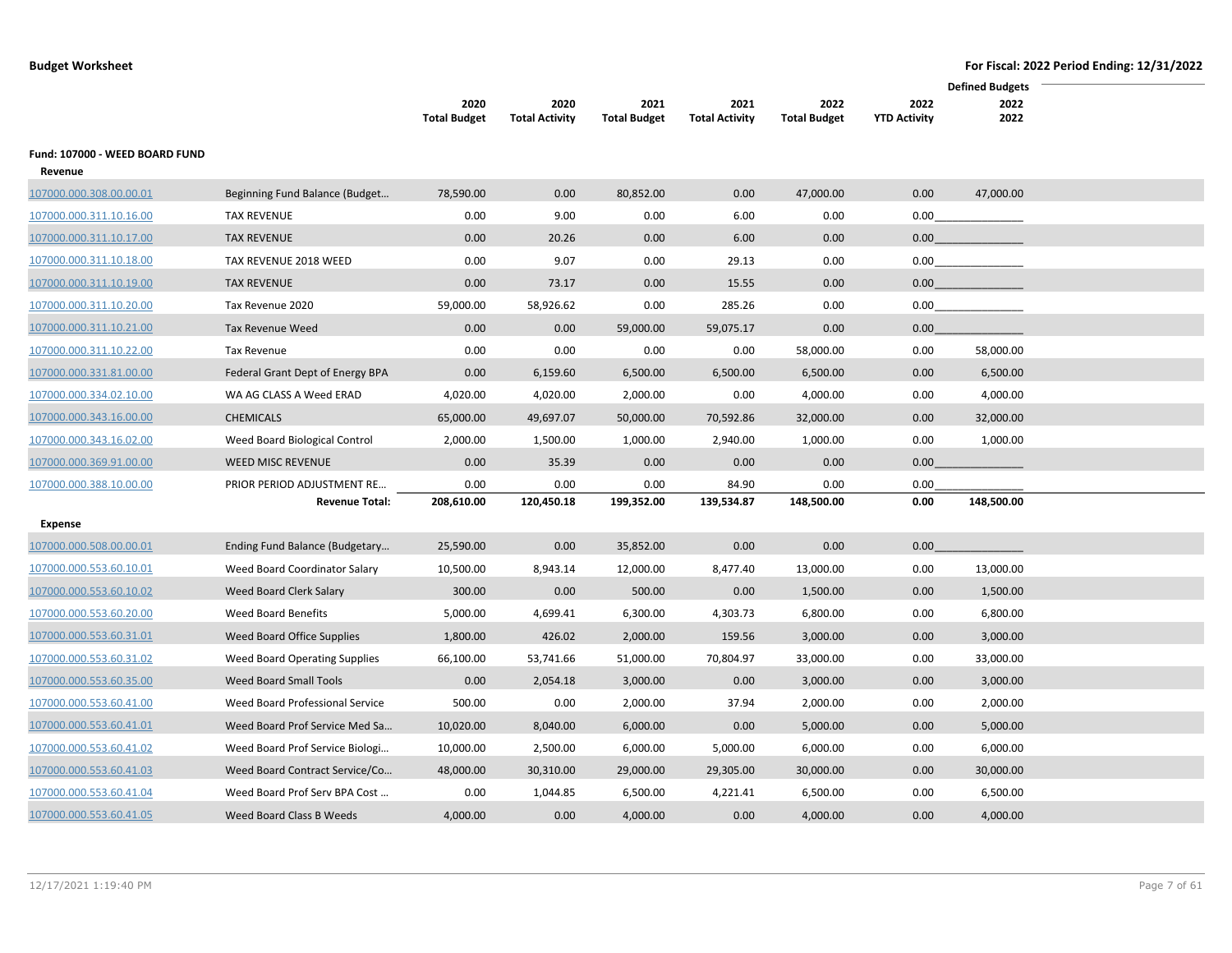|                         |                                                   |                     |                       |                     |                       |                     |                     | <b>Defined Budgets</b> |  |
|-------------------------|---------------------------------------------------|---------------------|-----------------------|---------------------|-----------------------|---------------------|---------------------|------------------------|--|
|                         |                                                   | 2020                | 2020                  | 2021                | 2021                  | 2022                | 2022                | 2022                   |  |
|                         |                                                   | <b>Total Budget</b> | <b>Total Activity</b> | <b>Total Budget</b> | <b>Total Activity</b> | <b>Total Budget</b> | <b>YTD Activity</b> | 2022                   |  |
|                         |                                                   |                     |                       |                     |                       |                     |                     |                        |  |
| 107000.000.553.60.41.06 | Weed Board Education                              | 4,000.00            | 2,479.94              | 7,000.00            | 144.88                | 5,000.00            | 0.00                | 5,000.00               |  |
| 107000.000.553.60.41.07 | Weed Board Bio Survey                             | 1,000.00            | 0.00                  | 6,000.00            | 0.00                  | 6,000.00            | 0.00                | 6,000.00               |  |
| 107000.000.553.60.41.10 | Weed Board Advertising                            | 2,000.00            | 620.63                | 2,000.00            | 732.13                | 2,000.00            | 0.00                | 2,000.00               |  |
| 107000.000.553.60.41.11 | Weed Board New Invading Weeds                     | 5,000.00            | 0.00                  | 4,000.00            | 0.00                  | 4,000.00            | 0.00                | 4,000.00               |  |
| 107000.000.553.60.42.00 | Weed Board Communications                         | 2,000.00            | 1,063.23              | 2,000.00            | 1,085.74              | 2,000.00            | 0.00                | 2,000.00               |  |
| 107000.000.553.60.43.00 | Weed Board Travel                                 | 2,500.00            | 41.86                 | 1,000.00            | 0.00                  | 1,100.00            | 0.00                | 1,100.00               |  |
| 107000.000.553.60.45.00 | Weed Board Rent                                   | 1,200.00            | 1,425.00              | 2,400.00            | 2,225.04              | 3,000.00            | 0.00                | 3,000.00               |  |
| 107000.000.553.60.46.00 | Weed Board Insurance                              | 700.00              | 205.33                | 1,000.00            | 25.66                 | 1,500.00            | 0.00                | 1,500.00               |  |
| 107000.000.553.60.49.00 | Weed Board Miscellaneous                          | 800.00              | 270.03                | 2,500.00            | 337.32                | 2,500.00            | 0.00                | 2,500.00               |  |
| 107000.000.553.60.50.00 | Weed Board Administration                         | 200.00              | 0.00                  | 0.00                | 0.00                  | 0.00                | 0.00                |                        |  |
| 107000.000.582.90.44.01 | Weed Board Agency Disburemen                      | 300.00              | 317.90                | 200.00              | 441.66                | 500.00              | 0.00                | 500.00                 |  |
| 107000.000.582.90.44.02 | Weed Board Agency Disburseme                      | 100.00              | 4.79                  | 100.00              | 1.21                  | 100.00              | 0.00                | 100.00                 |  |
| 107000.000.588.10.00.00 | Prior Period Adjustment Expense                   | 0.00                | 0.00                  | 0.00                | 84.90                 | 0.00                | 0.00                |                        |  |
| 107000.000.594.53.60.00 | Weed Board Capital Outlay                         | 7,000.00            | 0.00                  | 7,000.00            | 0.00                  | 7,000.00            | 0.00                | 7,000.00               |  |
|                         | <b>Expense Total:</b>                             | 208,610.00          | 118,187.97            | 199,352.00          | 127,388.55            | 148,500.00          | 0.00                | 148,500.00             |  |
|                         | Fund: 107000 - WEED BOARD FUND Surplus (Deficit): | 0.00                | 2,262.21              | 0.00                | 12,146.32             | 0.00                | 0.00                | 0.00                   |  |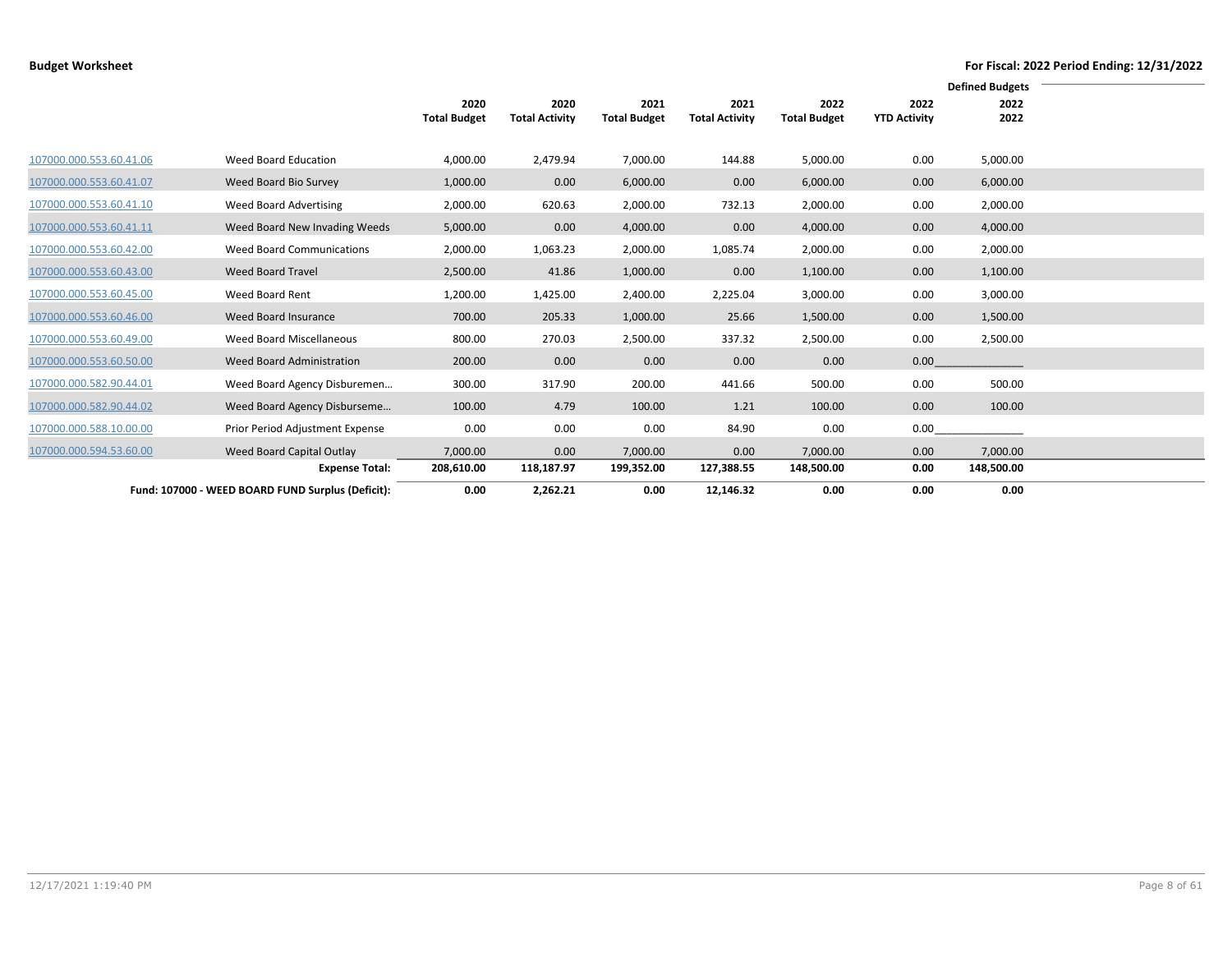|                                         |                                                            |                     |                       |                     |                       |                     |                     | <b>Defined Budgets</b> |  |
|-----------------------------------------|------------------------------------------------------------|---------------------|-----------------------|---------------------|-----------------------|---------------------|---------------------|------------------------|--|
|                                         |                                                            | 2020                | 2020                  | 2021                | 2021                  | 2022                | 2022                | 2022                   |  |
|                                         |                                                            | <b>Total Budget</b> | <b>Total Activity</b> | <b>Total Budget</b> | <b>Total Activity</b> | <b>Total Budget</b> | <b>YTD Activity</b> | 2022                   |  |
| Fund: 109000 - American Rescue Plan Act |                                                            |                     |                       |                     |                       |                     |                     |                        |  |
| Revenue                                 |                                                            |                     |                       |                     |                       |                     |                     |                        |  |
| 109000.000.308.00.00.01                 | Begining Fund Balance (Budgetar                            | 0.00                | 0.00                  | 0.00                | 0.00                  | 386,520.00          | 0.00                | 386,520.00             |  |
| 109000.000.331.21.02.70                 | US Treasury ARPA Direct Federal                            | 0.00                | 0.00                  | 0.00                | 387,020.00            | 386,520.00          | 0.00                | 386,520.00             |  |
|                                         | <b>Revenue Total:</b>                                      | 0.00                | 0.00                  | 0.00                | 387,020.00            | 773,040.00          | 0.00                | 773,040.00             |  |
| Expense                                 |                                                            |                     |                       |                     |                       |                     |                     |                        |  |
| 109000.000.565.40.10.00                 | Amer Rescue Plan Wages                                     | 0.00                | 0.00                  | 0.00                | 0.00                  | 20,000.00           | 0.00                | 20,000.00              |  |
| 109000.000.565.40.20.00                 | American Rescue Plan Benefits                              | 0.00                | 0.00                  | 0.00                | 0.00                  | 10,000.00           | 0.00                | 10,000.00              |  |
| 109000.000.565.40.31.00                 | American Rescue Plan Supplies                              | 0.00                | 0.00                  | 0.00                | 0.00                  | 40,000.00           | 0.00                | 40,000.00              |  |
| 109000.000.565.40.41.00                 | American Rescue Plan Profession                            | 0.00                | 0.00                  | 0.00                | 0.00                  | 50,000.00           | 0.00                | 50,000.00              |  |
| 109000.000.594.18.60.00                 | <b>ARPA Capital Outlay</b>                                 | 0.00                | 0.00                  | 0.00                | 0.00                  | 653,040.00          | 0.00                | 653,040.00             |  |
|                                         | <b>Expense Total:</b>                                      | 0.00                | 0.00                  | 0.00                | 0.00                  | 773,040.00          | 0.00                | 773,040.00             |  |
|                                         | Fund: 109000 - American Rescue Plan Act Surplus (Deficit): | 0.00                | 0.00                  | 0.00                | 387,020.00            | 0.00                | 0.00                | 0.00                   |  |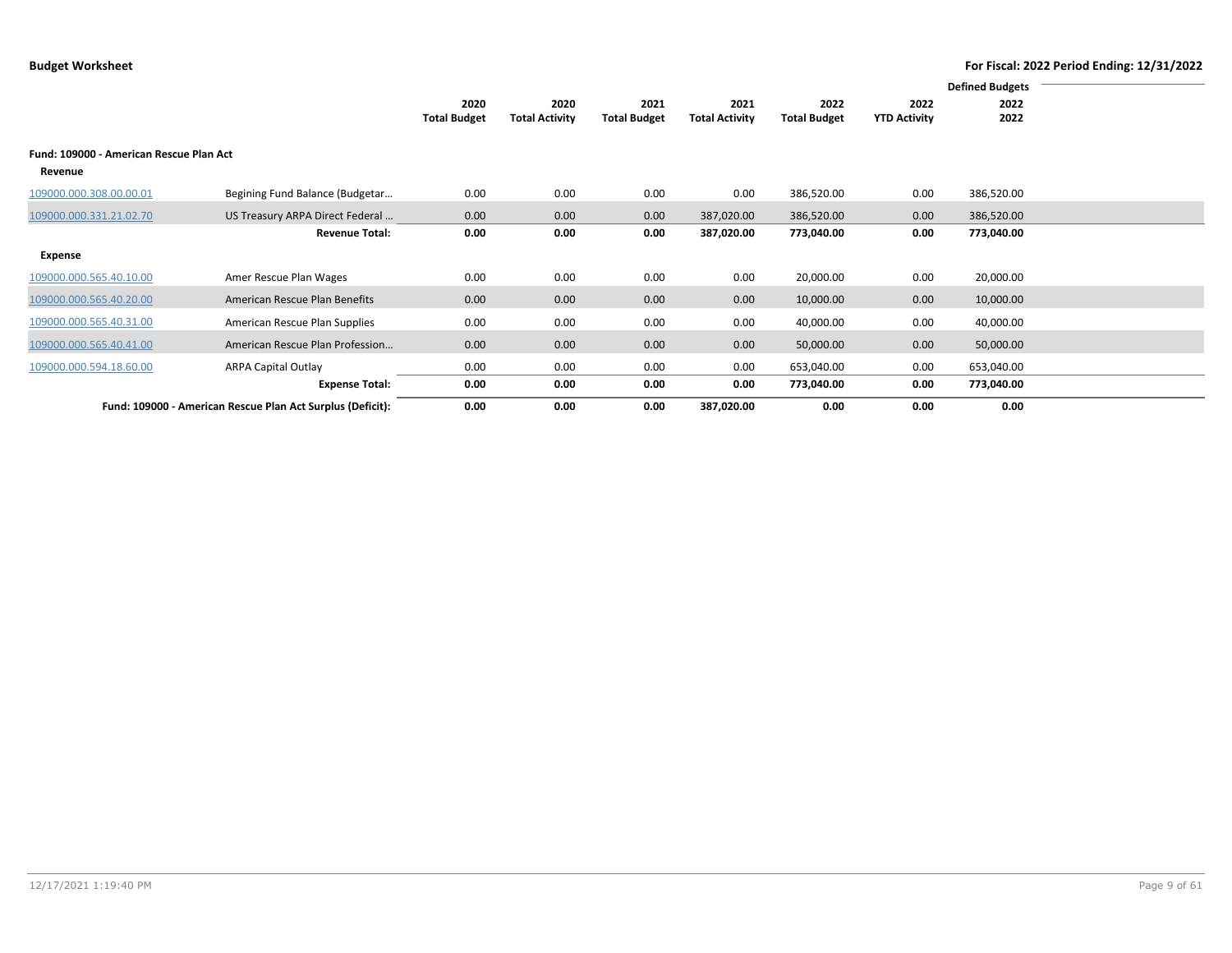|                           |                                              |                             |                               |                             |                               |                             |                             | <b>Defined Budgets</b> |  |
|---------------------------|----------------------------------------------|-----------------------------|-------------------------------|-----------------------------|-------------------------------|-----------------------------|-----------------------------|------------------------|--|
|                           |                                              | 2020<br><b>Total Budget</b> | 2020<br><b>Total Activity</b> | 2021<br><b>Total Budget</b> | 2021<br><b>Total Activity</b> | 2022<br><b>Total Budget</b> | 2022<br><b>YTD Activity</b> | 2022<br>2022           |  |
|                           |                                              |                             |                               |                             |                               |                             |                             |                        |  |
| Fund: 110000 - SNOWMOBILE |                                              |                             |                               |                             |                               |                             |                             |                        |  |
| Revenue                   |                                              |                             |                               |                             |                               |                             |                             |                        |  |
| 110000.000.308.00.00.01   | Beginning Fund Balance (Budget               | 14,693.00                   | 0.00                          | 14,751.00                   | 0.00                          | 14,760.00                   | 0.00                        | 14,760.00              |  |
| 110000.000.361.11.00.00   | <b>INV INTEREST SNOWMOBILE</b>               | 225.00                      | 58.73                         | 100.00                      | 9.34                          | 0.00                        | 0.00                        |                        |  |
|                           | <b>Revenue Total:</b>                        | 14,918.00                   | 58.73                         | 14,851.00                   | 9.34                          | 14,760.00                   | 0.00                        | 14,760.00              |  |
| Expense                   |                                              |                             |                               |                             |                               |                             |                             |                        |  |
| 110000.000.508.00.00.01   | Ending Fund Balance (Budgetary               | 30.00                       | 0.00                          | 4,851.00                    | 0.00                          | 0.00                        | 0.00                        |                        |  |
| 110000.000.576.90.41.00   | Snowmobile Fund Professional S               | 5,000.00                    | 0.00                          | 10,000.00                   | 0.00                          | 14,760.00                   | 0.00                        | 14,760.00              |  |
| 110000.000.576.90.48.00   | Snowmobile Fund Repairs                      | 5,000.00                    | 0.00                          | 0.00                        | 0.00                          | 0.00                        | 0.00                        |                        |  |
| 110000.000.576.90.49.00   | Smowmobile Fund Miscellaneous                | 4,888.00                    | 0.00                          | 0.00                        | 0.00                          | 0.00                        | 0.00                        |                        |  |
|                           | <b>Expense Total:</b>                        | 14,918.00                   | 0.00                          | 14,851.00                   | 0.00                          | 14,760.00                   | 0.00                        | 14,760.00              |  |
|                           | Fund: 110000 - SNOWMOBILE Surplus (Deficit): | 0.00                        | 58.73                         | 0.00                        | 9.34                          | 0.00                        | 0.00                        | 0.00                   |  |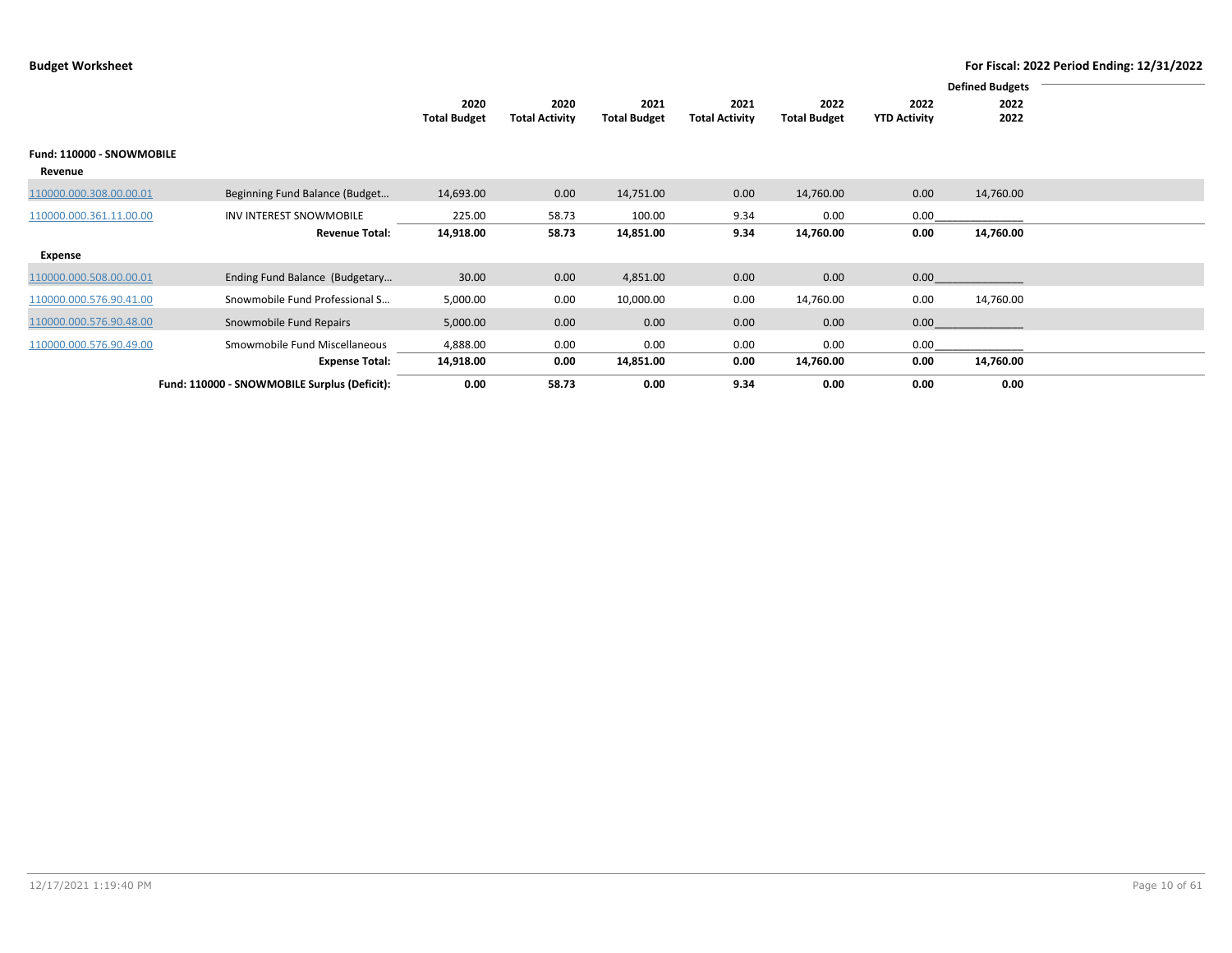|                         | <b>Defined Budgets</b>                    |                     |                       |                     |                       |                     |                     |          |  |
|-------------------------|-------------------------------------------|---------------------|-----------------------|---------------------|-----------------------|---------------------|---------------------|----------|--|
|                         |                                           | 2020                | 2020                  | 2021                | 2021                  | 2022                | 2022                | 2022     |  |
|                         |                                           | <b>Total Budget</b> | <b>Total Activity</b> | <b>Total Budget</b> | <b>Total Activity</b> | <b>Total Budget</b> | <b>YTD Activity</b> | 2022     |  |
| Fund: 111000 - ALCOHOL  |                                           |                     |                       |                     |                       |                     |                     |          |  |
| Revenue                 |                                           |                     |                       |                     |                       |                     |                     |          |  |
| 111000.000.308.00.00.01 | Beginning Fund Balance (Budget            | 465.00              | 0.00                  | 519.00              | 0.00                  | 500.00              | 0.00                | 500.00   |  |
| 111000.000.336.06.94.00 | 2% ALCOHOL EXCISE TAX                     | 60.00               | 81.11                 | 80.00               | 92.05                 | 75.00               | 0.00                | 75.00    |  |
| 111000.000.336.06.94.10 | 2% ALCOHOL - EXCISE - CITY                | 150.00              | 164.71                | 75.00               | 351.85                | 225.00              | 0.00                | 225.00   |  |
| 111000.000.336.06.95.00 | 2% ALCOHOL - PROFIT                       | 90.00               | 110.08                | 115.00              | 82.55                 | 110.00              | 0.00                | 110.00   |  |
| 111000.000.336.06.95.10 | 2% ALCOHOL - PROFIT - CITY                | 125.00              | 480.48                | 480.00              | 406.77                | 450.00              | 0.00                | 450.00   |  |
|                         | <b>Revenue Total:</b>                     | 890.00              | 836.38                | 1,269.00            | 933.22                | 1,360.00            | 0.00                | 1,360.00 |  |
| Expense                 |                                           |                     |                       |                     |                       |                     |                     |          |  |
| 111000.000.564.00.41.00 | <b>Alcohol Professional Services</b>      | 890.00              | 781.74                | 1,269.00            | 1,195.25              | 1,360.00            | 0.00                | 1,360.00 |  |
|                         | <b>Expense Total:</b>                     | 890.00              | 781.74                | 1,269.00            | 1,195.25              | 1,360.00            | 0.00                | 1,360.00 |  |
|                         | Fund: 111000 - ALCOHOL Surplus (Deficit): | 0.00                | 54.64                 | 0.00                | $-262.03$             | 0.00                | 0.00                | 0.00     |  |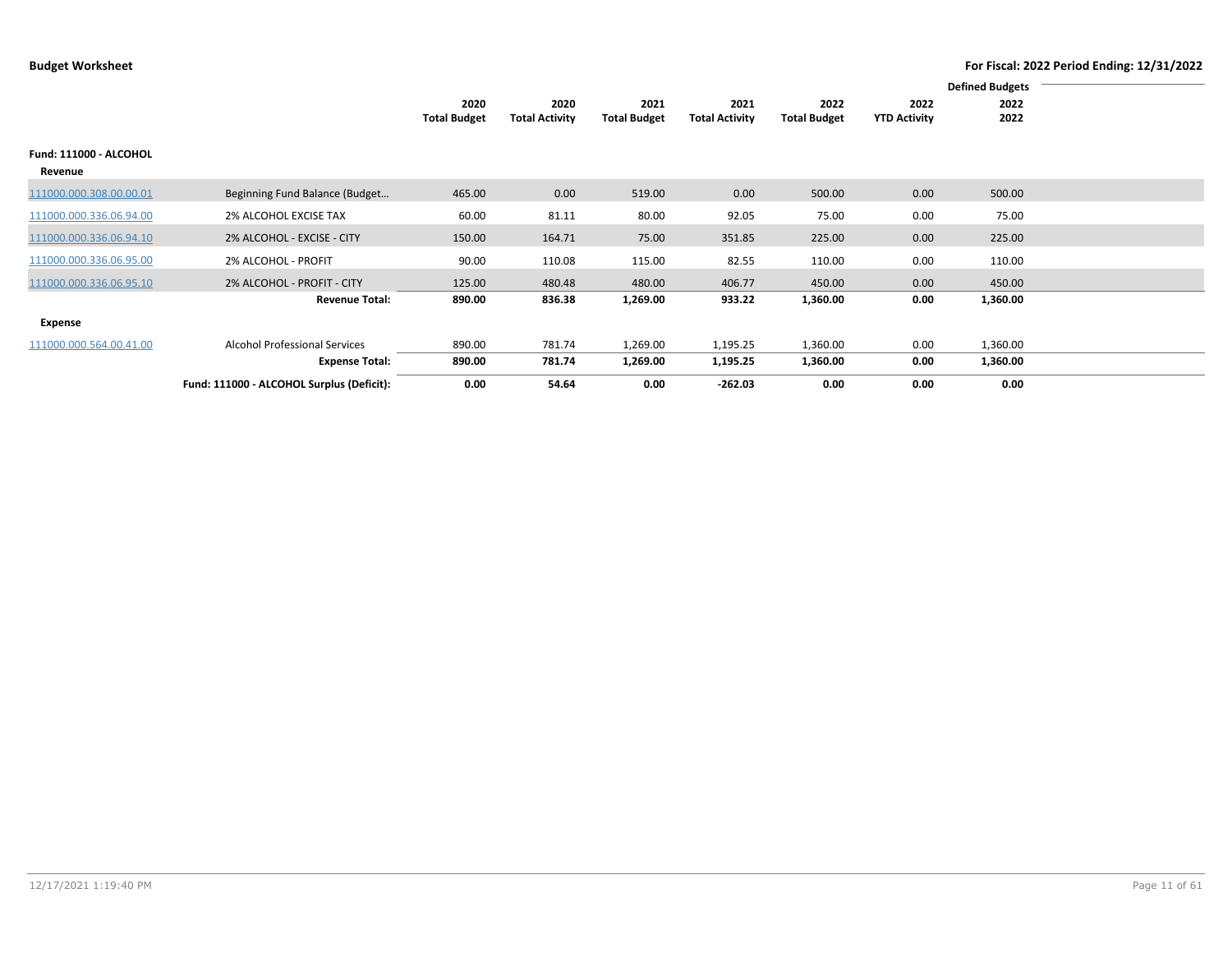|                                                   |                                                           |                     |                       |                     |                       |                     |                     | <b>Defined Budgets</b> |  |
|---------------------------------------------------|-----------------------------------------------------------|---------------------|-----------------------|---------------------|-----------------------|---------------------|---------------------|------------------------|--|
|                                                   |                                                           | 2020                | 2020                  | 2021                | 2021                  | 2022                | 2022                | 2022                   |  |
|                                                   |                                                           | <b>Total Budget</b> | <b>Total Activity</b> | <b>Total Budget</b> | <b>Total Activity</b> | <b>Total Budget</b> | <b>YTD Activity</b> | 2022                   |  |
| Fund: 112000 - Sales & Use Tax Reserve<br>Revenue |                                                           |                     |                       |                     |                       |                     |                     |                        |  |
| 112000.000.308.00.00.01                           | Beginning Fund Balance (Budget                            | 1,184,621.00        | 0.00                  | 845,585.00          | 0.00                  | 574,356.00          | 0.00                | 574,356.00             |  |
| 112000.000.313.11.00.01                           | CE Sales Tax Revenue Reserve                              | 350,000.00          | 362,181.90            | 0.00                | 0.00                  | 0.00                | 0.00                |                        |  |
| 112000.000.313.11.00.02                           | E911 Sales Tax Revenue Reserve                            | 35,000.00           | 19,285.42             | 0.00                | 0.00                  | 0.00                | 0.00                |                        |  |
| 112000.000.313.11.00.03                           | Mental Health Sales Tax Revenue                           | 35,000.00           | 19,285.43             | 0.00                | 0.00                  | 0.00                | 0.00                |                        |  |
| 112000.000.361.11.00.01                           | Interest- sales tax set aside CE                          | 0.00                | 5,318.89              | 1,656.00            | 941.63                | 0.00                | 0.00                |                        |  |
| 112000.000.361.11.00.02                           | Interest-sales tax set aside E911                         | 0.00                | 301.77                | 72.00               | 86.94                 | 0.00                | 0.00                |                        |  |
| 112000.000.361.11.00.03                           | Interest-sales tax set aside - Me                         | 0.00                | 301.77                | 72.00               | 86.94                 | 0.00                | 0.00                |                        |  |
|                                                   | <b>Revenue Total:</b>                                     | 1,604,621.00        | 406,675.18            | 847,385.00          | 1,115.51              | 574,356.00          | 0.00                | 574,356.00             |  |
| Expense                                           |                                                           |                     |                       |                     |                       |                     |                     |                        |  |
| 112000.000.589.30.00.00                           | <b>Agency Disbursement</b>                                | 740,000.00          | 745,710.85            | 0.00                | 0.00                  | 574,356.00          | 0.00                | 574,356.00             |  |
| 112000.000.597.00.00.00                           | <b>Transfer Out</b>                                       | 864,621.00          | 0.00                  | 847,385.00          | 272,345.00            | 0.00                | 0.00                |                        |  |
|                                                   | <b>Expense Total:</b>                                     | 1,604,621.00        | 745,710.85            | 847,385.00          | 272,345.00            | 574,356.00          | 0.00                | 574,356.00             |  |
|                                                   | Fund: 112000 - Sales & Use Tax Reserve Surplus (Deficit): | 0.00                | -339,035.67           | 0.00                | $-271,229.49$         | 0.00                | 0.00                | 0.00                   |  |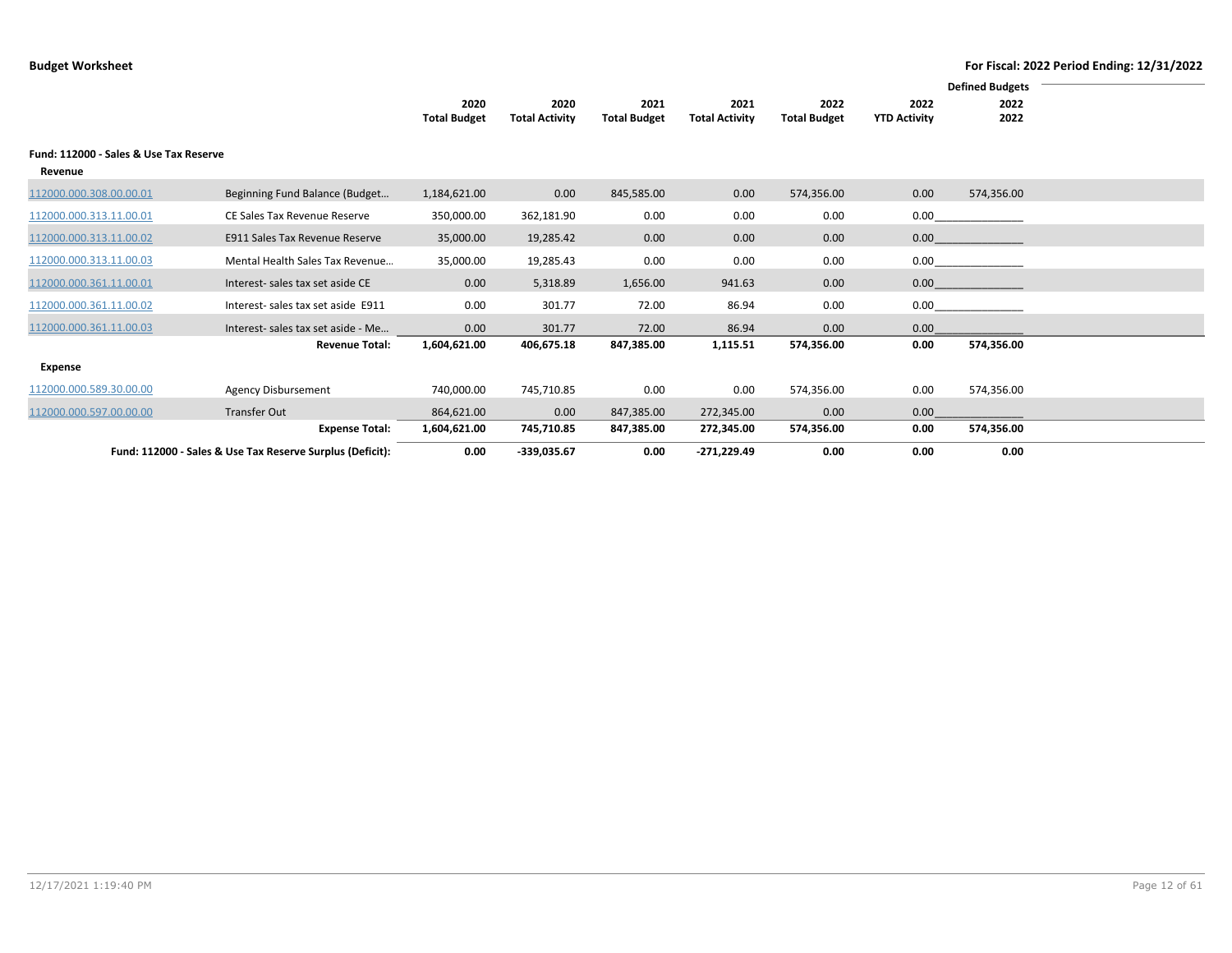|                                                |                                                        |                             |                               |                             |                               |                             |                             | <b>Defined Budgets</b> |  |
|------------------------------------------------|--------------------------------------------------------|-----------------------------|-------------------------------|-----------------------------|-------------------------------|-----------------------------|-----------------------------|------------------------|--|
|                                                |                                                        | 2020<br><b>Total Budget</b> | 2020<br><b>Total Activity</b> | 2021<br><b>Total Budget</b> | 2021<br><b>Total Activity</b> | 2022<br><b>Total Budget</b> | 2022<br><b>YTD Activity</b> | 2022<br>2022           |  |
| Fund: 118000 - CRIME VICTIM/WITNESS<br>Revenue |                                                        |                             |                               |                             |                               |                             |                             |                        |  |
| 118000.000.308.00.00.01                        | Beginning Fund Balance (Budget                         | 49,155.00                   | 0.00                          | 53,415.00                   | 0.00                          | 0.00                        | 0.00                        |                        |  |
| 118000.000.333.16.57.00                        | Indirect Federal Grant OCVA                            | 0.00                        | 32,230.69                     | 0.00                        | 0.00                          | 42,085.00                   | 0.00                        | 42,085.00              |  |
| 118000.000.334.04.20.00                        | OCVA Dept of Comm Grant                                | 60,121.00                   | 15,365.98                     | 59,960.00                   | 36,584.82                     | 18,036.00                   | 0.00                        | 18,036.00              |  |
| 118000.000.341.98.01.00                        | CRIME VIC/WIT Dist/Mun Crt                             | 0.00                        | 748.05                        | 0.00                        | 686.91                        | 0.00                        | 0.00                        |                        |  |
| 118000.000.341.98.02.00                        | CRIME VIC/WIT Superior Ct                              | 0.00                        | 12,032.80                     | 0.00                        | 9,728.64                      | 0.00                        | 0.00                        |                        |  |
| 118000.000.351.80.01.00                        | <b>CRIME VICTIM PENALTY</b>                            | 0.00                        | 109.00                        | 0.00                        | 66.88                         | 0.00                        | 0.00                        |                        |  |
| 118000.000.351.91.11.00                        | Crime/Vic SC                                           | 0.00                        | 5.19                          | 0.00                        | 0.00                          | 0.00                        | 0.00                        |                        |  |
| 118000.000.353.10.02.00                        | CRIME VIC/WIT DC                                       | 0.00                        | 0.20                          | 0.00                        | 0.00                          | 0.00                        | 0.00                        |                        |  |
| 118000.000.386.83.05.00                        | CRIME VIC/WIT DC                                       | 0.00                        | 0.24                          | 0.00                        | 0.00                          | 0.00                        | 0.00                        |                        |  |
|                                                | <b>Revenue Total:</b>                                  | 109,276.00                  | 60,492.15                     | 113,375.00                  | 47,067.25                     | 60,121.00                   | 0.00                        | 60,121.00              |  |
| <b>Expense</b>                                 |                                                        |                             |                               |                             |                               |                             |                             |                        |  |
| 118000.000.508.00.00.01                        | Ending Fund Balance (Budgetary                         | 38,566.00                   | 0.00                          | 53,415.00                   | 0.00                          | 161.00                      | 0.00                        | 161.00                 |  |
| 118000.000.515.70.10.01                        | Crime Victim Witness Wages                             | 16,020.00                   | 18,596.97                     | 24,373.00                   | 23,852.08                     | 24,373.00                   | 0.00                        | 24,373.00              |  |
| 118000.000.515.70.10.02                        | Crime Vic Witness Admn Asst W                          | 21,666.00                   | 19,989.32                     | 13,348.00                   | 16,247.09                     | 13,348.00                   | 0.00                        | 13,348.00              |  |
| 118000.000.515.70.20.00                        | Crime Victim Witness Benefits                          | 18,424.00                   | 16,878.59                     | 15,088.00                   | 18,458.29                     | 15,088.00                   | 0.00                        | 15,088.00              |  |
| 118000.000.515.70.31.00                        | Crime Victim Witness Supplies                          | 400.00                      | 767.33                        | 1,200.00                    | 0.00                          | 1,200.00                    | 0.00                        | 1,200.00               |  |
| 118000.000.515.70.41.00                        | Crime Victime Witness Professio                        | 200.00                      | 0.00                          | 0.00                        | 0.00                          | 0.00                        | 0.00                        |                        |  |
| 118000.000.515.70.43.00                        | Crime Victim Witness Meals/Lod                         | 4,000.00                    | 0.00                          | 500.00                      | 0.00                          | 500.00                      | 0.00                        | 500.00                 |  |
| 118000.000.515.70.49.00                        | Crime Victim Miscellaneous                             | 10,000.00                   | 0.00                          | 5,451.00                    | 0.00                          | 5,451.00                    | 0.00                        | 5,451.00               |  |
|                                                | <b>Expense Total:</b>                                  | 109,276.00                  | 56,232.21                     | 113,375.00                  | 58,557.46                     | 60,121.00                   | 0.00                        | 60,121.00              |  |
|                                                | Fund: 118000 - CRIME VICTIM/WITNESS Surplus (Deficit): | 0.00                        | 4,259.94                      | 0.00                        | $-11,490.21$                  | 0.00                        | 0.00                        | 0.00                   |  |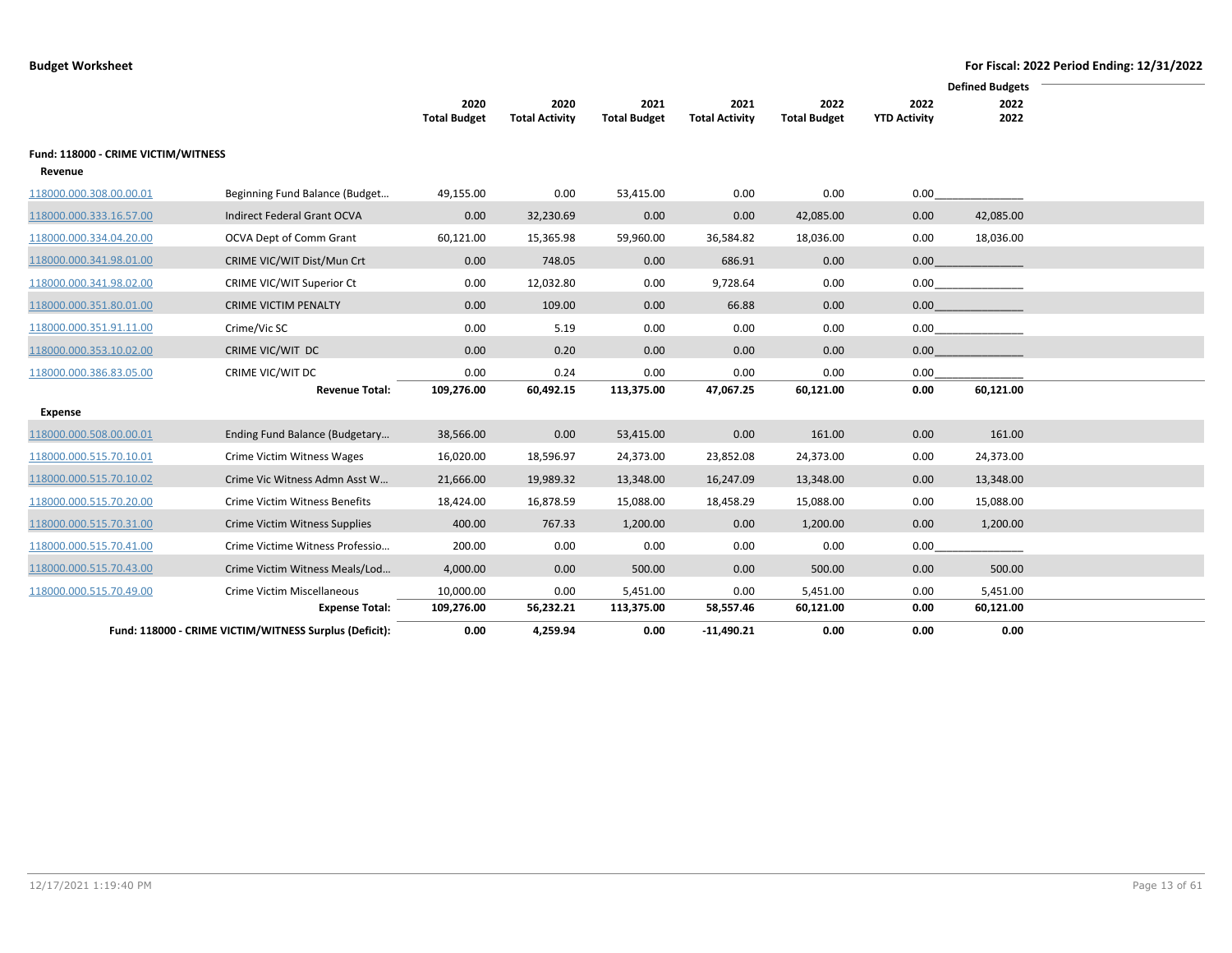|                                 |                                         |                             |                               |                             |                               |                             | <b>Defined Budgets</b>      |              |  |  |
|---------------------------------|-----------------------------------------|-----------------------------|-------------------------------|-----------------------------|-------------------------------|-----------------------------|-----------------------------|--------------|--|--|
|                                 |                                         | 2020<br><b>Total Budget</b> | 2020<br><b>Total Activity</b> | 2021<br><b>Total Budget</b> | 2021<br><b>Total Activity</b> | 2022<br><b>Total Budget</b> | 2022<br><b>YTD Activity</b> | 2022<br>2022 |  |  |
|                                 |                                         |                             |                               |                             |                               |                             |                             |              |  |  |
| Fund: 119000 - DVAAP<br>Revenue |                                         |                             |                               |                             |                               |                             |                             |              |  |  |
| 119000.000.308.00.00.01         | Beginning Fund Balance (Budget          | 5,703.00                    | 0.00                          | 3,122.00                    | 0.00                          | 0.00                        | 0.00                        |              |  |  |
| 119000.000.333.16.58.80         | <b>CTED STOP GRANT</b>                  | 15,000.00                   | 11,279.70                     | 15,040.00                   | 13,767.32                     | 15,040.00                   | 0.00                        | 15,040.00    |  |  |
| 119000.000.346.50.01.00         | DV FAC PROGRAM                          | 100.00                      | 360.00                        | 0.00                        | 323.54                        | 0.00                        | 0.00                        |              |  |  |
| 119000.000.346.50.04.00         | DVAPP Domestic Violence Local           | 50.00                       | 79.80                         | 0.00                        | 34.20                         | 0.00                        | 0.00                        |              |  |  |
| 119000.000.351.90.02.00         | DOMESTIC VIOL PENALTY                   | 100.00                      | 203.95                        | 0.00                        | 259.35                        | 0.00                        | 0.00                        |              |  |  |
|                                 | <b>Revenue Total:</b>                   | 20,953.00                   | 11,923.45                     | 18,162.00                   | 14,384.41                     | 15,040.00                   | 0.00                        | 15,040.00    |  |  |
| Expense                         |                                         |                             |                               |                             |                               |                             |                             |              |  |  |
| 119000.000.508.00.00.01         | Ending Fund Balance (Budgetary          | 4,203.00                    | 0.00                          | 3,122.00                    | 0.00                          | 0.00                        | 0.00                        |              |  |  |
| 119000.000.565.50.10.00         | <b>DVAAP Wages</b>                      | 10,833.00                   | 4,009.87                      | 0.00                        | 4,921.88                      | 0.00                        | 0.00                        |              |  |  |
| 119000.000.565.50.10.02         | <b>DVAPP Deputy Prosecutor Wages</b>    | 0.00                        | 2,503.42                      | 3,465.00                    | 3,485.65                      | 3,465.00                    | 0.00                        | 3,465.00     |  |  |
| 119000.000.565.50.10.04         | <b>DVAPP Administrator Wages</b>        | 0.00                        | 1,779.84                      | 2,991.00                    | 2,166.19                      | 2,991.00                    | 0.00                        | 2,991.00     |  |  |
| 119000.000.565.50.10.06         | DVAAP Advocate Wages                    | 0.00                        | 2,025.26                      | 4,518.00                    | 0.00                          | 4,518.00                    | 0.00                        | 4,518.00     |  |  |
| 119000.000.565.50.20.00         | <b>DVAAP Benefits</b>                   | 5,817.00                    | 4,156.74                      | 4,066.00                    | 4,456.85                      | 4,066.00                    | 0.00                        | 4,066.00     |  |  |
| 119000.000.565.50.31.00         | <b>DVAAP Supplies</b>                   | 100.00                      | 0.00                          | 0.00                        | 0.00                          | 0.00                        | 0.00                        |              |  |  |
| 119000.000.565.50.41.00         | <b>DVAPP Professional Service</b>       | 0.00                        | 30.00                         | 0.00                        | 75.81                         | 0.00                        | 0.00                        |              |  |  |
|                                 | <b>Expense Total:</b>                   | 20,953.00                   | 14,505.13                     | 18,162.00                   | 15,106.38                     | 15,040.00                   | 0.00                        | 15,040.00    |  |  |
|                                 | Fund: 119000 - DVAAP Surplus (Deficit): | 0.00                        | $-2,581.68$                   | 0.00                        | $-721.97$                     | 0.00                        | 0.00                        | 0.00         |  |  |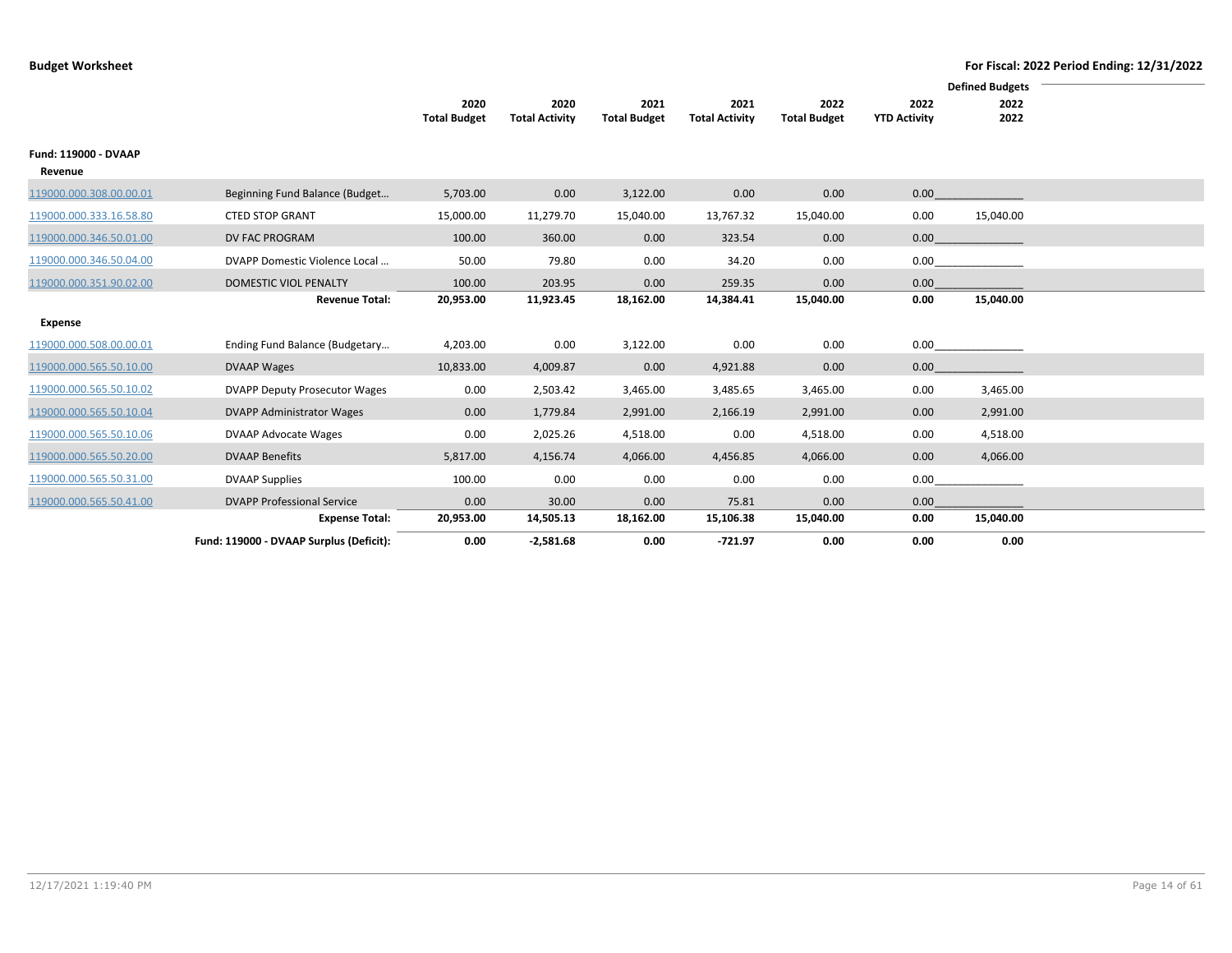|                                       |                                         |                             |                               |                             |                               |                             | <b>Defined Budgets</b>      |                     |  |
|---------------------------------------|-----------------------------------------|-----------------------------|-------------------------------|-----------------------------|-------------------------------|-----------------------------|-----------------------------|---------------------|--|
|                                       |                                         | 2020<br><b>Total Budget</b> | 2020<br><b>Total Activity</b> | 2021<br><b>Total Budget</b> | 2021<br><b>Total Activity</b> | 2022<br><b>Total Budget</b> | 2022<br><b>YTD Activity</b> | 2022<br>2022        |  |
| <b>Fund: 120000 - REET</b><br>Revenue |                                         |                             |                               |                             |                               |                             |                             |                     |  |
| 120000.000.308.00.00.01               | Beginning Fund Balance (Budget          | 13,849.00                   | 0.00                          | 23,918.00                   | 0.00                          | 0.00                        | 0.00                        |                     |  |
| 120000.000.317.31.00.00               | <b>REET Treasurer Technology Fee</b>    | 0.00                        | 0.00                          | 0.00                        | 0.00                          | 9,500.00                    | 0.00                        | 9,500.00            |  |
| 120000.000.336.00.97.10               | <b>ANNUAL REVAL</b>                     | 9,300.00                    | 8,991.82                      | 7,000.00                    | 9,796.57                      | 0.00                        | 0.00                        |                     |  |
| 120000.000.341.42.00.00               | <b>REET TREAS FEE</b>                   | 600.00                      | 460.00                        | 400.00                      | 665.00                        | 400.00                      | 0.00                        | 400.00              |  |
| 120000.000.341.42.20.00               | TREAS TECH FEE<br><b>Revenue Total:</b> | 700.00<br>24,449.00         | 617.50<br>10,069.32           | 500.00<br>31,818.00         | 742.50<br>11,204.07           | 500.00<br>10,400.00         | 0.00<br>0.00                | 500.00<br>10,400.00 |  |
| Expense                               |                                         |                             |                               |                             |                               |                             |                             |                     |  |
| 120000.000.508.00.00.01               | Ending Fund Balance (Budgetary          | 9,449.00                    | 0.00                          | 16,348.00                   | 0.00                          | 0.00                        | 0.00                        |                     |  |
| 120000.000.514.22.41.00               | <b>REET Professional Services</b>       | 3,000.00                    | 0.00                          | 3,900.00                    | 0.00                          | 4,000.00                    | 0.00                        | 4,000.00            |  |
| 120000.000.594.00.00.00               | <b>REET Capital Outlay</b>              | 12,000.00                   | 0.00                          | 11,570.00                   | 0.00                          | 6,400.00                    | 0.00                        | 6,400.00            |  |
|                                       | <b>Expense Total:</b>                   | 24,449.00                   | 0.00                          | 31,818.00                   | 0.00                          | 10,400.00                   | 0.00                        | 10,400.00           |  |
|                                       | Fund: 120000 - REET Surplus (Deficit):  | 0.00                        | 10,069.32                     | 0.00                        | 11,204.07                     | 0.00                        | 0.00                        | 0.00                |  |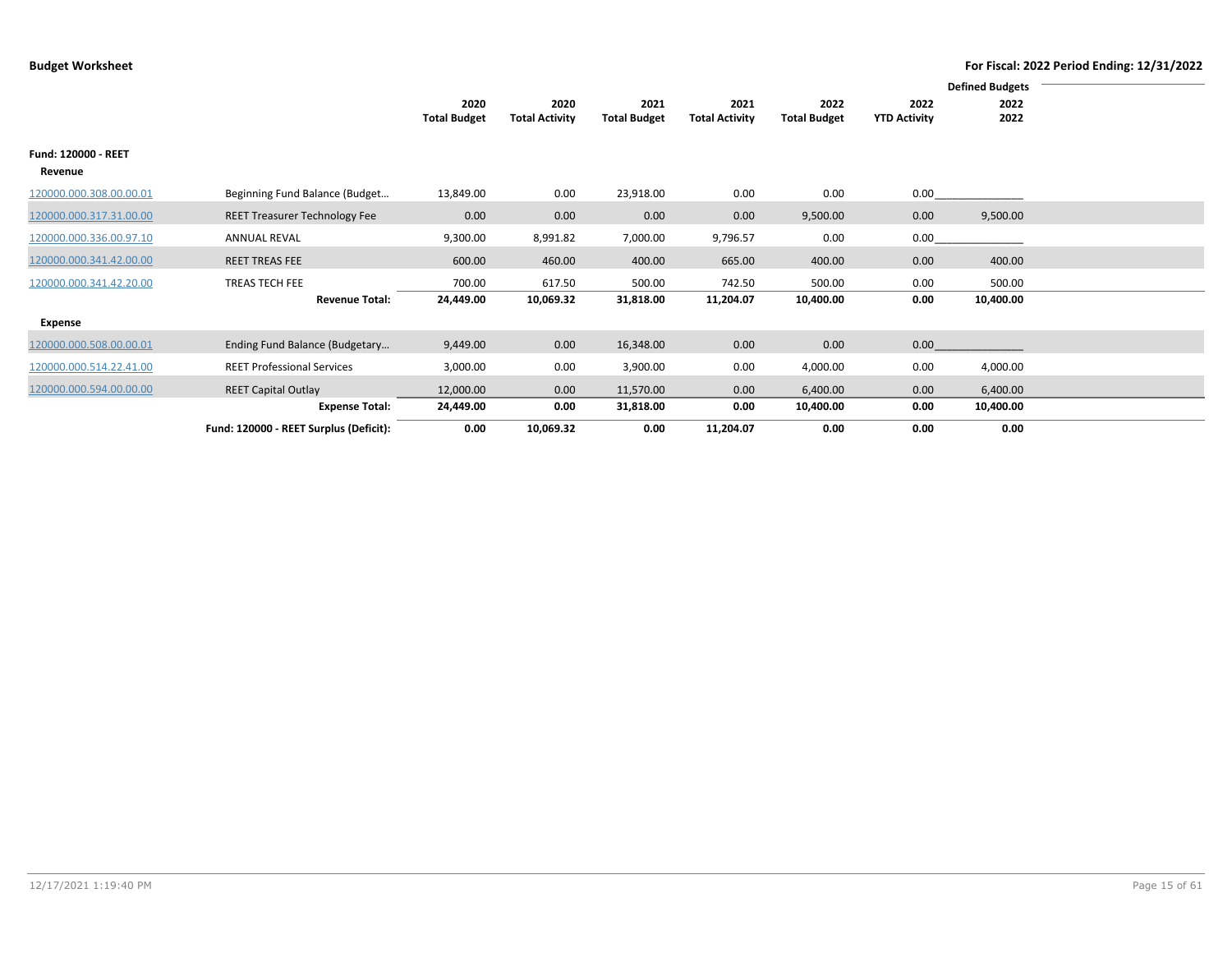|                                                |                                                        |                             |                               |                             |                               |                             |                             | <b>Defined Budgets</b> |  |
|------------------------------------------------|--------------------------------------------------------|-----------------------------|-------------------------------|-----------------------------|-------------------------------|-----------------------------|-----------------------------|------------------------|--|
|                                                |                                                        | 2020<br><b>Total Budget</b> | 2020<br><b>Total Activity</b> | 2021<br><b>Total Budget</b> | 2021<br><b>Total Activity</b> | 2022<br><b>Total Budget</b> | 2022<br><b>YTD Activity</b> | 2022<br>2022           |  |
|                                                |                                                        |                             |                               |                             |                               |                             |                             |                        |  |
| Fund: 121000 - TRIAL COURT IMPROVEM<br>Revenue |                                                        |                             |                               |                             |                               |                             |                             |                        |  |
| 121000.000.308.00.00.01                        | Beginning Fund Balance (Budget                         | 18,774.00                   | 0.00                          | 22,346.00                   | 0.00                          | 10,500.00                   | 0.00                        | 10,500.00              |  |
| 121000.000.333.21.01.90                        | Fed Indirect CARES grant AOC                           | 0.00                        | 0.00                          | 190,498.00                  | 149,042.50                    | 0.00                        | 0.00                        |                        |  |
| 121000.000.336.01.29.00                        | <b>JUDICIAL IMPROVEMENTS</b>                           | 12,000.00                   | 10,880.00                     | 10,880.00                   | 11,328.00                     | 8,500.00                    | 0.00                        | 8,500.00               |  |
|                                                | <b>Revenue Total:</b>                                  | 30,774.00                   | 10,880.00                     | 223,724.00                  | 160,370.50                    | 19,000.00                   | 0.00                        | 19,000.00              |  |
| Expense                                        |                                                        |                             |                               |                             |                               |                             |                             |                        |  |
| 121000.000.508.00.00.01                        | Ending Fund Balance (Budgetary                         | 18,034.00                   | 0.00                          | 12,580.00                   | 0.00                          | 5,700.00                    | 0.00                        | 5,700.00               |  |
| 121000.000.512.40.31.00                        | <b>Trial Ct Improvement Supplies</b>                   | 740.00                      | 0.00                          | 800.00                      | 404.47                        | 800.00                      | 0.00                        | 800.00                 |  |
| 121000.000.512.40.42.00                        | Trial Ct Improvement Communic                          | 1,500.00                    | 1,514.00                      | 2,000.00                    | 1,440.99                      | 2,000.00                    | 0.00                        | 2,000.00               |  |
| 121000.000.512.40.48.00                        | Trial Ct Improvement Repair &                          | 3,000.00                    | 2,253.81                      | 3,000.00                    | 2,253.81                      | 3,000.00                    | 0.00                        | 3,000.00               |  |
| 121000.000.594.00.01.00                        | Trial Ct SC Capital                                    | 5,000.00                    | 878.25                        | 202,844.00                  | 171,830.99                    | 3,750.00                    | 0.00                        | 3,750.00               |  |
| 121000.000.594.00.02.00                        | Trial Ct DC Capital                                    | 2,500.00                    | 2,662.24                      | 2,500.00                    | 4,461.81                      | 3,750.00                    | 0.00                        | 3,750.00               |  |
|                                                | <b>Expense Total:</b>                                  | 30,774.00                   | 7,308.30                      | 223,724.00                  | 180,392.07                    | 19,000.00                   | 0.00                        | 19,000.00              |  |
|                                                | Fund: 121000 - TRIAL COURT IMPROVEM Surplus (Deficit): | 0.00                        | 3,571.70                      | 0.00                        | $-20,021.57$                  | 0.00                        | 0.00                        | 0.00                   |  |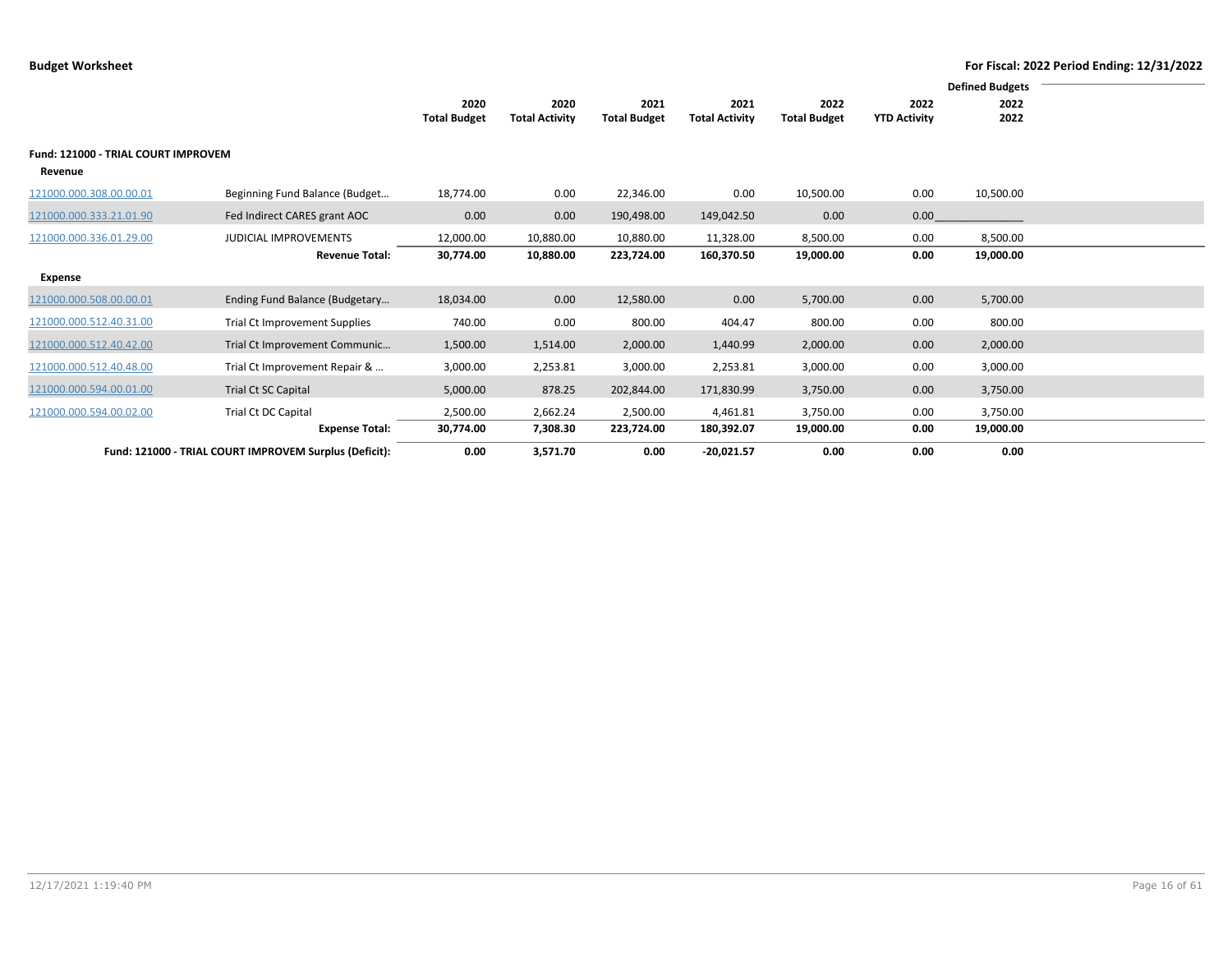|                                             |                                                     | 2020<br><b>Total Budget</b> | 2020<br><b>Total Activity</b> | 2021<br><b>Total Budget</b> | 2021<br><b>Total Activity</b> | 2022<br><b>Total Budget</b> | 2022<br><b>YTD Activity</b> | 2022<br>2022 |  |
|---------------------------------------------|-----------------------------------------------------|-----------------------------|-------------------------------|-----------------------------|-------------------------------|-----------------------------|-----------------------------|--------------|--|
| Fund: 123000 - TREASURER'S O & M<br>Revenue |                                                     |                             |                               |                             |                               |                             |                             |              |  |
| 123000.000.308.00.00.01                     | Beginning Fund Balance (Budget                      | 3,060.00                    | 0.00                          | 757.00                      | 0.00                          | 3,000.00                    | 0.00                        | 3,000.00     |  |
| 123000.000.341.42.00.00                     | TREAS O & M FEES                                    | 8,800.00                    | 0.00                          | 9,000.00                    | 4,335.75                      | 4,800.00                    | 0.00                        | 4,800.00     |  |
| 123000.000.341.42.01.00                     | Postage Cost Recovery                               | 0.00                        | 63.70                         | 130.00                      | 105.96                        | 350.00                      | 0.00                        | 350.00       |  |
|                                             | <b>Revenue Total:</b>                               | 11,860.00                   | 63.70                         | 9,887.00                    | 4,441.71                      | 8,150.00                    | 0.00                        | 8,150.00     |  |
| Expense                                     |                                                     |                             |                               |                             |                               |                             |                             |              |  |
| 123000.000.508.00.00.01                     | <b>Ending Fund Balance</b>                          | 3,860.00                    | 0.00                          | 757.00                      | 0.00                          | 3,000.00                    | 0.00                        | 3,000.00     |  |
| 123000.000.514.22.41.00                     | Treasurer's O&M Professional Se                     | 4,950.00                    | 2,277.49                      | 6,000.00                    | 0.00                          | 3,000.00                    | 0.00                        | 3,000.00     |  |
| 123000.000.514.22.41.10                     | Treasurer's O&M Advertising                         | 2,800.00                    | 0.00                          | 2,800.00                    | 816.36                        | 1,800.00                    | 0.00                        | 1,800.00     |  |
| 123000.000.514.22.42.00                     | Treasurer's O&M Communication                       | 250.00                      | 89.70                         | 330.00                      | 106.42                        | 350.00                      | 0.00                        | 350.00       |  |
|                                             | <b>Expense Total:</b>                               | 11,860.00                   | 2,367.19                      | 9,887.00                    | 922.78                        | 8,150.00                    | 0.00                        | 8,150.00     |  |
|                                             | Fund: 123000 - TREASURER'S O & M Surplus (Deficit): | 0.00                        | $-2,303.49$                   | 0.00                        | 3,518.93                      | 0.00                        | 0.00                        | 0.00         |  |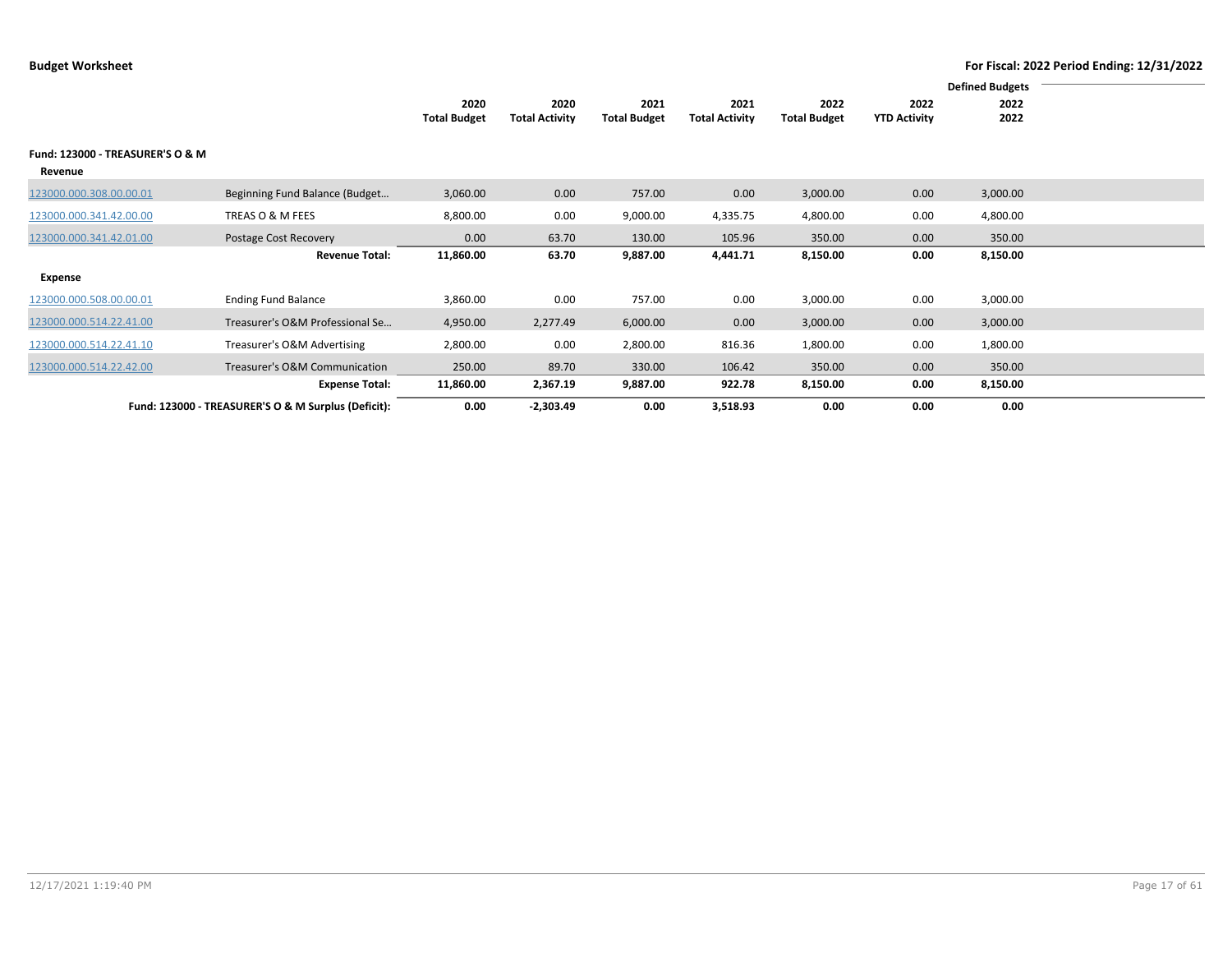|                                     |                                                        | 2020                | 2020                  | 2021                | 2021                  | 2022                | 2022                | <b>Defined Budgets</b><br>2022 |  |
|-------------------------------------|--------------------------------------------------------|---------------------|-----------------------|---------------------|-----------------------|---------------------|---------------------|--------------------------------|--|
|                                     |                                                        | <b>Total Budget</b> | <b>Total Activity</b> | <b>Total Budget</b> | <b>Total Activity</b> | <b>Total Budget</b> | <b>YTD Activity</b> | 2022                           |  |
| Fund: 124000 - AFFORD HOUSE/HOMELES |                                                        |                     |                       |                     |                       |                     |                     |                                |  |
| Revenue                             |                                                        |                     |                       |                     |                       |                     |                     |                                |  |
| 124000.000.308.00.00.01             | Beginning Fund Balance (Budget                         | 143,046.00          | 0.00                  | 175,022.00          | 0.00                  | 205,000.00          | 0.00                | 205,000.00                     |  |
| 124000.000.313.27.00.00             | Sales and Use Tax                                      | 7,200.00            | 6,866.80              | 7,200.00            | 9,794.35              | 7,200.00            | 0.00                | 7,200.00                       |  |
| 124000.000.341.26.00.00             | Afford Housing Surcharge                               | 4,000.00            | 6,113.25              | 6,000.00            | 6,610.29              | 5,000.00            | 0.00                | 5,000.00                       |  |
| 124000.000.341.27.00.00             | Homeless Recording Surcharge                           | 20,000.00           | 38,526.66             | 35,000.00           | 41,519.82             | 25,000.00           | 0.00                | 25,000.00                      |  |
| 124000.000.361.11.00.00             | INV INTEREST AFFORD HOUSING                            | 0.00                | 469.71                | 750.00              | 73.85                 | 50.00               | 0.00                | 50.00                          |  |
|                                     | <b>Revenue Total:</b>                                  | 174,246.00          | 51,976.42             | 223,972.00          | 57,998.31             | 242,250.00          | 0.00                | 242,250.00                     |  |
| Expense                             |                                                        |                     |                       |                     |                       |                     |                     |                                |  |
| 124000.000.508.00.00.01             | Ending Fund Balance (Budgetary                         | 101,046.00          | 0.00                  | 163,972.00          | 0.00                  | 172,250.00          | 0.00                | 172,250.00                     |  |
| 124000.000.559.20.41.00             | Affordable Housing Professional                        | 0.00                | 0.00                  | 0.00                | 0.00                  | 35,000.00           | 0.00                | 35,000.00                      |  |
| 124000.000.559.20.45.01             | <b>Homelessness Rent</b>                               | 0.00                | 0.00                  | 0.00                | 0.00                  | 30,000.00           | 0.00                | 30,000.00                      |  |
| 124000.000.559.20.49.00             | Affordable Housing Fund Miscell                        | 0.00                | 0.00                  | 0.00                | 0.00                  | 5,000.00            | 0.00                | 5,000.00                       |  |
| 124000.000.565.40.41.00             | Affordable Housing Professional                        | 35,000.00           | 0.00                  | 35,000.00           | 0.00                  | 0.00                | 0.00                |                                |  |
| 124000.000.565.40.45.01             | Homelessness Rent                                      | 37,200.00           | 20,000.00             | 20,000.00           | 20,000.00             | 0.00                | 0.00                |                                |  |
| 124000.000.565.40.49.00             | Affordable Housing Fund Miscell                        | 1,000.00            | 0.00                  | 5,000.00            | 0.00                  | 0.00                | 0.00                |                                |  |
|                                     | <b>Expense Total:</b>                                  | 174,246.00          | 20,000.00             | 223,972.00          | 20,000.00             | 242,250.00          | 0.00                | 242,250.00                     |  |
|                                     | Fund: 124000 - AFFORD HOUSE/HOMELES Surplus (Deficit): | 0.00                | 31,976.42             | 0.00                | 37,998.31             | 0.00                | 0.00                | 0.00                           |  |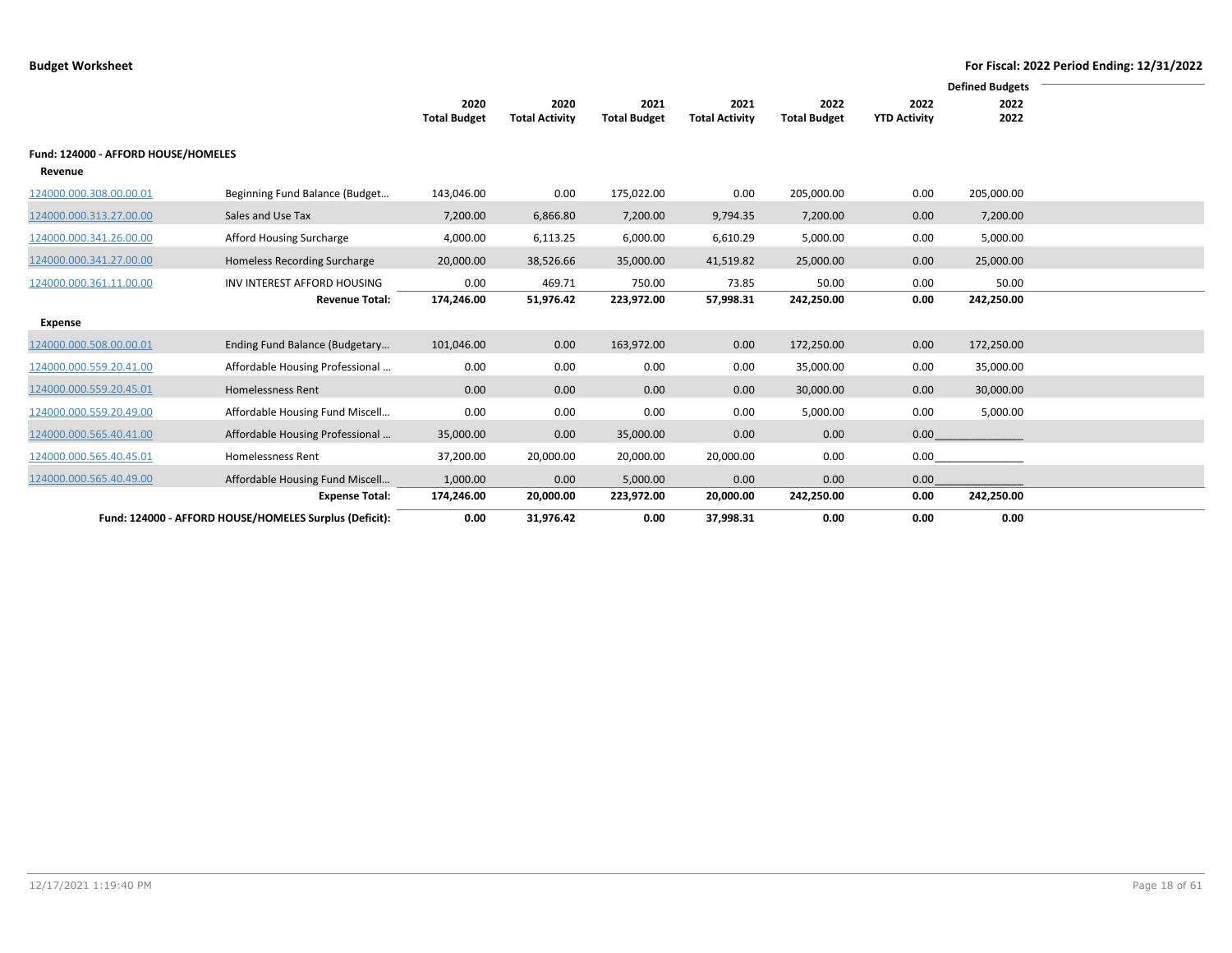|                                   |                                                      |                             |                               |                             |                               |                             |                             | <b>Defined Budgets</b>                  |  |
|-----------------------------------|------------------------------------------------------|-----------------------------|-------------------------------|-----------------------------|-------------------------------|-----------------------------|-----------------------------|-----------------------------------------|--|
|                                   |                                                      | 2020<br><b>Total Budget</b> | 2020<br><b>Total Activity</b> | 2021<br><b>Total Budget</b> | 2021<br><b>Total Activity</b> | 2022<br><b>Total Budget</b> | 2022<br><b>YTD Activity</b> | 2022<br>2022                            |  |
|                                   |                                                      |                             |                               |                             |                               |                             |                             |                                         |  |
| Fund: 125000 - LAW & JUSTICE FUND |                                                      |                             |                               |                             |                               |                             |                             |                                         |  |
| Revenue                           |                                                      |                             |                               |                             |                               |                             |                             |                                         |  |
| 125000.000.308.00.00.01           | Beginning Fund Balance (Budget                       | 819,728.00                  | 0.00                          | 765,364.00                  | 0.00                          | 800,500.00                  | 0.00                        | 800,500.00                              |  |
| 125000.000.313.71.00.00           | LOCAL CRIMINAL .1% SALES TAX                         | 50,000.00                   | 22,916.31                     | 50,000.00                   | 37,147.30                     | 40,000.00                   | 0.00                        | 40,000.00                               |  |
| 125000.000.335.04.01.00           | Legislative Allocations                              | 0.00                        | 0.00                          | 0.00                        | 16,222.00                     | 0.00                        | 0.00                        |                                         |  |
| 125000.000.336.06.10.00           | L&J CO CRIMINAL JUSTICE                              | 340,000.00                  | 472,356.66                    | 340,000.00                  | 503,100.84                    | 450,000.00                  | 0.00                        | 450,000.00                              |  |
| 125000.000.336.06.31.00           | Law & Justice Adult Court Costs                      | 3,000.00                    | 3,037.04                      | 3,000.00                    | 2,882.74                      | 3,000.00                    | 0.00                        | 3,000.00                                |  |
| 125000.000.336.06.51.00           | Law & Justice DUI                                    | 8,000.00                    | 10,038.22                     | 8,000.00                    | 11,330.02                     | 10,000.00                   | 0.00                        | 10,000.00                               |  |
| 125000.000.361.11.00.00           | Criminal Law & Justice Interest                      | 2,000.00                    | 1,594.14                      | 1,000.00                    | 455.98                        | 1,000.00                    | 0.00                        | 1,000.00                                |  |
|                                   | <b>Revenue Total:</b>                                | 1,222,728.00                | 509,942.37                    | 1,167,364.00                | 571,138.88                    | 1,304,500.00                | 0.00                        | 1,304,500.00                            |  |
| <b>Expense</b>                    |                                                      |                             |                               |                             |                               |                             |                             |                                         |  |
| 125000.000.508.00.00.01           | Ending Fund Balance (Budgetary                       | 492,928.00                  | 0.00                          | 418,364.00                  | 0.00                          | 1,054,500.00                | 0.00                        | 1,054,500.00                            |  |
| 125000.000.511.60.41.01           | Superior Ct Indigent Court Costs                     | 64,800.00                   | 68,018.56                     | 74,400.00                   | 74,400.00                     | 0.00                        |                             | 0.00                                    |  |
| 125000.000.511.60.41.02           | District Ct Indigent Court Costs                     | 60,000.00                   | 63,209.12                     | 69,600.00                   | 69,600.00                     | 0.00                        |                             | $0.00$ and $0.00$ and $0.00$ and $0.00$ |  |
| 125000.000.521.30.31.00           | Law & Justice Supplies                               | 5,000.00                    | 0.00                          | 5,000.00                    | 0.00                          | 0.00                        |                             | 0.00                                    |  |
| 125000.000.521.30.41.00           | Law & Justice Professional Serv                      | 50,000.00                   | 6,571.83                      | 50,000.00                   | 26,000.00                     | 0.00                        |                             | $0.00$ and $0.00$ and $0.00$ and $0.00$ |  |
| 125000.000.521.30.41.04           | Law & Justice Trial Prof Serv                        | 50,000.00                   | 0.00                          | 50,000.00                   | 0.00                          | 0.00                        |                             | 0.00                                    |  |
| 125000.000.594.21.60.00           | Law & Justice Capital Outlay                         | 150,000.00                  | 76,507.64                     | 150,000.00                  | 0.00                          | 0.00                        | 0.00                        |                                         |  |
| 125000.000.597.00.00.00           | Law and Justice Transfer Out                         | 350,000.00                  | 350,000.00                    | 350,000.00                  | 350,000.00                    | 250,000.00                  | 0.00                        | 250,000.00                              |  |
|                                   | <b>Expense Total:</b>                                | 1,222,728.00                | 564,307.15                    | 1,167,364.00                | 520,000.00                    | 1,304,500.00                | 0.00                        | 1,304,500.00                            |  |
|                                   | Fund: 125000 - LAW & JUSTICE FUND Surplus (Deficit): | 0.00                        | $-54,364.78$                  | 0.00                        | 51,138.88                     | 0.00                        | 0.00                        | 0.00                                    |  |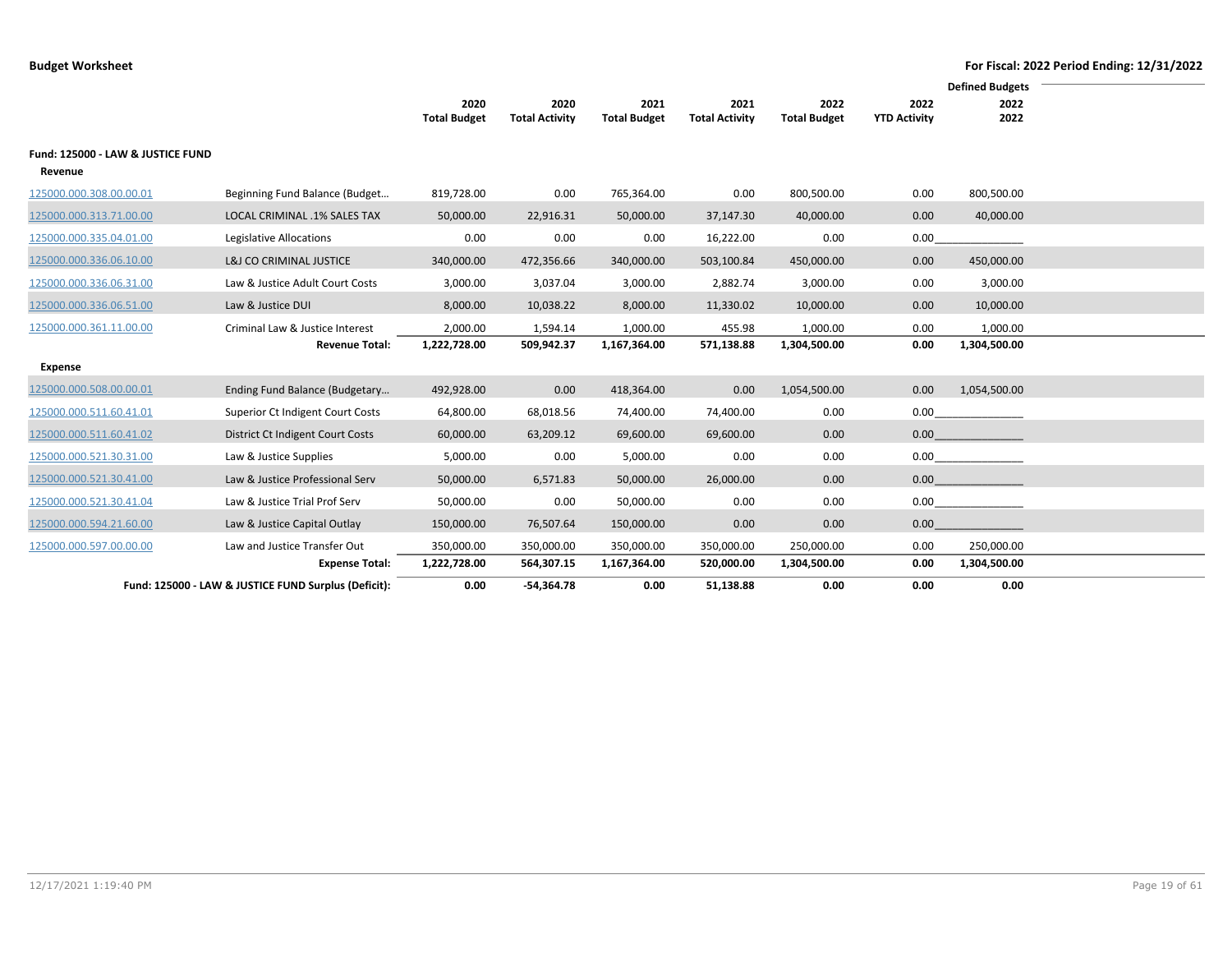|                                |                                                   |                     |                       |                     |                       |                     |                     | <b>Defined Budgets</b> |  |
|--------------------------------|---------------------------------------------------|---------------------|-----------------------|---------------------|-----------------------|---------------------|---------------------|------------------------|--|
|                                |                                                   | 2020                | 2020                  | 2021                | 2021                  | 2022                | 2022                | 2022                   |  |
|                                |                                                   | <b>Total Budget</b> | <b>Total Activity</b> | <b>Total Budget</b> | <b>Total Activity</b> | <b>Total Budget</b> | <b>YTD Activity</b> | 2022                   |  |
| Fund: 126000 - AUDITOR'S O & M |                                                   |                     |                       |                     |                       |                     |                     |                        |  |
| Revenue                        |                                                   |                     |                       |                     |                       |                     |                     |                        |  |
| 126000.000.308.00.00.01        | Beginning Fund Balance (Budget                    | 409,956.00          | 0.00                  | 469,761.00          | 0.00                  | 560,000.00          | 0.00                | 560,000.00             |  |
| 126000.000.334.00.30.00        | Grant Sec of State Digitalization                 | 50,000.00           | 0.00                  | 0.00                | 0.00                  | 0.00                | 0.00                |                        |  |
| 126000.000.336.04.11.00        | Auditor's O & M State Distributn                  | 0.00                | 45,466.56             | 45,000.00           | 65,773.48             | 65,000.00           | 0.00                | 65,000.00              |  |
| 126000.000.341.21.00.00        | Auditor O&M Afford Housing/H                      | 400.00              | 536.25                | 400.00              | 579.85                | 500.00              | 0.00                | 500.00                 |  |
| 126000.000.341.21.10.00        | <b>HOMELESS HOUSING</b>                           | 600.00              | 1,000.68              | 600.00              | 1,077.56              | 1,000.00            | 0.00                | 1,000.00               |  |
| 126000.000.341.36.00.00        | AUD. SURCHARGE(SPLIT W CENT                       | 1,500.00            | 2,008.00              | 1,500.00            | 2,206.00              | 1,750.00            | 0.00                | 1,750.00               |  |
| 126000.000.361.11.00.00        | Auditor's O&M Interest                            | 2,000.00            | 1,912.62              | 600.00              | 288.81                | 1,000.00            | 0.00                | 1,000.00               |  |
| 126000.000.361.40.00.00        | Auditor's O&M Loan Interest Rec                   | 2,000.00            | 2,041.90              | 347.00              | 346.91                | 0.00                | 0.00                |                        |  |
| 126000.000.381.20.00.00        | Auditor's O&M Loan Principal Re                   | 56,500.00           | 61,257.05             | 86,535.00           | 86,534.61             | 0.00                | 0.00                |                        |  |
|                                | <b>Revenue Total:</b>                             | 522,956.00          | 114,223.06            | 604,743.00          | 156,807.22            | 629,250.00          | 0.00                | 629,250.00             |  |
| Expense                        |                                                   |                     |                       |                     |                       |                     |                     |                        |  |
| 126000.000.508.00.00.01        | Ending Fund Balance (Budgetary                    | 337,956.00          | 0.00                  | 326,240.00          | 0.00                  | 552,764.00          | 0.00                | 552,764.00             |  |
| 126000.000.514.30.10.00        | Auditor's O & M Salaries                          | 0.00                | 11,533.09             | 9,217.00            | 22,824.06             | 32,624.00           | 0.00                | 32,624.00              |  |
| 126000.000.514.30.20.00        | Auditor's O & M Benefits                          | 0.00                | 5,349.37              | 4,286.00            | 11,660.34             | 16,312.00           | 0.00                | 16,312.00              |  |
| 126000.000.514.30.31.00        | Auditor's O & M Supplies                          | 2,000.00            | 1,063.80              | 2,000.00            | 992.77                | 2,000.00            | 0.00                | 2,000.00               |  |
| 126000.000.514.30.35.00        | Auditor's O&M Small Tools                         | 0.00                | 0.00                  | 0.00                | 466.62                | 500.00              | 0.00                | 500.00                 |  |
| 126000.000.514.30.41.00        | Auditor's O & M Professional Ser                  | 100,000.00          | 486.39                | 100,000.00          | 38,191.68             | 2,000.00            | 0.00                | 2,000.00               |  |
| 126000.000.514.30.43.00        | Auditor O & M Travel                              | 1,000.00            | 70.52                 | 1,000.00            | 0.00                  | 1,000.00            | 0.00                | 1,000.00               |  |
| 126000.000.514.30.45.00        | Auditor's O & M Rent                              | 0.00                | 0.00                  | 0.00                | 20.00                 | 50.00               | 0.00                | 50.00                  |  |
| 126000.000.514.30.48.00        | Auditor's O & M Repairs                           | 10,000.00           | 12,229.67             | 10,000.00           | 11,454.58             | 16,000.00           | 0.00                | 16,000.00              |  |
| 126000.000.514.30.49.00        | <b>Auditor O&amp;M Misecellaneous</b>             | 2,000.00            | 0.00                  | 2,000.00            | 375.00                | 1,000.00            | 0.00                | 1,000.00               |  |
| 126000.000.594.14.60.00        | Auditor's O&M Capital Outlay                      | 50,000.00           | 3,684.65              | 150,000.00          | 0.00                  | 5,000.00            | 0.00                | 5,000.00               |  |
| 126000.000.597.00.00.00        | Auditor Operation/Mainten. Tra                    | 20,000.00           | 20,000.00             | 0.00                | 0.00                  | 0.00                | 0.00                |                        |  |
|                                | <b>Expense Total:</b>                             | 522,956.00          | 54,417.49             | 604,743.00          | 85,985.05             | 629,250.00          | 0.00                | 629,250.00             |  |
|                                | Fund: 126000 - AUDITOR'S O & M Surplus (Deficit): | 0.00                | 59,805.57             | 0.00                | 70,822.17             | 0.00                | 0.00                | 0.00                   |  |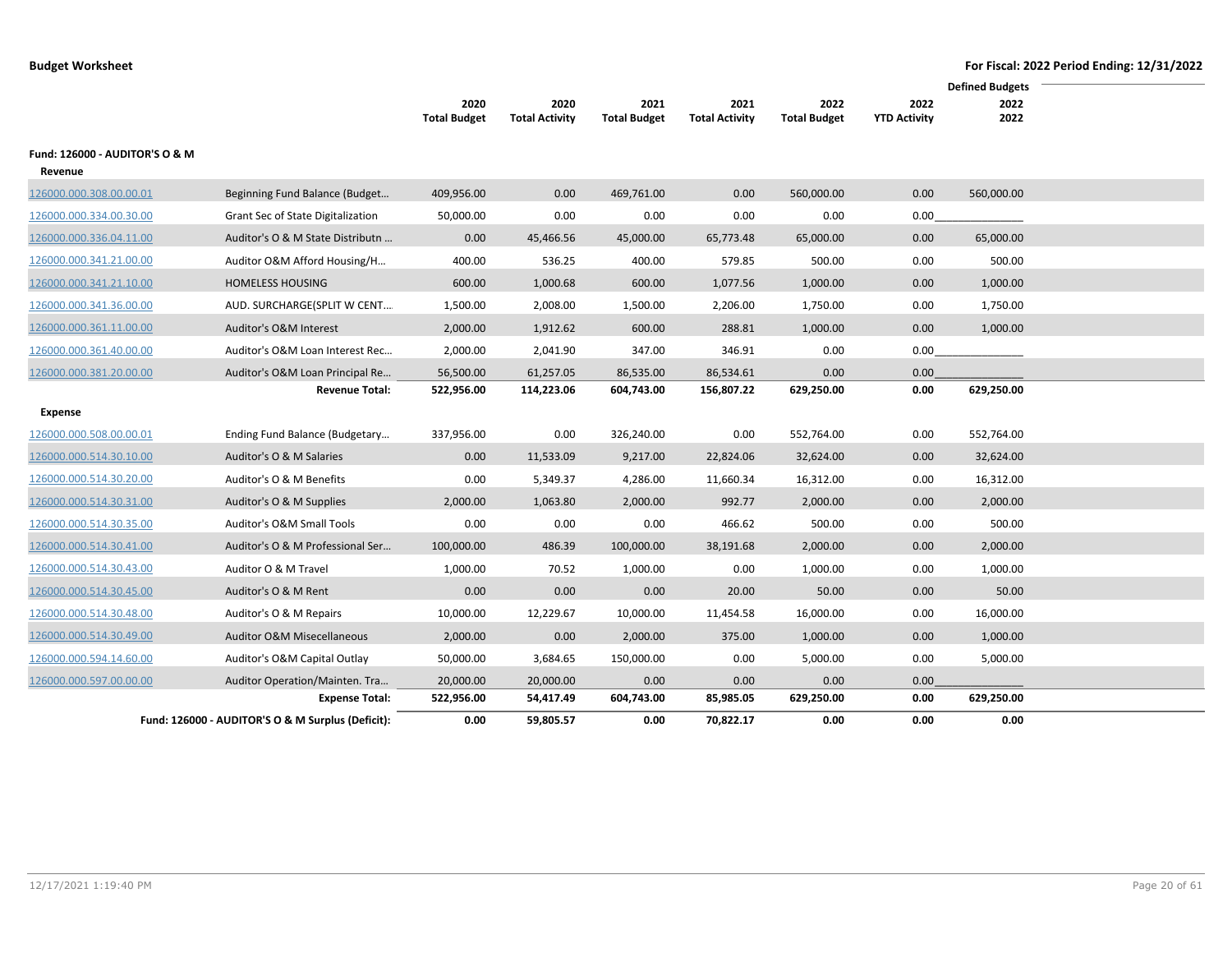|                                     | <b>Defined Budgets</b>                                 |                     |                       |                     |                       |                     |                     |      |  |
|-------------------------------------|--------------------------------------------------------|---------------------|-----------------------|---------------------|-----------------------|---------------------|---------------------|------|--|
|                                     |                                                        | 2020                | 2020                  | 2021                | 2021                  | 2022                | 2022                | 2022 |  |
|                                     |                                                        | <b>Total Budget</b> | <b>Total Activity</b> | <b>Total Budget</b> | <b>Total Activity</b> | <b>Total Budget</b> | <b>YTD Activity</b> | 2022 |  |
| Fund: 127000 - HOTEL/MOTEL TAX FUND |                                                        |                     |                       |                     |                       |                     |                     |      |  |
| Revenue                             |                                                        |                     |                       |                     |                       |                     |                     |      |  |
| 127000.000.308.00.00.01             | Beginning Fund Balance (Budget                         | 41,776.00           | 0.00                  | 49,114.00           | 0.00                  | 0.00                | 0.00                |      |  |
| 127000.000.313.31.00.00             | HOTEL-MOTEL TAX                                        | 9,000.00            | 7,650.47              | 5,000.00            | 8,214.30              | 0.00                | 0.00                |      |  |
| 127000.000.361.11.00.00             | HOTEL/MOTEL INVESTMENT INT                             | 200.00              | 88.08                 | 50.00               | 13.85                 | 0.00                | 0.00                |      |  |
|                                     | <b>Revenue Total:</b>                                  | 50,976.00           | 7,738.55              | 54,164.00           | 8,228.15              | 0.00                | 0.00                | 0.00 |  |
| Expense                             |                                                        |                     |                       |                     |                       |                     |                     |      |  |
| 127000.000.508.00.00.01             | Ending Fund Balance (Budgetary                         | 44,776.00           | 0.00                  | 34,164.00           | 0.00                  | 0.00                | 0.00                |      |  |
| 127000.000.557.30.31.00             | Hotel/Motel Supplies                                   | 0.00                | 0.00                  | 2,000.00            | 0.00                  | 0.00                | 0.00                |      |  |
| 127000.000.557.30.41.00             | Hotel/Motel Tax Prof Services                          | 6,200.00            | 400.00                | 15,000.00           | 500.00                | 0.00                | 0.00                |      |  |
| 127000.000.557.30.49.00             | Hotel/Motel Tax Miscellaneous                          | 0.00                | 0.00                  | 3,000.00            | 0.00                  | 0.00                | 0.00                |      |  |
|                                     | <b>Expense Total:</b>                                  | 50,976.00           | 400.00                | 54,164.00           | 500.00                | 0.00                | 0.00                | 0.00 |  |
|                                     | Fund: 127000 - HOTEL/MOTEL TAX FUND Surplus (Deficit): | 0.00                | 7,338.55              | 0.00                | 7,728.15              | 0.00                | 0.00                | 0.00 |  |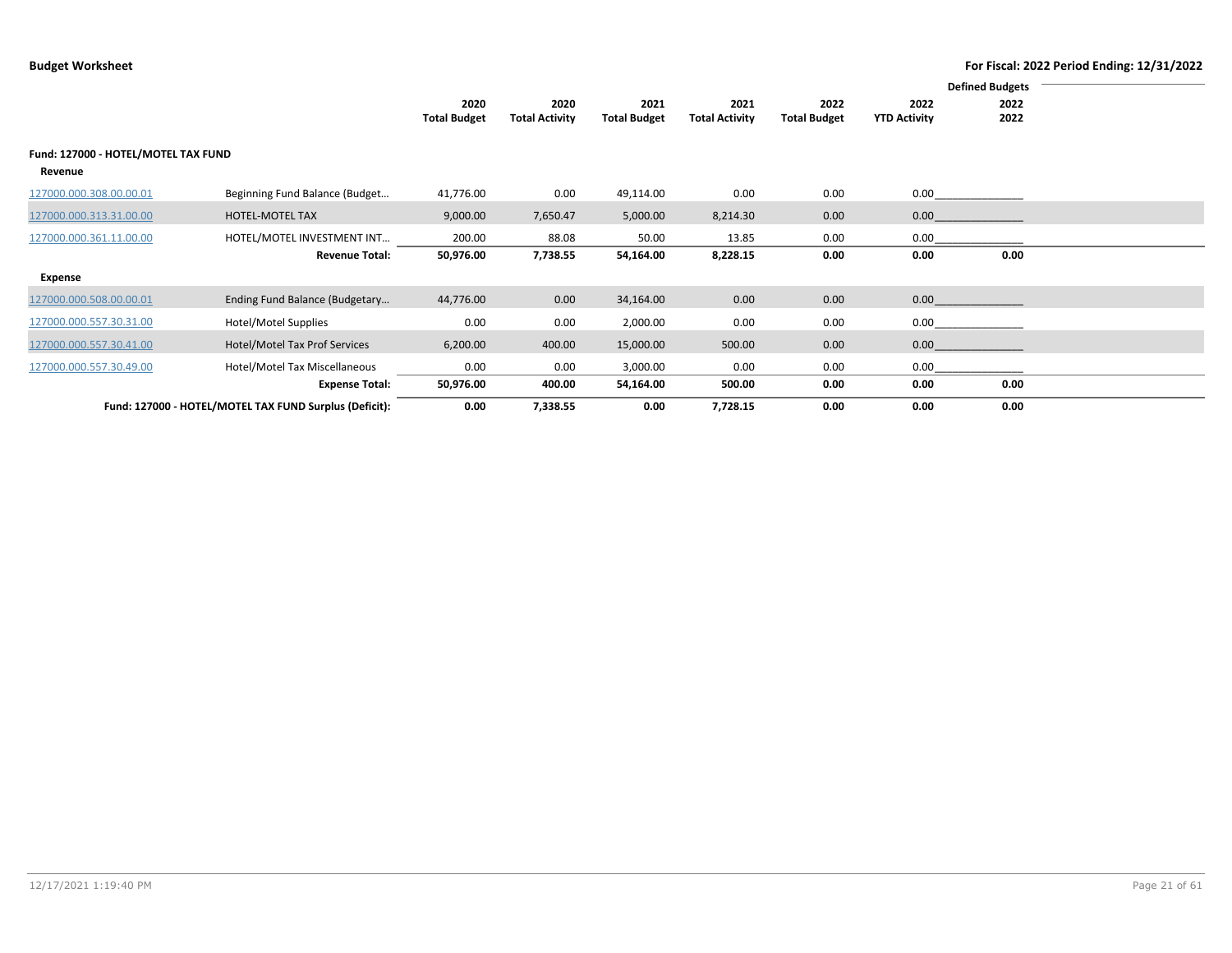|                           |                                    |                     |                       |                     |                       |                     |                     | <b>Defined Budgets</b> |  |
|---------------------------|------------------------------------|---------------------|-----------------------|---------------------|-----------------------|---------------------|---------------------|------------------------|--|
|                           |                                    | 2020                | 2020                  | 2021                | 2021                  | 2022                | 2022                | 2022                   |  |
|                           |                                    | <b>Total Budget</b> | <b>Total Activity</b> | <b>Total Budget</b> | <b>Total Activity</b> | <b>Total Budget</b> | <b>YTD Activity</b> | 2022                   |  |
| Fund: 128000 - E-911 FUND |                                    |                     |                       |                     |                       |                     |                     |                        |  |
| Revenue                   |                                    |                     |                       |                     |                       |                     |                     |                        |  |
| 128000.000.308.00.00.01   | Beginning Fund Balance (Budget     | 270,592.00          | 0.00                  | 204,374.00          | 0.00                  | 245,168.00          | 0.00                | 245,168.00             |  |
| 128000.000.313.16.00.00   | <b>COMMUNICATION SALES TX E911</b> | 48,000.00           | 83,448.06             | 72,000.00           | 87,719.53             | 55,000.00           | 0.00                | 55,000.00              |  |
| 128000.000.313.63.00.00   | WIRELINE                           | 9,000.00            | 8,735.77              | 9,200.00            | 7,342.34              | 6,900.00            | 0.00                | 6,900.00               |  |
| 128000.000.313.64.00.00   | WIRELESS                           | 23,884.00           | 22,931.27             | 24,000.00           | 22,002.16             | 20,350.00           | 0.00                | 20,350.00              |  |
| 128000.000.313.64.00.10   | PRE-PAID WIRELESS                  | 5,166.00            | 5,978.69              | 5,200.00            | 5,649.73              | 5,000.00            | 0.00                | 5,000.00               |  |
| 128000.000.313.65.00.00   | E-911 VOIP                         | 900.00              | 1,079.56              | 1,000.00            | 1,065.95              | 1,000.00            | 0.00                | 1,000.00               |  |
| 128000.000.334.01.80.00   | ST E-911 GRANT                     | 543,440.00          | 512,572.49            | 541,068.00          | 553,984.06            | 560,518.00          | 0.00                | 560,518.00             |  |
| 128000.000.342.10.00.00   | City Dispatch Contract             | 90,000.00           | 0.00                  | 0.00                | 0.00                  | 0.00                | 0.00                |                        |  |
| 128000.000.342.80.10.00   | FIRE 1 DISPATCH SERVICE            | 200.00              | 370.00                | 400.00              | 250.00                | 0.00                | 0.00                |                        |  |
| 128000.000.342.80.20.00   | FIRE 2 DISPATCH SERVICE            | 1,200.00            | 1,380.00              | 1,500.00            | 800.00                | 0.00                | 0.00                |                        |  |
| 128000.000.342.80.30.00   | FIRE 3 DISPATCH SERVICE            | 5,200.00            | 6,680.00              | 5,500.00            | 3,430.00              | 0.00                | 0.00 <sub>1</sub>   |                        |  |
| 128000.000.342.80.40.00   | E911 City of Waitsburg Dispatch    | 160.00              | 50.00                 | 100.00              | 30.00                 | 0.00                | 0.00                |                        |  |
| 128000.000.361.11.00.00   | Investment Interest                | 1,000.00            | 270.85                | 400.00              | 146.61                | 100.00              | 0.00                | 100.00                 |  |
| 128000.000.361.40.00.00   | ST E911 INTEREST                   | 40.00               | 46.25                 | 40.00               | 21.16                 | 40.00               | 0.00                | 40.00                  |  |
| 128000.000.397.00.00.00   | E-911 Transfer In                  | 98,868.00           | 0.00                  | 70,423.00           | 20,286.00             | 0.00                | 0.00                |                        |  |
|                           | <b>Revenue Total:</b>              | 1,097,650.00        | 643,542.94            | 935,205.00          | 702,727.54            | 894,076.00          | 0.00                | 894,076.00             |  |
| Expense                   |                                    |                     |                       |                     |                       |                     |                     |                        |  |
| 128000.000.508.00.00.01   | Ending Fund Balance (Budgetary     | 229,829.00          | 0.00                  | 124,797.00          | 0.00                  | 40,879.00           | 0.00                | 40,879.00              |  |
| 128000.000.528.40.43.00   | E-911 Travel (Training)            | 8,075.00            | 1,237.51              | 6,000.00            | 1,421.38              | 6,000.00            | 0.00                | 6,000.00               |  |
| 128000.000.528.40.43.06   | E-911 IT Training Travel           | 0.00                | 0.00                  | 500.00              | 0.00                  | 500.00              | 0.00                | 500.00                 |  |
| 128000.000.528.40.49.00   | E-911 Miscellaneous (Training)     | 6,500.00            | 15,256.76             | 6,000.00            | 7,810.62              | 6,000.00            | 0.00                | 6,000.00               |  |
| 128000.000.528.70.10.00   | E-911 Dispatcher Wages             | 317,263.00          | 311,798.86            | 320,000.00          | 342,917.83            | 348,388.00          | 0.00                | 348,388.00             |  |
| 128000.000.528.70.10.01   | E-911 Grant Coordinator            | 53,040.00           | 48,074.63             | 48,040.00           | 47,476.91             | 50,017.00           | 0.00                | 50,017.00              |  |
| 128000.000.528.70.10.02   | E-911 MSAG Wages                   | 24,219.00           | 27,353.51             | 25,000.00           | 0.00                  | 25,000.00           | 0.00                | 25,000.00              |  |
| 128000.000.528.70.10.07   | E-911 Call Taker OT                | 0.00                | 3,534.18              | 0.00                | 638.01                | 0.00                | 0.00                |                        |  |
| 128000.000.528.70.20.00   | E-911 Dispatch Benefits            | 184,491.00          | 169,180.57            | 190,000.00          | 157,291.25            | 201,592.00          | 0.00                | 201,592.00             |  |
| 128000.000.528.70.31.00   | E-911 Supplies                     | 1,500.00            | 1,616.11              | 1,500.00            | 1,040.22              | 1,500.00            | 0.00                | 1,500.00               |  |
| 128000.000.528.70.35.00   | E-911 Small Tools                  | 60,000.00           | 45,244.87             | 46,168.00           | 12,181.85             | 46,000.00           | 0.00                | 46,000.00              |  |
| 128000.000.528.70.35.02   | <b>Comm Sales Tax Small Tools</b>  | 35,000.00           | 0.00                  | 48,000.00           | 0.00                  | 48,000.00           | 0.00                | 48,000.00              |  |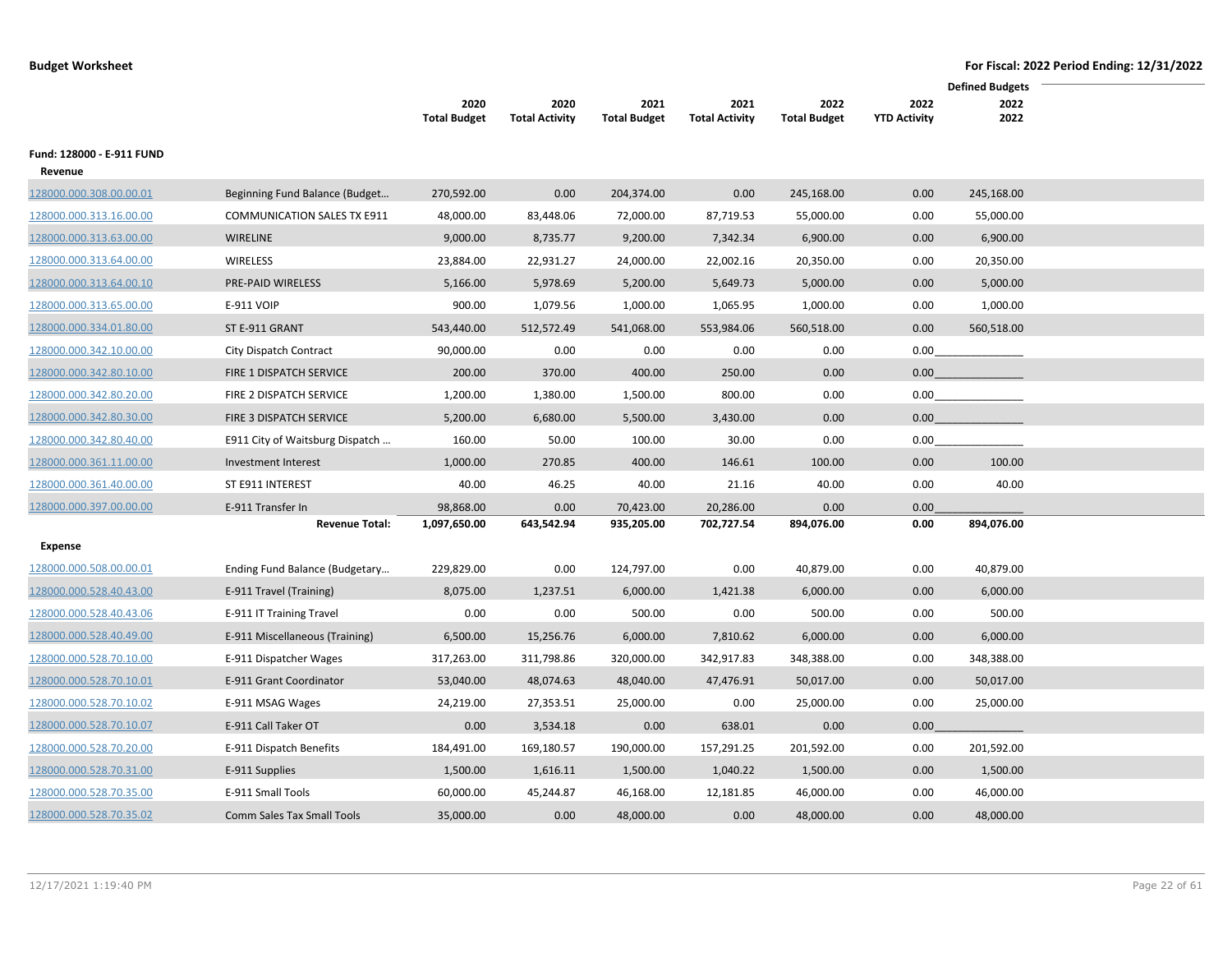|                         |                                              |                     |                       |                     |                       |                     |                     | <b>Defined Budgets</b> |  |
|-------------------------|----------------------------------------------|---------------------|-----------------------|---------------------|-----------------------|---------------------|---------------------|------------------------|--|
|                         |                                              | 2020                | 2020                  | 2021                | 2021                  | 2022                | 2022                | 2022                   |  |
|                         |                                              | <b>Total Budget</b> | <b>Total Activity</b> | <b>Total Budget</b> | <b>Total Activity</b> | <b>Total Budget</b> | <b>YTD Activity</b> | 2022                   |  |
|                         |                                              |                     |                       |                     |                       |                     |                     |                        |  |
| 128000.000.528.70.41.00 | E-911 Professional Services                  | 46,866.00           | 23,683.94             | 46,000.00           | 19,578.42             | 46,000.00           | 0.00                | 46,000.00              |  |
| 128000.000.528.70.42.00 | E-911 Communications                         | 2,340.00            | 2,114.32              | 2,000.00            | 5,503.14              | 3,000.00            | 0.00                | 3,000.00               |  |
| 128000.000.528.70.43.00 | E-911 Coordinator Travel                     | 5,160.00            | 5,912.24              | 3,000.00            | 2,119.28              | 3,000.00            | 0.00                | 3,000.00               |  |
| 128000.000.528.70.45.00 | E-911 Rental                                 | 0.00                | 0.00                  | 0.00                | 824.00                | 0.00                | 0.00                |                        |  |
| 128000.000.528.70.48.00 | E-911 Repairs and Maintenance                | 26,000.00           | 53,520.34             | 26,000.00           | 23,504.99             | 26,000.00           | 0.00                | 26,000.00              |  |
| 128000.000.528.70.48.01 | <b>E911 IT Server Assessment</b>             | 18,000.00           | 0.00                  | 18,000.00           | 0.00                  | 18,000.00           | 0.00                | 18,000.00              |  |
| 128000.000.528.70.48.02 | Comm Sales Tax Repair & Maint                | 22,000.00           | 0.00                  | 22,000.00           | 0.00                  | 22,000.00           | 0.00                | 22,000.00              |  |
| 128000.000.528.70.49.00 | E-911 Miscellaneous                          | 200.00              | 1,232.30              | 200.00              | 1,846.41              | 200.00              | 0.00                | 200.00                 |  |
| 128000.000.528.70.49.02 | Comm Sales Tax Miscellaneous                 | 2,167.00            | 0.00                  | 2,000.00            | 0.00                  | 2,000.00            | 0.00                | 2,000.00               |  |
| 128000.000.594.00.00.00 | E-911 Capital                                | 0.00                | 0.00                  | 0.00                | 1,827.08              | 0.00                | 0.00                |                        |  |
| 128000.000.594.00.60.02 | Comm Sales Tax Capital Outlay                | 55,000.00           | 0.00                  | 0.00                | 0.00                  | 0.00                | 0.00                |                        |  |
|                         | <b>Expense Total:</b>                        | 1,097,650.00        | 709,760.14            | 935,205.00          | 625,981.39            | 894,076.00          | 0.00                | 894,076.00             |  |
|                         | Fund: 128000 - E-911 FUND Surplus (Deficit): | 0.00                | $-66,217.20$          | 0.00                | 76,746.15             | 0.00                | 0.00                | 0.00                   |  |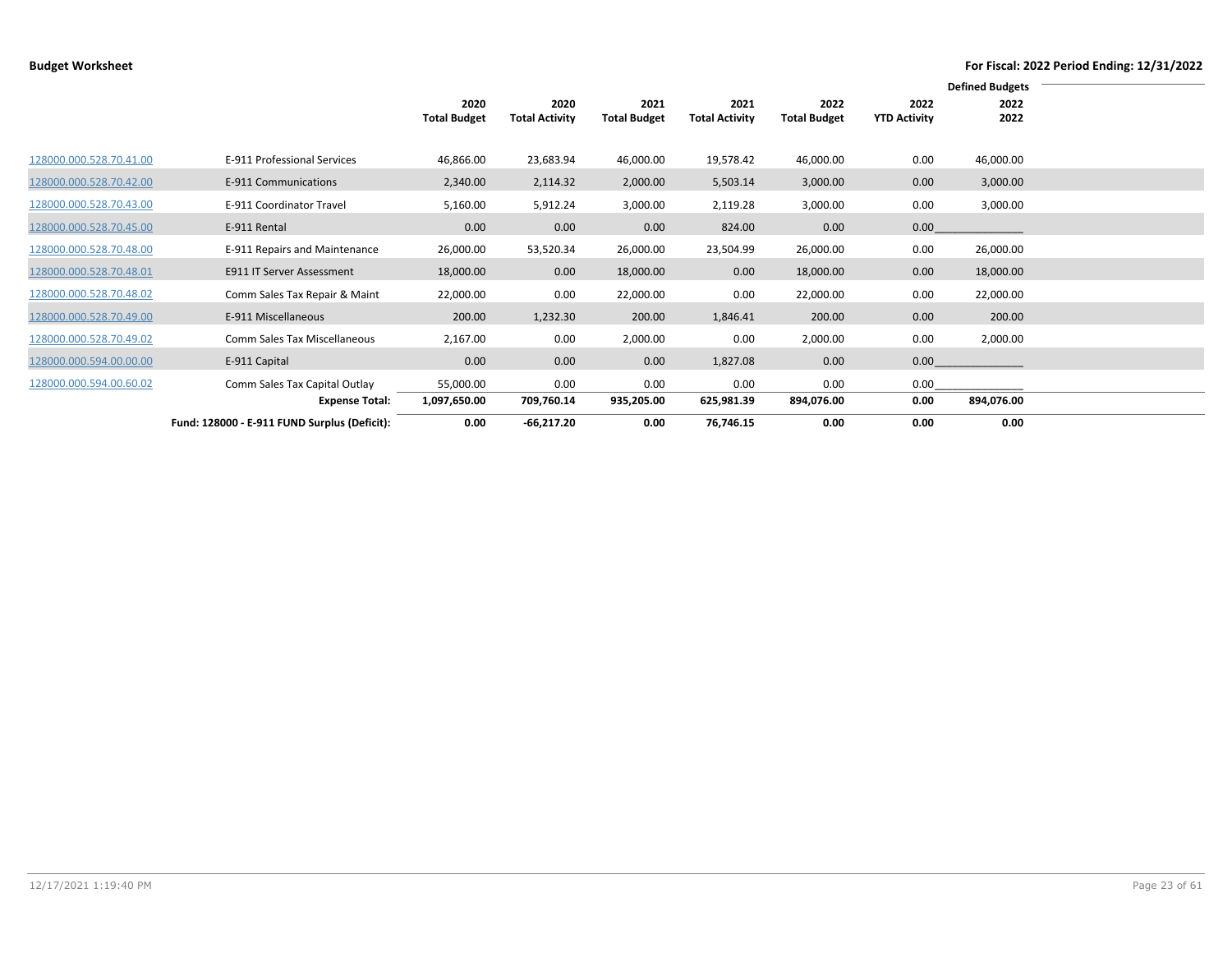|                                             |                                                     |                     |                       |                     |                       |                     |                     | <b>Defined Budgets</b> |  |
|---------------------------------------------|-----------------------------------------------------|---------------------|-----------------------|---------------------|-----------------------|---------------------|---------------------|------------------------|--|
|                                             |                                                     | 2020                | 2020                  | 2021                | 2021                  | 2022                | 2022                | 2022                   |  |
|                                             |                                                     | <b>Total Budget</b> | <b>Total Activity</b> | <b>Total Budget</b> | <b>Total Activity</b> | <b>Total Budget</b> | <b>YTD Activity</b> | 2022                   |  |
| Fund: 133000 - HOMELAND SECURITY<br>Revenue |                                                     |                     |                       |                     |                       |                     |                     |                        |  |
| 133000.000.308.00.00.01                     | Beginning Fund Balance (Budget                      | 3,474.00            | 0.00                  | 749.00              | 0.00                  | 0.00                | 0.00                |                        |  |
| 133000.000.333.97.06.70                     | <b>HOMELAND GRANT HLS GRANTS</b>                    | 18,000.00           | 15,279.28             | 18,000.00           | 22,460.93             | 18,593.00           | 0.00                | 18,593.00              |  |
|                                             | <b>Revenue Total:</b>                               | 21,474.00           | 15,279.28             | 18,749.00           | 22,460.93             | 18,593.00           | 0.00                | 18,593.00              |  |
| Expense                                     |                                                     |                     |                       |                     |                       |                     |                     |                        |  |
| 133000.000.508.00.00.01                     | Ending Fund Balance (Budgetary                      | 1,214.00            | 0.00                  | 0.00                | 0.00                  | 0.00                | 0.00                |                        |  |
| 133000.000.525.60.10.01                     | Emer Serv Homeland Sec Coordi                       | 6,630.00            | 7,495.77              | 7,956.00            | 6,244.67              | 7,231.00            | 0.00                | 7,231.00               |  |
| 133000.000.525.60.20.01                     | Emer Serv Homeland Security Co                      | 2,630.00            | 2,708.75              | 2,889.00            | 2,164.55              | 2,370.00            | 0.00                | 2,370.00               |  |
| 133000.000.525.60.41.00                     | Emer Serv Homeland Security Pr                      | 10,000.00           | 7,800.00              | 7,604.00            | 6,250.00              | 6,250.00            | 0.00                | 6,250.00               |  |
| 133000.000.525.60.43.00                     | Emer Serv Homeland Security Tr                      | 1,000.00            | 0.00                  | 300.00              | 0.00                  | 742.00              | 0.00                | 742.00                 |  |
| 133000.000.525.60.49.00                     | Emer Serv Homeland Security Mi                      | 0.00                | 0.00                  | 0.00                | 162.49                | 2,000.00            | 0.00                | 2,000.00               |  |
| 133000.000.594.25.60.00                     | Emer Serv Homeland Capital Out                      | 0.00                | 0.00                  | 0.00                | 5,116.66              | 0.00                | 0.00                |                        |  |
|                                             | <b>Expense Total:</b>                               | 21,474.00           | 18,004.52             | 18,749.00           | 19,938.37             | 18,593.00           | 0.00                | 18,593.00              |  |
|                                             | Fund: 133000 - HOMELAND SECURITY Surplus (Deficit): | 0.00                | $-2,725.24$           | 0.00                | 2,522.56              | 0.00                | 0.00                | 0.00                   |  |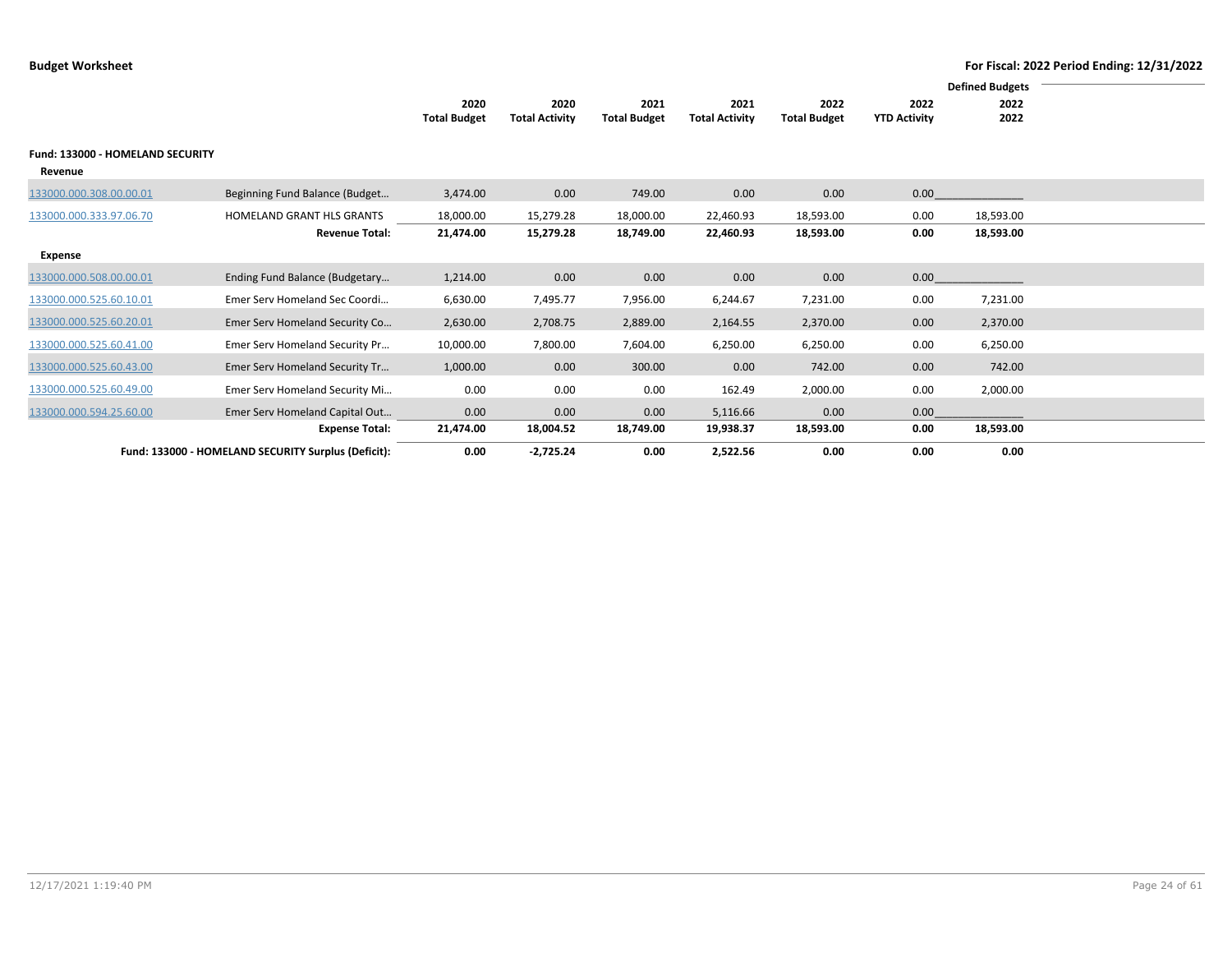|                              |                                      |                     |                       |                     |                       |                     |                     | <b>Defined Budgets</b> |
|------------------------------|--------------------------------------|---------------------|-----------------------|---------------------|-----------------------|---------------------|---------------------|------------------------|
|                              |                                      | 2020                | 2020                  | 2021                | 2021                  | 2022                | 2022                | 2022                   |
|                              |                                      | <b>Total Budget</b> | <b>Total Activity</b> | <b>Total Budget</b> | <b>Total Activity</b> | <b>Total Budget</b> | <b>YTD Activity</b> | 2022                   |
| Fund: 135000 - PUBLIC HEALTH |                                      |                     |                       |                     |                       |                     |                     |                        |
| Revenue                      |                                      |                     |                       |                     |                       |                     |                     |                        |
| 135000.000.308.00.00.01      | Beginning Fund Balance (Budget       | 85,159.00           | 0.00                  | 400,771.00          | 0.00                  | 500,000.00          | 0.00                | 500,000.00             |
| 135000.000.308.10.00.01      | Begining Reserve Balance (Budge      | 50,000.00           | 0.00                  | 100,000.00          | 0.00                  | 100,000.00          | 0.00                | 100,000.00             |
| 135000.000.321.20.00.00      | Public Health Dept Licenses/Per      | 10,000.00           | 11,406.00             | 10,000.00           | 18,563.50             | 12,000.00           | 0.00                | 12,000.00              |
| 135000.000.322.10.00.00      | Public Health Dept Lic/Prmt/Bldg     | 800.00              | 1,185.00              | 1,500.00            | 495.00                | 1,500.00            | 0.00                | 1,500.00               |
| 135000.000.332.93.30.00      | <b>Medicaid Transformation</b>       | 5,000.00            | 0.00                  | 0.00                | 0.00                  | 0.00                | 0.00                |                        |
| 135000.000.333.10.55.01      | <b>WIC PROGRAM</b>                   | 19,500.00           | 21,384.20             | 30,000.00           | 17,241.96             | 30,690.00           | 0.00                | 30,690.00              |
| 135000.000.333.10.55.04      | WIC/PEER COUNSELING                  | 17,425.00           | 11,144.81             | 17,425.00           | 3,833.78              | 17,425.00           | 0.00                | 17,425.00              |
| 135000.000.333.10.56.00      | PH SNAP-ED IAR                       | 8,130.00            | 14,785.65             | 13,313.00           | 12,806.13             | 19,354.00           | 0.00                | 19,354.00              |
| 135000.000.333.10.56.10      | USDA - Basic Food Fed Indirect G     | 6,000.00            | 6,541.00              | 6,000.00            | 7,008.00              | 7,000.00            | 0.00                | 7,000.00               |
| 135000.000.333.20.61.60      | WA Traffic Safety - Nat Safety Gr    | 3,663.00            | 0.00                  | 0.00                | 0.00                  | 0.00                | 0.00 <sub>1</sub>   |                        |
| 135000.000.333.21.01.00      | BITV-COVID LHJ Allocation - CAR      | 5,629.00            | 0.00                  | 0.00                | 0.00                  | 20,000.00           | 0.00                | 20,000.00              |
| 135000.000.333.21.01.01      | COVID LHJ OFM Allocation - CAR       | 83,200.00           | 0.00                  | 0.00                | 91,345.75             | 83,200.00           | 0.00                | 83,200.00              |
| 135000.000.333.93.00.00      | Federal Indirect Grant               | 0.00                | 0.00                  | 0.00                | 10,069.88             | 0.00                | 0.00                |                        |
| 135000.000.333.93.06.00      | PHERP LHJ FUND                       | 17,152.00           | 14,042.02             | 17,152.00           | 17,728.21             | $-16,855.00$        | 0.00                | $-16,855.00$           |
| 135000.000.333.93.26.00      | Increase immune funding              | 5,668.00            | 3,967.82              | 5,600.00            | 69,138.97             | 5,600.00            | 0.00                | 5,600.00               |
| 135000.000.333.93.32.00      | ELC COVID-19 Grant                   | 0.00                | 25,998.00             | 0.00                | 124,074.94            | 320,000.00          | 0.00                | 320,000.00             |
| 135000.000.333.93.35.00      | CDC COVID-19                         | 78,522.00           | 78,522.00             | 50,000.00           | 0.00                  | 78,522.00           | 0.00                | 78,522.00              |
| 135000.000.333.93.77.80      | <b>MEDICAID ADMIN</b>                | 10,000.00           | 12,805.48             | 10,000.00           | 22,825.79             | 10,000.00           | 0.00                | 10,000.00              |
| 135000.000.333.93.77.81      | ABC DENTAL FED 50%                   | 1,380.00            | 1,050.00              | 1,380.00            | 1,400.00              | 1,400.00            | 0.00                | 1,400.00               |
| 135000.000.333.93.77.82      | <b>GREATER COLUMBIA ACH</b>          | 30,000.00           | 0.00                  | 0.00                | 7,500.00              | 0.00                | 0.00                |                        |
| 135000.000.333.93.77.85      | <b>GCACH Medicaid Funding PH</b>     | 3,000.00            | 0.00                  | 0.00                | 0.00                  | 0.00                |                     | $0.00$                 |
| 135000.000.333.93.91.02      | <b>HRSA Grant</b>                    | 64,430.00           | 49,751.90             | 35,000.00           | 13,411.84             | 0.00                | 0.00                |                        |
| 135000.000.333.93.91.03      | CPWI Grant                           | 62,083.00           | 35,900.90             | 131,403.00          | 48,708.53             | 131,403.00          | 0.00                | 131,403.00             |
| 135000.000.333.93.99.00      | MCHBG CONCON                         | 26,000.00           | 15,658.27             | 26,000.00           | 9,847.19              | 26,000.00           | 0.00                | 26,000.00              |
| 135000.000.333.97.03.00      | FEMA-75 COVID LHJ Allocation         | 16,887.00           | 14,370.25             | 0.00                | 0.00                  | 0.00                | 0.00                |                        |
| 135000.000.334.03.10.00      | PHD SOLID WASTE                      | 3,000.00            | 1,738.71              | 3,000.00            | 55.92                 | 3,000.00            | 0.00                | 3,000.00               |
| 135000.000.334.04.60.00      | <b>GF-State Administration Grant</b> | 6,926.00            | 1,863.78              | 6,926.00            | 98.80                 | 0.00                | 0.00                |                        |
| 135000.000.334.04.61.00      | Dedicated Marijuana Account          | 23,421.00           | 1,941.50              | 23,421.00           | 0.00                  | 0.00                | 0.00                |                        |
| 135000.000.334.04.62.00      | ABCD STATE 50%                       | 1,380.00            | 1,050.00              | 1,380.00            | 1,400.00              | 1,400.00            | 0.00                | 1,400.00               |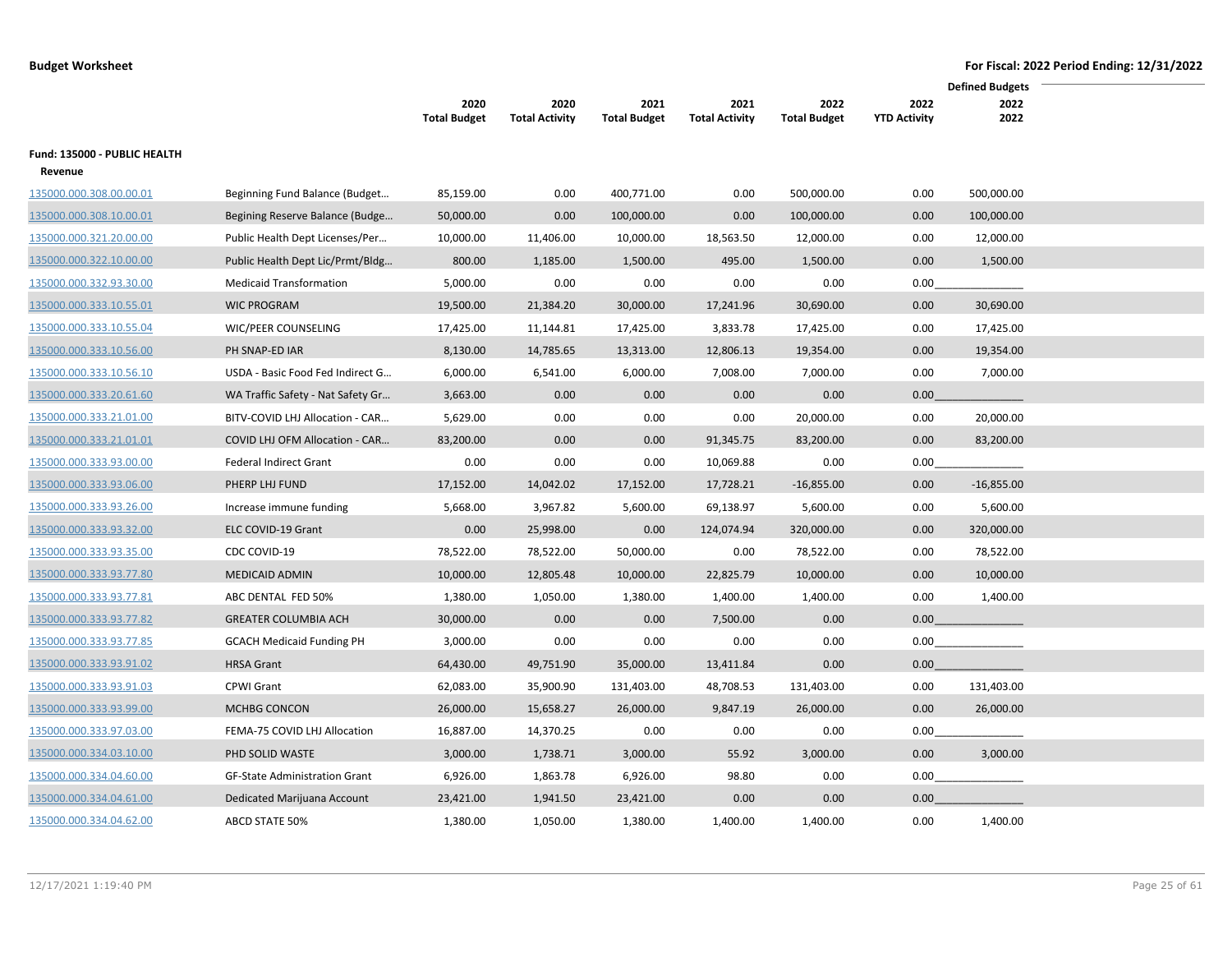|                         |                                           |                     |                       |                     |                       |                     |                     | <b>Defined Budgets</b> |
|-------------------------|-------------------------------------------|---------------------|-----------------------|---------------------|-----------------------|---------------------|---------------------|------------------------|
|                         |                                           | 2020                | 2020                  | 2021                | 2021                  | 2022                | 2022                | 2022                   |
|                         |                                           | <b>Total Budget</b> | <b>Total Activity</b> | <b>Total Budget</b> | <b>Total Activity</b> | <b>Total Budget</b> | <b>YTD Activity</b> | 2022                   |
| 135000.000.334.04.90.00 | <b>MARIJ TOBACCO YOUTH</b>                | 10,000.00           | 5,783.97              | 10,000.00           | 8,652.83              | 0.00                | 0.00                |                        |
| 135000.000.334.04.92.00 | Dept of Health COVID State Grant          | 71,478.00           | 71,478.00             | 0.00                | 0.00                  | 0.00                |                     | $0.00$                 |
| 135000.000.334.04.93.00 | PHD YOUTH TOBACCO                         | 3,000.00            | 3,906.32              | 5,000.00            | 2,762.56              | 0.00                | 0.00                |                        |
| 135000.000.334.06.90.01 | Commerce COVID Housing Grant              | 259,356.00          | 214,873.84            | 0.00                | 40,820.92             | 0.00                |                     | 0.00                   |
| 135000.000.336.04.24.00 | PUBLIC HEALTH LGFA SUPPORT                | 119,991.00          | 119,991.00            | 119,990.00          | 119,991.00            | 119,991.00          | 0.00                | 119,991.00             |
| 135000.000.336.04.25.00 | PH FPHS FUNDING                           | 79,000.00           | 129,000.00            | 100,000.00          | 285,500.00            | 471,572.00          | 0.00                | 471,572.00             |
| 135000.000.346.20.01.00 | <b>GARFIELD COUNTY</b>                    | 86,977.00           | 66,621.09             | 75,000.00           | 61,687.40             | 75,000.00           | 0.00                | 75,000.00              |
| 135000.000.346.20.02.00 | <b>Immunization Srvc Fee</b>              | 500.00              | 0.00                  | 0.00                | 0.00                  | 0.00                | 0.00                |                        |
| 135000.000.346.20.04.00 | Public Health Dept Vital Records          | 2,000.00            | 723.00                | 2,000.00            | 1,661.00              | 1,500.00            | 0.00                | 1,500.00               |
| 135000.000.346.20.05.00 | <b>INSURANCE SIGNUP</b>                   | 1,500.00            | 0.00                  | 1,500.00            | 0.00                  | 0.00                | 0.00                |                        |
| 135000.000.346.20.08.00 | GCACH LHIN Admin fee PH Servi             | 3,000.00            | 15,000.00             | 0.00                | 1,000.00              | 0.00                | 0.00                |                        |
| 135000.000.362.50.00.00 | PH LONG TERM RENT                         | 4,800.00            | 5,200.00              | 4,800.00            | 3,600.00              | 4,800.00            | 0.00                | 4,800.00               |
| 135000.000.367.00.00.02 | Group Health Foundation Grants            | 100,000.00          | 250,000.00            | 0.00                | $-163,457.91$         | 0.00                | 0.00                |                        |
| 135000.000.369.91.00.00 | misc revenue                              | 0.00                | 1,461.53              | 0.00                | 0.00                  | 0.00                |                     | 0.00                   |
| 135000.000.388.10.00.00 | PRIOR PERIOD ADJUSTMENT                   | 0.00                | 0.00                  | 0.00                | 500.00                | 0.00                | 0.00                |                        |
| 135000.000.397.00.00.00 | Public Health Dept Transfer In            | 35,000.00           | 35,000.00             | 45,000.00           | 45,000.00             | 35,000.00           | 0.00                | 35,000.00              |
|                         | <b>Revenue Total:</b>                     | 1,420,957.00        | 1,244,146.04          | 1,253,561.00        | 885,271.99            | 2,059,502.00        | 0.00                | 2,059,502.00           |
| <b>Expense</b>          |                                           |                     |                       |                     |                       |                     |                     |                        |
| 135000.000.508.00.00.01 | Ending Fund Balance (Budgetary            | 134,219.00          | 0.00                  | 393,214.00          | 0.00                  | 1,100,809.00        | 0.00                | 1,100,809.00           |
| 135000.000.562.00.10.04 | Public Health Ed/WIC Cert/Admin           | 31,481.00           | 28,512.60             | 29,189.00           | 22,672.52             | 33,180.00           | 0.00                | 33,180.00              |
| 135000.000.562.00.10.05 | Public Health Health Officer              | 0.00                | 0.00                  | 0.00                | 2,800.00              | 4,800.00            | 0.00                | 4,800.00               |
| 135000.000.562.00.10.06 | Public Health Dept Prog Coordina          | 41,491.00           | 41,379.28             | 41,670.00           | 37,945.35             | 35,011.00           | 0.00                | 35,011.00              |
| 135000.000.562.00.10.08 | Public Health Dept PHN/Health E           | 58,672.00           | 27,162.13             | 66,125.00           | 65,346.83             | 52,000.00           | 0.00                | 52,000.00              |
| 135000.000.562.00.10.09 | Public Health Grant Proj Coordin          | 53,110.00           | 53,209.14             | 58,428.00           | 50,004.92             | 61,402.00           | 0.00                | 61,402.00              |
| 135000.000.562.00.10.11 | Public Health Community Health            | 44,192.00           | 44,156.79             | 44,456.00           | 43,603.59             | 46,708.00           | 0.00                | 46,708.00              |
| 135000.000.562.00.10.12 | Public Health Dept Program Sup            | 26,594.00           | 14,450.28             | 15,600.00           | 18,060.45             | 26,345.00           | 0.00                | 26,345.00              |
| 135000.000.562.00.10.13 | Public Health Dept PHN 2                  | 44,771.00           | 45,070.95             | 45,046.00           | 43,724.41             | 47,341.00           | 0.00                | 47,341.00              |
| 135000.000.562.00.10.14 | Public Health Administrator/EHS           | 80,272.00           | 80,207.25             | 81,650.00           | 81,496.45             | 85,800.00           | 0.00                | 85,800.00              |
| 135000.000.562.00.20.00 | Public Health Dept Benefits               | 161,824.00          | 146,338.79            | 159,176.00          | 149,401.14            | 196,206.00          | 0.00                | 196,206.00             |
| 135000.000.562.00.31.01 | Public Health Dept Medical Suppl          | 500.00              | 0.00                  | 5,000.00            | 412.79                | 5,000.00            | 0.00                | 5,000.00               |
| 135000.000.562.00.31.02 | <b>Public Health Dept Office Supplies</b> | 6,023.00            | 12,345.29             | 8,000.00            | 13,352.89             | 12,500.00           | 0.00                | 12,500.00              |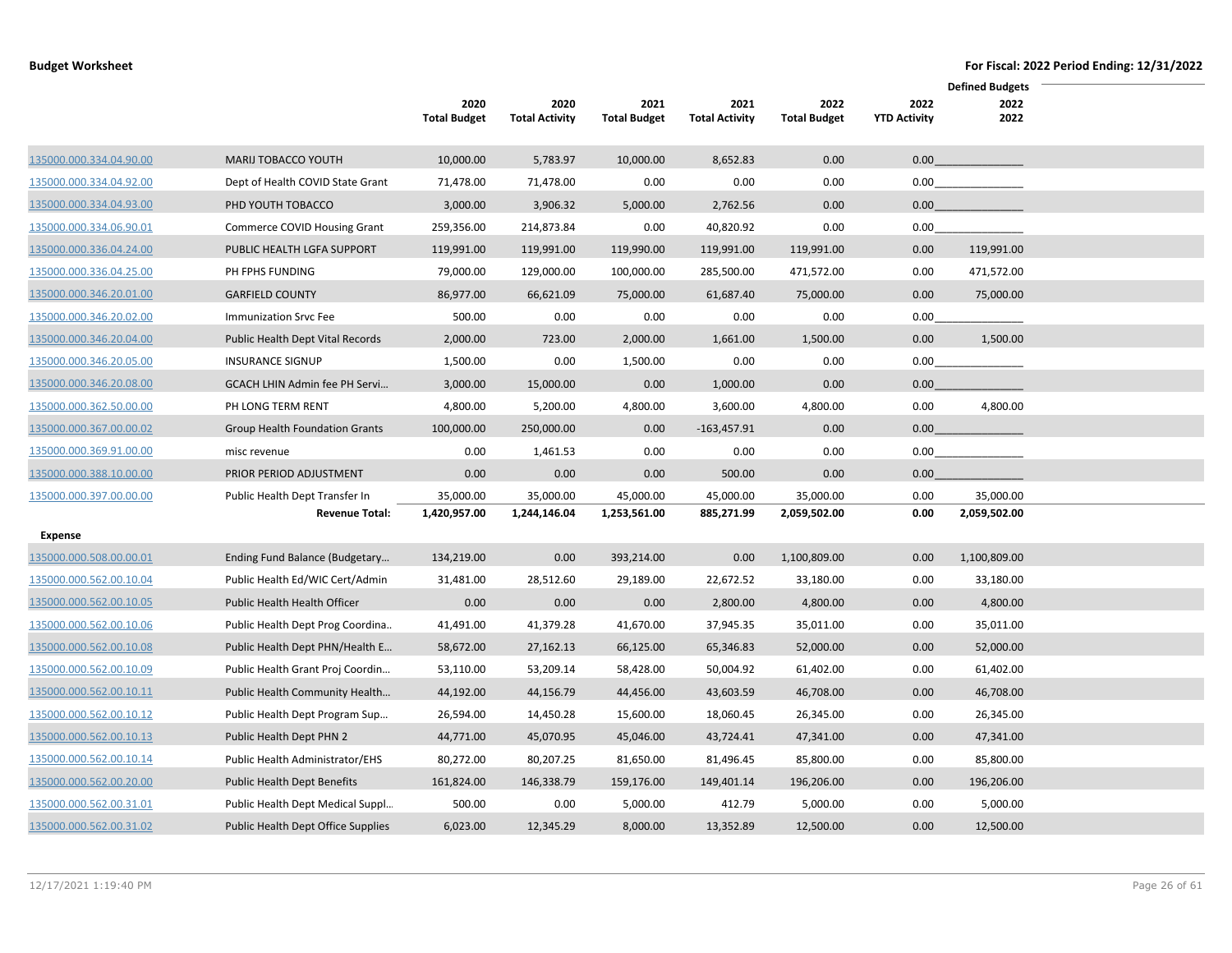|                         |                                         |                     |                       |                     |                       |                     |                     | <b>Defined Budgets</b> |
|-------------------------|-----------------------------------------|---------------------|-----------------------|---------------------|-----------------------|---------------------|---------------------|------------------------|
|                         |                                         | 2020                | 2020                  | 2021                | 2021                  | 2022                | 2022                | 2022                   |
|                         |                                         | <b>Total Budget</b> | <b>Total Activity</b> | <b>Total Budget</b> | <b>Total Activity</b> | <b>Total Budget</b> | <b>YTD Activity</b> | 2022                   |
| 135000.000.562.00.31.03 | Public Health Dept Program Supp         | 104,904.00          | 57,578.41             | 62,000.00           | 16,498.38             | 50,000.00           | 0.00                | 50,000.00              |
| 135000.000.562.00.31.04 | <b>Housing Grant Supplies</b>           | 51,750.00           | 6,240.15              | 0.00                | 82.20                 | 0.00                | 0.00                |                        |
| 135000.000.562.00.32.00 | Public Health Dept Fuel                 | 3,500.00            | 1,615.99              | 0.00                | 370.21                | 0.00                | 0.00                |                        |
| 135000.000.562.00.35.00 | Public Health Dept Small Tools/M        | 2,000.00            | 508.40                | 3,500.00            | 1,054.14              | 3,500.00            | 0.00                | 3,500.00               |
| 135000.000.562.00.41.00 | Public Health Dept Professional         | 8,000.00            | 13,279.51             | 8,000.00            | 55,641.50             | 35,000.00           | 0.00                | 35,000.00              |
| 135000.000.562.00.41.01 | Public Health Dept Nutritionist/        | 2,000.00            | 0.00                  | 2,000.00            | 0.00                  | 0.00                | 0.00                |                        |
| 135000.000.562.00.41.02 | <b>Public Health Dept Advertising</b>   | 1,500.00            | 2,030.83              | 4,000.00            | 11,671.99             | 6,000.00            | 0.00                | 6,000.00               |
| 135000.000.562.00.41.03 | Public Health Dept Medical/Lab          | 0.00                | 144.00                | 3,000.00            | 0.00                  | 3,000.00            | 0.00                | 3,000.00               |
| 135000.000.562.00.41.04 | Housing Grant Professional Servi        | 147,384.00          | 165,425.15            | 0.00                | 20,523.50             | 0.00                | 0.00                |                        |
| 135000.000.562.00.41.05 | Public Health Dept Janitorial Serv      | 1,800.00            | 1,270.32              | 2,400.00            | 0.00                  | 2,400.00            | 0.00                | 2,400.00               |
| 135000.000.562.00.41.08 | Public Health Dept Audit                | 500.00              | 0.00                  | 500.00              | 10,429.51             | 500.00              | 0.00                | 500.00                 |
| 135000.000.562.00.41.10 | Public Health Dept Health Officer       | 1,250.00            | 1,800.00              | 1,250.00            | 600.00                | 0.00                | 0.00                |                        |
| 135000.000.562.00.41.12 | Public Health Dept CPWI Contrac         | 46,000.00           | 0.00                  | 60,000.00           | 1,380.00              | 60,000.00           | 0.00                | 60,000.00              |
| 135000.000.562.00.41.19 | Public Health Dept Miscellaneous        | 1,500.00            | 1,496.25              | 3,000.00            | 1,392.35              | 3,000.00            | 0.00                | 3,000.00               |
| 135000.000.562.00.41.20 | Public Health Dept EH Contract S        | 10,000.00           | 3,125.98              | 10,000.00           | 7,959.70              | 10,000.00           | 0.00                | 10,000.00              |
| 135000.000.562.00.41.22 | <b>COVID Patient Tracking Professio</b> | 81,516.00           | 23,702.00             | 45,000.00           | 31,564.25             | 45,000.00           | 0.00                | 45,000.00              |
| 135000.000.562.00.41.23 | Walla Walla Nursing Professional        | 19,704.00           | 0.00                  | 0.00                | 0.00                  | 0.00                | 0.00                |                        |
| 135000.000.562.00.41.24 | Group Health Professional Servic        | 100,000.00          | 5,000.00              | 0.00                | 0.00                  | 50,000.00           | 0.00                | 50,000.00              |
| 135000.000.562.00.42.01 | Public Health Dept Communicatn          | 4,000.00            | 5,225.13              | 6,000.00            | 4,541.00              | 6,000.00            | 0.00                | 6,000.00               |
| 135000.000.562.00.42.02 | Public Health Dept Communicatn          | 400.00              | 271.65                | 3,000.00            | 1,106.82              | 3,000.00            | 0.00                | 3,000.00               |
| 135000.000.562.00.43.00 | Public Health Dept Travel               | 10,000.00           | 9,376.81              | 20,000.00           | 4,174.04              | 15,000.00           | 0.00                | 15,000.00              |
| 135000.000.562.00.45.00 | Public Health Dept Rent/Leases          | 14,300.00           | 13,749.00             | 4,800.00            | 4,744.40              | 0.00                | 0.00                |                        |
| 135000.000.562.00.46.00 | Public Health Dept Insurance            | 6,000.00            | 9,862.09              | 6,000.00            | 18,812.96             | 7,000.00            | 0.00                | 7,000.00               |
| 135000.000.562.00.47.00 | <b>Public Health Dept Utilities</b>     | 8,000.00            | 4,691.86              | 6,000.00            | 4,428.90              | 4,000.00            | 0.00                | 4,000.00               |
| 135000.000.562.00.48.00 | Public Health Dept Repairs/Main         | 2,000.00            | 4,599.60              | 5,057.00            | 2,708.64              | 5,000.00            | 0.00                | 5,000.00               |
| 135000.000.562.00.48.01 | Public Health Dept Server Maint         | 15,274.00           | 11,459.88             | 21,500.00           | 18,096.74             | 24,000.00           | 0.00                | 24,000.00              |
| 135000.000.562.00.49.00 | Public Health Dept Miscellaneous        | 1,000.00            | 2,286.42              | 4,000.00            | 1,238.95              | 5,000.00            | 0.00                | 5,000.00               |
| 135000.000.562.00.49.01 | PHD Miscellaneous Registrations         | 3,526.00            | 4,172.88              | 15,000.00           | 9,283.00              | 15,000.00           | 0.00                | 15,000.00              |
| 135000.000.562.00.49.05 | <b>Public Health Dept Misc Grant</b>    | 45,000.00           | 12,712.94             | 0.00                | 27,126.81             | 0.00                | 0.00                |                        |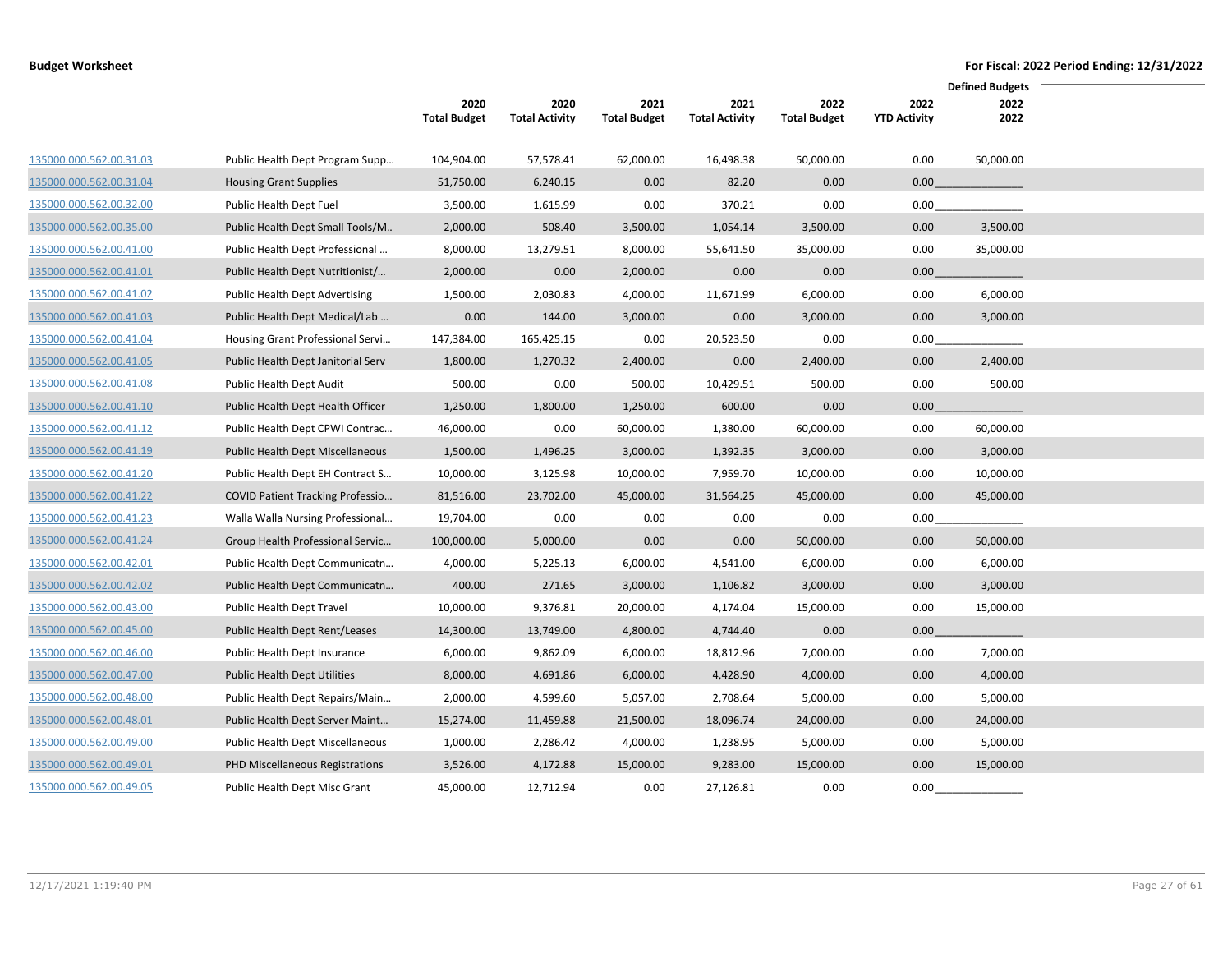|                         |                                                 |                     |                       |                     |                       |                     |                     | <b>Defined Budgets</b> |  |
|-------------------------|-------------------------------------------------|---------------------|-----------------------|---------------------|-----------------------|---------------------|---------------------|------------------------|--|
|                         |                                                 |                     |                       |                     |                       |                     |                     |                        |  |
|                         |                                                 | 2020                | 2020                  | 2021                | 2021                  | 2022                | 2022                | 2022                   |  |
|                         |                                                 | <b>Total Budget</b> | <b>Total Activity</b> | <b>Total Budget</b> | <b>Total Activity</b> | <b>Total Budget</b> | <b>YTD Activity</b> | 2022                   |  |
|                         |                                                 |                     |                       |                     |                       |                     |                     |                        |  |
| 135000.000.594.62.60.00 | Public Health Dept Capital Outlay               | 45,000.00           | 24,076.00             | 10,000.00           | 33,664.80             | 0.00                | 0.00                |                        |  |
|                         | <b>Expense Total:</b>                           | 1,420,957.00        | 878,533.75            | 1.253.561.00        | 817.916.13            | 2,059,502.00        | 0.00                | 2,059,502.00           |  |
|                         | Fund: 135000 - PUBLIC HEALTH Surplus (Deficit): | 0.00                | 365,612.29            | 0.00                | 67,355.86             | 0.00                | 0.00                | 0.00                   |  |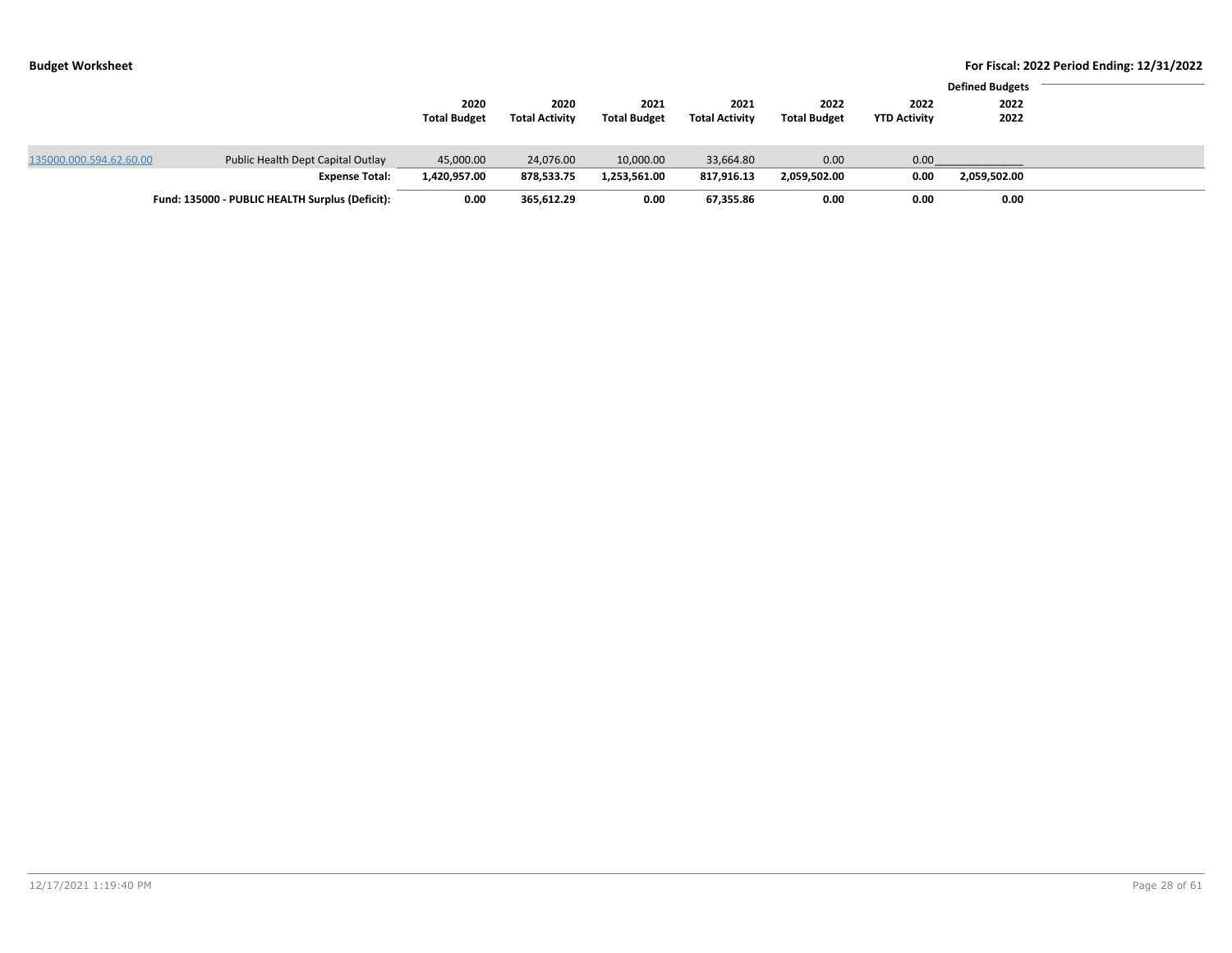|                             |                                                |                     |                       |                     |                       |                     |                     | <b>Defined Budgets</b> |  |
|-----------------------------|------------------------------------------------|---------------------|-----------------------|---------------------|-----------------------|---------------------|---------------------|------------------------|--|
|                             |                                                | 2020                | 2020                  | 2021                | 2021                  | 2022                | 2022                | 2022                   |  |
|                             |                                                | <b>Total Budget</b> | <b>Total Activity</b> | <b>Total Budget</b> | <b>Total Activity</b> | <b>Total Budget</b> | <b>YTD Activity</b> | 2022                   |  |
| Fund: 139000 - METH CLEANUP |                                                |                     |                       |                     |                       |                     |                     |                        |  |
| Revenue                     |                                                |                     |                       |                     |                       |                     |                     |                        |  |
| 139000.000.308.00.00.01     | Begining Fund Balance (Budgetar                | 17,060.00           | 0.00                  | 17,828.00           | 0.00                  | 0.00                | 0.00                |                        |  |
| 139000.000.351.50.08.00     | Meth Clean-up assesment                        | 600.00              | 768.21                | 600.00              | 247.40                | 0.00                | 0.00                |                        |  |
|                             | <b>Revenue Total:</b>                          | 17,660.00           | 768.21                | 18,428.00           | 247.40                | 0.00                | 0.00                | 0.00                   |  |
| Expense                     |                                                |                     |                       |                     |                       |                     |                     |                        |  |
| 139000.000.508.00.00.01     | Ending Fund Balance (Budgetary                 | 4,160.00            | 0.00                  | 4,928.00            | 0.00                  | 0.00                | 0.00                |                        |  |
| 139000.000.521.23.10.00     | Meth Cleanup Wages                             | 2,500.00            | 0.00                  | 2,500.00            | 0.00                  | 0.00                | 0.00                |                        |  |
| 139000.000.521.23.20.00     | Meth Cleanup Benefits                          | 500.00              | 0.00                  | 500.00              | 0.00                  | 0.00                | 0.00                |                        |  |
| 139000.000.521.23.31.00     | Meth Cleanup Supplies                          | 6,000.00            | 0.00                  | 6,000.00            | 0.00                  | 0.00                | 0.00                |                        |  |
| 139000.000.521.23.35.00     | Meth Cleanup Small Tools                       | 1,500.00            | 0.00                  | 1,500.00            | 0.00                  | 0.00                | 0.00                |                        |  |
| 139000.000.521.23.43.00     | Meth Cleanup Travel/Training                   | 1,500.00            | 0.00                  | 1,500.00            | 0.00                  | 0.00                | 0.00                |                        |  |
| 139000.000.521.23.48.00     | Mthe Cleanup Repairs/Maintena                  | 1,000.00            | 0.00                  | 1,000.00            | 0.00                  | 0.00                | 0.00                |                        |  |
| 139000.000.521.23.49.00     | Meth Cleanup Miscellaneous                     | 500.00              | 0.00                  | 500.00              | 0.00                  | 0.00                | 0.00                |                        |  |
|                             | <b>Expense Total:</b>                          | 17,660.00           | 0.00                  | 18,428.00           | 0.00                  | 0.00                | 0.00                | 0.00                   |  |
|                             | Fund: 139000 - METH CLEANUP Surplus (Deficit): | 0.00                | 768.21                | 0.00                | 247.40                | 0.00                | 0.00                | 0.00                   |  |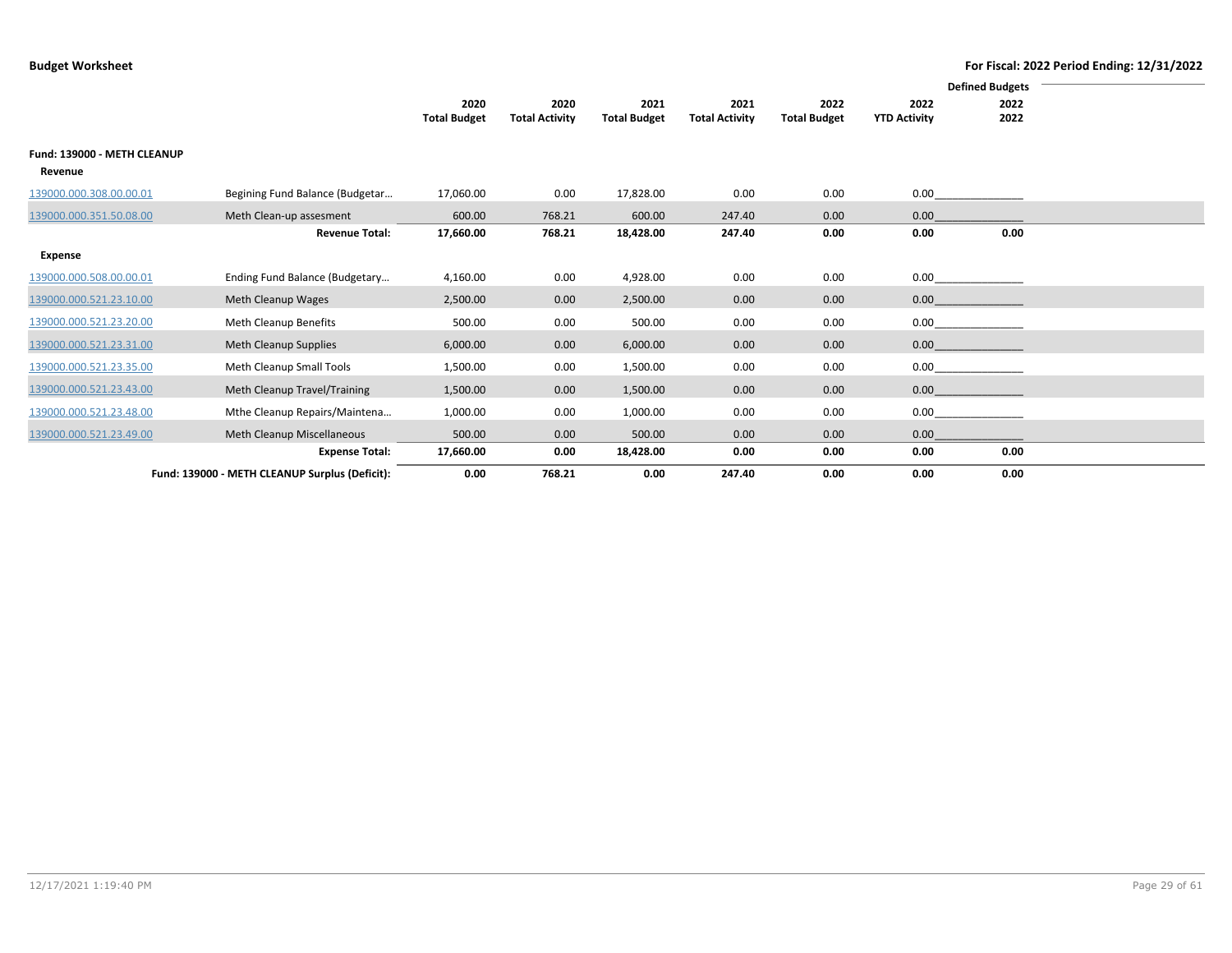|                                          |                                                  |                             |                               |                             |                               |                             |                             | <b>Defined Budgets</b> |  |
|------------------------------------------|--------------------------------------------------|-----------------------------|-------------------------------|-----------------------------|-------------------------------|-----------------------------|-----------------------------|------------------------|--|
|                                          |                                                  | 2020<br><b>Total Budget</b> | 2020<br><b>Total Activity</b> | 2021<br><b>Total Budget</b> | 2021<br><b>Total Activity</b> | 2022<br><b>Total Budget</b> | 2022<br><b>YTD Activity</b> | 2022<br>2022           |  |
| Fund: 140000 - BOATING SAFETY<br>Revenue |                                                  |                             |                               |                             |                               |                             |                             |                        |  |
| 140000.000.308.00.00.01                  | Beginning Fund Balance (Budget                   | 40,134.00                   | 0.00                          | 34,334.00                   | 0.00                          | 0.00                        | 0.00                        |                        |  |
| 140000.000.336.00.84.00                  | <b>BOAT SAFETY PROGRAM</b>                       | 4,500.00                    | 0.00                          | 4,500.00                    | 0.00                          | 0.00                        | 0.00                        |                        |  |
|                                          | <b>Revenue Total:</b>                            | 44,634.00                   | 0.00                          | 38,834.00                   | 0.00                          | 0.00                        | 0.00                        | 0.00                   |  |
| Expense                                  |                                                  |                             |                               |                             |                               |                             |                             |                        |  |
| 140000.000.508.00.00.01                  | Ending Fund Balance (Budgetary                   | 24,634.00                   | 0.00                          | 18,834.00                   | 0.00                          | 0.00                        | 0.00                        |                        |  |
| 140000.000.521.23.31.00                  | <b>Boating Safety Supplies</b>                   | 0.00                        | 0.00                          | 0.00                        | 184.02                        | 0.00                        | 0.00                        |                        |  |
| 140000.000.521.23.32.00                  | <b>Boating Safety Fuel</b>                       | 0.00                        | 0.00                          | 0.00                        | 137.14                        | 0.00                        | 0.00                        |                        |  |
| 140000.000.521.23.48.00                  | <b>Boating Safety Repairs</b>                    | 10,000.00                   | 5,708.34                      | 10,000.00                   | 0.00                          | 0.00                        | 0.00                        |                        |  |
| 140000.000.521.23.49.00                  | <b>Boating Safety Miscellaneous</b>              | 10,000.00                   | 91.39                         | 10,000.00                   | 0.00                          | 0.00                        | 0.00                        |                        |  |
|                                          | <b>Expense Total:</b>                            | 44,634.00                   | 5,799.73                      | 38,834.00                   | 321.16                        | 0.00                        | 0.00                        | 0.00                   |  |
|                                          | Fund: 140000 - BOATING SAFETY Surplus (Deficit): | 0.00                        | $-5,799.73$                   | 0.00                        | $-321.16$                     | 0.00                        | 0.00                        | 0.00                   |  |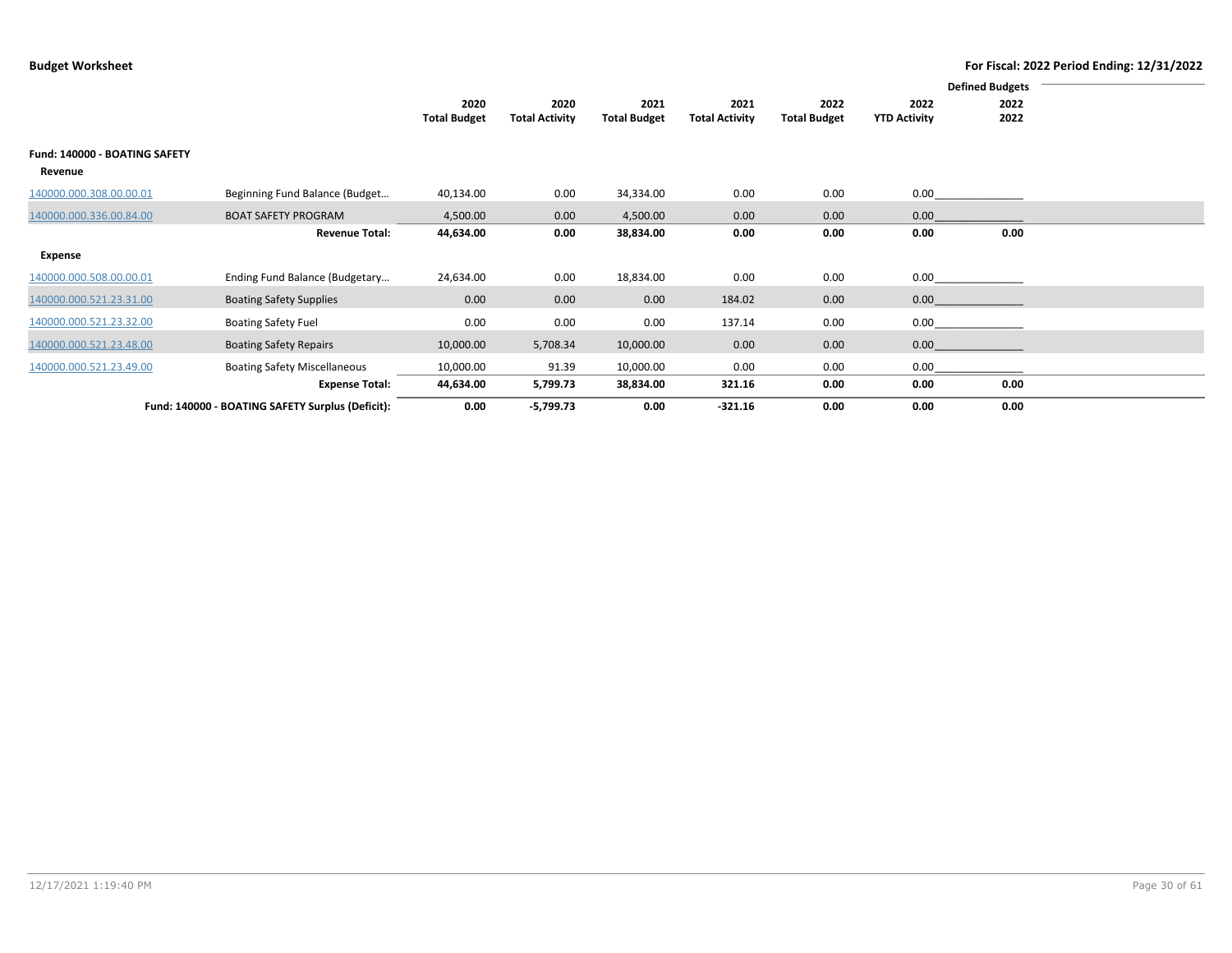|                                                     |                                                                        |                     |                       |                     |                       |                     |                     | <b>Defined Budgets</b> |  |
|-----------------------------------------------------|------------------------------------------------------------------------|---------------------|-----------------------|---------------------|-----------------------|---------------------|---------------------|------------------------|--|
|                                                     |                                                                        |                     |                       |                     |                       |                     |                     |                        |  |
|                                                     |                                                                        | 2020                | 2020                  | 2021                | 2021                  | 2022                | 2022                | 2022                   |  |
|                                                     |                                                                        | <b>Total Budget</b> | <b>Total Activity</b> | <b>Total Budget</b> | <b>Total Activity</b> | <b>Total Budget</b> | <b>YTD Activity</b> | 2022                   |  |
|                                                     |                                                                        |                     |                       |                     |                       |                     |                     |                        |  |
| Fund: 201000 - General Government Debt Service Fund |                                                                        |                     |                       |                     |                       |                     |                     |                        |  |
| Revenue                                             |                                                                        |                     |                       |                     |                       |                     |                     |                        |  |
| 201000.000.385.00.00.00                             | SPECIAL OR EXTRAORDINARY RE                                            | 0.00                | 114,108.00            | 0.00                | 0.00                  | 0.00                | 0.00                |                        |  |
|                                                     |                                                                        |                     |                       |                     |                       |                     |                     |                        |  |
| 201000.000.397.00.00.00                             | <b>TRANSFER IN</b>                                                     | 0.00                | 0.00                  | 0.00                | 16,930.62             | 87,000.00           | 0.00                | 87,000.00              |  |
|                                                     | <b>Revenue Total:</b>                                                  | 0.00                | 114,108.00            | 0.00                | 16,930.62             | 87,000.00           | 0.00                | 87,000.00              |  |
| Expense                                             |                                                                        |                     |                       |                     |                       |                     |                     |                        |  |
| 201000.000.591.48.77.00                             | DEBT SERVICE PRINCIPAL PAYM                                            | 0.00                | 75,141.00             | 0.00                | 0.00                  | 85,000.00           | 0.00                | 85,000.00              |  |
| 201000.000.592.48.83.00                             | <b>DEBT SERVICE PAYMENT INTERE</b>                                     | 0.00                | 38,967.00             | 0.00                | 16,930.62             | 2,000.00            | 0.00                | 2,000.00               |  |
|                                                     | <b>Expense Total:</b>                                                  | 0.00                | 114,108.00            | 0.00                | 16,930.62             | 87,000.00           | 0.00                | 87,000.00              |  |
|                                                     | Fund: 201000 - General Government Debt Service Fund Surplus (Deficit): | 0.00                | 0.00                  | 0.00                | 0.00                  | 0.00                | 0.00                | 0.00                   |  |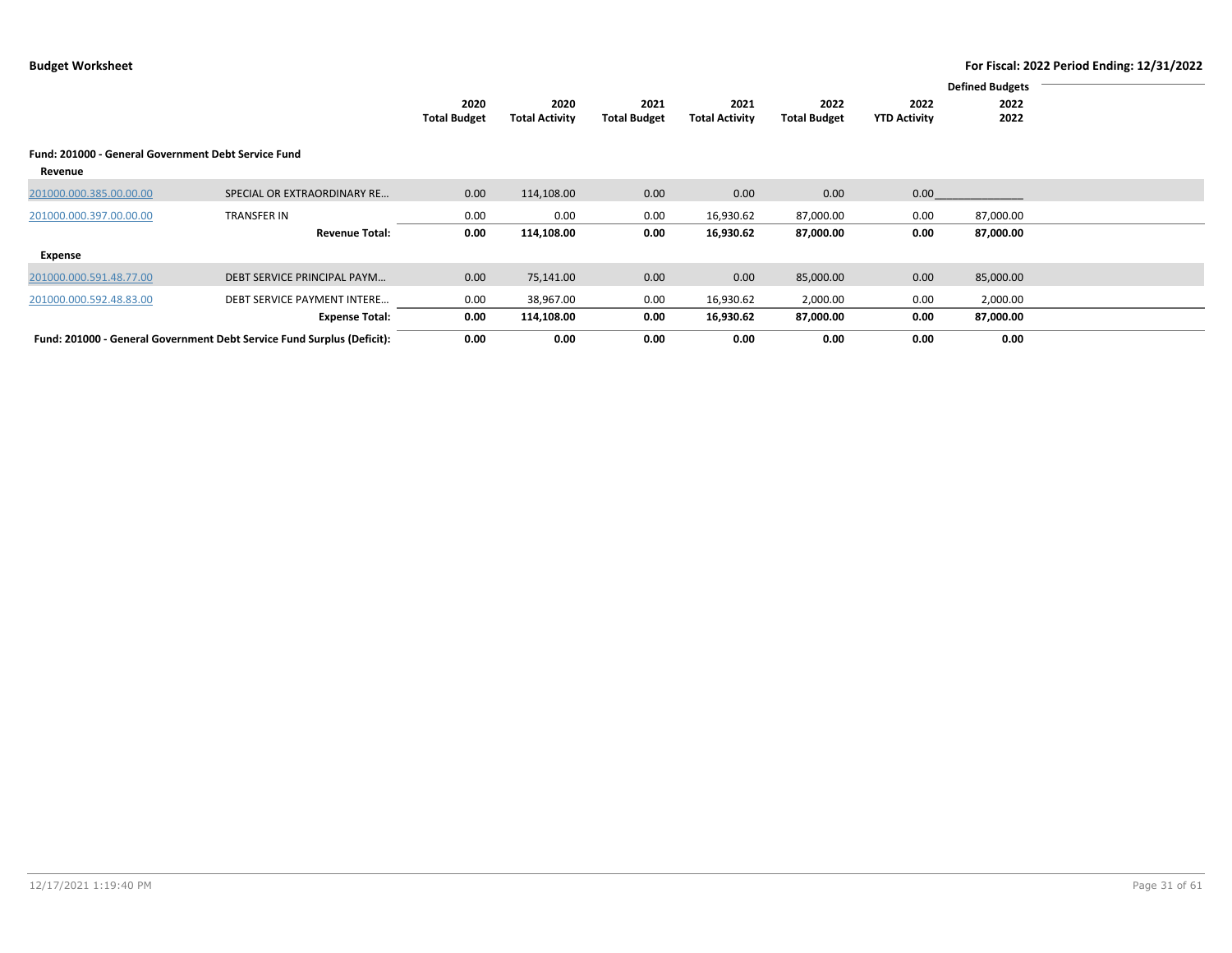|                                          |                                                  |                     |                       |                     |                       |                     |                     | <b>Defined Budgets</b> |  |
|------------------------------------------|--------------------------------------------------|---------------------|-----------------------|---------------------|-----------------------|---------------------|---------------------|------------------------|--|
|                                          |                                                  | 2020                | 2020                  | 2021                | 2021                  | 2022                | 2022                | 2022                   |  |
|                                          |                                                  | <b>Total Budget</b> | <b>Total Activity</b> | <b>Total Budget</b> | <b>Total Activity</b> | <b>Total Budget</b> | <b>YTD Activity</b> | 2022                   |  |
| Fund: 502000 - RISK POOL FUND<br>Revenue |                                                  |                     |                       |                     |                       |                     |                     |                        |  |
| 502000.000.308.00.00.01                  | Beginning Fund Balance (Budget                   | 33,105.00           | 0.00                  | 31,866.00           | 0.00                  | 0.00                | 0.00                |                        |  |
| 502000.000.348.10.00.00                  | Interfund Insurance Premium                      | 180,000.00          | 182,490.32            | 200,000.00          | 295,793.76            | 250,000.00          | 0.00                | 250,000.00             |  |
| 502000.000.348.20.00.00                  | Other Interfund Recovery Charges                 | 0.00                | 0.00                  | 60,000.00           | 34,111.36             | 0.00                | 0.00                |                        |  |
| 502000.000.361.11.00.00                  | <b>Risk Pool Interest</b>                        | 0.00                | 58.72                 | 200.00              | 9.23                  | 50.00               | 0.00                | 50.00                  |  |
| 502000.000.388.10.00.00                  | Prior Period Adjustment                          | 0.00                | 0.00                  | 0.00                | 4,293.58              | 0.00                | 0.00                |                        |  |
|                                          | <b>Revenue Total:</b>                            | 213,105.00          | 182,549.04            | 292,066.00          | 334,207.93            | 250,050.00          | 0.00                | 250,050.00             |  |
| Expense                                  |                                                  |                     |                       |                     |                       |                     |                     |                        |  |
| 502000.000.508.00.00.01                  | Ending Fund Balance (Budgetary                   | 0.00                | 0.00                  | 22,066.00           | 0.00                  | 0.00                | 0.00                |                        |  |
| 502000.000.518.60.41.00                  | Risk Pool Professional Services-Co               | 7,500.00            | 3,895.12              | 50,000.00           | 32,682.68             | 5,050.00            | 0.00                | 5,050.00               |  |
| 502000.000.518.60.46.00                  | Risk Pool Insurance                              | 200,605.00          | 179,893.00            | 200,000.00          | 264,745.68            | 240,000.00          | 0.00                | 240,000.00             |  |
| 502000.000.518.60.49.00                  | <b>Risk Pool Miscellaneous</b>                   | 5,000.00            | 0.00                  | 20,000.00           | 14,390.64             | 5,000.00            | 0.00                | 5,000.00               |  |
|                                          | <b>Expense Total:</b>                            | 213,105.00          | 183,788.12            | 292,066.00          | 311,819.00            | 250,050.00          | 0.00                | 250,050.00             |  |
|                                          | Fund: 502000 - RISK POOL FUND Surplus (Deficit): | 0.00                | $-1,239.08$           | 0.00                | 22,388.93             | 0.00                | 0.00                | 0.00                   |  |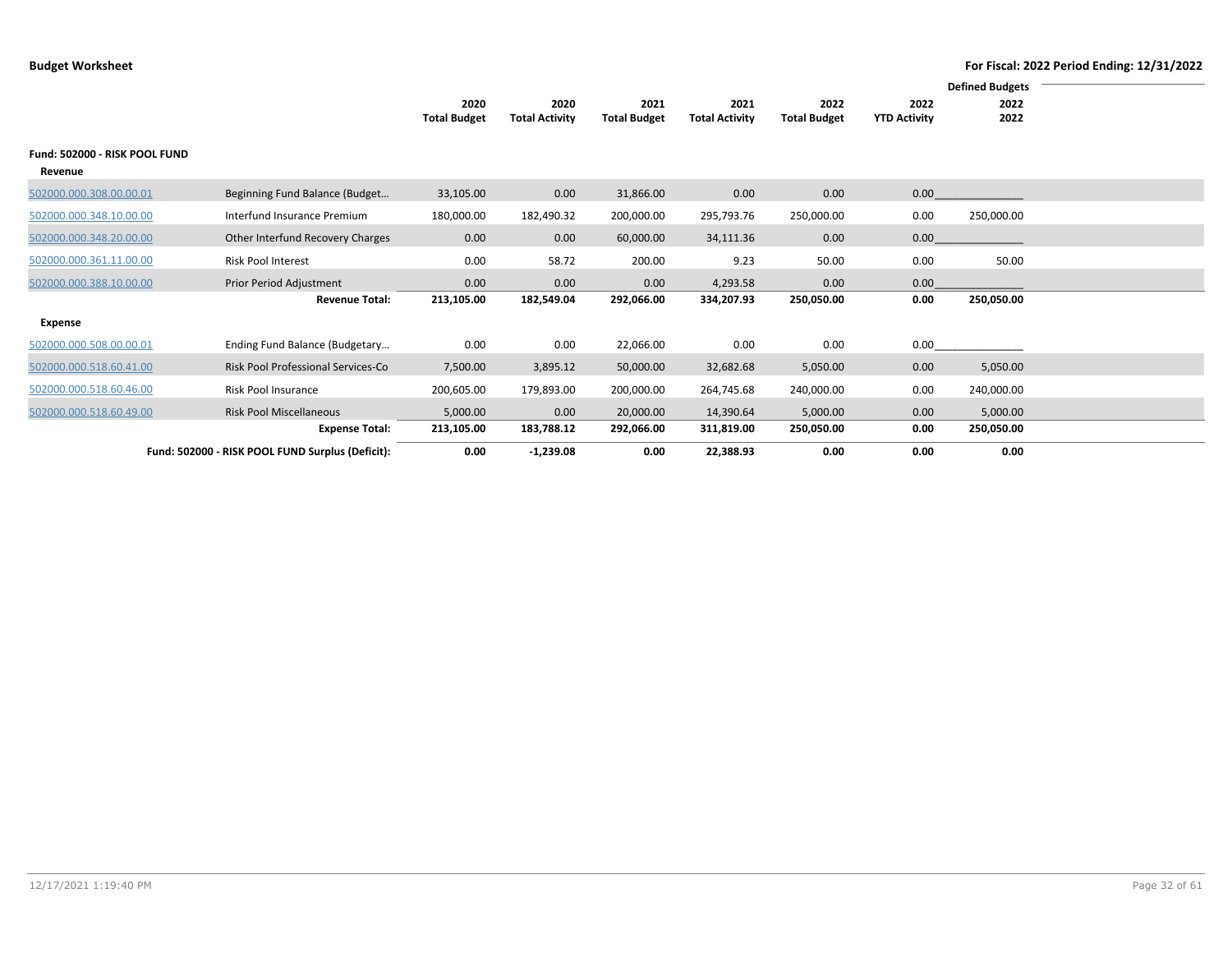|                          |                                             |                     |                       |                     |                       |                     |                     | <b>Defined Budgets</b> |  |
|--------------------------|---------------------------------------------|---------------------|-----------------------|---------------------|-----------------------|---------------------|---------------------|------------------------|--|
|                          |                                             | 2020                | 2020                  | 2021                | 2021                  | 2022                | 2022                | 2022                   |  |
|                          |                                             | <b>Total Budget</b> | <b>Total Activity</b> | <b>Total Budget</b> | <b>Total Activity</b> | <b>Total Budget</b> | <b>YTD Activity</b> | 2022                   |  |
| Fund: 503000 - IT/SERVER |                                             |                     |                       |                     |                       |                     |                     |                        |  |
| Revenue                  |                                             |                     |                       |                     |                       |                     |                     |                        |  |
| 503000.000.308.00.00.01  | Beginning Fund Balance (Budget              | 67,933.00           | 0.00                  | 48,229.00           | 0.00                  | 0.00                | 0.00                |                        |  |
| 503000.000.348.10.00.00  | Server IT Assessment SERVICES               | 31,943.00           | 6,197.71              | 203,224.00          | 76,898.34             | 210,000.00          | 0.00                | 210,000.00             |  |
| 503000.000.348.10.10.00  | SERVER MAINTENANCE                          | 149,288.00          | 170,287.85            | 0.00                | 136,236.48            | 20,000.00           | 0.00                | 20,000.00              |  |
| 503000.000.348.10.20.00  | Internal sale of supplies                   | 0.00                | 3,611.57              | 0.00                | 881.18                | 1,000.00            | 0.00                | 1,000.00               |  |
| 503000.000.369.91.00.00  | <b>MISC REV</b>                             | 0.00                | 260.39                | 0.00                | 0.00                  | 0.00                | 0.00                |                        |  |
|                          | <b>Revenue Total:</b>                       | 249,164.00          | 180,357.52            | 251,453.00          | 214,016.00            | 231,000.00          | 0.00                | 231,000.00             |  |
| Expense                  |                                             |                     |                       |                     |                       |                     |                     |                        |  |
| 503000.000.508.00.00.01  | Ending Fund Balance (Budgetary              | 0.00                | 0.00                  | 44,264.00           | 0.00                  | 5,321.00            | 0.00                | 5,321.00               |  |
| 503000.000.518.85.10.00  | IT/Server Administrator                     | 60,459.00           | 60,292.12             | 61,710.00           | 59,138.75             | 62,945.00           | 0.00                | 62,945.00              |  |
| 503000.000.518.85.10.01  | IT/Server Help Wages                        | 38,751.00           | 2,253.02              | 0.00                | 0.00                  | 31,472.00           | 0.00                | 31,472.00              |  |
| 503000.000.518.85.20.00  | IT/Server Benefits                          | 44,192.00           | 24,793.71             | 24,217.00           | 22,868.99             | 0.00                | 0.00                |                        |  |
| 503000.000.518.85.31.00  | IT/Server Supplies                          | 1,000.00            | 4,429.55              | 5,000.00            | 4,398.80              | 7,500.00            | 0.00                | 7,500.00               |  |
| 503000.000.518.85.35.00  | IT/Server Fund Small Tools                  | 4,000.00            | 13,876.24             | 10,000.00           | 6,492.13              | 7,500.00            | 0.00                | 7,500.00               |  |
| 503000.000.518.85.41.00  | IT/Server Professional Services             | 9,400.00            | 10,361.08             | 9,400.00            | 12,290.11             | 11,400.00           | 0.00                | 11,400.00              |  |
| 503000.000.518.85.42.00  | IT/Server Communication                     | 5,000.00            | 3,289.71              | 5,000.00            | 3,240.00              | 5,000.00            | 0.00                | 5,000.00               |  |
| 503000.000.518.85.42.01  | <b>IT/Server Communication Phones</b>       | 11,400.00           | 12,843.13             | 11,400.00           | 13,096.95             | 11,400.00           | 0.00                | 11,400.00              |  |
| 503000.000.518.85.43.00  | IT/Server Fund Travel/Training              | 3,000.00            | 0.00                  | 3,000.00            | 0.00                  | 3,000.00            | 0.00                | 3,000.00               |  |
| 503000.000.518.85.45.00  | IT/Server Fund Rent/Lease                   | 0.00                | 874.00                | 3,792.00            | 55.00                 | 3,792.00            | 0.00                | 3,792.00               |  |
| 503000.000.518.85.45.10  | IT/Server Fund Interfund Rent               | 3,792.00            | 3,960.00              | 0.00                | 3,960.00              | 0.00                | 0.00                |                        |  |
| 503000.000.518.85.46.00  | IT/Server Fund Insurance                    | 3,670.00            | 1,510.91              | 3,670.00            | 2,352.66              | 3,670.00            | 0.00                | 3,670.00               |  |
| 503000.000.518.85.48.00  | IT/Server Repairs & Maintenance             | 17,500.00           | 21,664.56             | 20,000.00           | 26,910.49             | 32,000.00           | 0.00                | 32,000.00              |  |
| 503000.000.518.85.49.00  | IT/Server Fund Miscellaneous                | 7,000.00            | 6,684.19              | 10,000.00           | 14,870.88             | 12,000.00           | 0.00                | 12,000.00              |  |
| 503000.000.594.00.00.00  | IT/Server Capital Outlay                    | 40,000.00           | 33,229.47             | 40,000.00           | 28,371.43             | 34,000.00           | 0.00                | 34,000.00              |  |
|                          | <b>Expense Total:</b>                       | 249,164.00          | 200,061.69            | 251,453.00          | 198,046.19            | 231,000.00          | 0.00                | 231,000.00             |  |
|                          | Fund: 503000 - IT/SERVER Surplus (Deficit): | 0.00                | $-19,704.17$          | 0.00                | 15,969.81             | 0.00                | 0.00                | 0.00                   |  |
|                          | <b>Report Surplus (Deficit):</b>            | 0.00                | -159,281.36           | 0.00                | 640,411.14            | 0.00                | 0.00                | 0.00                   |  |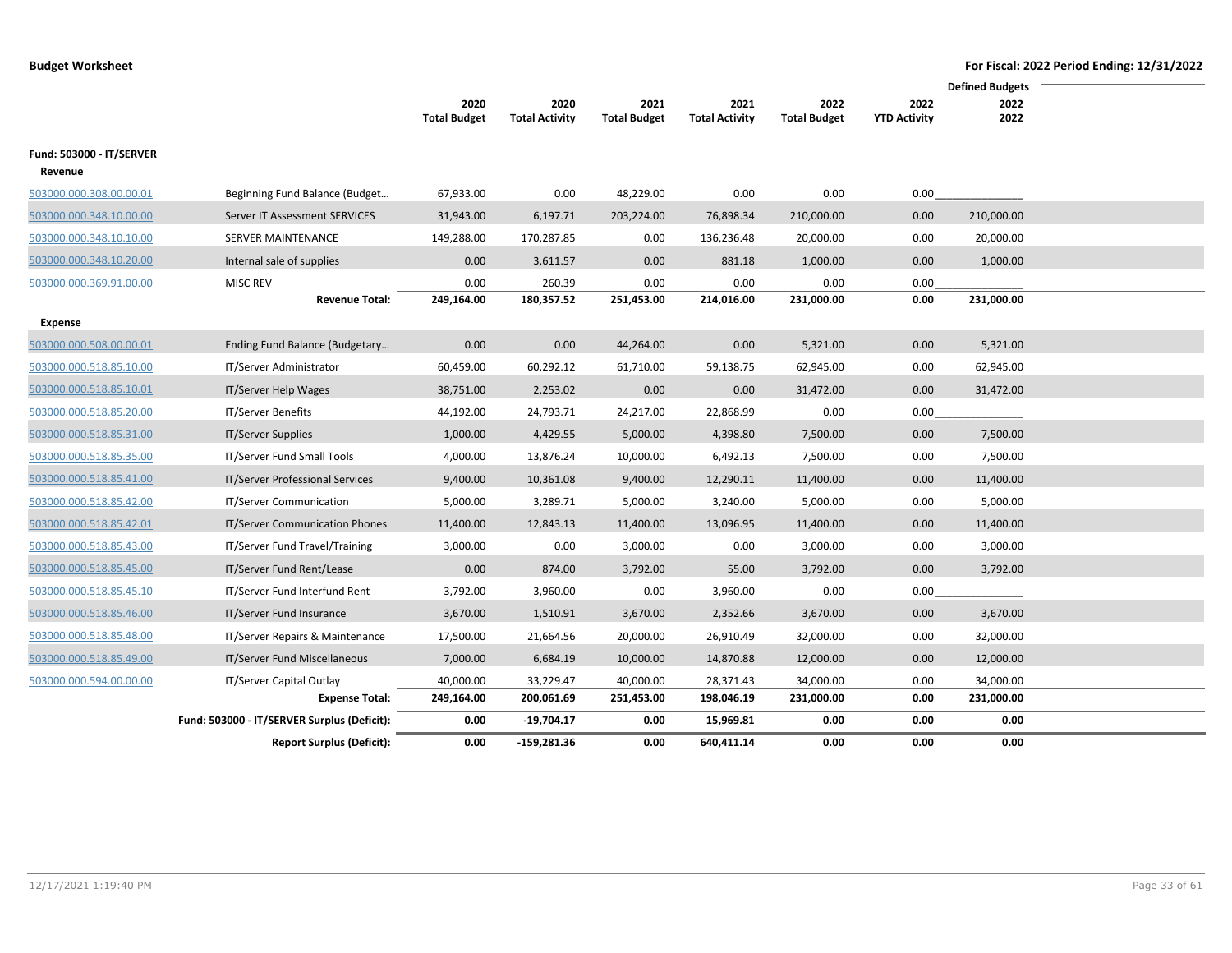# **Group Summary**

|                                                           |                             |                               |                             |                               |                             |                             | <b>Defined Budgets</b> |
|-----------------------------------------------------------|-----------------------------|-------------------------------|-----------------------------|-------------------------------|-----------------------------|-----------------------------|------------------------|
| <b>Account Typ</b>                                        | 2020<br><b>Total Budget</b> | 2020<br><b>Total Activity</b> | 2021<br><b>Total Budget</b> | 2021<br><b>Total Activity</b> | 2022<br><b>Total Budget</b> | 2022<br><b>YTD Activity</b> | 2022<br>2022           |
| <b>Fund: 001R00 - CURRENT EXPENSE RESERVE</b>             |                             |                               |                             |                               |                             |                             |                        |
| Revenue                                                   | 2,218,441.00                | 6,137.15                      | 1,632,182.00                | 191,520.00                    | 1,474,096.00                | 0.00                        | 1,474,096.00           |
| Expense                                                   | 2,218,441.00                | 200,000.00                    | 1,632,182.00                | 60.045.00                     | 1,474,096.00                | 0.00                        | 1,474,096.00           |
| Fund: 001R00 - CURRENT EXPENSE RESERVE Surplus (Deficit): | 0.00                        | $-193,862.85$                 | 0.00                        | 131.475.00                    | 0.00                        | 0.00                        | 0.00                   |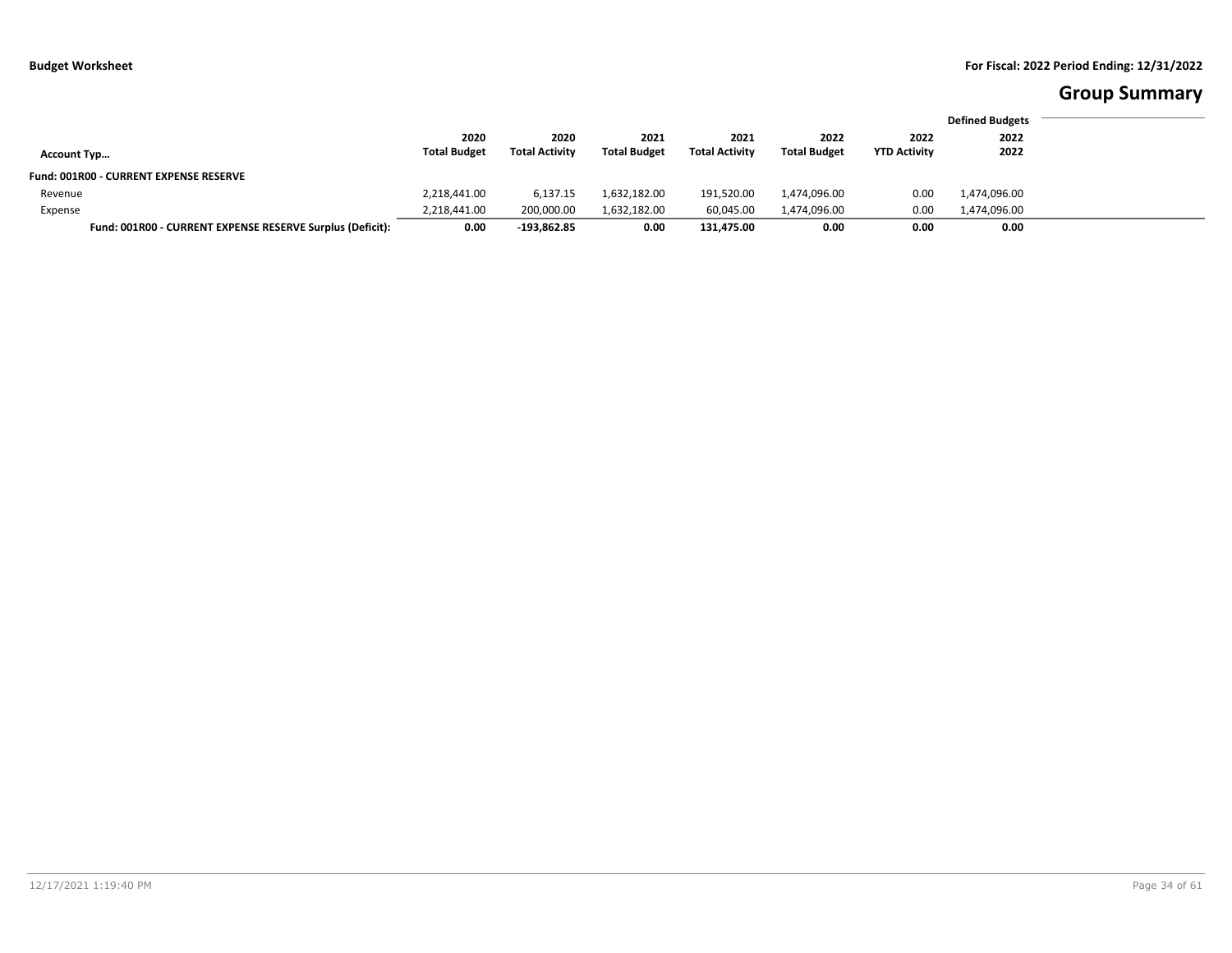| .                            |                                                 |                     |                       |                     |                       |                     |                     |                        | $\cdot$<br>. |
|------------------------------|-------------------------------------------------|---------------------|-----------------------|---------------------|-----------------------|---------------------|---------------------|------------------------|--------------|
|                              |                                                 |                     |                       |                     |                       |                     |                     | <b>Defined Budgets</b> |              |
|                              |                                                 |                     |                       |                     |                       |                     |                     |                        |              |
|                              |                                                 | 2020                | 2020                  | 2021                | 2021                  | 2022                | 2022                | 2022                   |              |
| <b>Account Typ</b>           |                                                 | <b>Total Budget</b> | <b>Total Activity</b> | <b>Total Budget</b> | <b>Total Activity</b> | <b>Total Budget</b> | <b>YTD Activity</b> | 2022                   |              |
| Fund: 102000 - MENTAL HEALTH |                                                 |                     |                       |                     |                       |                     |                     |                        |              |
| Revenue                      |                                                 | 192,776.00          | 107,793.88            | 211,711.00          | 185,774.51            | 110,000.00          | 0.00                | 110,000.00             |              |
| Expense                      |                                                 | 192,776.00          | 93,008.32             | 211,711.00          | 138,188.22            | 110,000.00          | 0.00                | 110,000.00             |              |
|                              | Fund: 102000 - MENTAL HEALTH Surplus (Deficit): | 0.00                | 14,785.56             | 0.00                | 47,586.29             | 0.00                | 0.00                | 0.00                   |              |
|                              |                                                 |                     |                       |                     |                       |                     |                     |                        |              |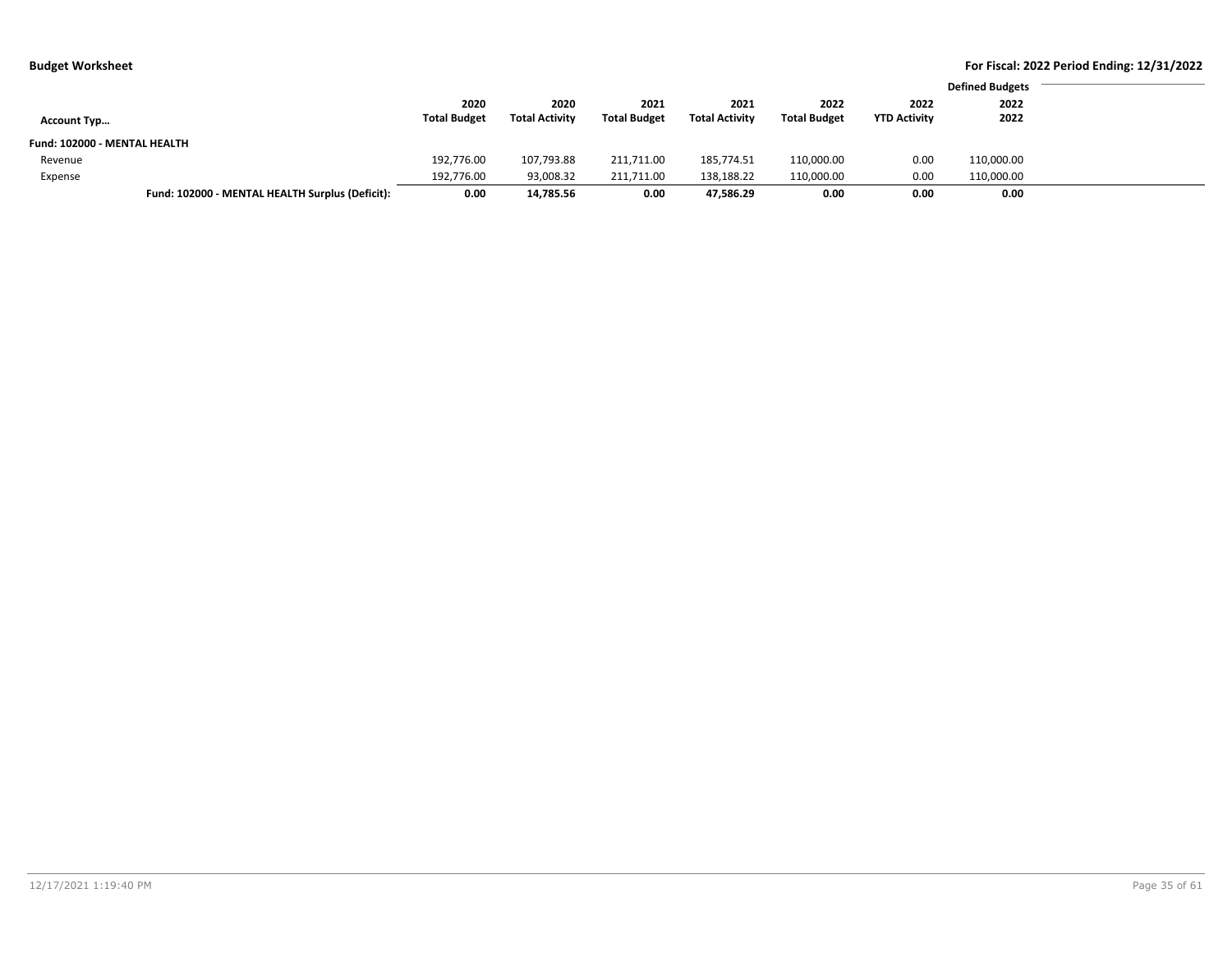|                                  |                                                             |                     |                       |                     |                     | <b>Defined Budgets</b> |  |
|----------------------------------|-------------------------------------------------------------|---------------------|-----------------------|---------------------|---------------------|------------------------|--|
| 2020                             | 2020                                                        | 2021                | 2021                  | 2022                | 2022                | 2022                   |  |
| <b>Total Budget</b>              | <b>Total Activity</b>                                       | <b>Total Budget</b> | <b>Total Activity</b> | <b>Total Budget</b> | <b>YTD Activity</b> | 2022                   |  |
|                                  |                                                             |                     |                       |                     |                     |                        |  |
| 10,681.00                        | 0.00                                                        | 10,681.00           | 0.00                  | 313,081.00          | 0.00                | 313,081.00             |  |
| 10,681.00                        | 0.00                                                        | 10,681.00           | 0.00                  | 313,081.00          | 0.00                | 313,081.00             |  |
|                                  | 0.00                                                        | 0.00                | 0.00                  | 0.00                | 0.00                | 0.00                   |  |
| Fund: 103000 - GROWTH MANAGEMENT | Fund: 103000 - GROWTH MANAGEMENT Surplus (Deficit):<br>0.00 |                     |                       |                     |                     |                        |  |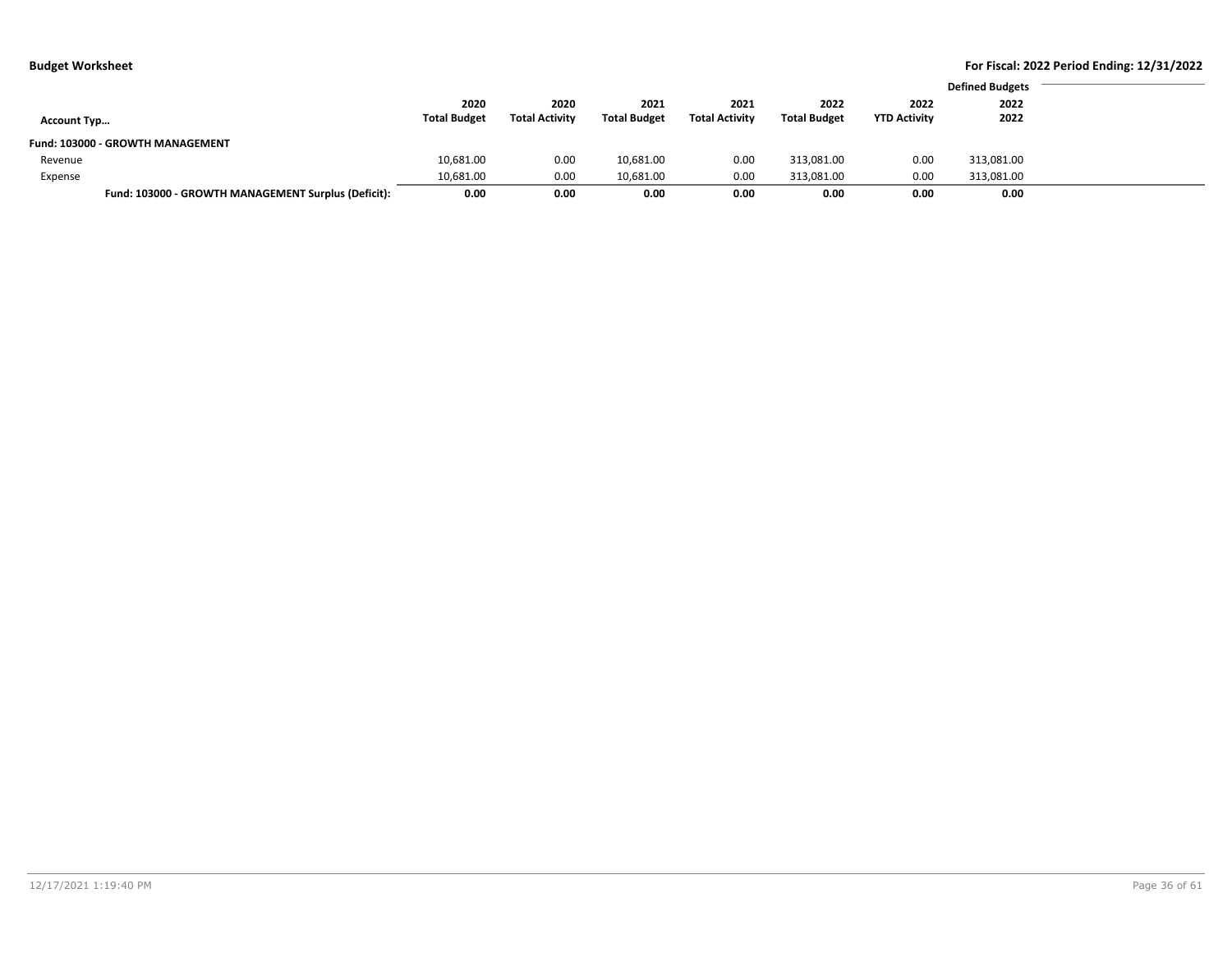| . .                |                                                    |                     |                       |                     |                       |                     |                     |                        |
|--------------------|----------------------------------------------------|---------------------|-----------------------|---------------------|-----------------------|---------------------|---------------------|------------------------|
|                    |                                                    |                     |                       |                     |                       |                     |                     | <b>Defined Budgets</b> |
|                    |                                                    | 2020                | 2020                  | 2021                | 2021                  | 2022                | 2022                | 2022                   |
| <b>Account Typ</b> |                                                    | <b>Total Budget</b> | <b>Total Activity</b> | <b>Total Budget</b> | <b>Total Activity</b> | <b>Total Budget</b> | <b>YTD Activity</b> | 2022                   |
|                    | <b>Fund: 105000 - COUNTY FAIR FUND</b>             |                     |                       |                     |                       |                     |                     |                        |
| Revenue            |                                                    | 133,671.00          | 39,131.77             | 156,070.00          | 50,511.06             | 148,000.00          | 0.00                | 148,000.00             |
| Expense            |                                                    | 133,671.00          | 16,733.11             | 156,070.00          | 54,286.05             | 148,000.00          | 0.00                | 148,000.00             |
|                    | Fund: 105000 - COUNTY FAIR FUND Surplus (Deficit): | 0.00                | 22,398.66             | 0.00                | $-3,774.99$           | 0.00                | 0.00                | 0.00                   |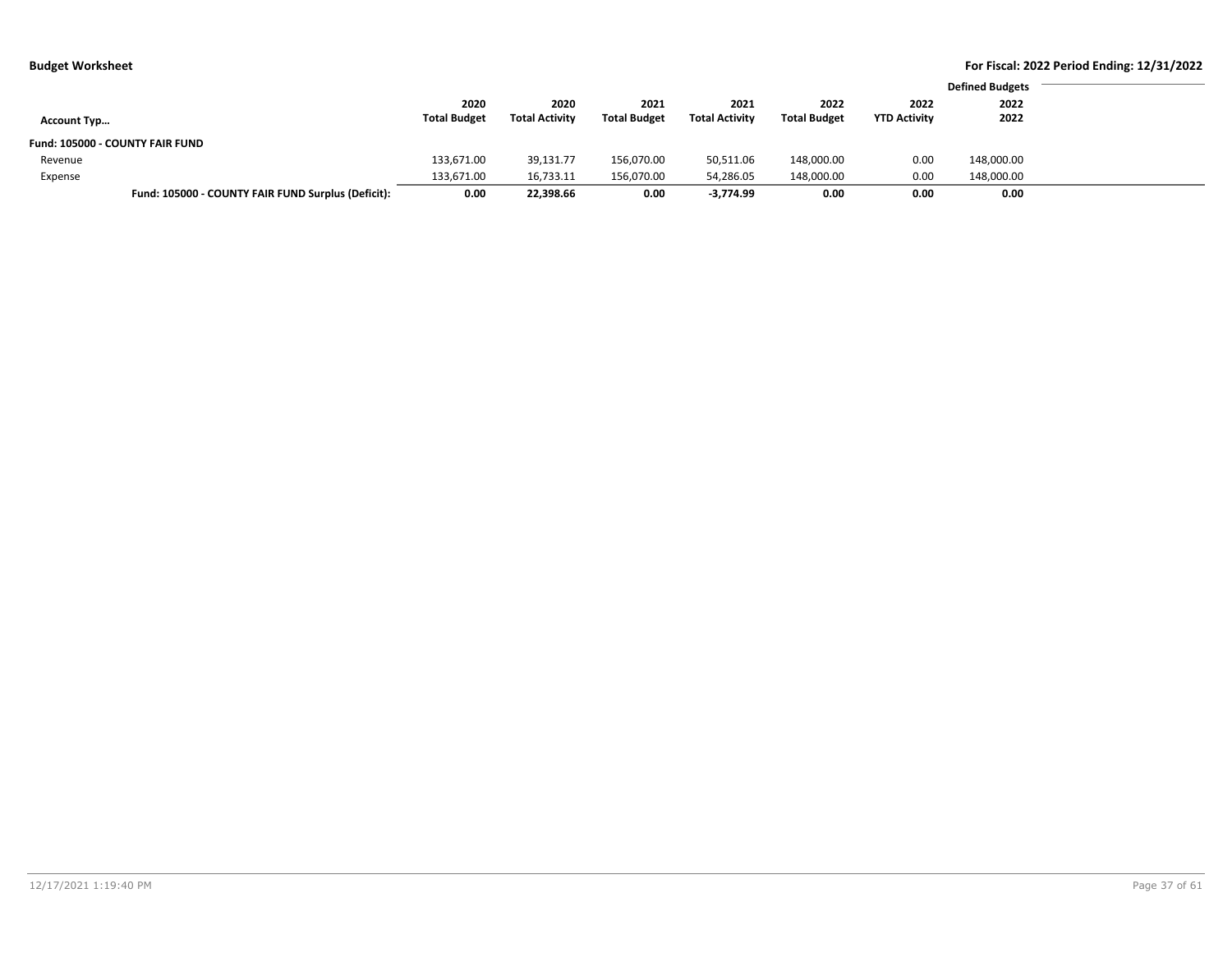| <b>Budget Worksheet</b>                    |                     |                       |                     |                       |                     |                     |                        | For Fiscal: 2022 Period Ending: 12/31/2022 |
|--------------------------------------------|---------------------|-----------------------|---------------------|-----------------------|---------------------|---------------------|------------------------|--------------------------------------------|
|                                            |                     |                       |                     |                       |                     |                     | <b>Defined Budgets</b> |                                            |
|                                            | 2020                | 2020                  | 2021                | 2021                  | 2022                | 2022                | 2022                   |                                            |
| <b>Account Typ</b>                         | <b>Total Budget</b> | <b>Total Activity</b> | <b>Total Budget</b> | <b>Total Activity</b> | <b>Total Budget</b> | <b>YTD Activity</b> | 2022                   |                                            |
| <b>Fund: 106000 - SOLDIERS RELIFE FUND</b> |                     |                       |                     |                       |                     |                     |                        |                                            |

| Fund: 106000 - SOLDIERS RELIEF FUND                    |           |           |           |           |           |      |           |
|--------------------------------------------------------|-----------|-----------|-----------|-----------|-----------|------|-----------|
| Revenue                                                | 50,395.00 | 10.944.45 | 55,799.00 | 12.442.11 | 57.570.00 | 0.00 | 57,570.00 |
| Expense                                                | 50,395.00 | 5.353.72  | 55,799.00 | 10,087.72 | 57,570.00 | 0.00 | 57,570.00 |
| Fund: 106000 - SOLDIERS RELIEF FUND Surplus (Deficit): | 0.00      | 5.590.73  | 0.00      | 2.354.39  | 0.00      | 0.00 | 0.00      |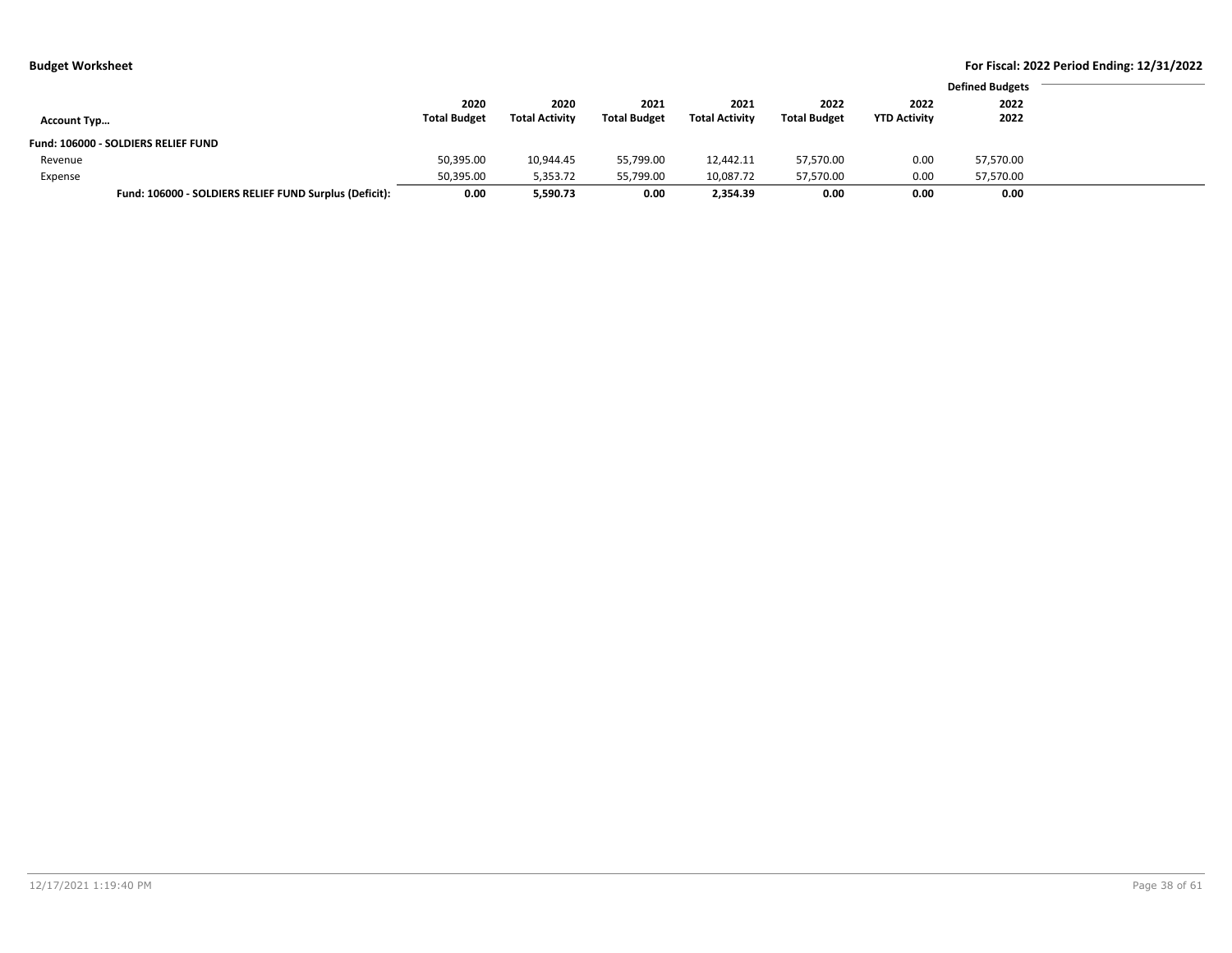| .                  |                                                   |                     |                       |                     |                       |                     |                     |                        | . |
|--------------------|---------------------------------------------------|---------------------|-----------------------|---------------------|-----------------------|---------------------|---------------------|------------------------|---|
|                    |                                                   |                     |                       |                     |                       |                     |                     | <b>Defined Budgets</b> |   |
|                    |                                                   | 2020                | 2020                  | 2021                | 2021                  | 2022                | 2022                | 2022                   |   |
| <b>Account Typ</b> |                                                   | <b>Total Budget</b> | <b>Total Activity</b> | <b>Total Budget</b> | <b>Total Activity</b> | <b>Total Budget</b> | <b>YTD Activity</b> | 2022                   |   |
|                    | Fund: 107000 - WEED BOARD FUND                    |                     |                       |                     |                       |                     |                     |                        |   |
| Revenue            |                                                   | 208,610.00          | 120,450.18            | 199,352.00          | 139.534.87            | 148,500.00          | 0.00                | 148,500.00             |   |
| Expense            |                                                   | 208,610.00          | 118,187.97            | 199,352.00          | 127,388.55            | 148,500.00          | 0.00                | 148,500.00             |   |
|                    | Fund: 107000 - WEED BOARD FUND Surplus (Deficit): | 0.00                | 2,262.21              | 0.00                | 12,146.32             | 0.00                | 0.00                | 0.00                   |   |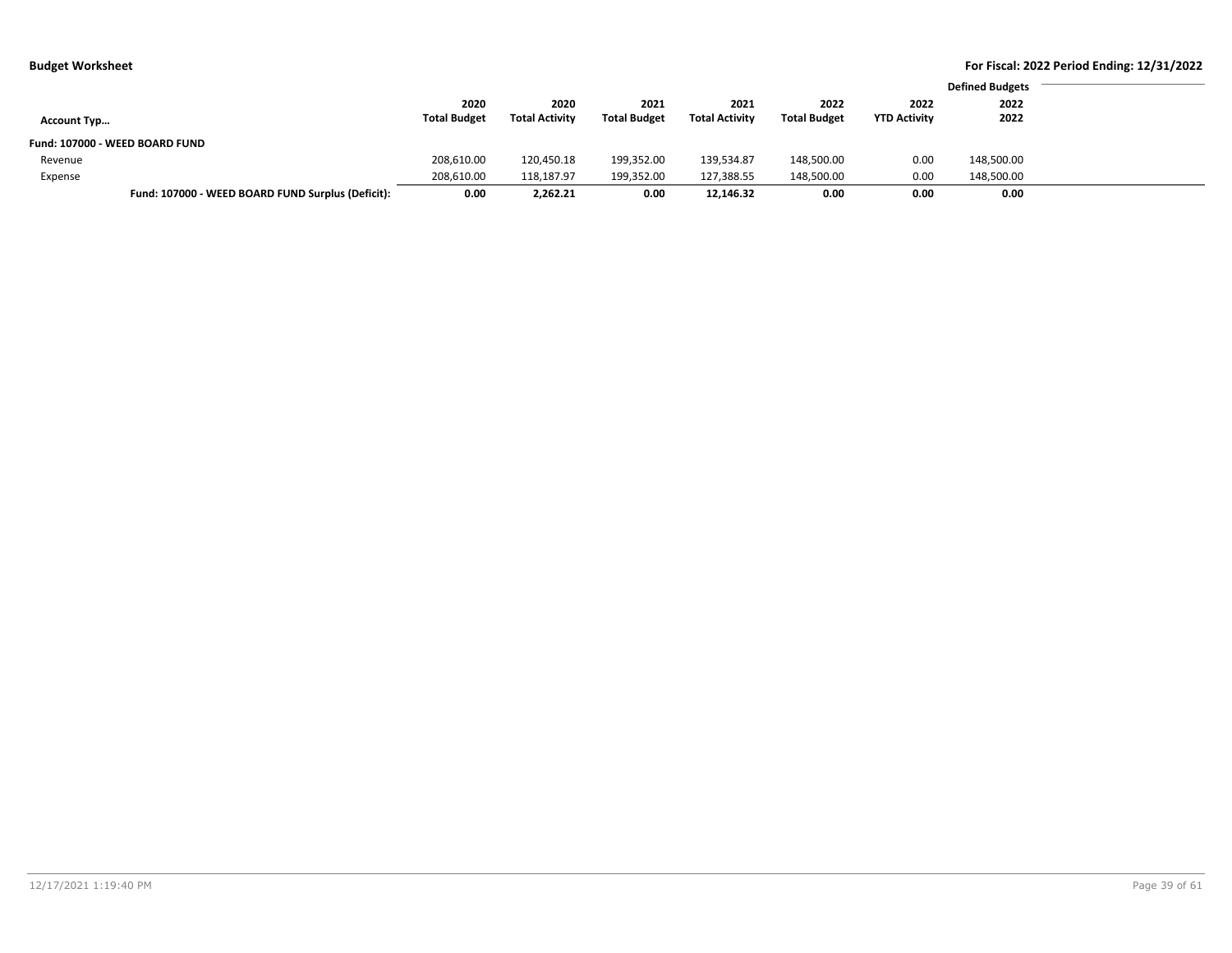|                                                            |                     |                       |                     |                       |                     |                     | <b>Defined Budgets</b> |
|------------------------------------------------------------|---------------------|-----------------------|---------------------|-----------------------|---------------------|---------------------|------------------------|
|                                                            | 2020                | 2020                  | 2021                | 2021                  | 2022                | 2022                | 2022                   |
| <b>Account Typ</b>                                         | <b>Total Budget</b> | <b>Total Activity</b> | <b>Total Budget</b> | <b>Total Activity</b> | <b>Total Budget</b> | <b>YTD Activity</b> | 2022                   |
| Fund: 109000 - American Rescue Plan Act                    |                     |                       |                     |                       |                     |                     |                        |
| Revenue                                                    | 0.00                | 0.00                  | 0.00                | 387.020.00            | 773,040.00          | 0.00                | 773,040.00             |
| Expense                                                    | 0.00                | 0.00                  | 0.00                | 0.00                  | 773.040.00          | 0.00                | 773.040.00             |
| Fund: 109000 - American Rescue Plan Act Surplus (Deficit): | 0.00                | 0.00                  | 0.00                | 387,020.00            | 0.00                | 0.00                | 0.00                   |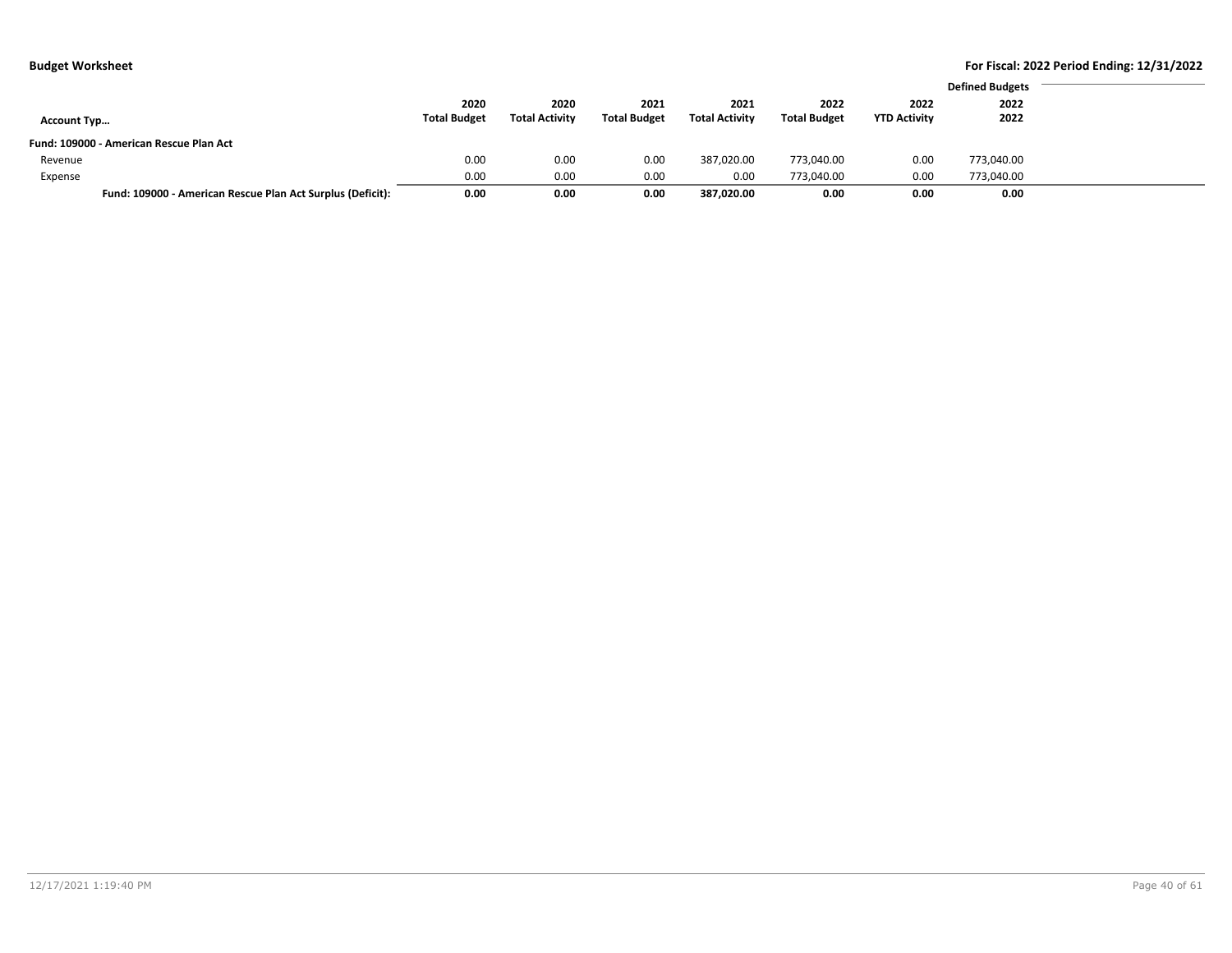|  | udget Worksheet |  |
|--|-----------------|--|
|--|-----------------|--|

|                           |                                              |                     |                       |                     |                       |                     |                     | <b>Defined Budgets</b> |
|---------------------------|----------------------------------------------|---------------------|-----------------------|---------------------|-----------------------|---------------------|---------------------|------------------------|
|                           |                                              | 2020                | 2020                  | 2021                | 2021                  | 2022                | 2022                | 2022                   |
| <b>Account Typ</b>        |                                              | <b>Total Budget</b> | <b>Total Activity</b> | <b>Total Budget</b> | <b>Total Activity</b> | <b>Total Budget</b> | <b>YTD Activity</b> | 2022                   |
| Fund: 110000 - SNOWMOBILE |                                              |                     |                       |                     |                       |                     |                     |                        |
| Revenue                   |                                              | 14,918.00           | 58.73                 | 14,851.00           | 9.34                  | 14,760.00           | 0.00                | 14,760.00              |
| Expense                   |                                              | 14,918.00           | 0.00                  | 14,851.00           | 0.00                  | 14,760.00           | 0.00                | 14.760.00              |
|                           | Fund: 110000 - SNOWMOBILE Surplus (Deficit): | 0.00                | 58.73                 | 0.00                | 9.34                  | 0.00                | 0.00                | 0.00                   |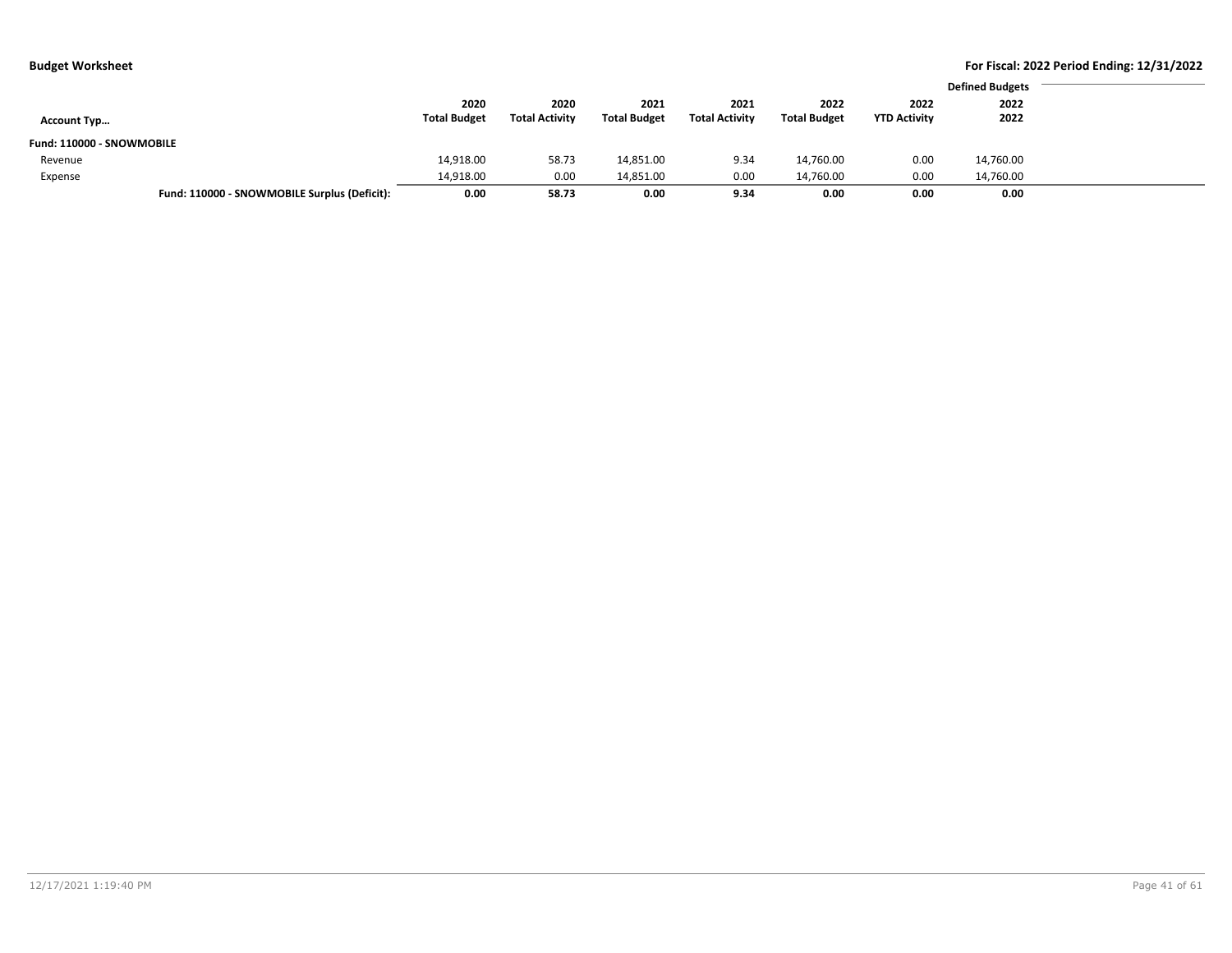| ıdget Worksheet |
|-----------------|
|-----------------|

|                        |                                           |                     |                       |                     |                       |                     |                     | <b>Defined Budgets</b> |
|------------------------|-------------------------------------------|---------------------|-----------------------|---------------------|-----------------------|---------------------|---------------------|------------------------|
|                        |                                           | 2020                | 2020                  | 2021                | 2021                  | 2022                | 2022                | 2022                   |
| <b>Account Typ</b>     |                                           | <b>Total Budget</b> | <b>Total Activity</b> | <b>Total Budget</b> | <b>Total Activity</b> | <b>Total Budget</b> | <b>YTD Activity</b> | 2022                   |
| Fund: 111000 - ALCOHOL |                                           |                     |                       |                     |                       |                     |                     |                        |
| Revenue                |                                           | 890.00              | 836.38                | 1,269.00            | 933.22                | 1,360.00            | 0.00                | 1,360.00               |
| Expense                |                                           | 890.00              | 781.74                | 1,269.00            | 1,195.25              | 1,360.00            | 0.00                | 1,360.00               |
|                        | Fund: 111000 - ALCOHOL Surplus (Deficit): | 0.00                | 54.64                 | 0.00                | $-262.03$             | 0.00                | 0.00                | 0.00                   |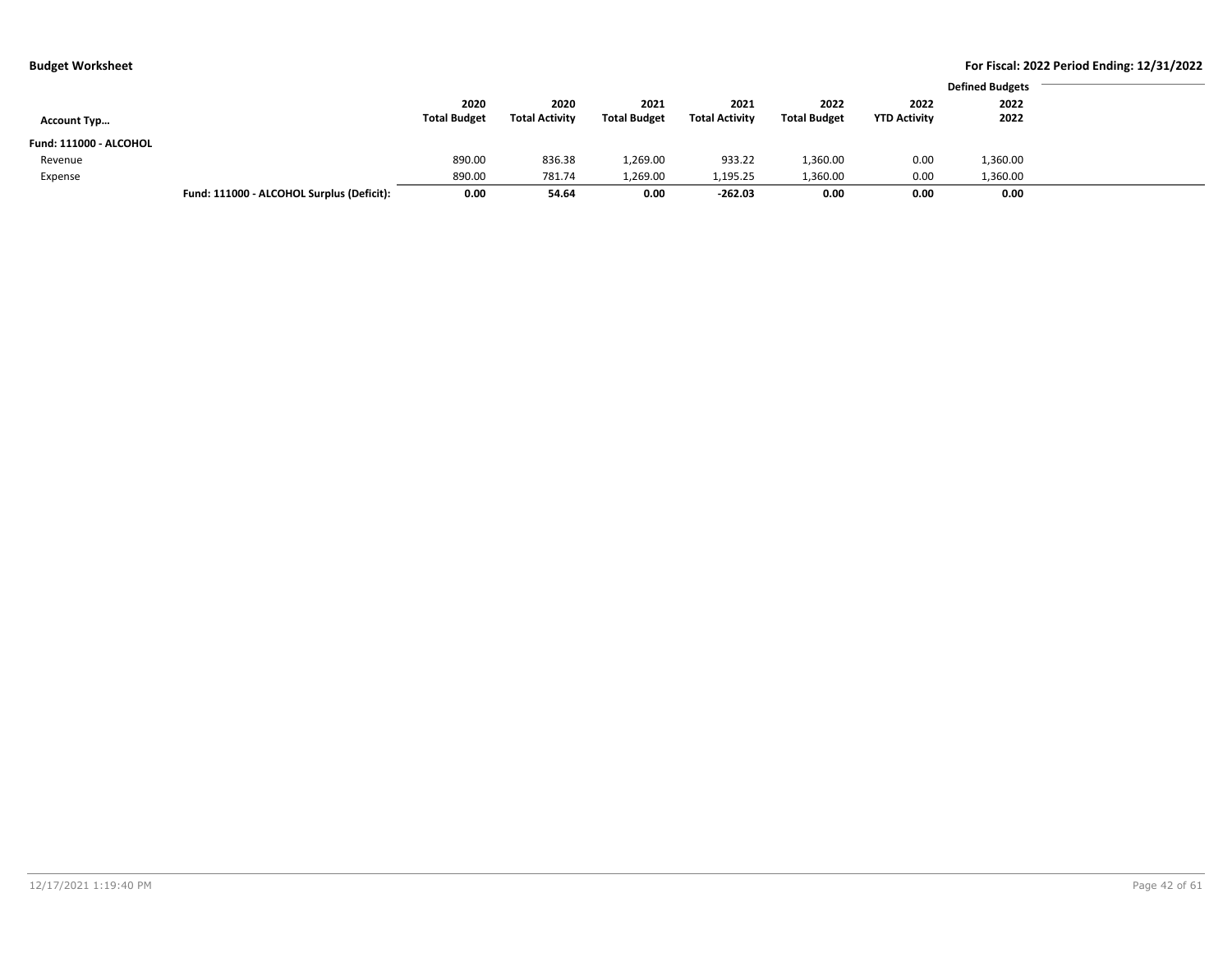|                    |                                                           |                     |                       |                     |                       |                     |                     | <b>Defined Budgets</b> |  |
|--------------------|-----------------------------------------------------------|---------------------|-----------------------|---------------------|-----------------------|---------------------|---------------------|------------------------|--|
|                    |                                                           | 2020                | 2020                  | 2021                | 2021                  | 2022                | 2022                | 2022                   |  |
| <b>Account Typ</b> |                                                           | <b>Total Budget</b> | <b>Total Activity</b> | <b>Total Budget</b> | <b>Total Activity</b> | <b>Total Budget</b> | <b>YTD Activity</b> | 2022                   |  |
|                    | Fund: 112000 - Sales & Use Tax Reserve                    |                     |                       |                     |                       |                     |                     |                        |  |
| Revenue            |                                                           | 1,604,621.00        | 406,675.18            | 847,385.00          | 1,115.51              | 574,356.00          | 0.00                | 574,356.00             |  |
| Expense            |                                                           | 1,604,621.00        | 745,710.85            | 847,385.00          | 272,345.00            | 574,356.00          | 0.00                | 574,356.00             |  |
|                    | Fund: 112000 - Sales & Use Tax Reserve Surplus (Deficit): | 0.00                | $-339,035.67$         | 0.00                | $-271.229.49$         | 0.00                | 0.00                | 0.00                   |  |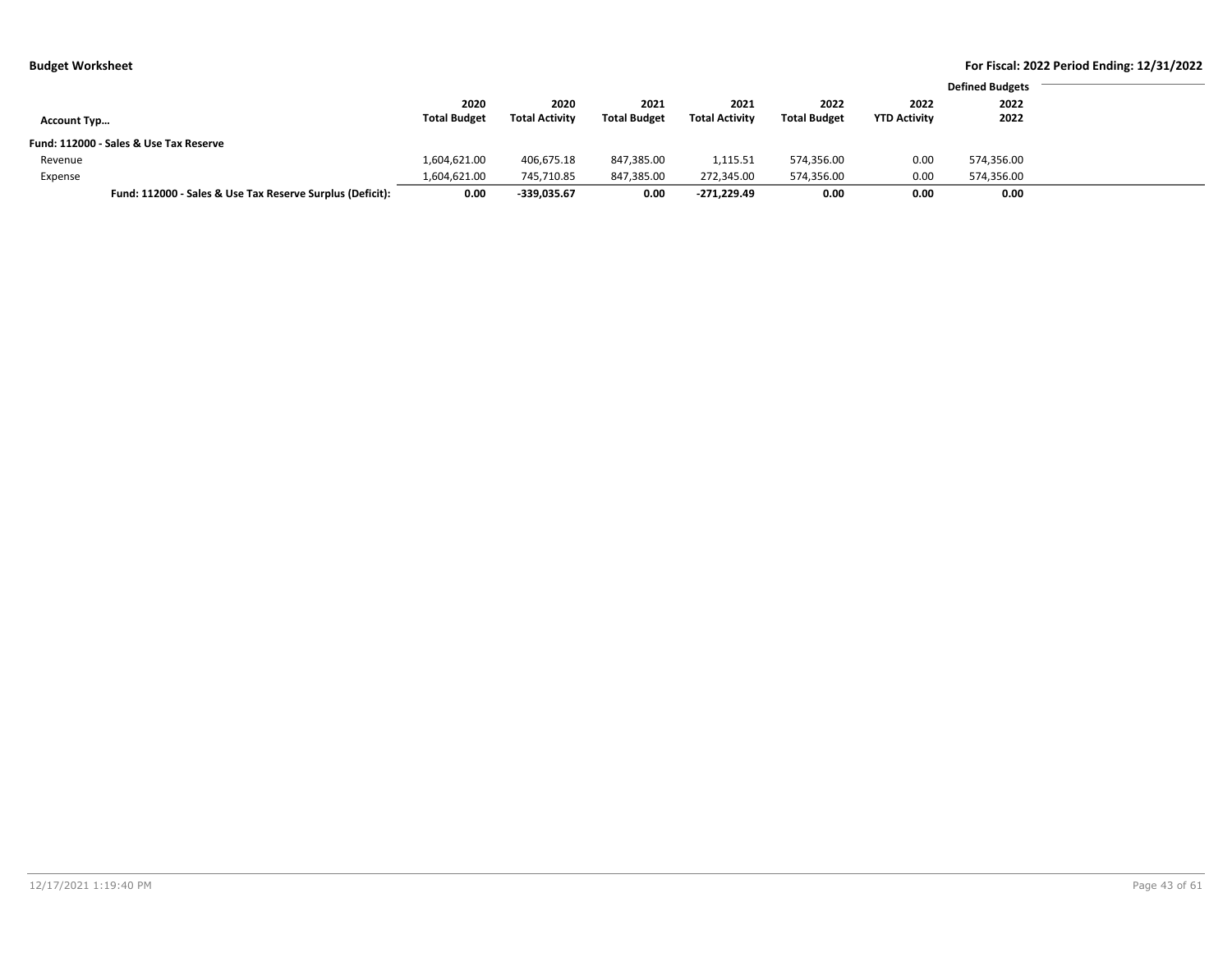|  | Budget Worksheet |
|--|------------------|
|--|------------------|

|                    |                                                        |                     |                       |                     |                       |                     |                     | <b>Defined Budgets</b> |
|--------------------|--------------------------------------------------------|---------------------|-----------------------|---------------------|-----------------------|---------------------|---------------------|------------------------|
|                    |                                                        | 2020                | 2020                  | 2021                | 2021                  | 2022                | 2022                | 2022                   |
| <b>Account Typ</b> |                                                        | <b>Total Budget</b> | <b>Total Activity</b> | <b>Total Budget</b> | <b>Total Activity</b> | <b>Total Budget</b> | <b>YTD Activity</b> | 2022                   |
|                    | Fund: 118000 - CRIME VICTIM/WITNESS                    |                     |                       |                     |                       |                     |                     |                        |
| Revenue            |                                                        | 109,276.00          | 60,492.15             | 113,375.00          | 47,067.25             | 60,121.00           | 0.00                | 60,121.00              |
| Expense            |                                                        | 109,276.00          | 56,232.21             | 113,375.00          | 58,557.46             | 60,121.00           | 0.00                | 60,121.00              |
|                    | Fund: 118000 - CRIME VICTIM/WITNESS Surplus (Deficit): | 0.00                | 4.259.94              | 0.00                | $-11.490.21$          | 0.00                | 0.00                | 0.00                   |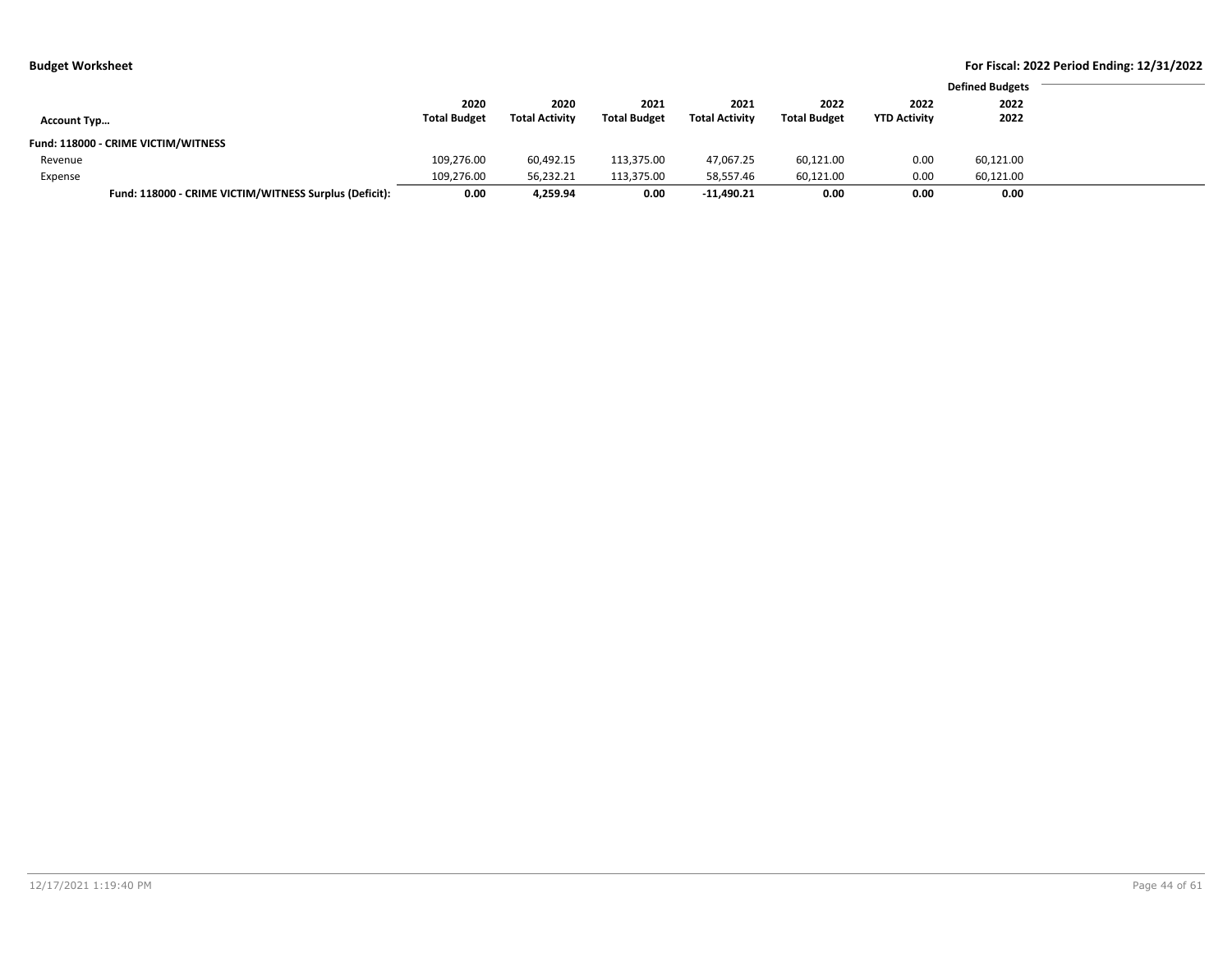| ıdget Worksheet |  |
|-----------------|--|
|-----------------|--|

|                      |                                         |                     |                       |                     |                       |                     |                     | <b>Defined Budgets</b> |
|----------------------|-----------------------------------------|---------------------|-----------------------|---------------------|-----------------------|---------------------|---------------------|------------------------|
|                      |                                         | 2020                | 2020                  | 2021                | 2021                  | 2022                | 2022                | 2022                   |
| <b>Account Typ</b>   |                                         | <b>Total Budget</b> | <b>Total Activity</b> | <b>Total Budget</b> | <b>Total Activity</b> | <b>Total Budget</b> | <b>YTD Activity</b> | 2022                   |
| Fund: 119000 - DVAAP |                                         |                     |                       |                     |                       |                     |                     |                        |
| Revenue              |                                         | 20,953.00           | 11,923.45             | 18,162.00           | 14,384.41             | 15,040.00           | 0.00                | 15,040.00              |
| Expense              |                                         | 20,953.00           | 14,505.13             | 18,162.00           | 15,106.38             | 15,040.00           | 0.00                | 15,040.00              |
|                      | Fund: 119000 - DVAAP Surplus (Deficit): | 0.00                | $-2,581.68$           | 0.00                | $-721.97$             | 0.00                | 0.00                | 0.00                   |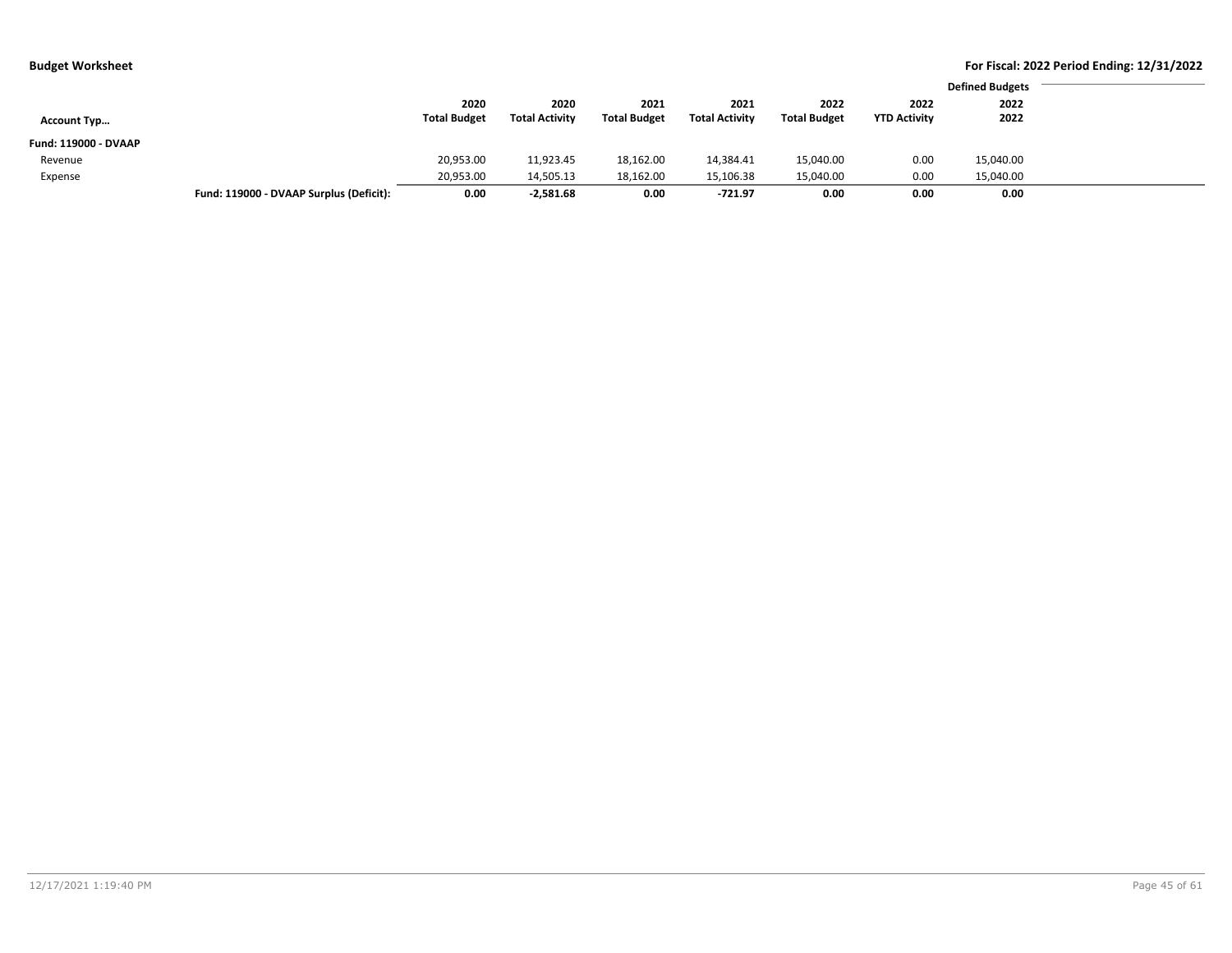|  | Budget Worksheet |
|--|------------------|
|--|------------------|

|                     |                                        |                     |                       |                     |                       |                     |                     | <b>Defined Budgets</b> |
|---------------------|----------------------------------------|---------------------|-----------------------|---------------------|-----------------------|---------------------|---------------------|------------------------|
|                     |                                        | 2020                | 2020                  | 2021                | 2021                  | 2022                | 2022                | 2022                   |
| <b>Account Typ</b>  |                                        | <b>Total Budget</b> | <b>Total Activity</b> | <b>Total Budget</b> | <b>Total Activity</b> | <b>Total Budget</b> | <b>YTD Activity</b> | 2022                   |
| Fund: 120000 - REET |                                        |                     |                       |                     |                       |                     |                     |                        |
| Revenue             |                                        | 24,449.00           | 10,069.32             | 31,818.00           | 11,204.07             | 10,400.00           | 0.00                | 10,400.00              |
| Expense             |                                        | 24.449.00           | 0.00                  | 31,818.00           | 0.00                  | 10,400.00           | 0.00                | 10,400.00              |
|                     | Fund: 120000 - REET Surplus (Deficit): | 0.00                | 10,069.32             | 0.00                | 11,204.07             | 0.00                | 0.00                | 0.00                   |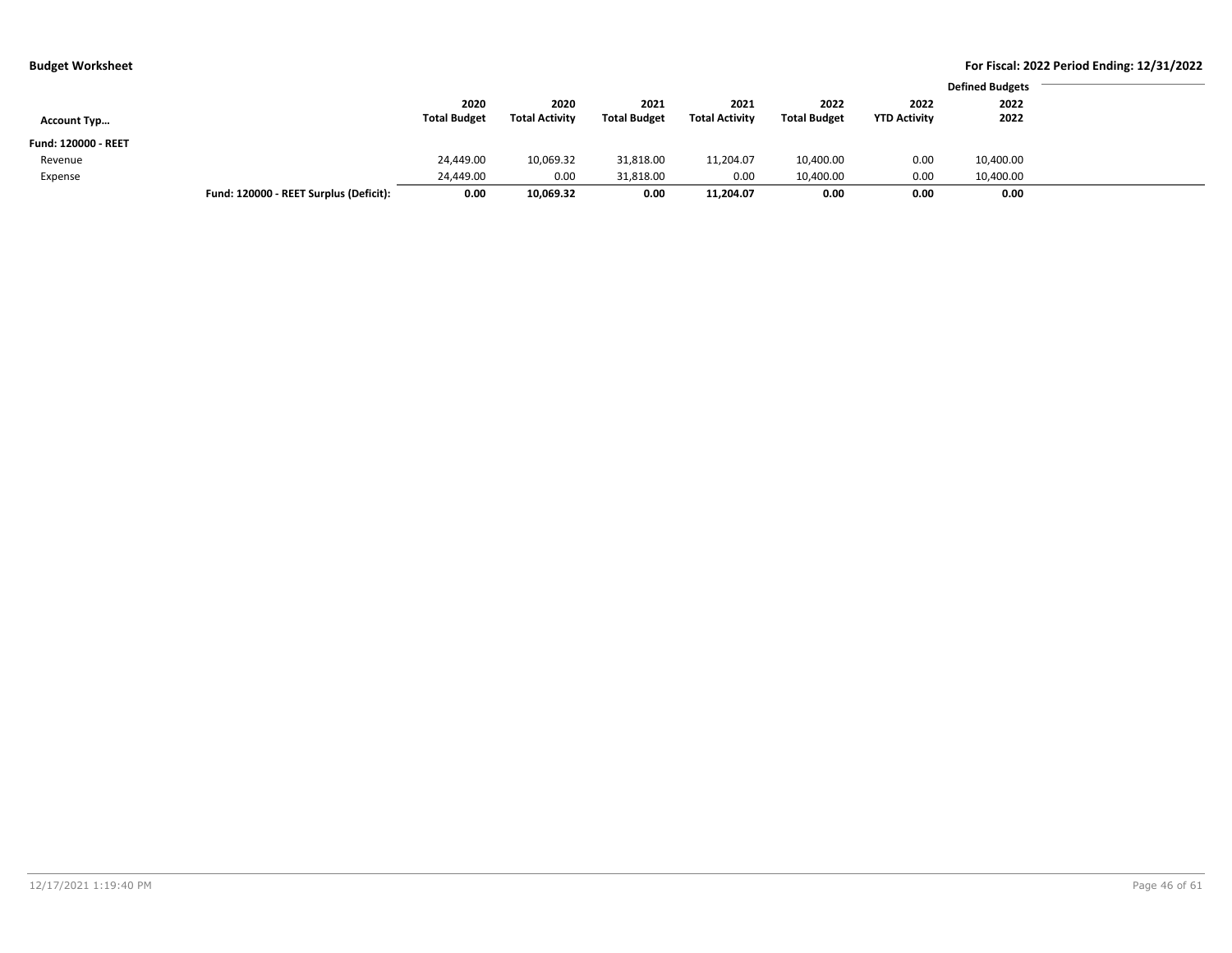|                                                        |                     |                       |                     |                       |                     |                     | <b>Defined Budgets</b> |
|--------------------------------------------------------|---------------------|-----------------------|---------------------|-----------------------|---------------------|---------------------|------------------------|
|                                                        | 2020                | 2020                  | 2021                | 2021                  | 2022                | 2022                | 2022                   |
| <b>Account Typ</b>                                     | <b>Total Budget</b> | <b>Total Activity</b> | <b>Total Budget</b> | <b>Total Activity</b> | <b>Total Budget</b> | <b>YTD Activity</b> | 2022                   |
| Fund: 121000 - TRIAL COURT IMPROVEM                    |                     |                       |                     |                       |                     |                     |                        |
| Revenue                                                | 30,774.00           | 10,880.00             | 223.724.00          | 160.370.50            | 19,000.00           | 0.00                | 19,000.00              |
| Expense                                                | 30,774.00           | 7,308.30              | 223.724.00          | 180,392.07            | 19,000.00           | 0.00                | 19,000.00              |
| Fund: 121000 - TRIAL COURT IMPROVEM Surplus (Deficit): | 0.00                | 3,571.70              | 0.00                | $-20,021.57$          | 0.00                | 0.00                | 0.00                   |
|                                                        |                     |                       |                     |                       |                     |                     |                        |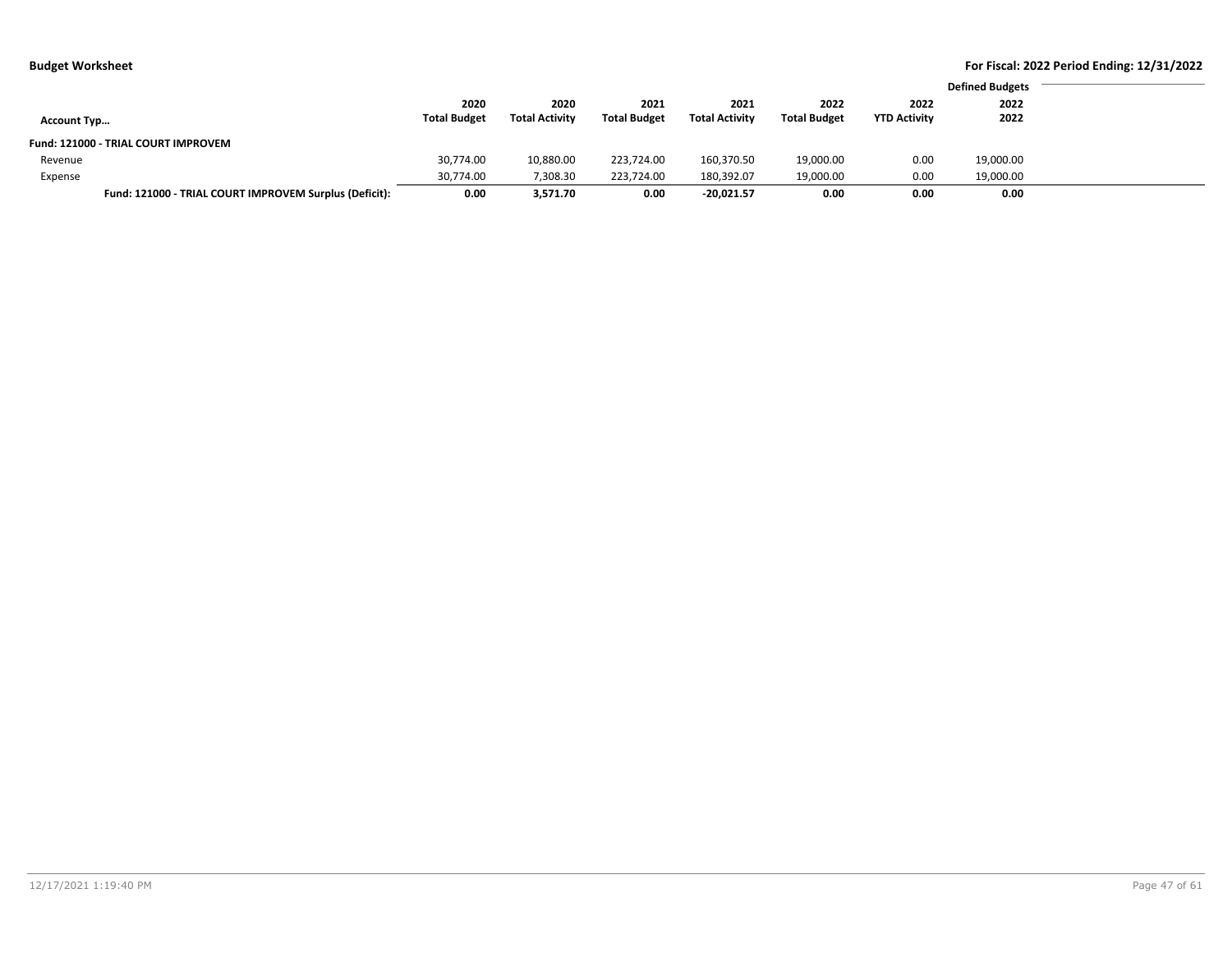|                                                     |                     |                       |                     |                       |                     |                     | <b>Defined Budgets</b> |
|-----------------------------------------------------|---------------------|-----------------------|---------------------|-----------------------|---------------------|---------------------|------------------------|
|                                                     | 2020                | 2020                  | 2021                | 2021                  | 2022                | 2022                | 2022                   |
| <b>Account Typ</b>                                  | <b>Total Budget</b> | <b>Total Activity</b> | <b>Total Budget</b> | <b>Total Activity</b> | <b>Total Budget</b> | <b>YTD Activity</b> | 2022                   |
| Fund: 123000 - TREASURER'S O & M                    |                     |                       |                     |                       |                     |                     |                        |
| Revenue                                             | 11,860.00           | 63.70                 | 9,887.00            | 4.441.71              | 8,150.00            | 0.00                | 8,150.00               |
| Expense                                             | 11,860.00           | 2,367.19              | 9,887.00            | 922.78                | 8,150.00            | 0.00                | 8,150.00               |
| Fund: 123000 - TREASURER'S O & M Surplus (Deficit): | 0.00                | $-2,303.49$           | 0.00                | 3,518.93              | 0.00                | 0.00                | 0.00                   |
|                                                     |                     |                       |                     |                       |                     |                     |                        |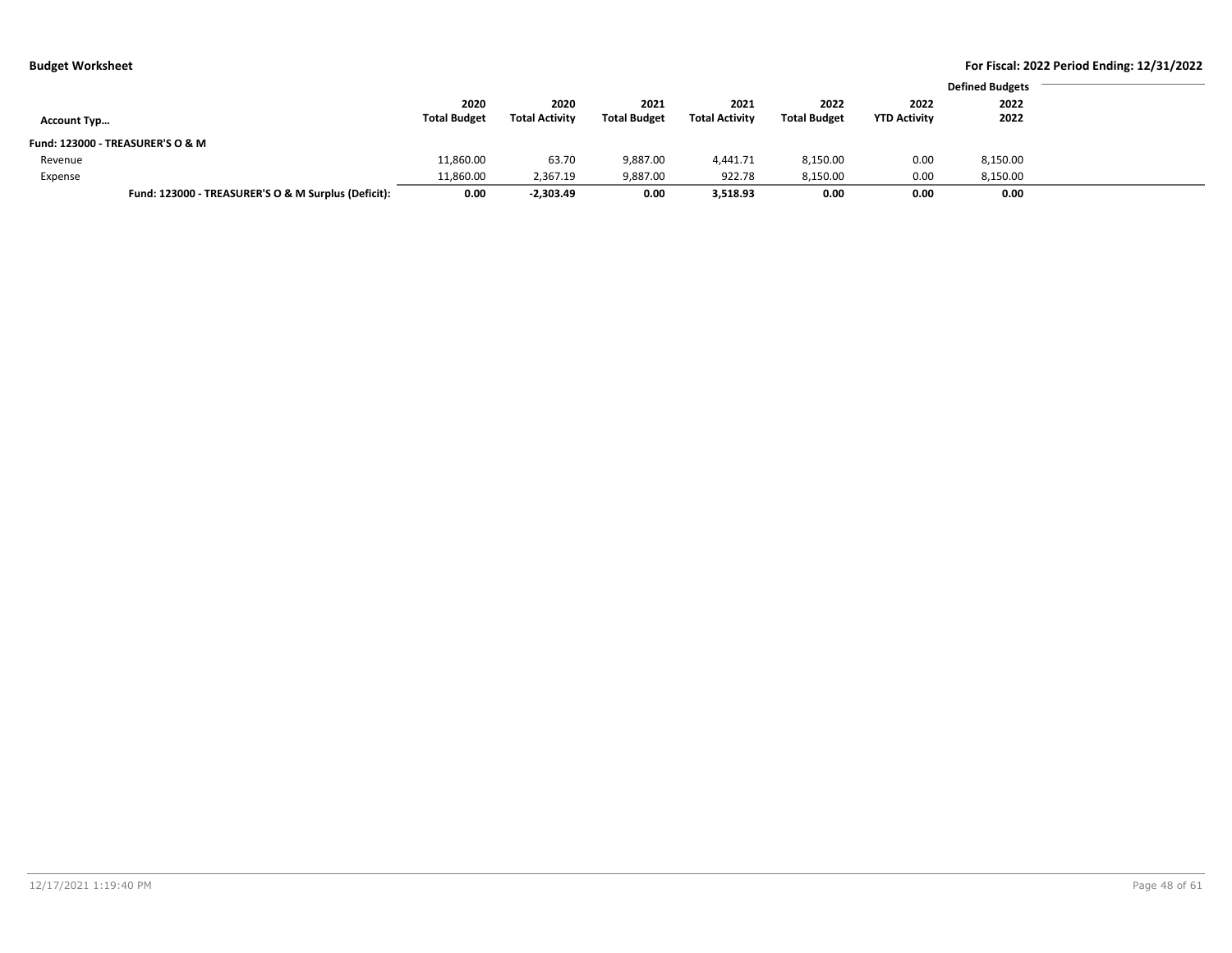|  | udget Worksheet |
|--|-----------------|
|--|-----------------|

|                                                        |                     |                       |                     |                       |                     |                     | <b>Defined Budgets</b> |
|--------------------------------------------------------|---------------------|-----------------------|---------------------|-----------------------|---------------------|---------------------|------------------------|
|                                                        | 2020                | 2020                  | 2021                | 2021                  | 2022                | 2022                | 2022                   |
| <b>Account Typ</b>                                     | <b>Total Budget</b> | <b>Total Activity</b> | <b>Total Budget</b> | <b>Total Activity</b> | <b>Total Budget</b> | <b>YTD Activity</b> | 2022                   |
| Fund: 124000 - AFFORD HOUSE/HOMELES                    |                     |                       |                     |                       |                     |                     |                        |
| Revenue                                                | 174,246.00          | 51.976.42             | 223.972.00          | 57,998.31             | 242,250.00          | 0.00                | 242,250.00             |
| Expense                                                | 174,246.00          | 20,000.00             | 223.972.00          | 20,000.00             | 242,250.00          | 0.00                | 242,250.00             |
| Fund: 124000 - AFFORD HOUSE/HOMELES Surplus (Deficit): | 0.00                | 31,976.42             | 0.00                | 37,998.31             | 0.00                | 0.00                | 0.00                   |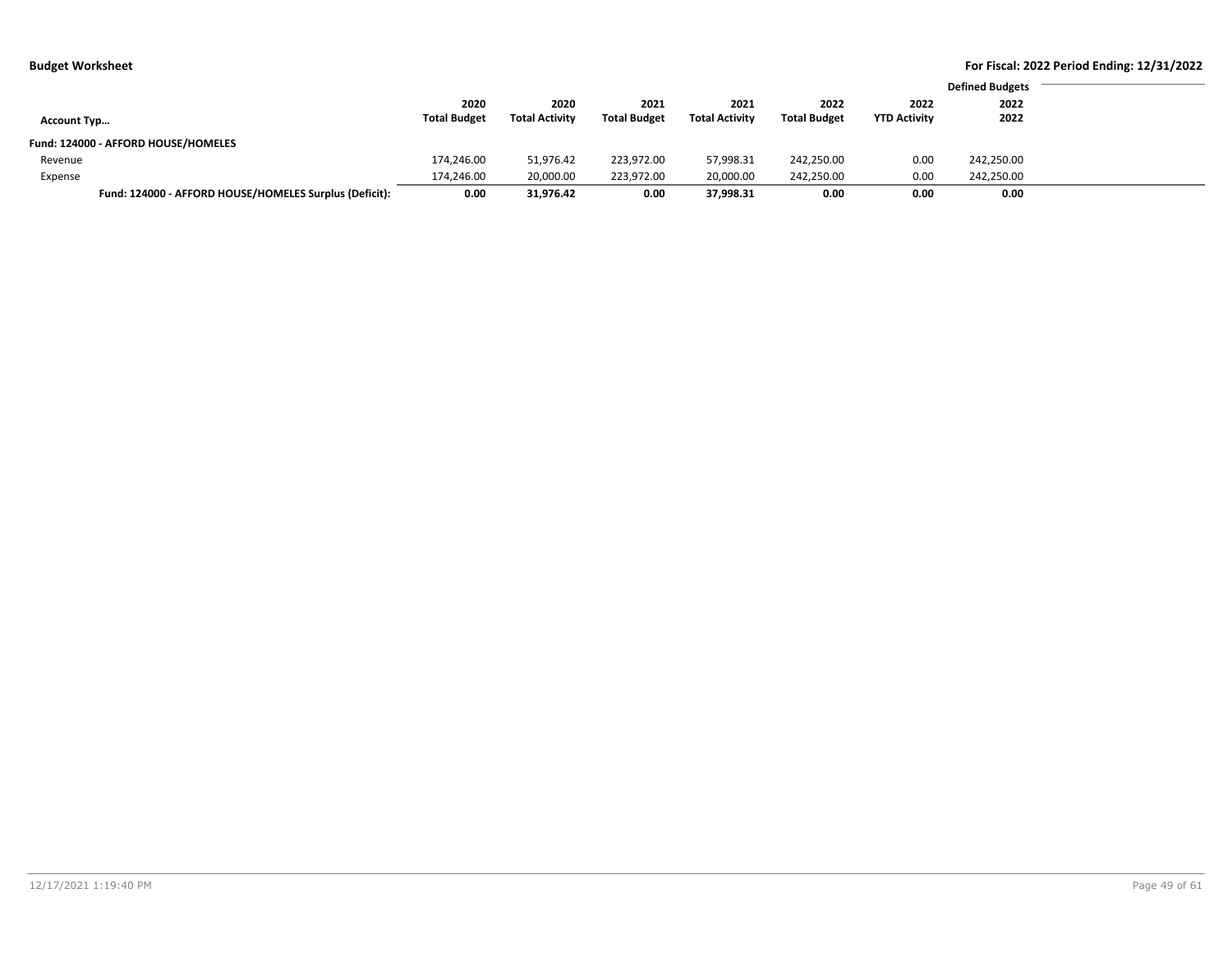| <b>Budget Worksheet</b> |                                                      |                     |                       |                     |                       |                     |                     |                        | For Fiscal: 2022 Period Ending: 12/31/2022 |
|-------------------------|------------------------------------------------------|---------------------|-----------------------|---------------------|-----------------------|---------------------|---------------------|------------------------|--------------------------------------------|
|                         |                                                      |                     |                       |                     |                       |                     |                     | <b>Defined Budgets</b> |                                            |
|                         |                                                      | 2020                | 2020                  | 2021                | 2021                  | 2022                | 2022                | 2022                   |                                            |
| <b>Account Typ</b>      |                                                      | <b>Total Budget</b> | <b>Total Activity</b> | <b>Total Budget</b> | <b>Total Activity</b> | <b>Total Budget</b> | <b>YTD Activity</b> | 2022                   |                                            |
|                         | Fund: 125000 - LAW & JUSTICE FUND                    |                     |                       |                     |                       |                     |                     |                        |                                            |
| Revenue                 |                                                      | 1,222,728.00        | 509,942.37            | 1,167,364.00        | 571,138.88            | 1,304,500.00        | 0.00                | 1,304,500.00           |                                            |
| Expense                 |                                                      | 1,222,728.00        | 564,307.15            | 1,167,364.00        | 520,000.00            | 1,304,500.00        | 0.00                | 1,304,500.00           |                                            |
|                         | Fund: 125000 - LAW & JUSTICE FUND Surplus (Deficit): | 0.00                | -54.364.78            | 0.00                | 51,138.88             | 0.00                | 0.00                | 0.00                   |                                            |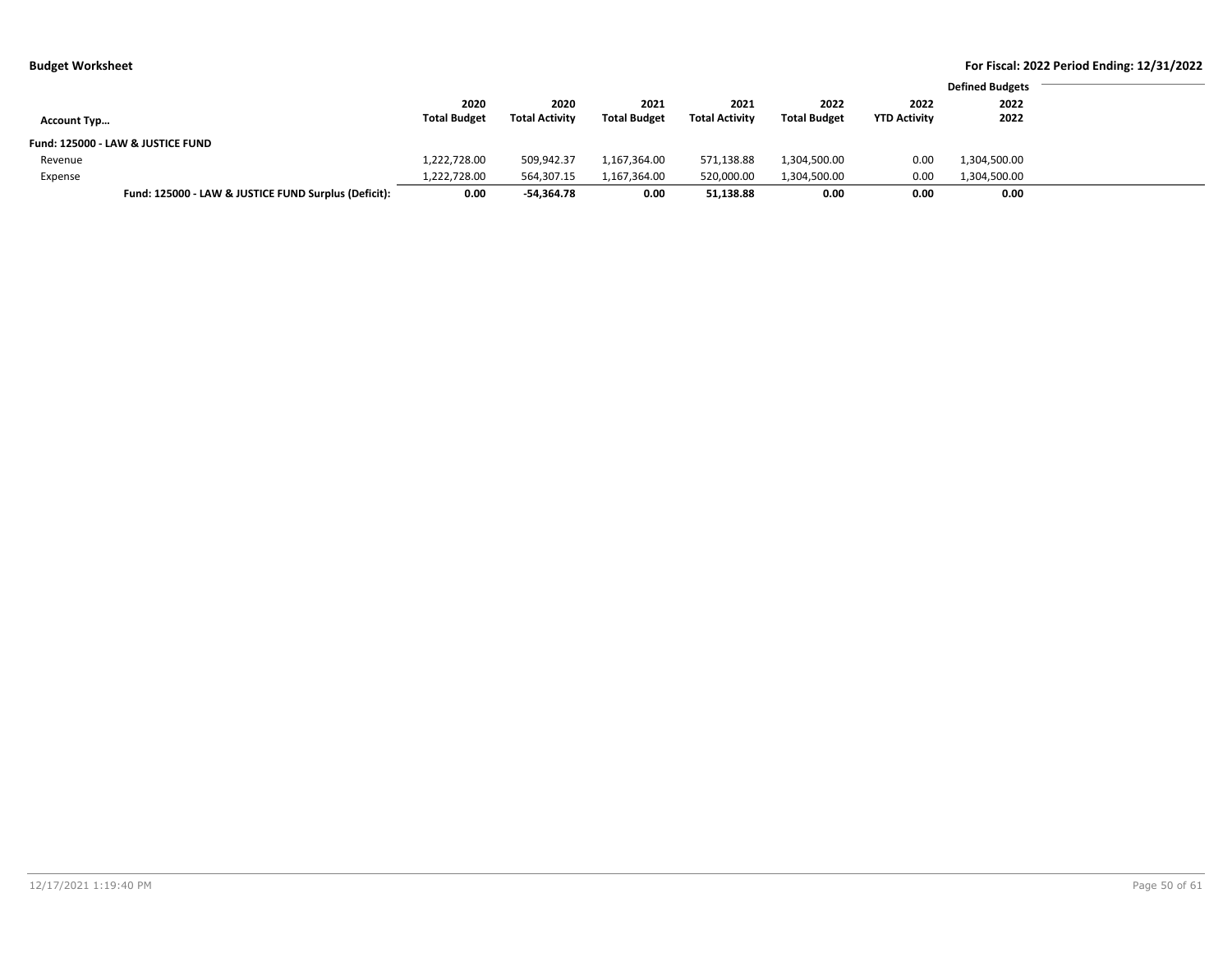| 2020<br>2020<br>2021<br>2022<br>2022<br>2022<br>2021<br><b>Total Budget</b><br><b>Total Activity</b><br><b>Total Budget</b><br><b>Total Activity</b><br><b>Total Budget</b><br>2022<br><b>YTD Activity</b><br><b>Account Typ</b><br><b>Fund: 126000 - AUDITOR'S O &amp; M</b><br>522,956.00<br>156,807.22<br>0.00<br>114,223.06<br>604,743.00<br>629,250.00<br>Revenue<br>522,956.00<br>604,743.00<br>85,985.05<br>629,250.00<br>0.00<br>629,250.00<br>54,417.49<br>Expense<br>Fund: 126000 - AUDITOR'S O & M Surplus (Deficit):<br>0.00<br>0.00<br>59,805.57<br>70,822.17<br>0.00<br>0.00<br>0.00 | . . |  |  |  |                        |
|----------------------------------------------------------------------------------------------------------------------------------------------------------------------------------------------------------------------------------------------------------------------------------------------------------------------------------------------------------------------------------------------------------------------------------------------------------------------------------------------------------------------------------------------------------------------------------------------------|-----|--|--|--|------------------------|
|                                                                                                                                                                                                                                                                                                                                                                                                                                                                                                                                                                                                    |     |  |  |  | <b>Defined Budgets</b> |
|                                                                                                                                                                                                                                                                                                                                                                                                                                                                                                                                                                                                    |     |  |  |  |                        |
|                                                                                                                                                                                                                                                                                                                                                                                                                                                                                                                                                                                                    |     |  |  |  |                        |
|                                                                                                                                                                                                                                                                                                                                                                                                                                                                                                                                                                                                    |     |  |  |  |                        |
|                                                                                                                                                                                                                                                                                                                                                                                                                                                                                                                                                                                                    |     |  |  |  | 629,250.00             |
|                                                                                                                                                                                                                                                                                                                                                                                                                                                                                                                                                                                                    |     |  |  |  |                        |
|                                                                                                                                                                                                                                                                                                                                                                                                                                                                                                                                                                                                    |     |  |  |  |                        |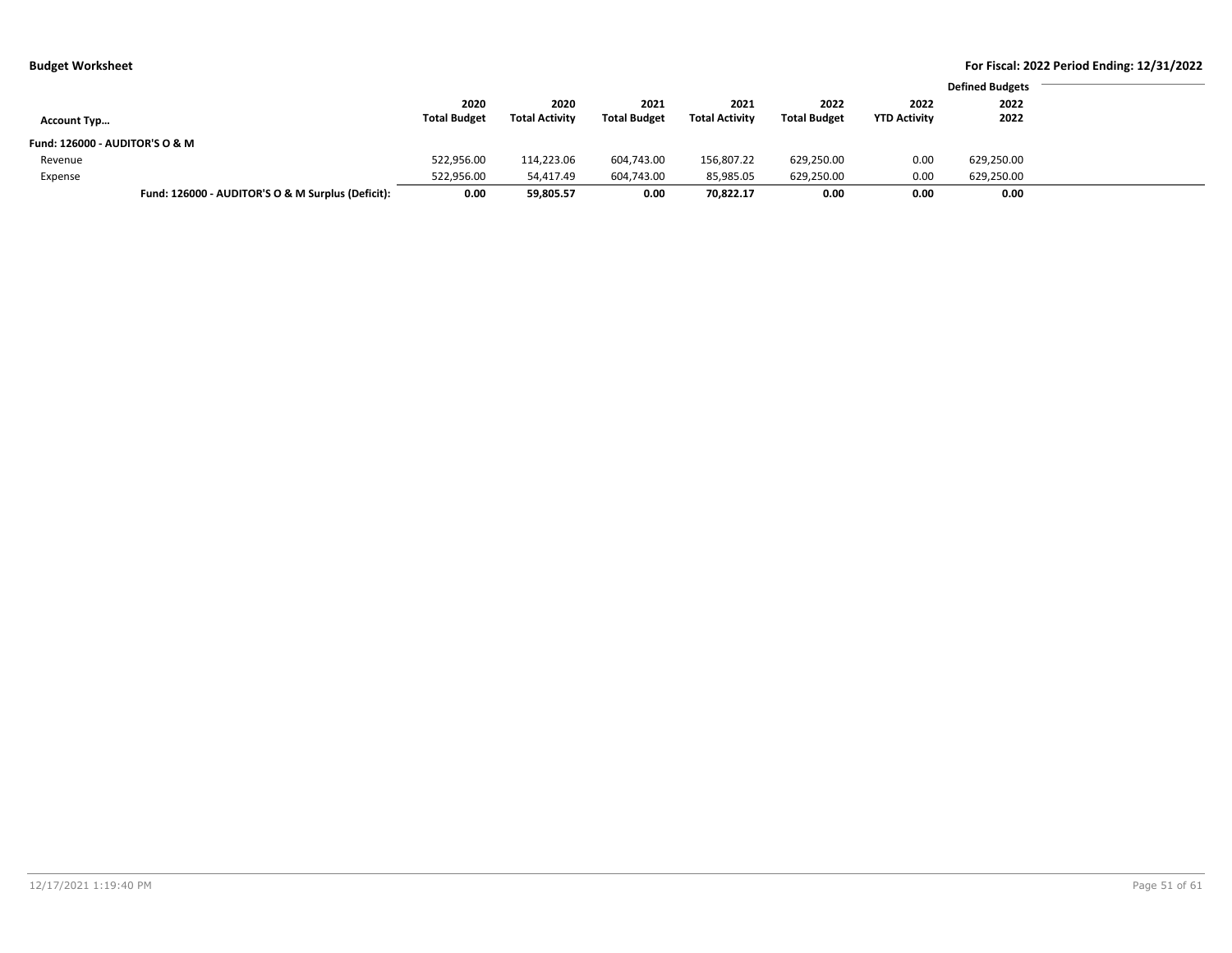|  | <b>Budget Worksheet</b> |
|--|-------------------------|
|--|-------------------------|

|                                     |                                                        |                     |                       |                     |                       |                     |                     | <b>Defined Budgets</b> |
|-------------------------------------|--------------------------------------------------------|---------------------|-----------------------|---------------------|-----------------------|---------------------|---------------------|------------------------|
|                                     |                                                        | 2020                | 2020                  | 2021                | 2021                  | 2022                | 2022                | 2022                   |
| <b>Account Typ</b>                  |                                                        | <b>Total Budget</b> | <b>Total Activity</b> | <b>Total Budget</b> | <b>Total Activity</b> | <b>Total Budget</b> | <b>YTD Activity</b> | 2022                   |
| Fund: 127000 - HOTEL/MOTEL TAX FUND |                                                        |                     |                       |                     |                       |                     |                     |                        |
| Revenue                             |                                                        | 50,976.00           | 7,738.55              | 54,164.00           | 8,228.15              | 0.00                | 0.00                | 0.00                   |
| Expense                             |                                                        | 50,976.00           | 400.00                | 54.164.00           | 500.00                | 0.00                | 0.00                | 0.00                   |
|                                     | Fund: 127000 - HOTEL/MOTEL TAX FUND Surplus (Deficit): | 0.00                | 7,338.55              | 0.00                | 7,728.15              | 0.00                | 0.00                | 0.00                   |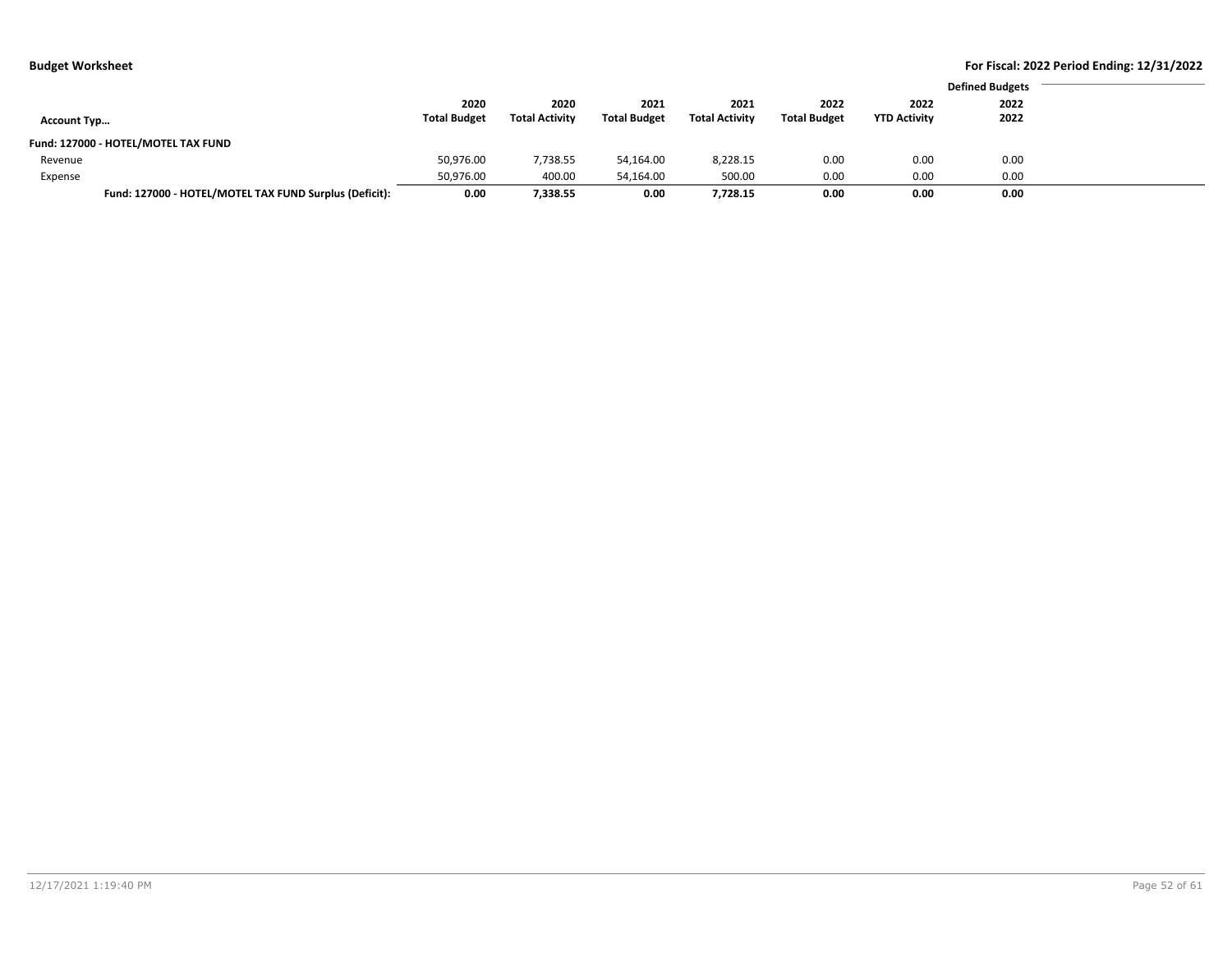| <b>Budget Worksheet</b>   |                                              |                     |                       |                     |                       |                     |                     | For Fiscal: 2022 Period Ending: 12/31/2022 |  |  |
|---------------------------|----------------------------------------------|---------------------|-----------------------|---------------------|-----------------------|---------------------|---------------------|--------------------------------------------|--|--|
|                           |                                              |                     |                       |                     |                       |                     |                     | <b>Defined Budgets</b>                     |  |  |
|                           |                                              | 2020                | 2020                  | 2021                | 2021                  | 2022                | 2022                | 2022                                       |  |  |
| <b>Account Typ</b>        |                                              | <b>Total Budget</b> | <b>Total Activity</b> | <b>Total Budget</b> | <b>Total Activity</b> | <b>Total Budget</b> | <b>YTD Activity</b> | 2022                                       |  |  |
| Fund: 128000 - E-911 FUND |                                              |                     |                       |                     |                       |                     |                     |                                            |  |  |
| Revenue                   |                                              | 1,097,650.00        | 643,542.94            | 935,205.00          | 702.727.54            | 894,076.00          | 0.00                | 894,076.00                                 |  |  |
| Expense                   |                                              | 1,097,650.00        | 709,760.14            | 935,205.00          | 625,981.39            | 894,076.00          | 0.00                | 894,076.00                                 |  |  |
|                           | Fund: 128000 - E-911 FUND Surplus (Deficit): | 0.00                | $-66.217.20$          | 0.00                | 76.746.15             | 0.00                | 0.00                | 0.00                                       |  |  |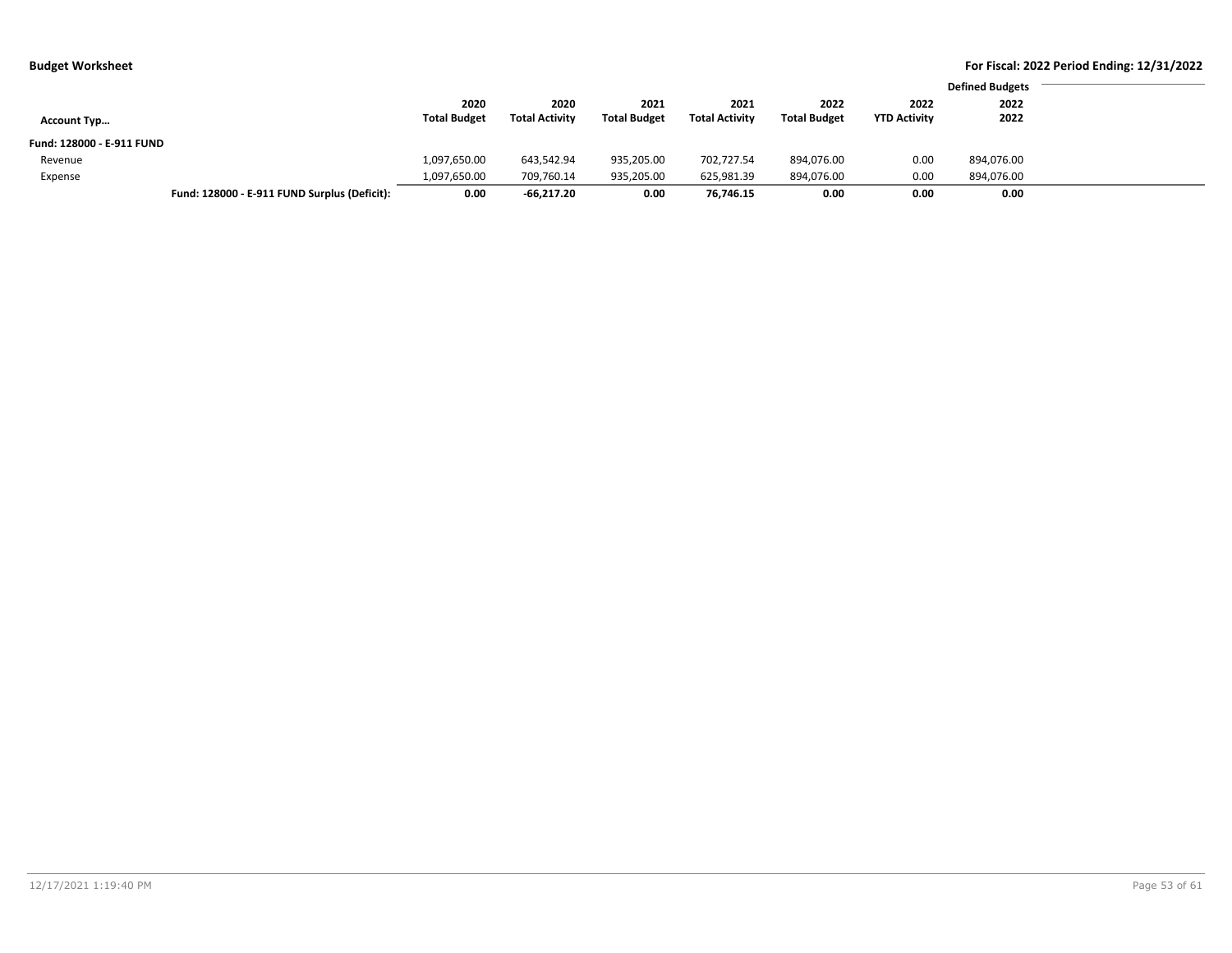| Budget Worksheet |  |  |
|------------------|--|--|
|------------------|--|--|

|                    |                                                     |                     |                       |                     |                       |                     |                     | <b>Defined Budgets</b> |
|--------------------|-----------------------------------------------------|---------------------|-----------------------|---------------------|-----------------------|---------------------|---------------------|------------------------|
|                    |                                                     | 2020                | 2020                  | 2021                | 2021                  | 2022                | 2022                | 2022                   |
| <b>Account Typ</b> |                                                     | <b>Total Budget</b> | <b>Total Activity</b> | <b>Total Budget</b> | <b>Total Activity</b> | <b>Total Budget</b> | <b>YTD Activity</b> | 2022                   |
|                    | Fund: 133000 - HOMELAND SECURITY                    |                     |                       |                     |                       |                     |                     |                        |
| Revenue            |                                                     | 21,474.00           | 15,279.28             | 18,749.00           | 22,460.93             | 18,593.00           | 0.00                | 18,593.00              |
| Expense            |                                                     | 21,474.00           | 18,004.52             | 18,749.00           | 19,938.37             | 18,593.00           | 0.00                | 18,593.00              |
|                    | Fund: 133000 - HOMELAND SECURITY Surplus (Deficit): | 0.00                | $-2.725.24$           | 0.00                | 2.522.56              | 0.00                | 0.00                | 0.00                   |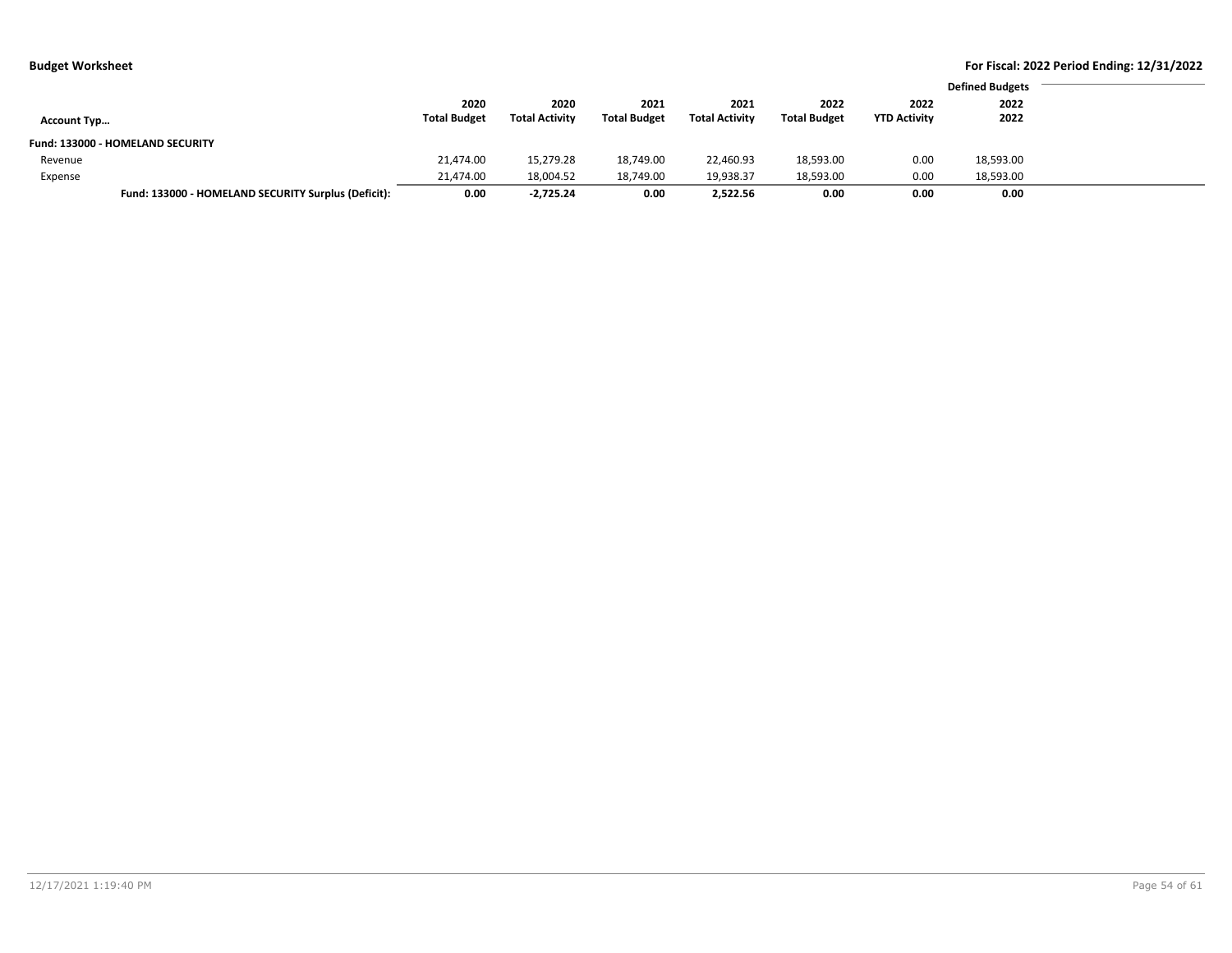| <b>Budget Worksheet</b>      |                                                 |                     |                       |                     |                       |                     |                     |                        | For Fiscal: 2022 Period Ending: 12/31/2022 |
|------------------------------|-------------------------------------------------|---------------------|-----------------------|---------------------|-----------------------|---------------------|---------------------|------------------------|--------------------------------------------|
|                              |                                                 |                     |                       |                     |                       |                     |                     | <b>Defined Budgets</b> |                                            |
|                              |                                                 | 2020                | 2020                  | 2021                | 2021                  | 2022                | 2022                | 2022                   |                                            |
| <b>Account Typ</b>           |                                                 | <b>Total Budget</b> | <b>Total Activity</b> | <b>Total Budget</b> | <b>Total Activity</b> | <b>Total Budget</b> | <b>YTD Activity</b> | 2022                   |                                            |
| Fund: 135000 - PUBLIC HEALTH |                                                 |                     |                       |                     |                       |                     |                     |                        |                                            |
| Revenue                      |                                                 | 1,420,957.00        | 1,244,146.04          | 1,253,561.00        | 885,271.99            | 2,059,502.00        | 0.00                | 2,059,502.00           |                                            |
| Expense                      |                                                 | 1,420,957.00        | 878,533.75            | 1,253,561.00        | 817,916.13            | 2,059,502.00        | 0.00                | 2,059,502.00           |                                            |
|                              | Fund: 135000 - PUBLIC HEALTH Surplus (Deficit): | 0.00                | 365.612.29            | 0.00                | 67.355.86             | 0.00                | 0.00                | 0.00                   |                                            |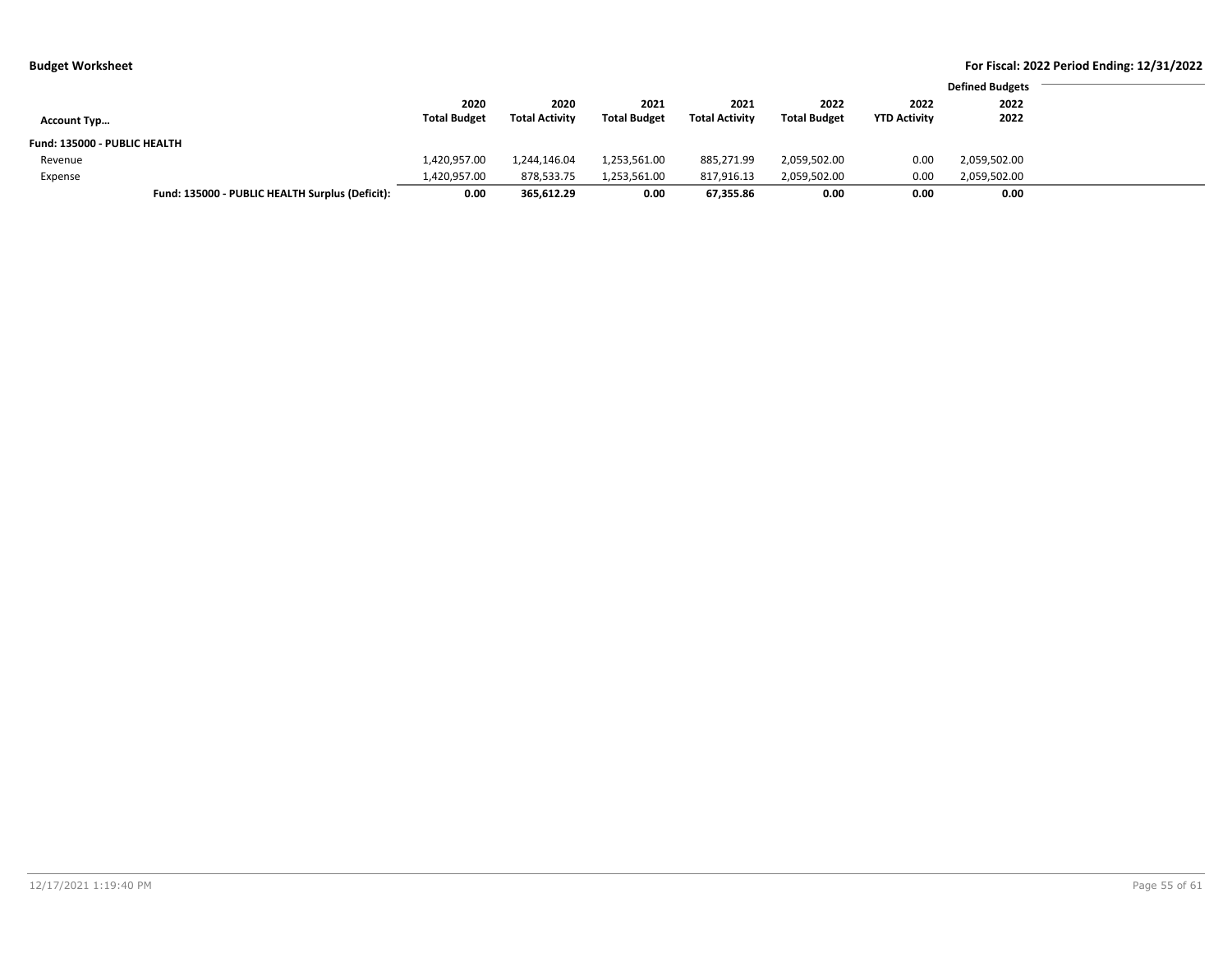| ----------------            |                                                |                     |                       |                     |                       |                     |                     | <b>Defined Budgets</b><br>2022<br>2022<br>2022<br>0.00<br>0.00 |  |  |  |
|-----------------------------|------------------------------------------------|---------------------|-----------------------|---------------------|-----------------------|---------------------|---------------------|----------------------------------------------------------------|--|--|--|
|                             |                                                |                     |                       |                     |                       |                     |                     |                                                                |  |  |  |
|                             |                                                | 2020                | 2020                  | 2021                | 2021                  | 2022                |                     |                                                                |  |  |  |
| <b>Account Typ</b>          |                                                | <b>Total Budget</b> | <b>Total Activity</b> | <b>Total Budget</b> | <b>Total Activity</b> | <b>Total Budget</b> | <b>YTD Activity</b> |                                                                |  |  |  |
| Fund: 139000 - METH CLEANUP |                                                |                     |                       |                     |                       |                     |                     |                                                                |  |  |  |
| Revenue                     |                                                | 17,660.00           | 768.21                | 18,428.00           | 247.40                | 0.00                |                     |                                                                |  |  |  |
| Expense                     |                                                | 17,660.00           | 0.00                  | 18,428.00           | 0.00                  | 0.00                | 0.00                | 0.00                                                           |  |  |  |
|                             | Fund: 139000 - METH CLEANUP Surplus (Deficit): | 0.00                | 768.21                | 0.00                | 247.40                | 0.00                | 0.00                | 0.00                                                           |  |  |  |
|                             |                                                |                     |                       |                     |                       |                     |                     |                                                                |  |  |  |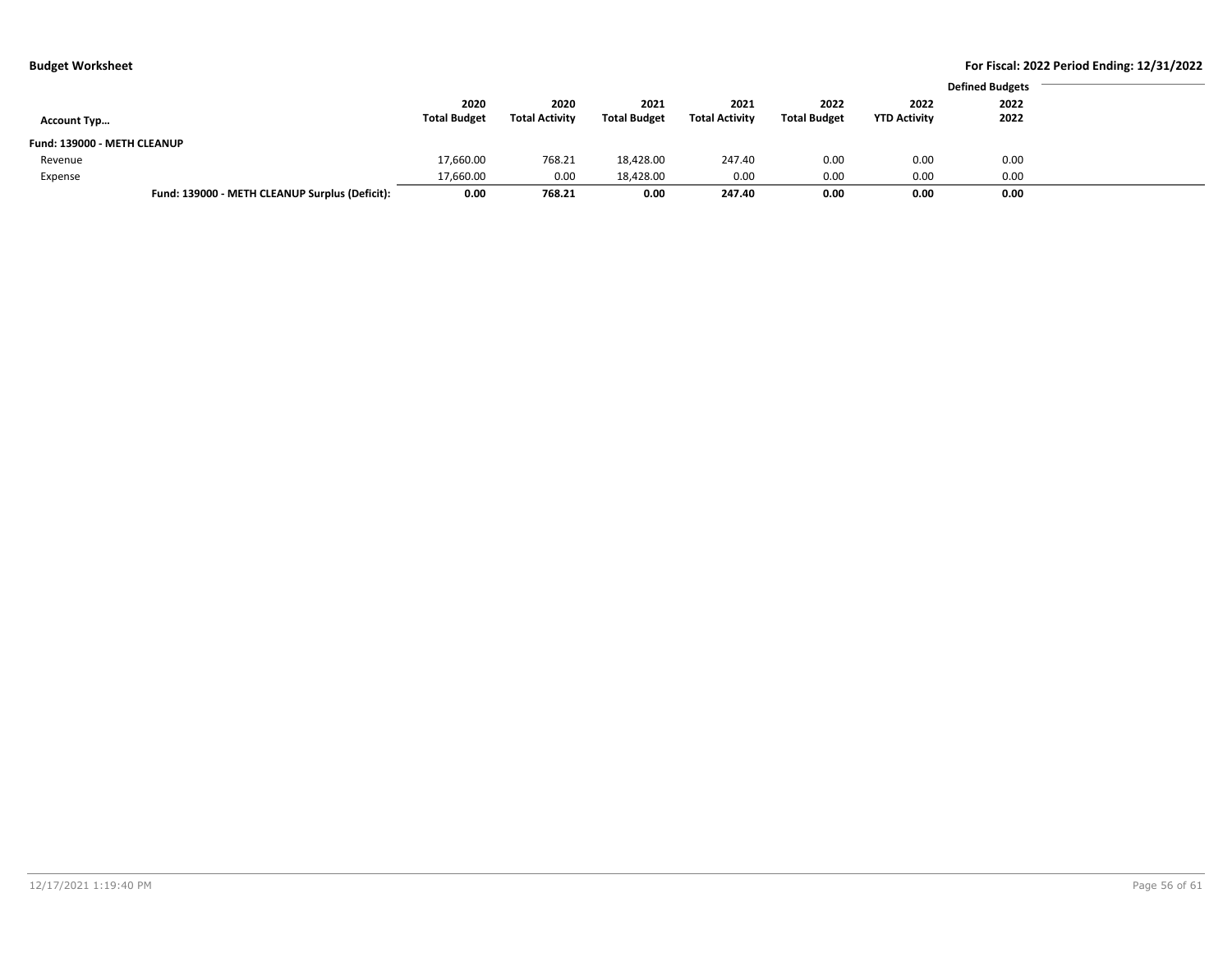| Budget Worksheet |  |
|------------------|--|
|------------------|--|

| 2020<br>2020<br>2022<br>2021<br>2021<br>2022<br><b>Total Budget</b><br><b>Total Activity</b><br><b>Total Budget</b><br><b>Total Activity</b><br><b>Total Budget</b><br><b>YTD Activity</b><br><b>Account Typ</b><br>Fund: 140000 - BOATING SAFETY<br>44,634.00<br>0.00<br>0.00<br>38,834.00<br>0.00<br>0.00<br>Revenue<br>0.00<br>44,634.00<br>5,799.73<br>38,834.00<br>321.16<br>0.00<br>Expense |                                                  |      |             |      |           |      |      | <b>Defined Budgets</b> |
|---------------------------------------------------------------------------------------------------------------------------------------------------------------------------------------------------------------------------------------------------------------------------------------------------------------------------------------------------------------------------------------------------|--------------------------------------------------|------|-------------|------|-----------|------|------|------------------------|
|                                                                                                                                                                                                                                                                                                                                                                                                   |                                                  |      |             |      |           |      |      | 2022                   |
|                                                                                                                                                                                                                                                                                                                                                                                                   |                                                  |      |             |      |           |      |      | 2022                   |
|                                                                                                                                                                                                                                                                                                                                                                                                   |                                                  |      |             |      |           |      |      |                        |
|                                                                                                                                                                                                                                                                                                                                                                                                   |                                                  |      |             |      |           |      |      | 0.00                   |
|                                                                                                                                                                                                                                                                                                                                                                                                   |                                                  |      |             |      |           |      |      | 0.00                   |
|                                                                                                                                                                                                                                                                                                                                                                                                   | Fund: 140000 - BOATING SAFETY Surplus (Deficit): | 0.00 | $-5,799.73$ | 0.00 | $-321.16$ | 0.00 | 0.00 | 0.00                   |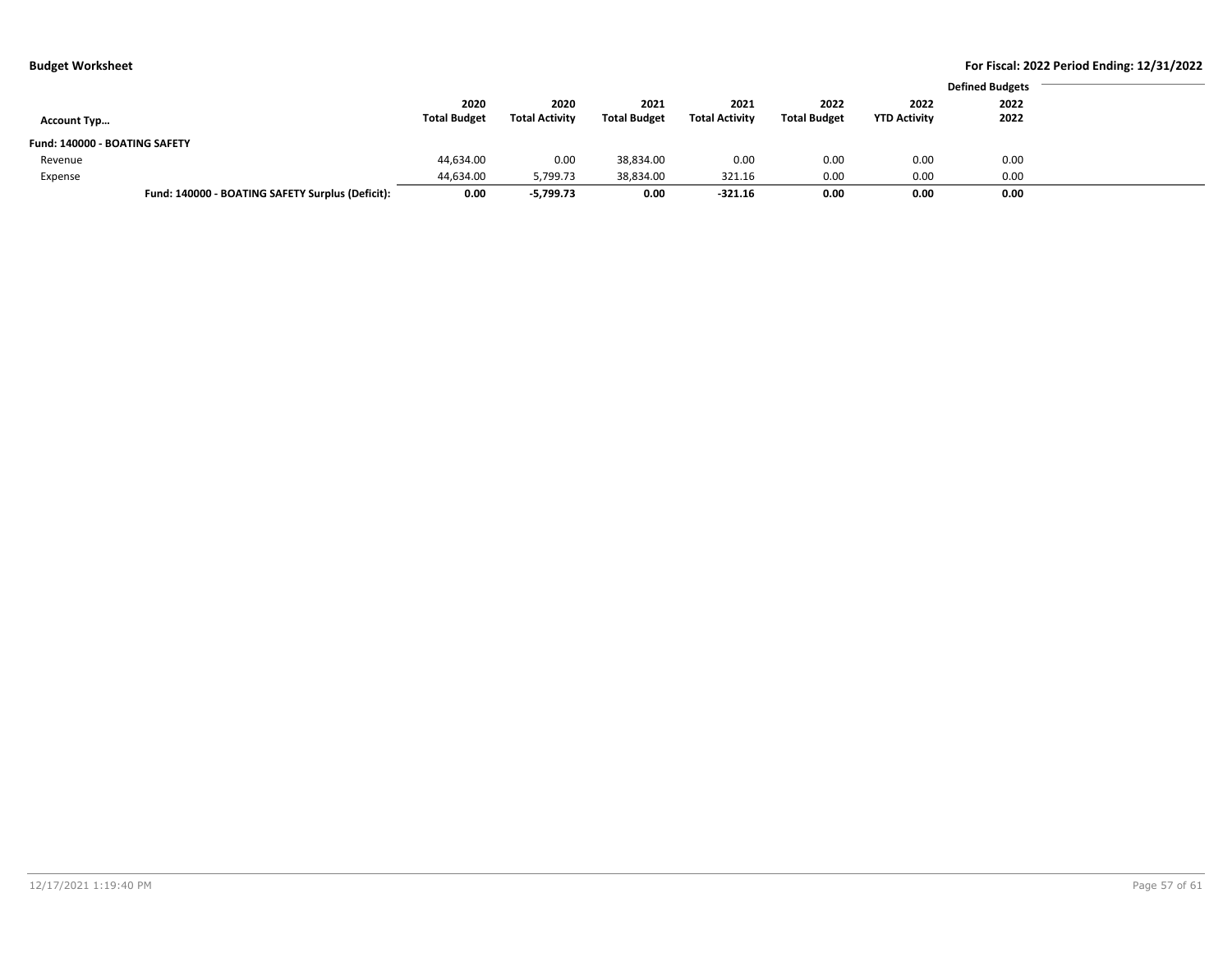|                                                                        |                     |                       |                     |                       |                     |                     | <b>Defined Budgets</b> |
|------------------------------------------------------------------------|---------------------|-----------------------|---------------------|-----------------------|---------------------|---------------------|------------------------|
|                                                                        | 2020                | 2020                  | 2021                | 2021                  | 2022                | 2022                | 2022                   |
| <b>Account Typ</b>                                                     | <b>Total Budget</b> | <b>Total Activity</b> | <b>Total Budget</b> | <b>Total Activity</b> | <b>Total Budget</b> | <b>YTD Activity</b> | 2022                   |
| Fund: 201000 - General Government Debt Service Fund                    |                     |                       |                     |                       |                     |                     |                        |
| Revenue                                                                | 0.00                | 114,108.00            | 0.00                | 16.930.62             | 87,000.00           | 0.00                | 87,000.00              |
| Expense                                                                | 0.00                | 114.108.00            | 0.00                | 16.930.62             | 87,000.00           | 0.00                | 87.000.00              |
| Fund: 201000 - General Government Debt Service Fund Surplus (Deficit): | 0.00                | 0.00                  | 0.00                | 0.00                  | 0.00                | 0.00                | 0.00                   |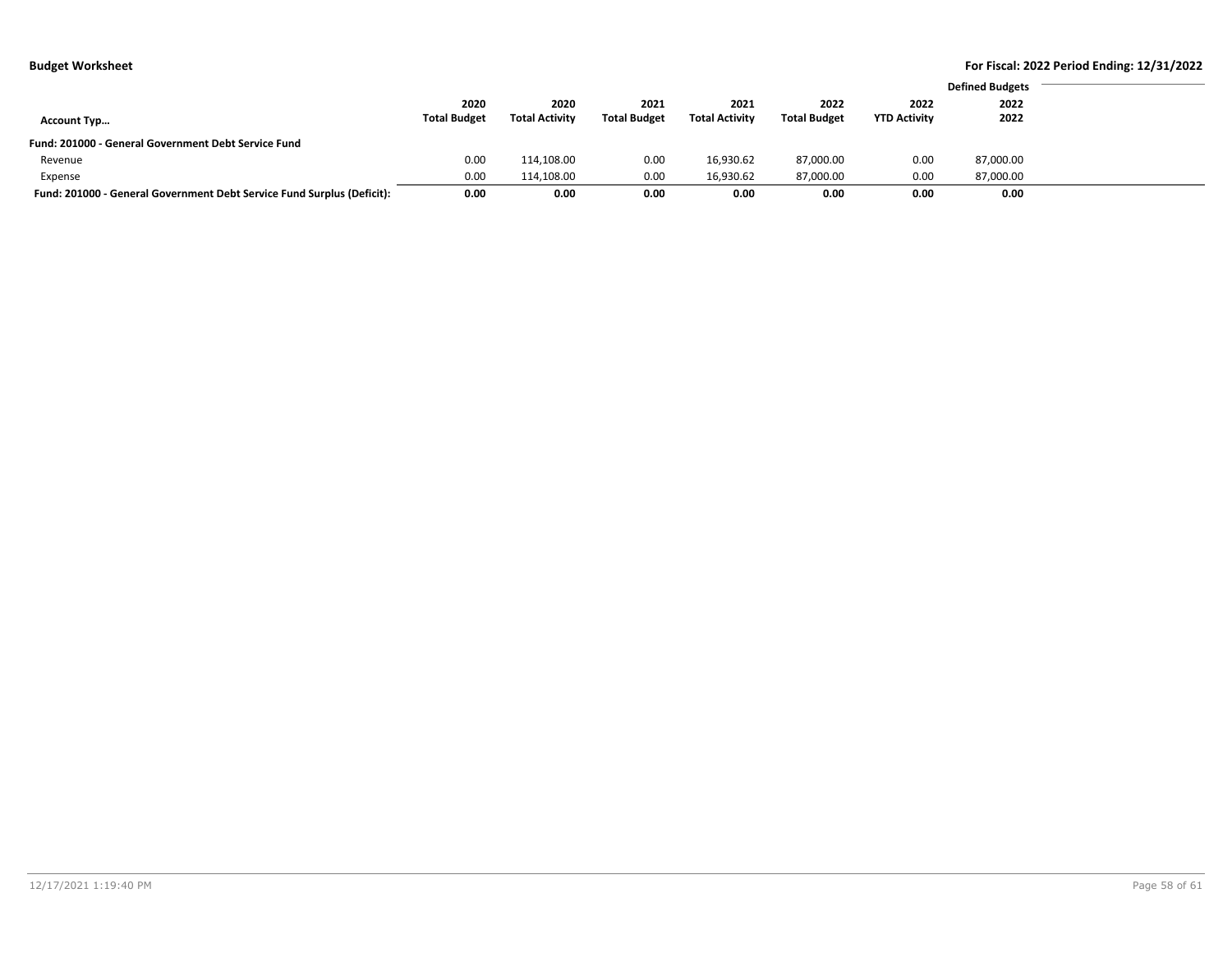| . .                                              |                     |                       |                     |                       |                     |                     |                        | $\sim$ |
|--------------------------------------------------|---------------------|-----------------------|---------------------|-----------------------|---------------------|---------------------|------------------------|--------|
|                                                  |                     |                       |                     |                       |                     |                     | <b>Defined Budgets</b> |        |
|                                                  | 2020                | 2020                  | 2021                | 2021                  | 2022                | 2022                | 2022                   |        |
| <b>Account Typ</b>                               | <b>Total Budget</b> | <b>Total Activity</b> | <b>Total Budget</b> | <b>Total Activity</b> | <b>Total Budget</b> | <b>YTD Activity</b> | 2022                   |        |
| Fund: 502000 - RISK POOL FUND                    |                     |                       |                     |                       |                     |                     |                        |        |
| Revenue                                          | 213,105.00          | 182,549.04            | 292,066.00          | 334,207.93            | 250,050.00          | 0.00                | 250,050.00             |        |
| Expense                                          | 213,105.00          | 183,788.12            | 292,066.00          | 311,819.00            | 250,050.00          | 0.00                | 250,050.00             |        |
| Fund: 502000 - RISK POOL FUND Surplus (Deficit): | 0.00                | $-1,239.08$           | 0.00                | 22,388.93             | 0.00                | 0.00                | 0.00                   |        |
|                                                  |                     |                       |                     |                       |                     |                     |                        |        |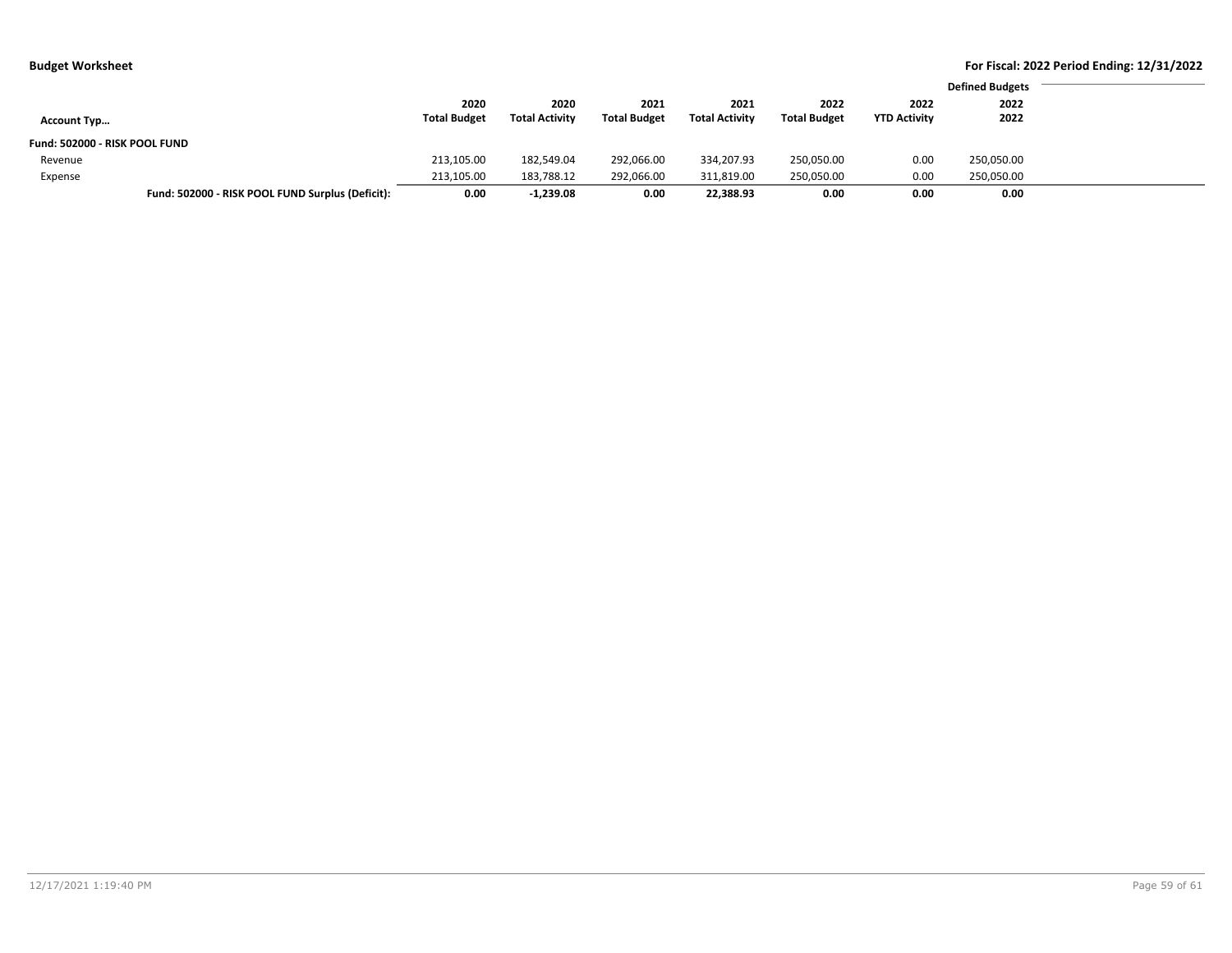|  | udget Worksheet |  |
|--|-----------------|--|
|--|-----------------|--|

|                          |                                             |                     |                       |                     |                       |                     |                     | <b>Defined Budgets</b> |
|--------------------------|---------------------------------------------|---------------------|-----------------------|---------------------|-----------------------|---------------------|---------------------|------------------------|
|                          |                                             | 2020                | 2020                  | 2021                | 2021                  | 2022                | 2022                | 2022                   |
| <b>Account Typ</b>       |                                             | <b>Total Budget</b> | <b>Total Activity</b> | <b>Total Budget</b> | <b>Total Activity</b> | <b>Total Budget</b> | <b>YTD Activity</b> | 2022                   |
| Fund: 503000 - IT/SERVER |                                             |                     |                       |                     |                       |                     |                     |                        |
| Revenue                  |                                             | 249,164.00          | 180,357.52            | 251,453.00          | 214,016.00            | 231,000.00          | 0.00                | 231,000.00             |
| Expense                  |                                             | 249,164.00          | 200,061.69            | 251,453.00          | 198,046.19            | 231,000.00          | 0.00                | 231,000.00             |
|                          | Fund: 503000 - IT/SERVER Surplus (Deficit): | 0.00                | $-19,704.17$          | 0.00                | 15,969.81             | 0.00                | 0.00                | 0.00                   |
|                          | <b>Report Surplus (Deficit):</b>            | 0.00                | $-159,281.36$         | 0.00                | 640,411.14            | 0.00                | 0.00                | 0.00                   |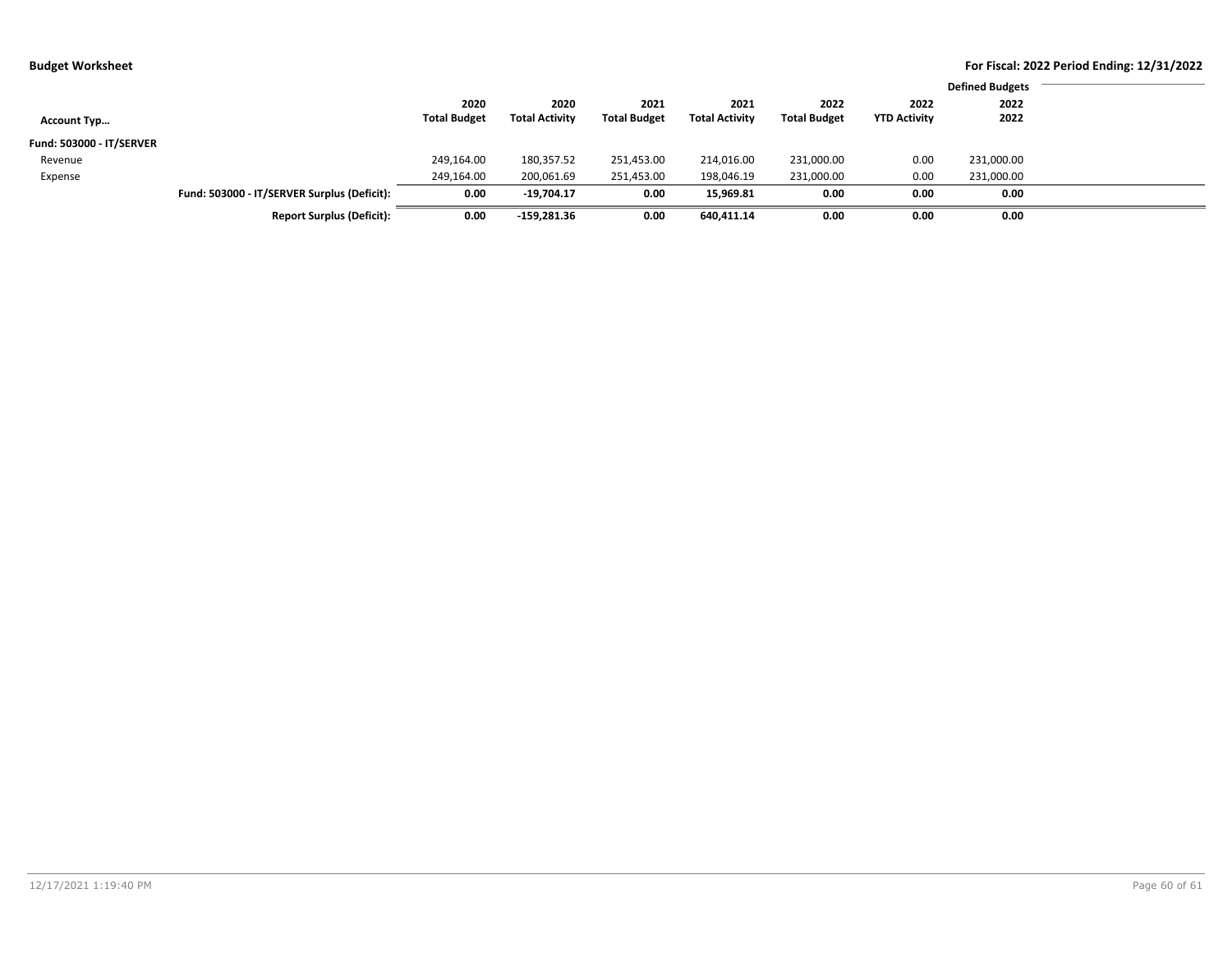# **Fund Summary**

|                                               |                             |                       |                             |                               |                             |                             | <b>Defined Budgets</b> |  |
|-----------------------------------------------|-----------------------------|-----------------------|-----------------------------|-------------------------------|-----------------------------|-----------------------------|------------------------|--|
|                                               |                             |                       |                             |                               |                             |                             |                        |  |
|                                               | 2020<br><b>Total Budget</b> | 2020                  | 2021<br><b>Total Budget</b> | 2021<br><b>Total Activity</b> | 2022<br><b>Total Budget</b> | 2022<br><b>YTD Activity</b> | 2022<br>2022           |  |
| Fund                                          |                             | <b>Total Activity</b> |                             |                               |                             |                             |                        |  |
| 001R00 - CURRENT EXPENSE RESERVE              | 0.00                        | $-193,862.85$         | 0.00                        | 131,475.00                    | 0.00                        | 0.00                        | 0.00                   |  |
| 102000 - MENTAL HEALTH                        | 0.00                        | 14,785.56             | 0.00                        | 47,586.29                     | 0.00                        | 0.00                        | 0.00                   |  |
| 103000 - GROWTH MANAGEMENT                    | 0.00                        | 0.00                  | 0.00                        | 0.00                          | 0.00                        | 0.00                        | 0.00                   |  |
| 105000 - COUNTY FAIR FUND                     | 0.00                        | 22,398.66             | 0.00                        | $-3,774.99$                   | 0.00                        | 0.00                        | 0.00                   |  |
| 106000 - SOLDIERS RELIEF FUND                 | 0.00                        | 5,590.73              | 0.00                        | 2,354.39                      | 0.00                        | 0.00                        | 0.00                   |  |
| 107000 - WEED BOARD FUND                      | 0.00                        | 2,262.21              | 0.00                        | 12,146.32                     | 0.00                        | 0.00                        | 0.00                   |  |
| 109000 - American Rescue Plan Act             | 0.00                        | 0.00                  | 0.00                        | 387,020.00                    | 0.00                        | 0.00                        | 0.00                   |  |
| 110000 - SNOWMOBILE                           | 0.00                        | 58.73                 | 0.00                        | 9.34                          | 0.00                        | 0.00                        | 0.00                   |  |
| 111000 - ALCOHOL                              | 0.00                        | 54.64                 | 0.00                        | $-262.03$                     | 0.00                        | 0.00                        | 0.00                   |  |
| 112000 - Sales & Use Tax Reserve              | 0.00                        | $-339,035.67$         | 0.00                        | $-271,229.49$                 | 0.00                        | 0.00                        | 0.00                   |  |
| 118000 - CRIME VICTIM/WITNESS                 | 0.00                        | 4,259.94              | 0.00                        | $-11,490.21$                  | 0.00                        | 0.00                        | 0.00                   |  |
| 119000 - DVAAP                                | 0.00                        | $-2,581.68$           | 0.00                        | $-721.97$                     | 0.00                        | 0.00                        | 0.00                   |  |
| 120000 - REET                                 | 0.00                        | 10,069.32             | 0.00                        | 11,204.07                     | 0.00                        | 0.00                        | 0.00                   |  |
| 121000 - TRIAL COURT IMPROVEM                 | 0.00                        | 3,571.70              | 0.00                        | $-20,021.57$                  | 0.00                        | 0.00                        | 0.00                   |  |
| 123000 - TREASURER'S O & M                    | 0.00                        | $-2,303.49$           | 0.00                        | 3,518.93                      | 0.00                        | 0.00                        | 0.00                   |  |
| 124000 - AFFORD HOUSE/HOMELES                 | 0.00                        | 31,976.42             | 0.00                        | 37,998.31                     | 0.00                        | 0.00                        | 0.00                   |  |
| 125000 - LAW & JUSTICE FUND                   | 0.00                        | $-54,364.78$          | 0.00                        | 51,138.88                     | 0.00                        | 0.00                        | 0.00                   |  |
| 126000 - AUDITOR'S O & M                      | 0.00                        | 59,805.57             | 0.00                        | 70,822.17                     | 0.00                        | 0.00                        | 0.00                   |  |
| 127000 - HOTEL/MOTEL TAX FUND                 | 0.00                        | 7,338.55              | 0.00                        | 7,728.15                      | 0.00                        | 0.00                        | 0.00                   |  |
| 128000 - E-911 FUND                           | 0.00                        | $-66,217.20$          | 0.00                        | 76,746.15                     | 0.00                        | 0.00                        | 0.00                   |  |
| 133000 - HOMELAND SECURITY                    | 0.00                        | $-2,725.24$           | 0.00                        | 2,522.56                      | 0.00                        | 0.00                        | 0.00                   |  |
| 135000 - PUBLIC HEALTH                        | 0.00                        | 365,612.29            | 0.00                        | 67,355.86                     | 0.00                        | 0.00                        | 0.00                   |  |
| 139000 - METH CLEANUP                         | 0.00                        | 768.21                | 0.00                        | 247.40                        | 0.00                        | 0.00                        | 0.00                   |  |
| 140000 - BOATING SAFETY                       | 0.00                        | $-5,799.73$           | 0.00                        | $-321.16$                     | 0.00                        | 0.00                        | 0.00                   |  |
| 201000 - General Government Debt Service Fund | 0.00                        | 0.00                  | 0.00                        | 0.00                          | 0.00                        | 0.00                        | 0.00                   |  |
| 502000 - RISK POOL FUND                       | 0.00                        | $-1,239.08$           | 0.00                        | 22,388.93                     | 0.00                        | 0.00                        | 0.00                   |  |
| 503000 - IT/SERVER                            | 0.00                        | $-19,704.17$          | 0.00                        | 15,969.81                     | 0.00                        | 0.00                        | 0.00                   |  |
| <b>Report Surplus (Deficit):</b>              | 0.00                        | $-159,281.36$         | 0.00                        | 640,411.14                    | 0.00                        | 0.00                        | 0.00                   |  |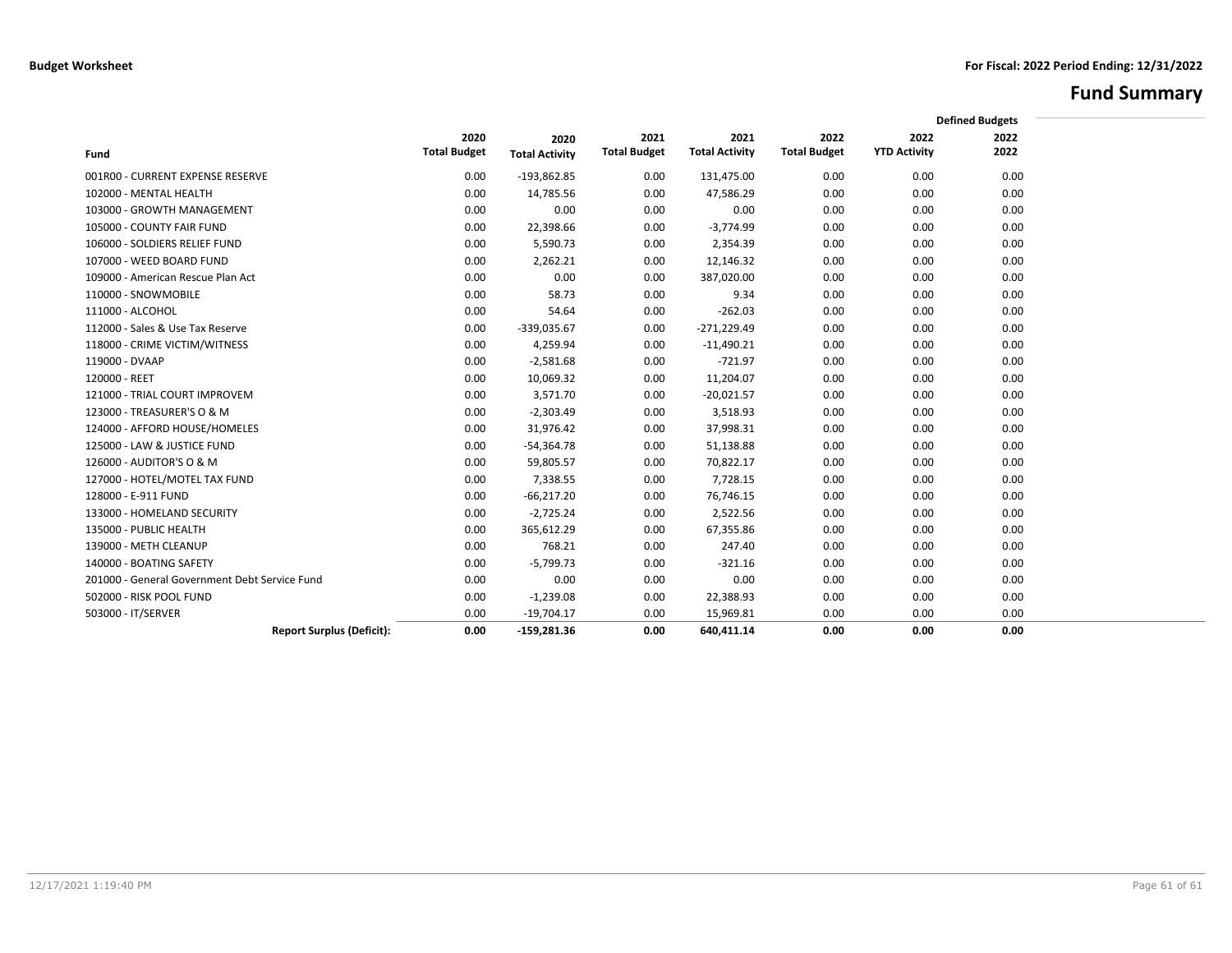

# **Budget Worksheet**

Columbia County, WA **Account Summary** For Fiscal: 2022 Period Ending: 12/31/2022

|                            |                                          |                     |                       |                     |                       |                     |                     | <b>Defined Budgets</b> |
|----------------------------|------------------------------------------|---------------------|-----------------------|---------------------|-----------------------|---------------------|---------------------|------------------------|
|                            |                                          | 2020                | 2020                  | 2021                | 2021                  | 2022                | 2022                | 2022                   |
|                            |                                          | <b>Total Budget</b> | <b>Total Activity</b> | <b>Total Budget</b> | <b>Total Activity</b> | <b>Total Budget</b> | <b>YTD Activity</b> | 2022                   |
| Fund: 101000 - COUNTY ROAD |                                          |                     |                       |                     |                       |                     |                     |                        |
| Revenue                    |                                          |                     |                       |                     |                       |                     |                     |                        |
| 101000.000.308.00.00.01    | Beginning Fund Balance (Budget           | 396,215.00          | 0.00                  | 592,659.00          | 0.00                  | 1,084,470.00        | 0.00                | 1,084,470.00           |
| 101000.000.311.10.13.00    | <b>TAX REVENUE</b>                       | 0.00                | 4.12                  | 0.00                | 0.00                  | 0.00                |                     | $0.00$                 |
| 101000.000.311.10.14.00    | <b>TAX REVENUE</b>                       | 0.00                | 4.02                  | 0.00                | 28.72                 | 0.00                |                     |                        |
| 101000.000.311.10.15.00    | <b>TAX REVENUE</b>                       | 0.00                | 4.72                  | 0.00                | 32.25                 | 0.00                |                     | $0.00$                 |
| 101000.000.311.10.16.00    | <b>TAX REVENUE</b>                       | 0.00                | 22.80                 | 0.00                | 563.80                | 0.00                |                     | 0.00                   |
| 101000.000.311.10.17.00    | <b>TAX REVENUE</b>                       | 0.00                | 406.18                | 0.00                | 618.99                | 0.00                |                     | 0.00                   |
| 101000.000.311.10.18.00    | TAX REVENUE ROAD 2018                    | 0.00                | 305.05                | 0.00                | 1,350.48              | 0.00                |                     |                        |
| 101000.000.311.10.19.00    | <b>TAX REVENUE</b>                       | 0.00                | 2,379.17              | 0.00                | 1,365.54              | 0.00                |                     | 0.00                   |
| 101000.000.311.10.20.00    | Tax Revenue                              | 1,848,721.00        | 1,618,767.30          | 0.00                | 111,244.21            | 0.00                | 0.00                |                        |
| 101000.000.311.10.21.00    | Tax Revenue Road                         | 0.00                | 0.00                  | 1,871,915.00        | 1,811,589.65          | 0.00                | 0.00                |                        |
| 101000.000.311.10.22.00    | Tax Revenue Road                         | 0.00                | 0.00                  | 0.00                | 0.00                  | 1,890,634.00        | 0.00                | 1,890,634.00           |
| 101000.000.311.20.10.00    | CR DIVERT TO CE                          | $-90,000.00$        | 0.00                  | $-90,000.00$        | 0.00                  | $-180,000.00$       | 0.00                | $-180,000.00$          |
| 101000.000.311.20.20.00    | CR DIVERT TO SWM                         | $-25,000.00$        | 0.00                  | 0.00                | 0.00                  | 0.00                | 0.00                |                        |
| 101000.000.317.20.00.00    | County Road Leasehold Excise Tax         | 1,500.00            | 2,887.82              | 2,000.00            | 2,732.80              | 2,000.00            | 0.00                | 2,000.00               |
| 101000.000.317.40.00.00    | <b>FOREST EXCISE ROAD</b>                | 1,000.00            | 0.00                  | 0.00                | 0.00                  | 0.00                | 0.00                |                        |
| 101000.000.321.50.00.00    | County Road Permits Issued               | 1,500.00            | 5,769.00              | 1,500.00            | 8,191.00              | 5,000.00            | 0.00                | 5,000.00               |
| 101000.000.331.97.03.60    | FEMA Federal Flood Grant                 | 115,000.00          | 0.00                  | 1,395,500.00        | 0.00                  | 0.00                | 0.00                |                        |
| 101000.000.331.97.03.61    | FEMA Federal COVID Grant                 | 0.00                | 3,019.32              | 0.00                | 1,006.44              | 0.00                | 0.00                |                        |
| 101000.000.332.10.68.00    | County Road Federal Forest Title         | 0.00                | 67,600.98             | 70,000.00           | 61,910.86             | 70,000.00           | 0.00                | 70,000.00              |
| 101000.000.332.10.68.10    | FEDERAL FOREST INTEREST                  | 0.00                | 29.83                 | 0.00                | 22.41                 | 0.00                | 0.00                |                        |
| 101000.000.333.20.20.00    | County Road Federal Aid FHWA             | 1,095,485.00        | 197,439.66            | 4,653,940.00        | 434,867.34            | 3,362,597.00        | 0.00                | 3,362,597.00           |
| 101000.000.334.03.10.00    | County Road Dept of Ecology CL           | 0.00                | 33,000.00             | 0.00                | 0.00                  | 0.00                | 0.00                |                        |
| 101000.000.334.03.70.00    | County Road CRAB Board RATA              | 1,446,124.00        | 1,174,419.85          | 556,542.00          | 62,635.58             | 569,838.00          | 0.00                | 569,838.00             |
| 101000.000.334.03.72.00    | <b>County Road Arterial Preservation</b> | 126,000.00          | 180,979.22            | 168,000.00          | 241,733.12            | 215,296.00          | 0.00                | 215,296.00             |
| 101000.000.336.00.75.00    | MULTIMODAL FUNDS                         | 40,000.00           | 69,061.00             | 68,000.00           | 51,800.79             | 68,793.00           | 0.00                | 68,793.00              |
|                            |                                          |                     |                       |                     |                       |                     |                     |                        |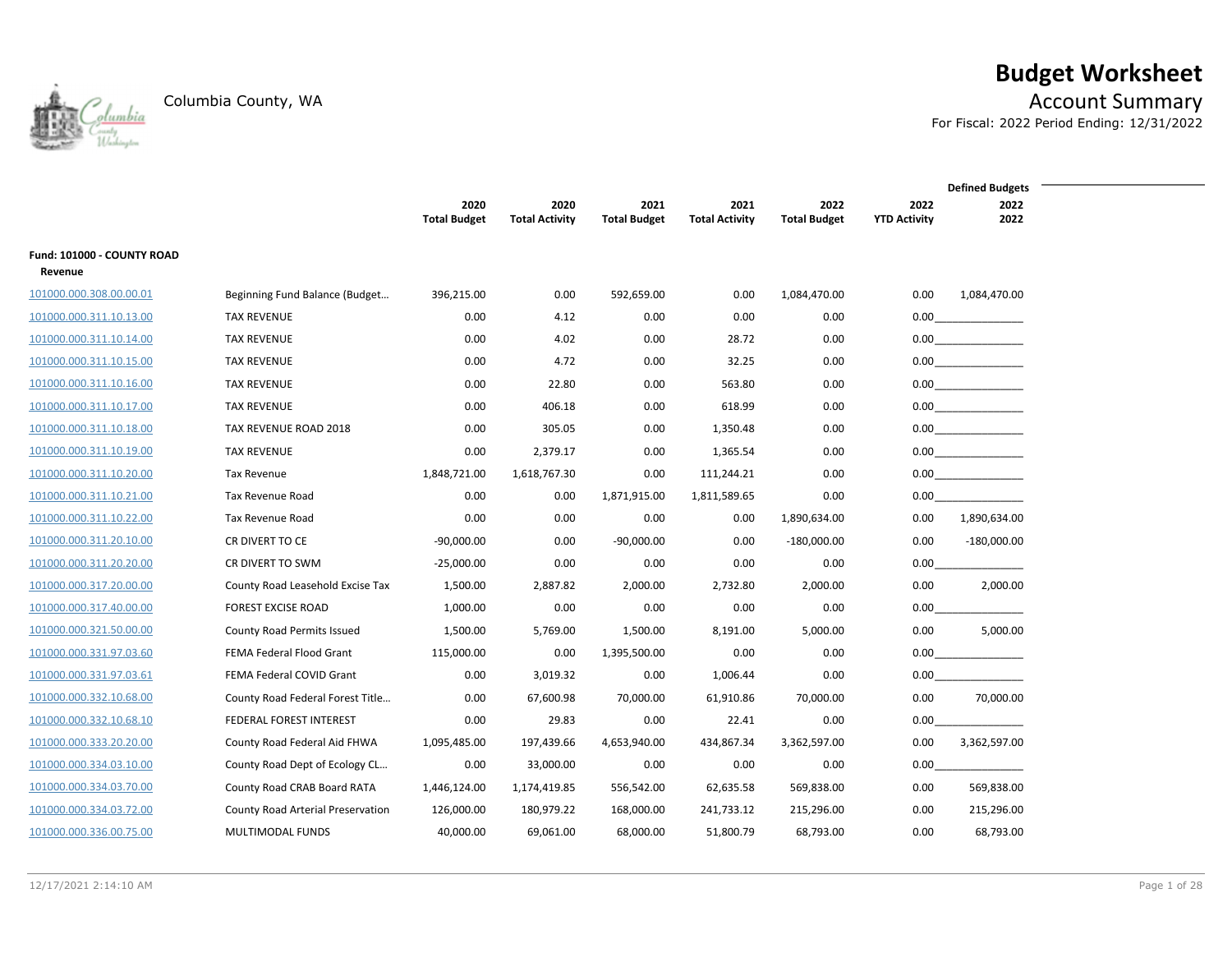|                         |                                         |                             |                               |                             |                               |                             |                             | <b>Defined Budgets</b> |  |
|-------------------------|-----------------------------------------|-----------------------------|-------------------------------|-----------------------------|-------------------------------|-----------------------------|-----------------------------|------------------------|--|
|                         |                                         | 2020<br><b>Total Budget</b> | 2020<br><b>Total Activity</b> | 2021<br><b>Total Budget</b> | 2021<br><b>Total Activity</b> | 2022<br><b>Total Budget</b> | 2022<br><b>YTD Activity</b> | 2022<br>2022           |  |
| 101000.000.336.00.89.00 | County Road Motor Vehicle Fuel          | 1,120,000.00                | 1,319,322.42                  | 1,120,000.00                | 1,258,926.07                  | 1,427,239.00                | 0.00                        | 1,427,239.00           |  |
| 101000.000.336.00.89.10 | <b>CR MVA TRANSPO</b>                   | 32,000.00                   | 60,429.04                     | 60,000.00                   | 45,326.16                     | 60,195.00                   | 0.00                        | 60,195.00              |  |
| 101000.000.336.02.51.00 | PILT WDFW                               | 5,000.00                    | 4,773.37                      | 5,000.00                    | 5,322.87                      | 5,000.00                    | 0.00                        | 5,000.00               |  |
| 101000.000.337.00.00.00 | <b>WCIF WELNESS GRANT</b>               | 0.00                        | 0.00                          | 0.00                        | 2,642.18                      | 0.00                        | 0.00                        |                        |  |
| 101000.000.341.71.49.00 | MAP (2.83)                              | 0.00                        | 675.24                        | 500.00                      | 121.11                        | 500.00                      | 0.00                        | 500.00                 |  |
| 101000.000.341.82.00.00 | <b>ENGINEERING SERVICES</b>             | 0.00                        | 2,267.32                      | 0.00                        | 3,060.96                      | 0.00                        | 0.00                        |                        |  |
| 101000.000.341.82.01.00 | GIS SERVICES - County                   | 28,900.00                   | 8,148.54                      | 5,000.00                    | 3,730.48                      | 5,000.00                    | 0.00                        | 5,000.00               |  |
| 101000.000.341.82.02.00 | GIS Services - Other Outside Age        | 499,246.00                  | 0.00                          | 0.00                        | 0.00                          | 0.00                        | 0.00                        |                        |  |
| 101000.000.341.92.00.00 | <b>Property Management Services</b>     | 0.00                        | 0.00                          | 0.00                        | 2,896.04                      | 0.00                        | 0.00                        |                        |  |
| 101000.000.344.10.00.00 | ROAD MAINT CONST SVS                    | 0.00                        | 27,067.91                     | 55,900.00                   | 30,361.32                     | 10,000.00                   | 0.00                        | 10,000.00              |  |
| 101000.000.344.20.00.00 | SALES ROAD MATERIAL                     | 10,000.00                   | 10,108.86                     | 10,000.00                   | 10,476.36                     | 10,000.00                   | 0.00                        | 10,000.00              |  |
| 101000.000.345.13.00.00 | <b>Flood Control Services</b>           | 0.00                        | 28,439.73                     | 850,922.00                  | 239,144.87                    | 329,060.00                  | 0.00                        | 329,060.00             |  |
| 101000.000.345.13.00.01 | Flood Control Services Other            | 0.00                        | 0.00                          | 0.00                        | 0.00                          | 79,520.00                   | 0.00                        | 79,520.00              |  |
| 101000.000.369.10.00.00 | ROAD SALE OF SCRAP/JUNK                 | 0.00                        | 0.00                          | 0.00                        | 77.00                         | 0.00                        |                             | 0.00                   |  |
| 101000.000.369.40.00.00 | Judgements and Settlements              | 0.00                        | 39.44                         | 0.00                        | 0.00                          | 0.00                        |                             | 0.00                   |  |
| 101000.000.369.91.00.00 | CR MISC REVENUE                         | 0.00                        | 5,219.69                      | 0.00                        | 3,406.36                      | 0.00                        | 0.00                        |                        |  |
| 101000.000.382.90.00.00 | Immaterial Fiduciary Collections        | 0.00                        | 832.26                        | 500.00                      | 1,122.62                      | 500.00                      | 0.00                        | 500.00                 |  |
| 101000.000.388.10.00.00 | PRIOR PERIOD ADJUSTEMENT                | 0.00                        | 0.00                          | 0.00                        | 10.00                         | 0.00                        | 0.00                        |                        |  |
| 101000.000.391.80.00.00 | Intergovernmental Loans                 | 500,000.00                  | 500,000.00                    | 0.00                        | 312,196.00                    | 0.00                        | 0.00                        |                        |  |
|                         | <b>Revenue Total:</b>                   | 7,151,691.00                | 5,323,423.86                  | 11,397,878.00               | 4,710,514.38                  | 9,015,642.00                | 0.00                        | 9,015,642.00           |  |
| <b>Expense</b>          |                                         |                             |                               |                             |                               |                             |                             |                        |  |
| 101000.000.500.00.10.00 | County Road Salaries/Wages              | 0.00                        | 0.00                          | 0.00                        | 56,109.79                     | 0.00                        |                             | 0.00                   |  |
| 101000.000.500.00.20.00 | <b>County Road Benefits</b>             | 0.00                        | 0.00                          | 0.00                        | 26,363.78                     | 0.00                        | 0.00                        |                        |  |
| 101000.000.508.00.00.01 | Ending Fund Balance (Budgetary          | 508,167.00                  | 0.00                          | 101,347.00                  | 0.00                          | 339,118.00                  | 0.00                        | 339,118.00             |  |
| 101000.000.514.23.41.00 | <b>County Road Auditing Services</b>    | 10,000.00                   | 1,769.67                      | 10,000.00                   | 16,791.75                     | 10,000.00                   | 0.00                        | 10,000.00              |  |
| 101000.000.518.63.00.00 | <b>Grants to Local Governments</b>      | 200,000.00                  | 205,275.00                    | 5,000.00                    | 5,000.00                      | 10,000.00                   | 0.00                        | 10,000.00              |  |
| 101000.000.541.31.10.00 | <b>County Road Preserv Wages</b>        | 14,174.00                   | 0.00                          | 0.00                        | 0.00                          | 0.00                        |                             |                        |  |
| 101000.000.541.31.20.00 | County Road Preservation Benefi         | 8,504.00                    | 0.00                          | 0.00                        | 0.00                          | 0.00                        |                             | $0.00$                 |  |
| 101000.000.541.31.31.00 | County Road Preservation Suppli         | 40,883.00                   | 0.00                          | 0.00                        | 0.00                          | 0.00                        |                             | 0.00                   |  |
| 101000.000.541.31.41.00 | County Road Preservation Prof S         | 50,000.00                   | 0.00                          | 0.00                        | 0.00                          | 0.00                        |                             | 0.00                   |  |
| 101000.000.541.31.45.00 | <b>County Road Preservation Rentals</b> | 30,907.00                   | 0.00                          | 0.00                        | 0.00                          | 0.00                        | 0.00                        |                        |  |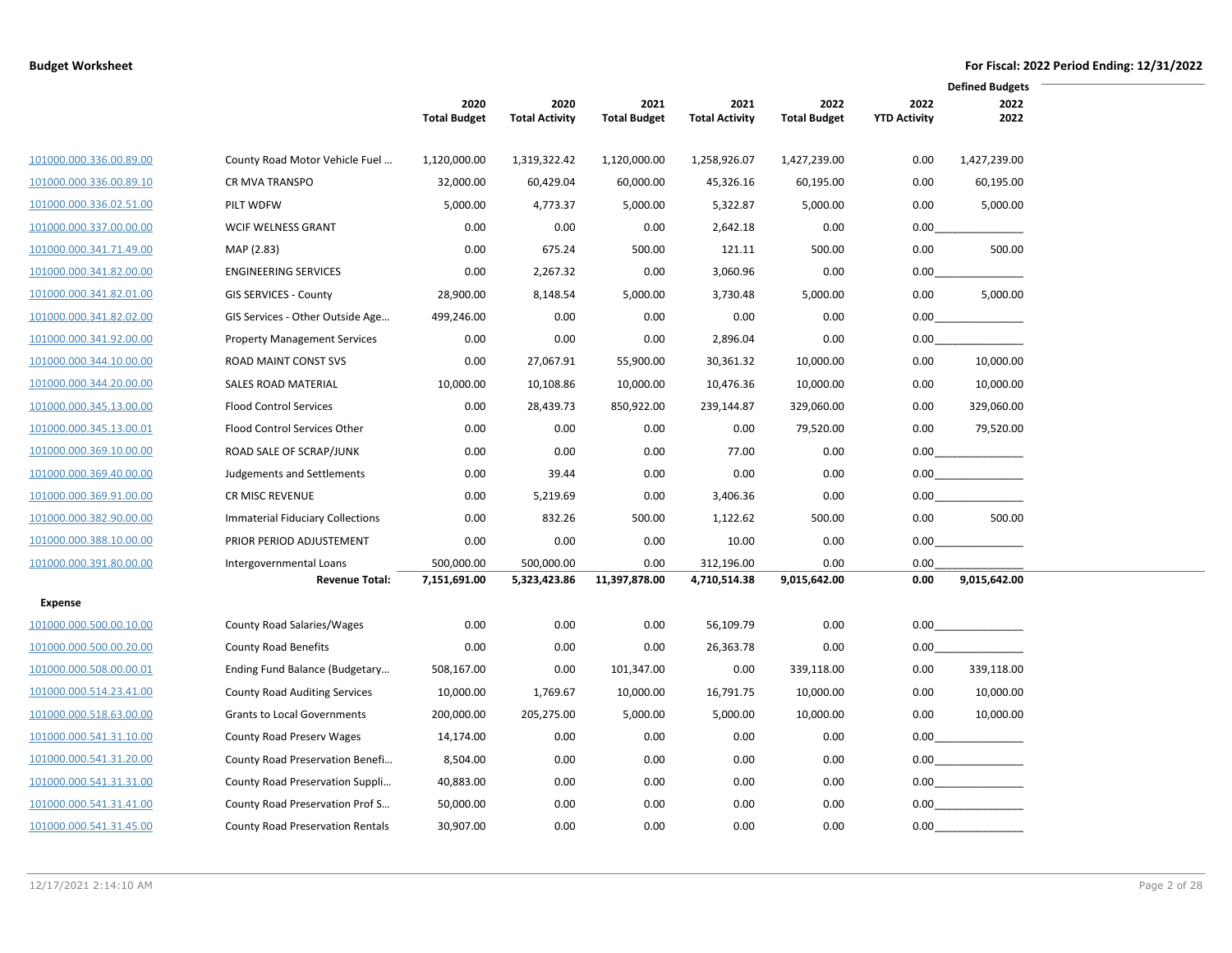|                         |                                        |                             |                               |                             |                               |                             |                             | <b>Defined Budgets</b> |  |
|-------------------------|----------------------------------------|-----------------------------|-------------------------------|-----------------------------|-------------------------------|-----------------------------|-----------------------------|------------------------|--|
|                         |                                        | 2020<br><b>Total Budget</b> | 2020<br><b>Total Activity</b> | 2021<br><b>Total Budget</b> | 2021<br><b>Total Activity</b> | 2022<br><b>Total Budget</b> | 2022<br><b>YTD Activity</b> | 2022<br>2022           |  |
|                         |                                        |                             |                               |                             |                               |                             |                             |                        |  |
| 101000.000.542.30.10.00 | CR Roadway Preservation Salarie        | 0.00                        | 20,166.91                     | 0.00                        | 0.00                          | 0.00                        |                             | 0.00                   |  |
| 101000.000.542.30.20.00 | CR Roadway Preservation Benefi         | 0.00                        | 10,211.62                     | 0.00                        | 0.00                          | 0.00                        |                             | 0.00                   |  |
| 101000.000.542.30.30.00 | CR Roadway Preservation Suppli         | 0.00                        | 14,765.09                     | 0.00                        | 77.00                         | 0.00                        |                             |                        |  |
| 101000.000.542.30.40.00 | CR RoadwayPreservationt Servic         | 0.00                        | 40,449.54                     | 0.00                        | 0.00                          | 0.00                        |                             | 0.00                   |  |
| 101000.000.542.31.10.00 | <b>County Road Maintenance Wages</b>   | 105,386.00                  | 109,755.45                    | 163,200.00                  | 245,545.67                    | 216,580.00                  | 0.00                        | 216,580.00             |  |
| 101000.000.542.31.20.00 | County Road Maintenance Benef          | 63,232.00                   | 54,523.12                     | 97,920.00                   | 116,657.24                    | 129,948.00                  | 0.00                        | 129,948.00             |  |
| 101000.000.542.31.31.00 | County Road Maintenance Suppl          | 41,478.00                   | 30,663.98                     | 220,434.00                  | 213,769.47                    | 294,466.00                  | 0.00                        | 294,466.00             |  |
| 101000.000.542.31.41.00 | County Road Maintenance Prof S         | 84,998.00                   | 86,163.53                     | 111,563.00                  | 109,367.30                    | 119,047.00                  | 0.00                        | 119,047.00             |  |
| 101000.000.542.31.45.00 | County Road Maintenance Renta          | 144,536.00                  | 146,250.02                    | 253,305.00                  | 298,079.33                    | 283,949.00                  | 0.00                        | 283,949.00             |  |
| 101000.000.542.31.47.00 | <b>CR Maintenance Utilities</b>        | 0.00                        | 0.00                          | 0.00                        | 15.00                         | 0.00                        | 0.00                        |                        |  |
| 101000.000.542.31.49.00 | <b>County Road Maintenance Misc</b>    | 0.00                        | 0.00                          | 0.00                        | 69.37                         | 100.00                      | 0.00                        | 100.00                 |  |
| 101000.000.542.40.10.00 | CR Drainage-Ditch Salaries             | 42,086.00                   | 35,283.76                     | 37,500.00                   | 64,574.43                     | 34,510.00                   | 0.00                        | 34,510.00              |  |
| 101000.000.542.40.20.00 | CR Drainage-Ditch Benfits              | 25,252.00                   | 17,303.13                     | 22,500.00                   | 30,967.14                     | 20,706.00                   | 0.00                        | 20,706.00              |  |
| 101000.000.542.40.31.00 | CR Drainage-Ditch Supplies             | 18,508.00                   | 2,313.05                      | 19,830.00                   | 7,789.55                      | 16,294.00                   | 0.00                        | 16,294.00              |  |
| 101000.000.542.40.45.00 | CR Drainage-Ditch Rentals              | 54,964.00                   | 32,630.50                     | 36,952.00                   | 68,913.98                     | 34,663.00                   | 0.00                        | 34,663.00              |  |
| 101000.000.542.51.10.00 | <b>County Road Structures Salaries</b> | 0.00                        | 1,746.85                      | 0.00                        | 7,402.91                      | 12,290.00                   | 0.00                        | 12,290.00              |  |
| 101000.000.542.51.20.00 | <b>County Road Structures Benefits</b> | 0.00                        | 871.89                        | 0.00                        | 3,452.30                      | 7,374.00                    | 0.00                        | 7,374.00               |  |
| 101000.000.542.51.31.00 | County Road Structures Supplies        | 0.00                        | 117.77                        | 0.00                        | 2,174.39                      | 2,160.00                    | 0.00                        | 2,160.00               |  |
| 101000.000.542.51.41.00 | County Road Structures Prof Serv       | 10,000.00                   | 13,750.00                     | 32,000.00                   | 31,265.05                     | 35,000.00                   | 0.00                        | 35,000.00              |  |
| 101000.000.542.51.45.00 | <b>County Road Structures Rentals</b>  | 0.00                        | 484.00                        | 0.00                        | 1,413.17                      | 62,224.00                   | 0.00                        | 62,224.00              |  |
| 101000.000.542.60.41.00 | <b>CR Traffic &amp; Ped Services</b>   | 0.00                        | 0.00                          | 0.00                        | 986.23                        | 0.00                        | 0.00                        |                        |  |
| 101000.000.542.62.31.00 | County Road Dike Cleaning Suppl        | 0.00                        | 175.30                        | 0.00                        | 0.00                          | 0.00                        |                             | 0.00                   |  |
| 101000.000.542.62.45.00 | CR Dike Cleaning Rentals               | 0.00                        | 321.00                        | 0.00                        | 0.00                          | 0.00                        | 0.00                        |                        |  |
| 101000.000.542.64.10.00 | County Road Traffic Control Salar      | 11,253.00                   | 19,920.05                     | 14,460.00                   | 15,238.78                     | 59,910.00                   | 0.00                        | 59,910.00              |  |
| 101000.000.542.64.20.00 | County Road Traffic Control Bene       | 6,752.00                    | 10,039.24                     | 8,676.00                    | 7,253.69                      | 35,946.00                   | 0.00                        | 35,946.00              |  |
| 101000.000.542.64.31.00 | County Road Traffic Control Supp       | 13,263.00                   | 7,165.27                      | 8,957.00                    | 3,179.16                      | 71,462.00                   | 0.00                        | 71,462.00              |  |
| 101000.000.542.64.41.00 | County Road Traffic Control Prof       | 61,165.00                   | 58,701.75                     | 69,369.00                   | 86,539.15                     | 0.00                        | 0.00                        |                        |  |
| 101000.000.542.64.45.00 | County Road Traffic Control Rent       | 6,751.00                    | 4,173.23                      | 6,701.00                    | 4,050.34                      | 25,156.00                   | 0.00                        | 25,156.00              |  |
| 101000.000.542.65.10.00 | County Road Parking Facility Wa        | 765.00                      | 272.04                        | 4,820.00                    | 574.66                        | 11,095.00                   | 0.00                        | 11,095.00              |  |
| 101000.000.542.65.20.00 | County Road Parking Facility Ben       | 459.00                      | 126.59                        | 2,892.00                    | 269.41                        | 6,657.00                    | 0.00                        | 6,657.00               |  |
| 101000.000.542.65.31.00 | County Road Parking Facility Sup       | 0.00                        | 26.59                         | 500.00                      | 67.05                         | 500.00                      | 0.00                        | 500.00                 |  |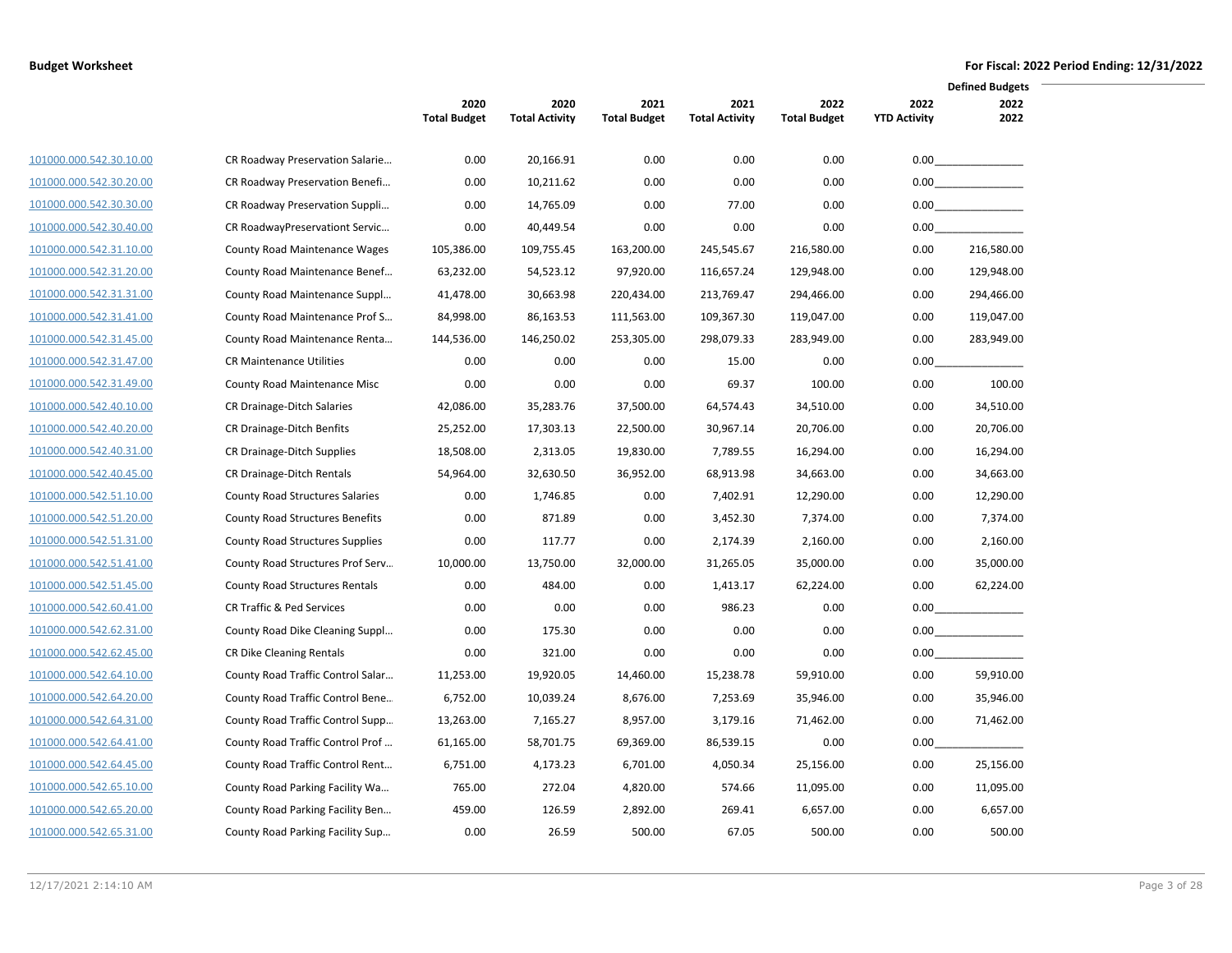|                         |                                   |                             |                               |                             |                               |                             |                             | <b>Defined Budgets</b> |  |
|-------------------------|-----------------------------------|-----------------------------|-------------------------------|-----------------------------|-------------------------------|-----------------------------|-----------------------------|------------------------|--|
|                         |                                   | 2020<br><b>Total Budget</b> | 2020<br><b>Total Activity</b> | 2021<br><b>Total Budget</b> | 2021<br><b>Total Activity</b> | 2022<br><b>Total Budget</b> | 2022<br><b>YTD Activity</b> | 2022<br>2022           |  |
|                         |                                   |                             |                               |                             |                               |                             |                             |                        |  |
| 101000.000.542.65.41.00 | County Road Parking Facility Prof | 1,500.00                    | 1,025.04                      | 1,500.00                    | 407.96                        | 1,500.00                    | 0.00                        | 1,500.00               |  |
| 101000.000.542.65.45.00 | County Road Parking Facility Ren  | 210.00                      | 99.00                         | 2,000.00                    | 152.50                        | 2,000.00                    | 0.00                        | 2,000.00               |  |
| 101000.000.542.66.10.00 | County Road Snow & Ice Control    | 74,469.00                   | 44,337.16                     | 59,768.00                   | 48,312.13                     | 135,353.00                  | 0.00                        | 135,353.00             |  |
| 101000.000.542.66.20.00 | County Road Snow & Ice Control    | 44,681.00                   | 22,153.74                     | 35,861.00                   | 23,017.39                     | 81,212.00                   | 0.00                        | 81,212.00              |  |
| 101000.000.542.66.31.00 | County Road Snow & Ice Control    | 13,523.00                   | 7,766.56                      | 16,254.00                   | 10,347.42                     | 36,810.00                   | 0.00                        | 36,810.00              |  |
| 101000.000.542.66.41.00 | County Road Snow & Ice Control    | 6,100.00                    | 6,059.20                      | 0.00                        | 0.00                          | 0.00                        | 0.00                        |                        |  |
| 101000.000.542.66.45.00 | County Road Snow & Ice Control    | 84,053.00                   | 73,255.50                     | 54,181.00                   | 68,774.79                     | 122,700.00                  | 0.00                        | 122,700.00             |  |
| 101000.000.542.67.10.00 | County Road Road Cleaning Wag     | 9,425.00                    | 12,368.29                     | 9,640.00                    | 18,066.37                     | 11,095.00                   | 0.00                        | 11,095.00              |  |
| 101000.000.542.67.20.00 | County Road Road Cleaning Bene    | 5,655.00                    | 6,267.74                      | 5,784.00                    | 8,555.45                      | 6,657.00                    | 0.00                        | 6,657.00               |  |
| 101000.000.542.67.45.00 | County Road Road Cleaning Rent    | 6,158.00                    | 7,645.00                      | 6,467.00                    | 17,185.50                     | 7,442.00                    | 0.00                        | 7,442.00               |  |
| 101000.000.542.69.10.00 | County Road Other Services Train  | 0.00                        | 0.00                          | 4,820.00                    | 0.00                          | 4,438.00                    | 0.00                        | 4,438.00               |  |
| 101000.000.542.69.20.00 | County Road Other Services Train  | 0.00                        | 0.00                          | 2,892.00                    | 0.00                          | 2,663.00                    | 0.00                        | 2,663.00               |  |
| 101000.000.542.69.31.00 | County Road Other Services Train  | 0.00                        | 0.00                          | 2,185.00                    | 7,078.54                      | 2,011.00                    | 0.00                        | 2,011.00               |  |
| 101000.000.542.69.45.00 | County Road Other Services Train  | 0.00                        | 0.00                          | 1,923.00                    | 0.00                          | 1,770.00                    | 0.00                        | 1,770.00               |  |
| 101000.000.542.71.10.00 | County Roadside Dev Wages         | 43,746.00                   | 43,924.57                     | 43,350.00                   | 58,015.17                     | 44,091.00                   | 0.00                        | 44,091.00              |  |
| 101000.000.542.71.20.00 | County Roadside Dev Benefits      | 26,248.00                   | 22,064.74                     | 26,010.00                   | 27,704.53                     | 26,455.00                   | 0.00                        | 26,455.00              |  |
| 101000.000.542.71.31.00 | County Road Roadside Dev Suppl    | 57,949.00                   | 57,696.98                     | 52,315.00                   | 55,863.61                     | 38,720.00                   | 0.00                        | 38,720.00              |  |
| 101000.000.542.71.41.00 | County Road Roadside Dev Prof     | 0.00                        | 1,095.31                      | 0.00                        | 3,106.67                      | 5,000.00                    | 0.00                        | 5,000.00               |  |
| 101000.000.542.71.43.00 | County Road Roadside Dev Travel   | 0.00                        | 0.00                          | 0.00                        | 447.00                        | 0.00                        | 0.00                        |                        |  |
| 101000.000.542.71.45.00 | County Road Roadside Dev Renta    | 46,029.00                   | 46,589.15                     | 44,092.00                   | 42,928.42                     | 41,168.00                   | 0.00                        | 41,168.00              |  |
| 101000.000.542.71.49.00 | County Road Roadside Dev Misc     | 0.00                        | 532.00                        | 0.00                        | 780.00                        | 500.00                      | 0.00                        | 500.00                 |  |
| 101000.000.542.75.10.00 | County Road Roadside Maint Wa     | 2,343.00                    | 1,455.78                      | 5,780.00                    | 3,350.98                      | 4,899.00                    | 0.00                        | 4,899.00               |  |
| 101000.000.542.75.20.00 | County Road Roadside Maint Be     | 1,406.00                    | 739.13                        | 3,468.00                    | 1,598.11                      | 2,939.00                    | 0.00                        | 2,939.00               |  |
| 101000.000.542.75.31.00 | County Road Roadside Maint Su     | 0.00                        | 0.00                          | 327.00                      | 0.00                          | 278.00                      | 0.00                        | 278.00                 |  |
| 101000.000.542.75.45.00 | County Road Roadside Maint Re     | 1,500.00                    | 436.28                        | 1,153.00                    | 829.17                        | 977.00                      | 0.00                        | 977.00                 |  |
| 101000.000.542.75.47.00 | County Road Roadway Maint Util    | 500.00                      | 185.80                        | 1,000.00                    | 14.20                         | 1,000.00                    | 0.00                        | 1,000.00               |  |
| 101000.000.542.76.10.00 | County Road Contour Control W     | 10,494.00                   | 6,378.57                      | 8,670.00                    | 4,906.25                      | 48,990.00                   | 0.00                        | 48,990.00              |  |
| 101000.000.542.76.20.00 | County Road Contour Control Be    | 6,296.00                    | 3,201.72                      | 5,202.00                    | 2,343.87                      | 29,394.00                   | 0.00                        | 29,394.00              |  |
| 101000.000.542.76.31.00 | County Road Contour Control Su    | 1,136.00                    | 1,232.62                      | 2,627.00                    | 1,165.75                      | 14,846.00                   | 0.00                        | 14,846.00              |  |
| 101000.000.542.76.45.00 | County Road Contour Control Re    | 4,953.00                    | 4,313.00                      | 11,452.00                   | 2,928.00                      | 64,712.00                   | 0.00                        | 64,712.00              |  |
| 101000.000.542.80.10.00 | CR Ancillary Ops Wages            | 429,882.00                  | 161,560.12                    | 5,700.00                    | 12,558.05                     | 51,300.00                   | 0.00                        | 51,300.00              |  |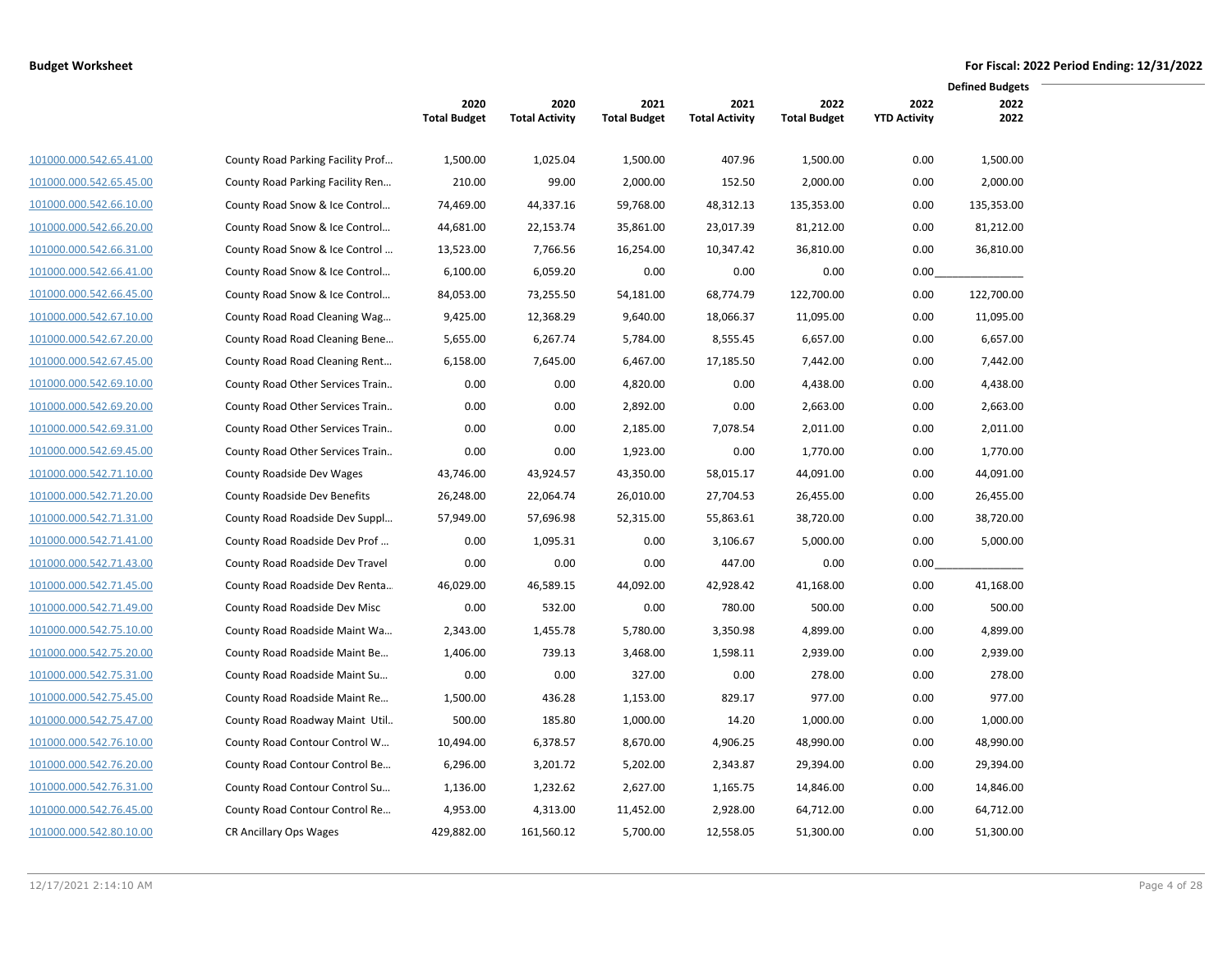|                         |                                 |                     |                       |                     |                       |                     |                     | <b>Defined Budgets</b> |  |
|-------------------------|---------------------------------|---------------------|-----------------------|---------------------|-----------------------|---------------------|---------------------|------------------------|--|
|                         |                                 | 2020                | 2020                  | 2021                | 2021                  | 2022                | 2022                | 2022                   |  |
|                         |                                 | <b>Total Budget</b> | <b>Total Activity</b> | <b>Total Budget</b> | <b>Total Activity</b> | <b>Total Budget</b> | <b>YTD Activity</b> | 2022                   |  |
| 101000.000.542.80.20.00 | <b>CR Ancllary Ops Benefits</b> | 253,408.00          | 81,511.18             | 3,420.00            | 5,819.36              | 30,780.00           | 0.00                | 30,780.00              |  |
| 101000.000.542.80.31.00 | CR Ancillary Ops Supplies       | 237,449.00          | 77,424.43             | 0.00                | 22,061.44             | 1,000.00            | 0.00                | 1,000.00               |  |
| 101000.000.542.80.41.00 | CR Ancillary Ops Prof. Service  | 250,427.00          | 211,627.97            | 0.00                | 4,264.27              | 10,000.00           | 0.00                | 10,000.00              |  |
| 101000.000.542.80.45.00 | CR Ancillary Ops Rentals        | 343,217.00          | 132,234.32            | 500.00              | 2,713.90              | 21,000.00           | 0.00                | 21,000.00              |  |
| 101000.000.542.80.49.00 | CR Ancillary Ops Miscellaneous  | 90,200.00           | 0.00                  | 0.00                | 0.00                  | 1,000.00            | 0.00                | 1,000.00               |  |
| 101000.000.542.90.10.00 | County Road Maintenance Super   | 57,821.00           | 66,192.95             | 58,500.00           | 84,474.91             | 76,240.00           | 0.00                | 76,240.00              |  |
| 101000.000.542.90.20.00 | County Road Maintenance Admin   | 34,693.00           | 33,074.52             | 35,100.00           | 40,326.64             | 45,744.00           | 0.00                | 45,744.00              |  |
| 101000.000.542.90.31.00 | County Road Maintenance Admin   | 5,500.00            | 3,439.84              | 5,969.00            | 6,524.92              | 9,989.00            | 0.00                | 9,989.00               |  |
| 101000.000.542.90.41.00 | County Road Maintenance Admin   | 6,000.00            | 7,451.16              | 5,000.00            | 11,662.95             | 5,000.00            | 0.00                | 5,000.00               |  |
| 101000.000.542.90.42.00 | County Road Maintenance Admi    | 500.00              | 1,023.77              | 789.00              | 1,106.35              | 789.00              | 0.00                | 789.00                 |  |
| 101000.000.542.90.43.00 | County Road Maintenance Travel  | 130.00              | 0.00                  | 1,500.00            | 0.00                  | 1,500.00            | 0.00                | 1,500.00               |  |
| 101000.000.542.90.45.00 | County Road Maintenance Admin   | 12,480.00           | 6,532.00              | 11,667.00           | 11,158.00             | 15,205.00           | 0.00                | 15,205.00              |  |
| 101000.000.543.10.10.00 | County Road Admin Managemen     | 91,900.00           | 44,512.54             | 106,100.00          | 61,235.78             | 121,660.00          | 0.00                | 121,660.00             |  |
| 101000.000.543.10.20.00 | County Road Admin Managemen     | 55,140.00           | 22,253.26             | 63,660.00           | 28,964.62             | 72,996.00           | 0.00                | 72,996.00              |  |
| 101000.000.543.10.31.00 | County Road Admin Managemen     | 5,000.00            | 32.51                 | 1,000.00            | 1,688.16              | 1,000.00            | 0.00                | 1,000.00               |  |
| 101000.000.543.10.41.00 | County Road Admin Managemen     | 5,000.00            | 2,113.87              | 5,000.00            | 3,495.38              | 5,000.00            | 0.00                | 5,000.00               |  |
| 101000.000.543.10.42.00 | County Road Admin Managemen     | 2,500.00            | 1,080.12              | 1,000.00            | 1,080.12              | 1,000.00            | 0.00                | 1,000.00               |  |
| 101000.000.543.10.43.00 | County Road Administration Tra  | 1,000.00            | 0.00                  | 1,000.00            | 1,050.32              | 1,000.00            | 0.00                | 1,000.00               |  |
| 101000.000.543.10.45.00 | County Road Admin Managemen     | 6,000.00            | 3,000.00              | 3,000.00            | 3,000.00              | 3,000.00            | 0.00                | 3,000.00               |  |
| 101000.000.543.10.46.00 | County Road Admin Managemen     | 45,000.00           | 30,286.82             | 45,000.00           | 92,615.76             | 45,000.00           | 0.00                | 45,000.00              |  |
| 101000.000.543.10.49.00 | County Road Admin Managemen     | 5,000.00            | 4,649.00              | 5,000.00            | 5,213.00              | 5,000.00            | 0.00                | 5,000.00               |  |
| 101000.000.543.30.10.00 | County Road Admin General Serv  | 72,542.00           | 97,123.08             | 75,300.00           | 111,733.21            | 99,200.00           | 0.00                | 99,200.00              |  |
| 101000.000.543.30.20.00 | County Road Admin General Serv  | 43,525.00           | 48,648.54             | 45,180.00           | 52,808.48             | 59,520.00           | 0.00                | 59,520.00              |  |
| 101000.000.543.30.31.00 | County Road Admin General Serv  | 10,000.00           | 6,751.08              | 10,000.00           | 12,380.64             | 10,000.00           | 0.00                | 10,000.00              |  |
| 101000.000.543.30.41.00 | County Road Admin General Serv  | 17,500.00           | 31,244.15             | 25,000.00           | 18,119.43             | 25,000.00           | 0.00                | 25,000.00              |  |
| 101000.000.543.30.42.00 | County Road Admin General Serv  | 1,000.00            | 1,239.76              | 1,500.00            | 965.65                | 1,500.00            | 0.00                | 1,500.00               |  |
| 101000.000.543.30.43.00 | County Road Admin Gen Srev Tr   | 500.00              | 0.00                  | 500.00              | 0.00                  | 500.00              | 0.00                | 500.00                 |  |
| 101000.000.543.30.45.00 | County Road Admin General Serv  | 2,500.00            | 1,138.00              | 2,500.00            | 2,600.65              | 2,500.00            | 0.00                | 2,500.00               |  |
| 101000.000.543.30.48.00 | County Road Admin Gen Serv Re   | 0.00                | 0.00                  | 0.00                | 655.24                | 0.00                | 0.00                |                        |  |
| 101000.000.543.30.49.00 | CR General Services Miscellaneo | 2,500.00            | 126.20                | 1,000.00            | 140.34                | 1,000.00            | 0.00                | 1,000.00               |  |
| 101000.000.543.50.10.00 | CR Admin Facilities Wages       | 0.00                | 0.00                  | 10,200.00           | 282.76                | 10,400.00           | 0.00                | 10,400.00              |  |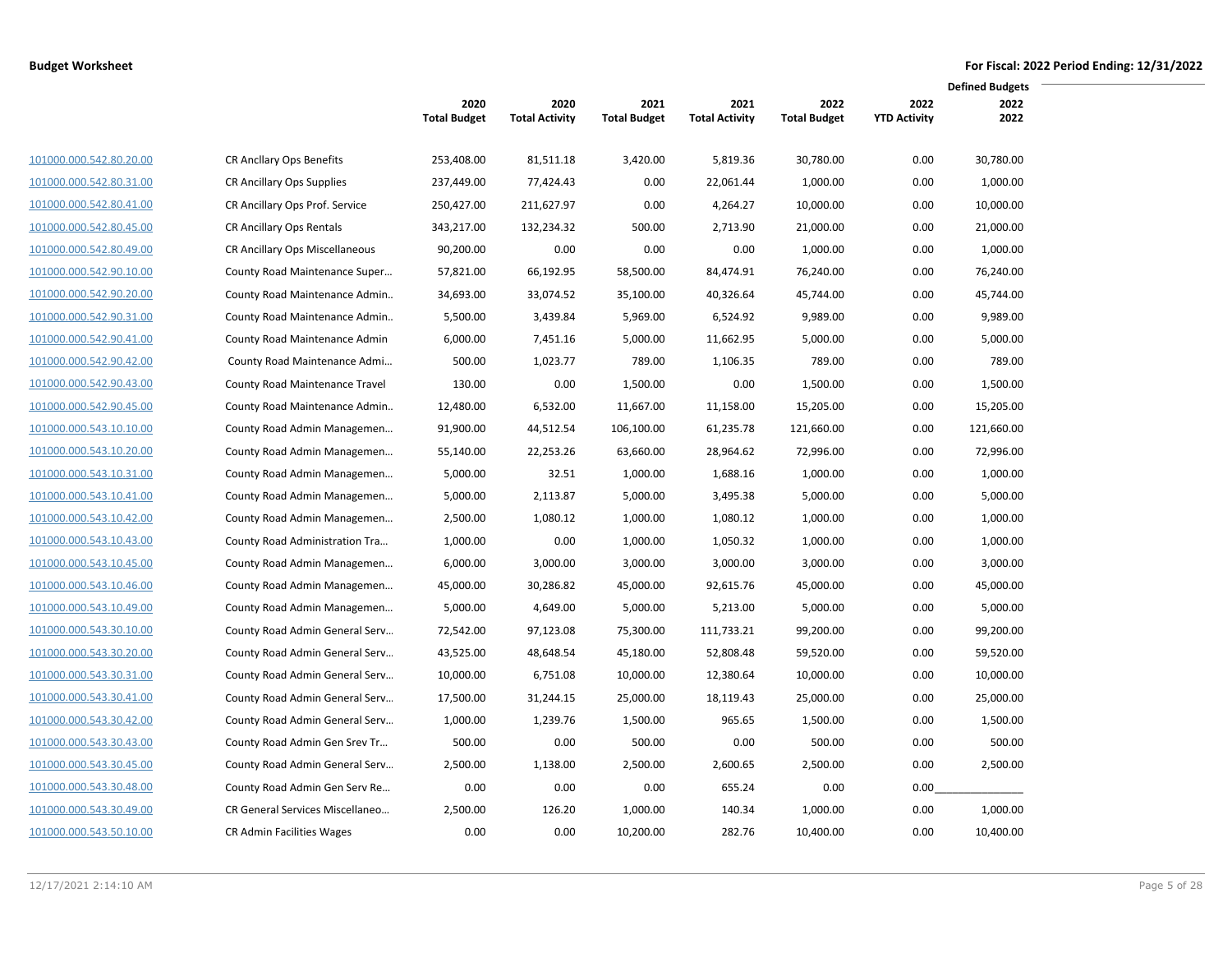|                         |                                          |                             |                               |                             |                               |                             |                             | <b>Defined Budgets</b> |
|-------------------------|------------------------------------------|-----------------------------|-------------------------------|-----------------------------|-------------------------------|-----------------------------|-----------------------------|------------------------|
|                         |                                          | 2020<br><b>Total Budget</b> | 2020<br><b>Total Activity</b> | 2021<br><b>Total Budget</b> | 2021<br><b>Total Activity</b> | 2022<br><b>Total Budget</b> | 2022<br><b>YTD Activity</b> | 2022<br>2022           |
| 101000.000.543.50.20.00 | CR Admin Facilities Benefits             | 0.00                        | 0.00                          | 6,120.00                    | 138.83                        | 6,240.00                    | 0.00                        | 6,240.00               |
| 101000.000.543.50.31.00 | CR Admin Facilities Supplies             | 0.00                        | 0.00                          | 0.00                        | 0.00                          | 2,000.00                    | 0.00                        | 2,000.00               |
| 101000.000.543.50.45.00 | CR Admin Facilities Rent                 | 0.00                        | 0.00                          | 0.00                        | 0.00                          | 5,000.00                    | 0.00                        | 5,000.00               |
| 101000.000.543.50.49.00 | <b>CR Admin Facilities Miscellaneous</b> | 0.00                        | 0.00                          | 0.00                        | 0.00                          | 1,000.00                    | 0.00                        | 1,000.00               |
| 101000.000.543.60.10.00 | <b>County Road Training Wages</b>        | 5,400.00                    | 0.00                          | 0.00                        | 0.00                          | 0.00                        | 0.00                        |                        |
| 101000.000.543.60.20.00 | <b>County Road Training Benefits</b>     | 3,240.00                    | 0.00                          | 0.00                        | 0.00                          | 0.00                        | 0.00                        |                        |
| 101000.000.544.20.10.00 | County Road Undistibuted Eng             | 48,090.00                   | 44,608.04                     | 45,300.00                   | 51,723.74                     | 49,086.00                   | 0.00                        | 49,086.00              |
| 101000.000.544.20.20.00 | County Road Undistibuted Eng B           | 28,854.00                   | 22,506.04                     | 27,180.00                   | 24,590.44                     | 29,452.00                   | 0.00                        | 29,452.00              |
| 101000.000.544.20.31.00 | Undistributed Engineering Suppli         | 10,000.00                   | 427.15                        | 1,000.00                    | 153.50                        | 1,000.00                    | 0.00                        | 1,000.00               |
| 101000.000.544.20.41.00 | Undistributed Engineering Profes         | 5,000.00                    | 6,468.17                      | 10,000.00                   | 17,152.50                     | 10,000.00                   | 0.00                        | 10,000.00              |
| 101000.000.544.20.45.00 | County Road Undistibuted Eng R           | 250.00                      | 418.00                        | 1,000.00                    | 0.00                          | 1,000.00                    | 0.00                        | 1,000.00               |
| 101000.000.544.40.10.00 | County Road Planning & Mapping           | 88,165.00                   | 87,798.38                     | 83,050.00                   | 70,370.74                     | 89,991.00                   | 0.00                        | 89,991.00              |
| 101000.000.544.40.20.00 | County Road Planning & Mapping           | 52,899.00                   | 43,913.63                     | 49,830.00                   | 33,265.84                     | 53,995.00                   | 0.00                        | 53,995.00              |
| 101000.000.544.40.31.00 | County Road Planning & Mapping           | 5,000.00                    | 9,201.87                      | 10,000.00                   | 5,114.33                      | 10,000.00                   | 0.00                        | 10,000.00              |
| 101000.000.544.40.41.00 | County Road Planning & Mapping           | 40,000.00                   | 12,195.35                     | 20,000.00                   | 18,551.35                     | 20,000.00                   | 0.00                        | 20,000.00              |
| 101000.000.544.40.43.00 | County Road Planning & Mapping           | 0.00                        | 0.00                          | 0.00                        | 121.02                        | 0.00                        | 0.00                        |                        |
| 101000.000.544.40.45.00 | County Road Planning & Mapping           | 500.00                      | 0.00                          | 500.00                      | 0.00                          | 500.00                      | 0.00                        | 500.00                 |
| 101000.000.544.40.49.00 | County Road Planning & Mapping           | 2,500.00                    | 0.00                          | 2,500.00                    | 0.00                          | 2,500.00                    | 0.00                        | 2,500.00               |
| 101000.000.544.45.41.00 | <b>CR Planning/Mapping Services</b>      | 0.00                        | 0.00                          | 0.00                        | 785.90                        | 0.00                        | 0.00                        |                        |
| 101000.000.544.45.48.00 | CR Planning/Mapping Repair &             | 0.00                        | 0.00                          | 0.00                        | 189.85                        | 0.00                        | 0.00                        |                        |
| 101000.000.544.70.10.00 | County Road Ancillary Managem            | 8,015.00                    | 2,941.66                      | 7,550.00                    | 4,220.85                      | 8,181.00                    | 0.00                        | 8,181.00               |
| 101000.000.544.70.20.00 | County Road Ancillary Managem            | 4,809.00                    | 1,475.81                      | 4,530.00                    | 2,013.89                      | 4,909.00                    | 0.00                        | 4,909.00               |
| 101000.000.544.70.45.00 | County Road Ancillary Managem            | 0.00                        | 0.00                          | 0.00                        | 33.00                         | 100.00                      | 0.00                        | 100.00                 |
| 101000.000.544.90.10.00 | County Road Operations Admin             | 12,234.00                   | 4,132.70                      | 15,100.00                   | 9,056.19                      | 16,362.00                   | 0.00                        | 16,362.00              |
| 101000.000.544.90.20.00 | County Road Operations Admin             | 7,340.00                    | 2,084.37                      | 9,060.00                    | 4,325.27                      | 9,817.00                    | 0.00                        | 9,817.00               |
| 101000.000.544.90.41.00 | County Road Operations Admin             | 0.00                        | 0.00                          | 0.00                        | 1,108.72                      | 0.00                        | 0.00                        |                        |
| 101000.000.544.90.43.00 | County Road Operations Admin T           | 7,500.00                    | 18.00                         | 2,000.00                    | 990.82                        | 2,000.00                    | 0.00                        | 2,000.00               |
| 101000.000.544.90.45.00 | County Road Operations Admin             | 2,000.00                    | 1,541.00                      | 2,500.00                    | 2,572.00                      | 2,500.00                    | 0.00                        | 2,500.00               |
| 101000.000.544.90.49.00 | <b>County Road Operating Misc</b>        | 1,500.00                    | 856.31                        | 1,000.00                    | 1,795.00                      | 1,000.00                    | 0.00                        | 1,000.00               |
| 101000.000.545.00.10.01 | <b>Emer Declaration Flood Salaries</b>   | 0.00                        | 255,350.64                    | 344,600.00                  | 140,466.42                    | 106,900.00                  | 0.00                        | 106,900.00             |
| 101000.000.545.00.10.02 | <b>Emer Declaration COVID Salaries</b>   | 0.00                        | 0.00                          | 34,168.00                   | 0.00                          | 0.00                        | 0.00                        |                        |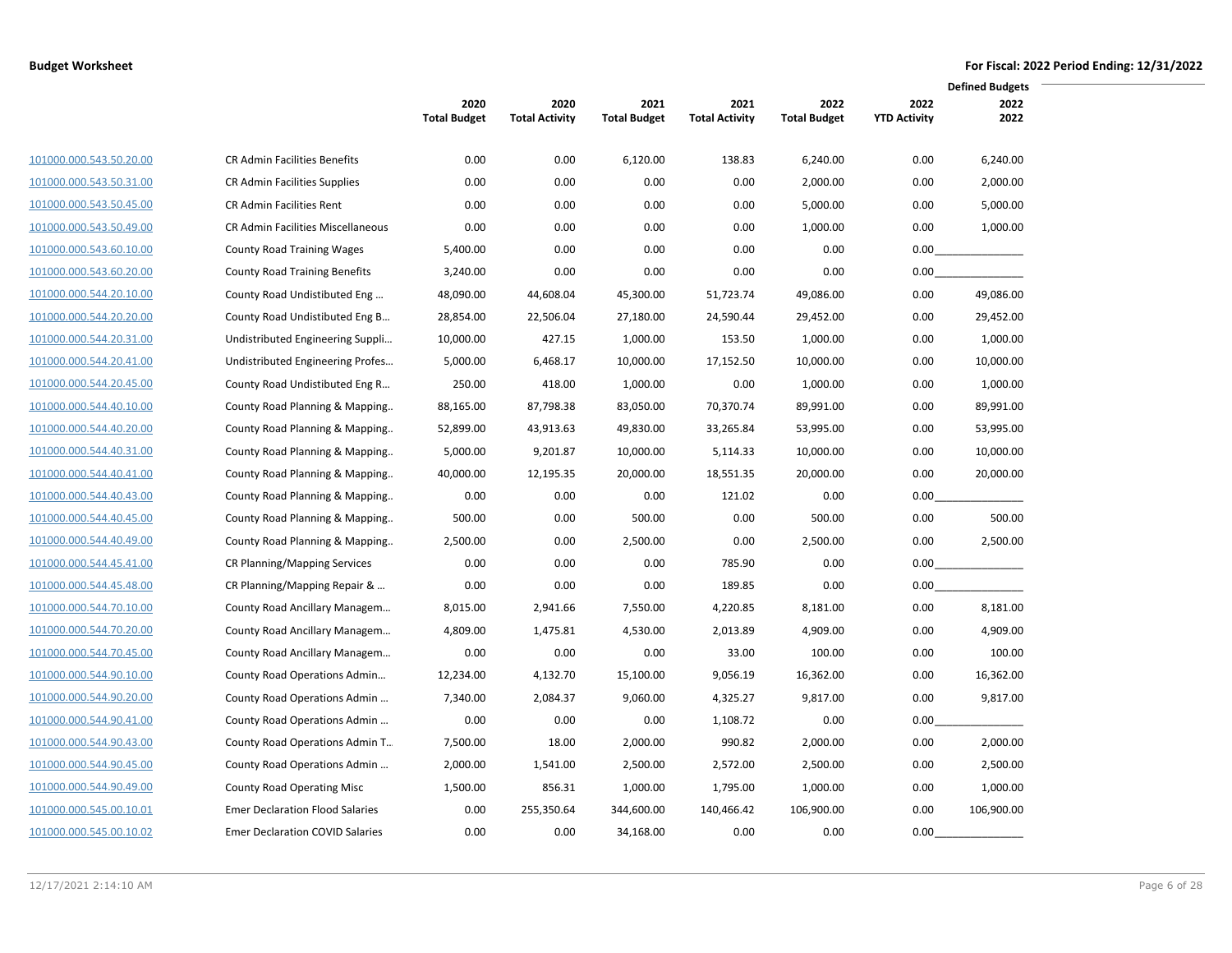|                         |                                         |                             |                               |                             |                               |                             |                             | <b>Defined Budgets</b> |  |
|-------------------------|-----------------------------------------|-----------------------------|-------------------------------|-----------------------------|-------------------------------|-----------------------------|-----------------------------|------------------------|--|
|                         |                                         | 2020<br><b>Total Budget</b> | 2020<br><b>Total Activity</b> | 2021<br><b>Total Budget</b> | 2021<br><b>Total Activity</b> | 2022<br><b>Total Budget</b> | 2022<br><b>YTD Activity</b> | 2022<br>2022           |  |
|                         |                                         |                             |                               |                             |                               |                             |                             |                        |  |
| 101000.000.545.00.20.01 | <b>Emer Declaration Flood Benefits</b>  | 0.00                        | 128,390.64                    | 206,760.00                  | 58,301.55                     | 64,140.00                   | 0.00                        | 64,140.00              |  |
| 101000.000.545.00.20.02 | <b>Emer Declaration COVID Benefits</b>  | 0.00                        | 0.00                          | 20,501.00                   | 98.21                         | 0.00                        | 0.00                        |                        |  |
| 101000.000.545.00.31.01 | <b>Emer Declaration Flood Supplies</b>  | 0.00                        | 373,933.82                    | 400,000.00                  | 41,612.50                     | 70,520.00                   | 0.00                        | 70,520.00              |  |
| 101000.000.545.00.31.02 | <b>Emer Declaration COVID Supplies</b>  | 0.00                        | 3,220.02                      | 2,000.00                    | 721.49                        | 0.00                        | 0.00                        |                        |  |
| 101000.000.545.00.41.01 | <b>Emer Declaration Flood Prof Serv</b> | 0.00                        | 63,021.41                     | 150,000.00                  | 25,016.82                     | 150,000.00                  | 0.00                        | 150.000.00             |  |
| 101000.000.545.00.41.02 | Emer Declaration COVID Prof Ser         | 0.00                        | 569.10                        | 2,000.00                    | 0.00                          | 0.00                        | 0.00                        |                        |  |
| 101000.000.545.00.45.01 | <b>Emer Declaration Flood Rent</b>      | 0.00                        | 433,878.88                    | 94,785.00                   | 188,376.88                    | 87,500.00                   | 0.00                        | 87,500.00              |  |
| 101000.000.545.00.45.02 | Emer Declaration COVID Rent             | 0.00                        | 0.00                          | 1,000.00                    | 0.00                          | 0.00                        | 0.00                        |                        |  |
| 101000.000.585.00.00.00 | Special & Extraordinary Expense         | 0.00                        | 114,108.00                    | 0.00                        | 0.00                          | 0.00                        | 0.00                        |                        |  |
| 101000.000.588.10.00.00 | PRIOR PERIOD ADJUSTMENT                 | 0.00                        | 0.00                          | 0.00                        | 10.00                         | 0.00                        | 0.00                        |                        |  |
| 101000.000.589.30.44.01 | Immaterial Fiduciary Remittance         | 0.00                        | 934.58                        | 0.00                        | 873.55                        | 1,000.00                    | 0.00                        | 1,000.00               |  |
| 101000.000.589.30.44.02 | AGENCY DISBURSEMENT-B&O T               | 0.00                        | 4.35                          | 0.00                        | 49.64                         | 100.00                      | 0.00                        | 100.00                 |  |
| 101000.000.591.48.77.00 | County Road Loan Payable Princi         | 85,000.00                   | 0.17                          | 85,000.00                   | 79,575.01                     | 85,000.00                   | 0.00                        | 85,000.00              |  |
| 101000.000.591.95.70.00 | County Road Loan Repayment C            | 0.00                        | 0.00                          | 0.00                        | 0.00                          | 500,000.00                  | 0.00                        | 500,000.00             |  |
| 101000.000.591.95.80.00 | County Road Interest on Loan C          | 0.00                        | 0.00                          | 0.00                        | 0.00                          | 40,000.00                   | 0.00                        | 40,000.00              |  |
| 101000.000.592.48.83.00 | County Road Loan Interest               | 46,944.00                   | 0.10                          | 46,944.00                   | 18,919.99                     | 2,000.00                    | 0.00                        | 2,000.00               |  |
| 101000.000.594.00.00.00 | County Road Capital Outlay              | 25,000.00                   | 0.00                          | 25,000.00                   | 28,109.20                     | 25,000.00                   | 0.00                        | 25,000.00              |  |
| 101000.000.594.25.60.01 | Emer Declaration Flood Capital          | 0.00                        | 125,234.57                    | 2,601,448.00                | 0.00                          | 0.00                        | 0.00                        |                        |  |
| 101000.000.595.11.10.00 | County Road Construction Pre-E          | 21,607.00                   | 30,470.19                     | 64,850.00                   | 43,809.49                     | 110,212.00                  | 0.00                        | 110,212.00             |  |
| 101000.000.595.11.20.00 | County Road Construction Pre-E          | 12,964.00                   | 15,297.76                     | 38,910.00                   | 20,711.56                     | 56,127.00                   | 0.00                        | 56,127.00              |  |
| 101000.000.595.11.41.00 | County Road Construction Pre-E          | 503,299.00                  | 118,701.65                    | 35,000.00                   | 168,867.42                    | 551,383.00                  | 0.00                        | 551,383.00             |  |
| 101000.000.595.11.45.00 | County Road Pre-Engineering Re          | 0.00                        | 82.49                         | 0.00                        | 0.00                          | 1,000.00                    | 0.00                        | 1,000.00               |  |
| 101000.000.595.12.10.00 | County Road Construction Eng            | 58,134.00                   | 3,765.50                      | 51,880.00                   | 13,504.14                     | 88,168.00                   | 0.00                        | 88,168.00              |  |
| 101000.000.595.12.20.00 | County Road Construction Eng B          | 34,477.00                   | 1,878.50                      | 31,128.00                   | 6,405.98                      | 52,901.00                   | 0.00                        | 52,901.00              |  |
| 101000.000.595.12.31.00 | <b>CR Construction Eng Supplies</b>     | 308.00                      | 0.00                          | 0.00                        | 158.21                        | 1,000.00                    | 0.00                        | 1,000.00               |  |
| 101000.000.595.12.41.00 | <b>CR Const Engr Prof Services</b>      | 59,644.00                   | 11,987.80                     | 241,276.00                  | 39,417.18                     | 251,828.00                  | 0.00                        | 251,828.00             |  |
| 101000.000.595.12.45.00 | County Road Construction Engin          | 0.00                        | 308.00                        | 0.00                        | 0.00                          | 5,000.00                    | 0.00                        | 5,000.00               |  |
| 101000.000.595.20.10.00 | CR Right of Way Const Wages             | 9,375.00                    | 61.78                         | 12,970.00                   | 0.00                          | 17,750.00                   | 0.00                        | 17,750.00              |  |
| 101000.000.595.20.20.00 | CR Right of Way Const Benefits          | 5,625.00                    | 31.57                         | 7,782.00                    | 0.00                          | 10,650.00                   | 0.00                        | 10,650.00              |  |
| 101000.000.595.20.41.00 | CR Right of Way Prof Services           | 0.00                        | 0.00                          | 0.00                        | 0.00                          | 10,000.00                   | 0.00                        | 10,000.00              |  |
| 101000.000.595.20.61.00 | CR Right of Way Const Capital La        | 85,000.00                   | 9.60                          | 180,000.00                  | 0.00                          | 195,000.00                  | 0.00                        | 195,000.00             |  |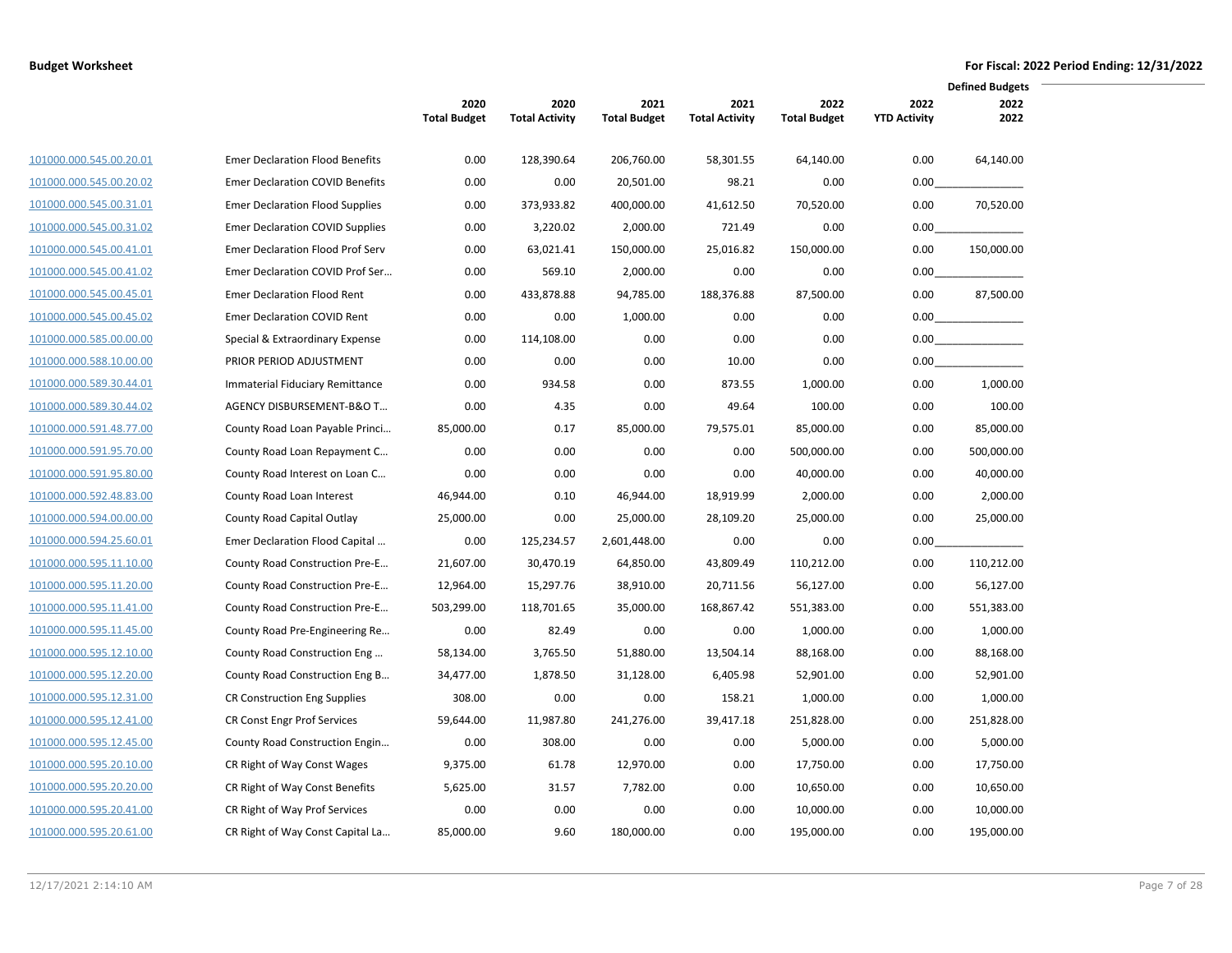|                         |                                               |                             |                               |                             |                               |                             |                             | <b>Defined Budgets</b> |  |
|-------------------------|-----------------------------------------------|-----------------------------|-------------------------------|-----------------------------|-------------------------------|-----------------------------|-----------------------------|------------------------|--|
|                         |                                               | 2020<br><b>Total Budget</b> | 2020<br><b>Total Activity</b> | 2021<br><b>Total Budget</b> | 2021<br><b>Total Activity</b> | 2022<br><b>Total Budget</b> | 2022<br><b>YTD Activity</b> | 2022<br>2022           |  |
| 101000.000.595.30.10.00 | CR Roadway Const Wages                        | 1,412.00                    | 1,412.10                      | 0.00                        | 0.00                          | 26,200.00                   | 0.00                        | 26,200.00              |  |
| 101000.000.595.30.20.00 | CR Roadway Const Benefits                     | 707.00                      | 706.95                        | 0.00                        | 0.00                          | 15,720.00                   | 0.00                        | 15,720.00              |  |
| 101000.000.595.30.31.00 | CR Roadway Const Supplies                     | 872.00                      | 0.00                          | 0.00                        | 0.00                          | 0.00                        | 0.00                        |                        |  |
| 101000.000.595.30.41.00 | CR Roadway Const Prof Services                | 877,873.00                  | 794,504.25                    | 1,969,924.00                | 135,459.70                    | 798,753.00                  | 0.00                        | 798,753.00             |  |
| 101000.000.595.30.45.00 | CR Roadway Const Rents                        | 1,733.00                    | 0.00                          | 0.00                        | 0.00                          | 0.00                        | 0.00                        |                        |  |
| 101000.000.595.50.41.00 | <b>CR Structures Prof Services</b>            | 525,250.00                  | 0.00                          | 2,101,000.00                | 0.00                          | 2,037,692.00                | 0.00                        | 2,037,692.00           |  |
| 101000.000.595.64.41.00 | <b>CR Capital Traffic Control Services</b>    | 170,000.00                  | 0.00                          | 170,000.00                  | 235,302.10                    | 0.00                        | 0.00                        |                        |  |
| 101000.000.595.90.49.00 | <b>CR Const Admin Miscellaneous</b>           | 1,000.00                    | 0.00                          | 0.00                        | 0.00                          | 6,867.00                    | 0.00                        | 6,867.00               |  |
| 101000.000.597.00.00.00 | County Road Transfer Out                      | 7,000.00                    | 0.00                          | 14,000.00                   | 30,930.62                     | 7,000.00                    | 0.00                        | 7,000.00               |  |
|                         | <b>Expense Total:</b>                         | 6,956,691.00                | 5,090,960.91                  | 11,397,878.00               | 3,957,508.64                  | 9,015,642.00                | 0.00                        | 9,015,642.00           |  |
|                         | Fund: 101000 - COUNTY ROAD Surplus (Deficit): | 195,000.00                  | 232,462.95                    | 0.00                        | 753,005.74                    | 0.00                        | 0.00                        | 0.00                   |  |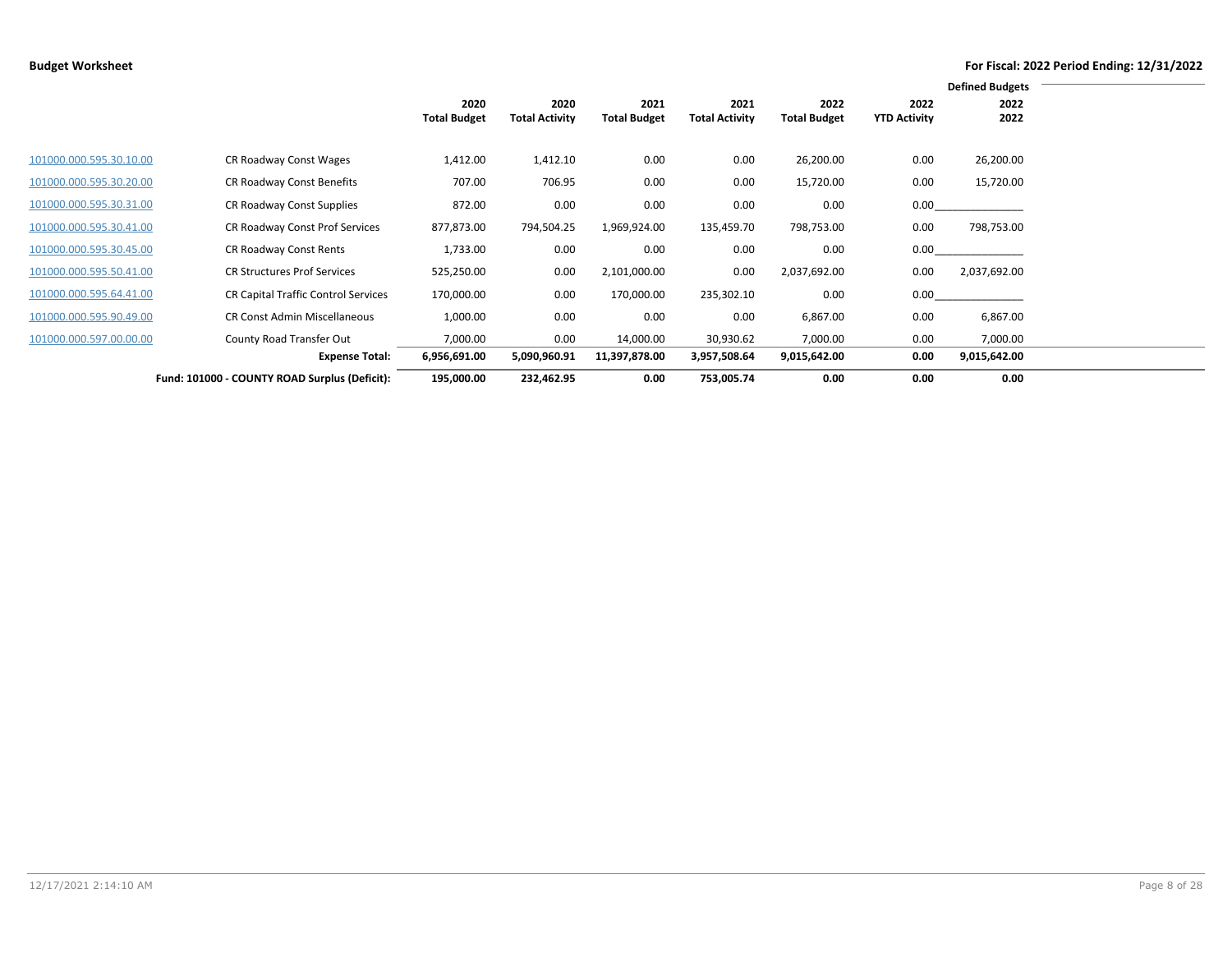|                                     |                                                        |                     |                       |                     |                       |                     |                     | <b>Defined Budgets</b> |
|-------------------------------------|--------------------------------------------------------|---------------------|-----------------------|---------------------|-----------------------|---------------------|---------------------|------------------------|
|                                     |                                                        | 2020                | 2020                  | 2021                | 2021                  | 2022                | 2022                | 2022                   |
|                                     |                                                        | <b>Total Budget</b> | <b>Total Activity</b> | <b>Total Budget</b> | <b>Total Activity</b> | <b>Total Budget</b> | <b>YTD Activity</b> | 2022                   |
| Fund: 104000 - COL CO CAPITAL IMPRO |                                                        |                     |                       |                     |                       |                     |                     |                        |
| Revenue                             |                                                        |                     |                       |                     |                       |                     |                     |                        |
| 104000.000.308.00.00.01             | Beginning Fund Balance (Budget                         | 256,200.00          | 0.00                  | 104,110.00          | 0.00                  | 90,609.00           | 0.00                | 90,609.00              |
| 104000.000.318.34.00.00             | Col Co Cap Imp Reet 1                                  | 15,000.00           | 34,198.17             | 25,000.00           | 34,326.22             | 30,000.00           | 0.00                | 30,000.00              |
| 104000.000.318.35.00.00             | Col Co Imp Reet 2                                      | 15,000.00           | 33,987.90             | 25,000.00           | 34,326.01             | 30,000.00           | 0.00                | 30,000.00              |
| 104000.000.334.02.10.00             | State Grant Dept of Agriculture                        | 26,100.00           | 0.00                  | 26,100.00           | 26,100.00             | 29,919.00           | 0.00                | 29,919.00              |
| 104000.000.334.06.92.00             | ARCH & HIST PRESERV-HVAC GR                            | 126,200.00          | 0.00                  | 126,200.00          | 0.00                  | 126,200.00          | 0.00                | 126,200.00             |
| 104000.000.337.00.00.01             | Local Golf Course Irrigation Gran                      | 0.00                | 15,500.00             | 0.00                | 2,500.00              | 0.00                | 0.00                |                        |
| 104000.000.367.00.00.00             | <b>Grants from Private Sources</b>                     | 23,000.00           | 0.00                  | 87,500.00           | 40,000.00             | 37,000.00           | 0.00                | 37,000.00              |
| 104000.000.397.00.00.00             | Cap Impr Transfer In                                   | 84,797.00           | 61,400.00             | 23,397.00           | 23,397.00             | 0.00                | 0.00                |                        |
|                                     | <b>Revenue Total:</b>                                  | 546,297.00          | 145,086.07            | 417,307.00          | 160,649.23            | 343,728.00          | 0.00                | 343,728.00             |
| Expense                             |                                                        |                     |                       |                     |                       |                     |                     |                        |
| 104000.000.508.00.00.01             | Ending Fund Balance (Budgetary                         | 0.00                | 0.00                  | 0.00                | 0.00                  | 12,528.00           | 0.00                | 12,528.00              |
| 104000.000.594.18.30.00             | Cap Imp Central/General Services                       | 163.00              | 162.73                | 0.00                | 0.00                  | 0.00                | 0.00                |                        |
| 104000.000.594.18.40.00             | Cap. Imp. Central/General Servic                       | 0.00                | 0.00                  | 68,418.00           | 14,000.00             | 0.00                | $0.00\,$            |                        |
| 104000.000.594.18.60.00             | Cap Imp Central/General Services                       | 0.00                | 0.00                  | 200,000.00          | 0.00                  | 126,200.00          | 0.00                | 126,200.00             |
| 104000.000.594.25.41.00             | Columbia Co Cap Imp Flood Infra                        | 250,000.00          | 0.00                  | 0.00                | 0.00                  | 0.00                |                     |                        |
| 104000.000.594.25.48.00             | Cap Improv Flood R&M                                   | 0.00                | 250,115.00            | 0.00                | 0.00                  | 0.00                |                     |                        |
| 104000.000.594.62.10.00             | PH BLDG WAGES                                          | 3,958.00            | 0.00                  | 0.00                | 0.00                  | 0.00                |                     | 0.00                   |
| 104000.000.594.62.31.00             | PH BLDG SUPPLIES                                       | 0.00                | 3,958.32              | 0.00                | 1,976.08              | 0.00                |                     |                        |
| 104000.000.594.62.41.00             | PH BLDG PROFESSIONAL SERVIC                            | 0.00                | 0.00                  | 0.00                | 41.50                 | 0.00                |                     |                        |
| 104000.000.594.62.45.00             | PH BLDG RENT                                           | 0.00                | 0.00                  | 0.00                | 380.07                | 0.00                |                     | 0.00                   |
| 104000.000.594.75.00.00             | Col Co Cap Improve Pav Restroo                         | 35,067.00           | 0.00                  | 35,070.00           | 0.00                  | 0.00                | 0.00                |                        |
| 104000.000.594.75.10.00             | Cap Improv Cultural & Rec Wages                        | 0.00                | 0.00                  | 0.00                | 23,215.00             | 52,000.00           | 0.00                | 52,000.00              |
| 104000.000.594.75.20.00             | Cap Improv Cultural & Rec Benefi                       | 0.00                | 0.00                  | 0.00                | 10,997.23             | 31,200.00           | 0.00                | 31,200.00              |
| 104000.000.594.75.30.00             | Cap Improv Cultural & Rec Suppli                       | 0.00                | 0.00                  | 0.00                | 16,553.48             | 67,000.00           | 0.00                | 67,000.00              |
| 104000.000.594.75.40.00             | Cap Improv Cultural & Rec Servic                       | 49,497.00           | 24,940.47             | 819.00              | 27,162.69             | 54,800.00           | 0.00                | 54,800.00              |
| 104000.000.594.75.60.00             | Cap Improv Cultural & Rec Capita                       | 0.00                | 0.00                  | 113,000.00          | 0.00                  | 0.00                | 0.00                |                        |
|                                     | <b>Expense Total:</b>                                  | 338,685.00          | 279,176.52            | 417,307.00          | 94,326.05             | 343,728.00          | 0.00                | 343,728.00             |
|                                     | Fund: 104000 - COL CO CAPITAL IMPRO Surplus (Deficit): | 207,612.00          | $-134,090.45$         | 0.00                | 66,323.18             | 0.00                | 0.00                | 0.00                   |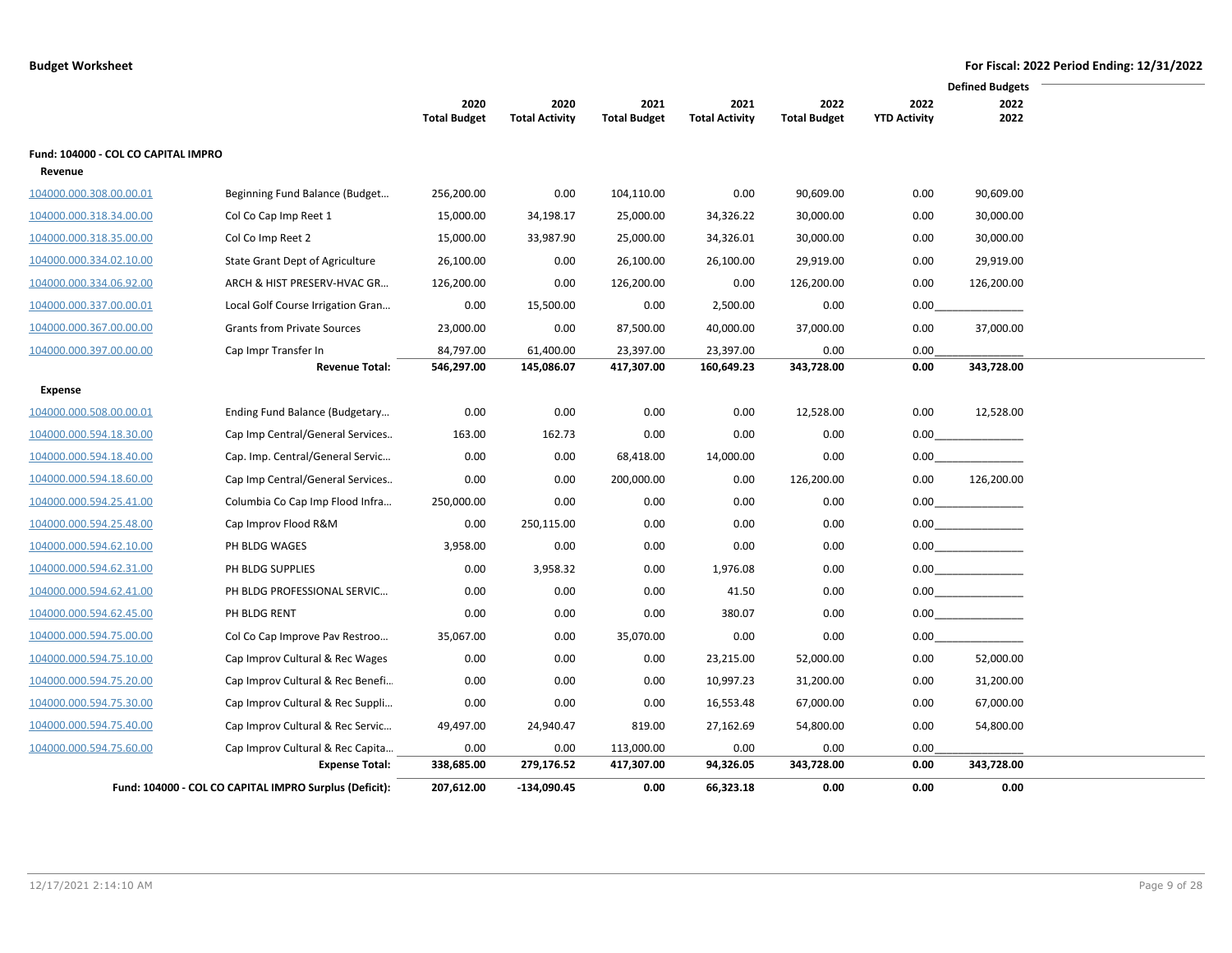|                                     |                                                        |                             |                               |                             |                               |                             |                             | <b>Defined Budgets</b> |  |
|-------------------------------------|--------------------------------------------------------|-----------------------------|-------------------------------|-----------------------------|-------------------------------|-----------------------------|-----------------------------|------------------------|--|
|                                     |                                                        | 2020<br><b>Total Budget</b> | 2020<br><b>Total Activity</b> | 2021<br><b>Total Budget</b> | 2021<br><b>Total Activity</b> | 2022<br><b>Total Budget</b> | 2022<br><b>YTD Activity</b> | 2022<br>2022           |  |
|                                     |                                                        |                             |                               |                             |                               |                             |                             |                        |  |
| Fund: 108000 - RURAL CO SALE/USE TA |                                                        |                             |                               |                             |                               |                             |                             |                        |  |
| Revenue                             |                                                        |                             |                               |                             |                               |                             |                             |                        |  |
| 108000.000.308.00.00.01             | Beginning Fund Balance (Budget                         | 140,565.00                  | 0.00                          | 65,964.00                   | 0.00                          | 15,471.00                   | 0.00                        | 15,471.00              |  |
| 108000.000.313.18.00.00             | Rural County Sales/Use Tax                             | 70,000.00                   | 50,098.37                     | 60,000.00                   | 79,002.32                     | 70,000.00                   | 0.00                        | 70,000.00              |  |
|                                     | <b>Revenue Total:</b>                                  | 210,565.00                  | 50,098.37                     | 125,964.00                  | 79,002.32                     | 85,471.00                   | 0.00                        | 85,471.00              |  |
| Expense                             |                                                        |                             |                               |                             |                               |                             |                             |                        |  |
| 108000.000.508.00.00.01             | Ending Fund Balance (Budgetary                         | 62,765.00                   | 0.00                          | 5,065.00                    | 0.00                          | 0.00                        | $0.00\,$                    |                        |  |
| 108000.000.581.20.00.00             | Rural County Sales/Use Tax Loan                        | 61,300.00                   | 61,257.05                     | 86,535.00                   | 86,534.61                     | 0.00                        | 0.00                        |                        |  |
| 108000.000.592.18.00.00             | Rural Co Sale/Use Tax Loan Inter                       | 2,100.00                    | 2,041.90                      | 600.00                      | 346.91                        | 0.00                        | 0.00                        |                        |  |
| 108000.000.594.18.00.00             | Rural Co Sale/Use Tax GS HVAC                          | 0.00                        | 0.00                          | 33,764.00                   | 4,500.00                      | 85,471.00                   | 0.00                        | 85,471.00              |  |
| 108000.000.594.75.62.00             | Rural Co Sales Tax Frgd Grandsta                       | 23,000.00                   | 0.00                          | 0.00                        | 0.00                          | 0.00                        | 0.00                        |                        |  |
| 108000.000.597.00.00.00             | Rural County Sales/Use Tax Trans                       | 61,400.00                   | 61,400.00                     | 0.00                        | 0.00                          | 0.00                        | 0.00                        |                        |  |
|                                     | <b>Expense Total:</b>                                  | 210,565.00                  | 124,698.95                    | 125,964.00                  | 91,381.52                     | 85,471.00                   | 0.00                        | 85,471.00              |  |
|                                     | Fund: 108000 - RURAL CO SALE/USE TA Surplus (Deficit): | 0.00                        | $-74,600.58$                  | 0.00                        | $-12,379.20$                  | 0.00                        | 0.00                        | 0.00                   |  |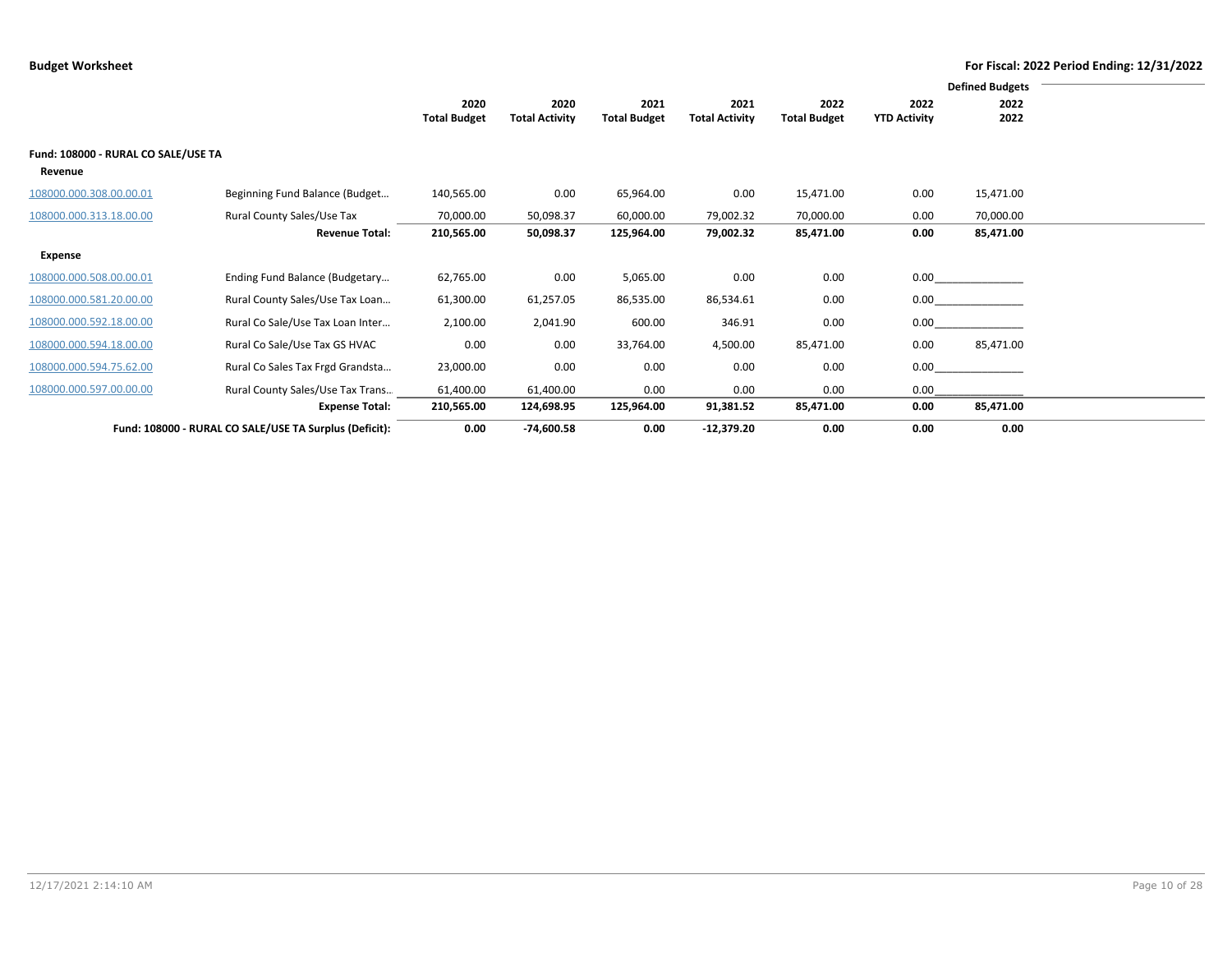|                                                |                                                        |                     |                       |                     |                       |                     |                     | <b>Defined Budgets</b> |
|------------------------------------------------|--------------------------------------------------------|---------------------|-----------------------|---------------------|-----------------------|---------------------|---------------------|------------------------|
|                                                |                                                        | 2020                | 2020                  | 2021                | 2021                  | 2022                | 2022                | 2022                   |
|                                                |                                                        | <b>Total Budget</b> | <b>Total Activity</b> | <b>Total Budget</b> | <b>Total Activity</b> | <b>Total Budget</b> | <b>YTD Activity</b> | 2022                   |
| Fund: 122000 - SPECIAL PATHS/TRAILS<br>Revenue |                                                        |                     |                       |                     |                       |                     |                     |                        |
| 122000.000.308.00.00.01                        | Beginning Fund Balance (Budget                         | 23,516.00           | 0.00                  | 22,854.00           | 0.00                  | 34,600.00           | 0.00                | 34,600.00              |
| 122000.000.331.97.03.60                        | FEMA Federal Flood Grant                               | 0.00                | 0.00                  | 5,625.00            | 0.00                  | 0.00                | 0.00                |                        |
| 122000.000.397.00.00.00                        | Special Purpose Paths/Trails Tran                      | 7,000.00            | 0.00                  | 14,000.00           | 14,000.00             | 7,000.00            | 0.00                | 7,000.00               |
|                                                | <b>Revenue Total:</b>                                  | 30,516.00           | 0.00                  | 42,479.00           | 14,000.00             | 41,600.00           | 0.00                | 41,600.00              |
| Expense                                        |                                                        |                     |                       |                     |                       |                     |                     |                        |
| 122000.000.508.00.00.01                        | Ending Fund Balance (Budgetary                         | 12,616.00           | 0.00                  | 11,979.00           | 0.00                  | 17,800.00           | 0.00                | 17,800.00              |
| 122000.000.542.62.10.00                        | Special Paths/Trails Maintenance                       | 10,600.00           | 262.18                | 7,500.00            | 273.37                | 12,400.00           | 0.00                | 12,400.00              |
| 122000.000.542.62.20.00                        | Special Paths/Trails Maintenance                       | 6,300.00            | 114.71                | 4,500.00            | 138.39                | 7,400.00            | 0.00                | 7,400.00               |
| 122000.000.542.62.31.00                        | Special Path/Trails Maintenance                        | 500.00              | 175.30                | 500.00              | 1,434.56              | 2,000.00            | 0.00                | 2,000.00               |
| 122000.000.542.62.41.00                        | Special Path/Trails Maint Profess                      | 0.00                | 0.00                  | 17,500.00           | 0.00                  | 0.00                | 0.00                |                        |
| 122000.000.542.62.45.00                        | Special Path/Trails Maintenance                        | 500.00              | 110.00                | 500.00              | 0.00                  | 2,000.00            | 0.00                | 2,000.00               |
| 122000.000.595.62.00.00                        | Special Purpose Paths/Trails Con                       | 0.00                | 0.00                  | 0.00                | 340.00                | 0.00                | 0.00                |                        |
|                                                | <b>Expense Total:</b>                                  | 30,516.00           | 662.19                | 42,479.00           | 2,186.32              | 41,600.00           | 0.00                | 41,600.00              |
|                                                | Fund: 122000 - SPECIAL PATHS/TRAILS Surplus (Deficit): | 0.00                | $-662.19$             | 0.00                | 11,813.68             | 0.00                | 0.00                | 0.00                   |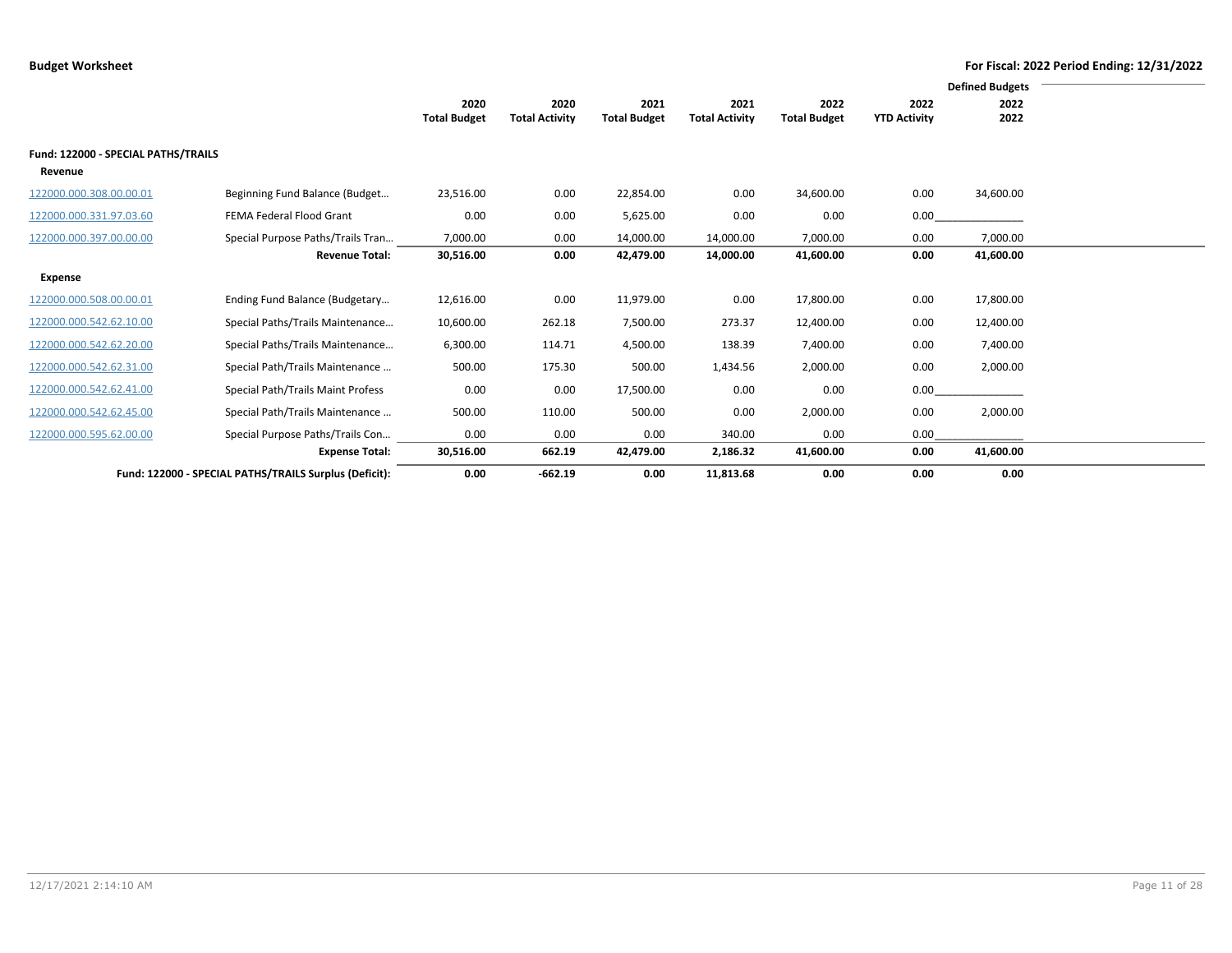|                                     |                                     |                     |                       |                     |                       |                     |                     | <b>Defined Budgets</b> |  |
|-------------------------------------|-------------------------------------|---------------------|-----------------------|---------------------|-----------------------|---------------------|---------------------|------------------------|--|
|                                     |                                     | 2020                | 2020                  | 2021                | 2021                  | 2022                | 2022                | 2022                   |  |
|                                     |                                     | <b>Total Budget</b> | <b>Total Activity</b> | <b>Total Budget</b> | <b>Total Activity</b> | <b>Total Budget</b> | <b>YTD Activity</b> | 2022                   |  |
| Fund: 137000 - COLUMBIA CO PARK & R |                                     |                     |                       |                     |                       |                     |                     |                        |  |
| Revenue                             |                                     |                     |                       |                     |                       |                     |                     |                        |  |
| 137000.000.308.00.00.01             | P&R Beg Cash (Budgetary Only)       | 37,161.00           | 0.00                  | 29,045.00           | 0.00                  | 19,898.00           | 0.00                | 19,898.00              |  |
| 137000.000.341.43.00.00             | P&R Admin Fee                       | 2,000.00            | 1,995.08              | 1,963.00            | 2,095.26              | 1,767.00            | 0.00                | 1,767.00               |  |
| 137000.000.341.92.00.00             | <b>Property Management Services</b> | 0.00                | 0.00                  | 0.00                | 11,018.45             | 0.00                | 0.00                |                        |  |
| 137000.000.347.31.00.00             | P&R GC Green Fees                   | 57,600.00           | 53,142.32             | 65,300.00           | 63,152.41             | 62,700.00           | 0.00                | 62,700.00              |  |
| 137000.000.347.32.00.00             | P&R GC Trail Fees                   | 2,000.00            | 2,005.70              | 2,100.00            | 2,038.04              | 2,100.00            | 0.00                | 2,100.00               |  |
| 137000.000.359.90.00.00             | P& R Late Fees                      | 0.00                | 36.97                 | 0.00                | 100.00                | 0.00                | $0.00\,$            |                        |  |
| 137000.000.362.10.00.00             | P&R GC Bldg Leases                  | 13,200.00           | 13,200.00             | 11,700.00           | 13,200.00             | 13,200.00           | 0.00                | 13,200.00              |  |
| 137000.000.362.20.00.00             | P&R GC Course Lease                 | 0.00                | 0.00                  | 0.00                | 0.00                  | 3,750.00            | 0.00                | 3,750.00               |  |
| 137000.000.362.42.00.00             | P&R FG Camper Fee                   | 0.00                | 707.45                | 900.00              | 3,000.08              | 2,000.00            | 0.00                | 2,000.00               |  |
| 137000.000.362.42.01.00             | Equine Camper Rent                  | 250.00              | 0.00                  | 0.00                | 157.08                | 0.00                | $0.00\,$            |                        |  |
| 137000.000.362.45.00.00             | P&R FG Youth Bldg Rent              | 0.00                | $-30.67$              | 4,200.00            | 1,403.51              | 3,500.00            | 0.00                | 3,500.00               |  |
| 137000.000.362.46.00.00             | P&R FG Pavillion Rent               | 0.00                | $-190.95$             | 3,700.00            | 334.85                | 2,500.00            | 0.00                | 2,500.00               |  |
| 137000.000.362.47.01.00             | P& R FG Stall Rent                  | 500.00              | 363.73                | 300.00              | 691.60                | 500.00              | 0.00                | 500.00                 |  |
| 137000.000.362.48.01.00             | P&R FG Arena Rent                   | 1,000.00            | 1,041.53              | 1,200.00            | 1,794.48              | 1,200.00            | 0.00                | 1,200.00               |  |
| 137000.000.362.49.01.00             | P&R FG Non-Exclusive Arena          | 2,000.00            | 1,124.78              | 800.00              | 1,109.93              | 500.00              | 0.00                | 500.00                 |  |
| 137000.000.362.51.01.00             | P&R FG Stall Lease                  | 10,000.00           | 14,926.52             | 23,900.00           | 17,349.66             | 18,000.00           | 0.00                | 18,000.00              |  |
| 137000.000.362.90.00.00             | P&R FG Event Fee                    | 10,000.00           | 2,980.59              | 18,800.00           | 13,025.98             | 15,000.00           | 0.00                | 15,000.00              |  |
| 137000.000.367.00.00.00             | <b>P&amp;R GC Donations</b>         | 8,000.00            | 3,635.97              | 8,000.00            | 3,988.60              | 8,500.00            | 0.00                | 8,500.00               |  |
| 137000.000.367.10.00.00             | P&R FG Friends of Fairgrounds       | 600.00              | 596.17                | 2,000.00            | 3,000.00              | 0.00                |                     | $0.00$                 |  |
| 137000.000.369.91.00.00             | P&R Misc Revenue                    | 200.00              | 134.75                | 0.00                | 181.21                | 0.00                |                     |                        |  |
| 137000.000.382.90.00.00             | P&R Agency Collect Country Club     | 2,000.00            | 31.08                 | 0.00                | 0.00                  | 0.00                | 0.00                |                        |  |
| 137000.000.382.90.01.00             | P&R Sales Tax Collected             | 5,000.00            | 5,304.44              | 7,600.00            | 6,782.95              | 7,600.00            | 0.00                | 7,600.00               |  |
| 137000.000.382.90.03.00             | P&R Leasehold Collected             | 1,750.00            | 1,901.65              | 4,600.00            | 3,908.20              | 4,600.00            | 0.00                | 4,600.00               |  |
| 137000.000.382.90.04.00             | CART SHED PASS THRU COUNTRY         | 13,000.00           | 13,077.71             | 12,213.00           | 12,631.50             | 12,213.00           | 0.00                | 12,213.00              |  |
| 137000.000.382.90.05.00             | MEMBER/HANDICAP                     | 6,000.00            | 5,390.58              | 5,454.00            | 5,322.40              | 5,454.00            | 0.00                | 5,454.00               |  |
| 137000.000.397.00.00.00             | P&R Transfer In                     | 120,000.00          | 120,000.00            | 93,000.00           | 93,000.00             | 130,000.00          | 0.00                | 130,000.00             |  |
|                                     | <b>Revenue Total:</b>               | 292,261.00          | 241,375.40            | 296,775.00          | 259,286.19            | 314,982.00          | 0.00                | 314,982.00             |  |
| <b>Expense</b>                      |                                     |                     |                       |                     |                       |                     |                     |                        |  |
| 137000.000.508.00.00.01             | Ending Fund Balance (Budgetary      | 7,264.00            | 0.00                  | 868.00              | 0.00                  | 22,890.00           | 0.00                | 22,890.00              |  |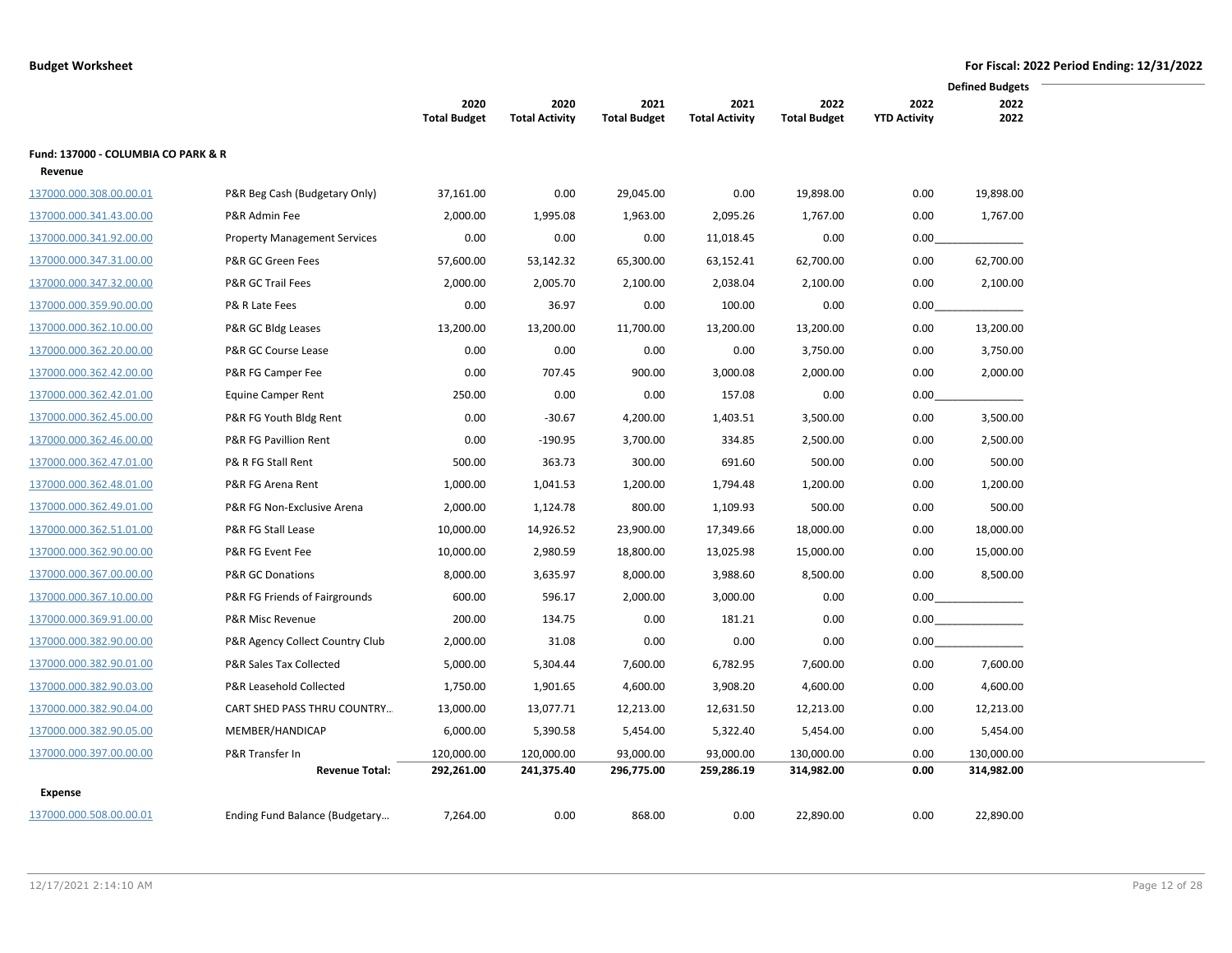|                         |                                    |                     |                       |                     |                       |                     |                     | <b>Defined Budgets</b> |  |
|-------------------------|------------------------------------|---------------------|-----------------------|---------------------|-----------------------|---------------------|---------------------|------------------------|--|
|                         |                                    | 2020                | 2020                  | 2021                | 2021                  | 2022                | 2022                | 2022                   |  |
|                         |                                    | <b>Total Budget</b> | <b>Total Activity</b> | <b>Total Budget</b> | <b>Total Activity</b> | <b>Total Budget</b> | <b>YTD Activity</b> | 2022                   |  |
| 137000.000.572.10.31.00 | Rec Activities Admin Supplies      | 0.00                | 0.00                  | 2,000.00            | 548.77                | 1,000.00            | 0.00                | 1,000.00               |  |
| 137000.000.572.10.41.00 | Rec Activities Admin Prof Services | 0.00                | 0.00                  | 22,194.00           | 97.71                 | 24,884.00           | 0.00                | 24,884.00              |  |
| 137000.000.572.10.42.00 | Rec Activities Admin Communicat    | 0.00                | 0.00                  | 3,000.00            | 127.50                | 500.00              | 0.00                | 500.00                 |  |
| 137000.000.572.10.45.00 | Rec Activities Admin Property Re   | 0.00                | 0.00                  | 12,000.00           | 10,290.00             | 17,640.00           | 0.00                | 17,640.00              |  |
| 137000.000.572.10.45.01 | Rec Activities Admin Other Rents   | 0.00                | 0.00                  | 6,000.00            | 2,350.00              | 1,320.00            | 0.00                | 1,320.00               |  |
| 137000.000.572.10.48.00 | Rec Activities Admin Repair & Ma   | 0.00                | 0.00                  | 1,500.00            | 0.00                  | 1,500.00            | 0.00                | 1,500.00               |  |
| 137000.000.575.48.10.00 | P&R FG Wage                        | 0.00                | 25,499.16             | 23,100.00           | 24,174.70             | 28,800.00           | 0.00                | 28,800.00              |  |
| 137000.000.575.48.10.01 | P&R FG Extra Help                  | 20,000.00           | 0.00                  | 6,500.00            | 0.00                  | 6,500.00            | 0.00                | 6,500.00               |  |
| 137000.000.575.48.20.00 | <b>P&amp;R FG Benefits</b>         | 12,000.00           | 12,701.51             | 8,460.00            | 9,541.00              | 19,230.00           | 0.00                | 19,230.00              |  |
| 137000.000.575.48.31.00 | P&R FG Supplies                    | 1,000.00            | 2,694.59              | 2,000.00            | 2,130.33              | 1,500.00            | 0.00                | 1,500.00               |  |
| 137000.000.575.48.32.00 | P&R FG Fuel                        | 2,000.00            | 1,671.26              | 2,000.00            | 715.34                | 2,000.00            | 0.00                | 2,000.00               |  |
| 137000.000.575.48.35.00 | P&R FG Small Tools                 | 1,000.00            | 784.32                | 500.00              | 0.00                  | 500.00              | 0.00                | 500.00                 |  |
| 137000.000.575.48.41.00 | P&R FG Professional Services       | 400.00              | 2,210.74              | 4,500.00            | 4,901.89              | 0.00                | 0.00                |                        |  |
| 137000.000.575.48.42.00 | <b>P&amp;R FG Communications</b>   | 500.00              | 480.83                | 500.00              | 283.47                | 250.00              | 0.00                | 250.00                 |  |
| 137000.000.575.48.44.00 | P&R FG Taxes                       | 250.00              | 171.06                | 250.00              | 0.00                  | 0.00                | 0.00                |                        |  |
| 137000.000.575.48.45.00 | P&R FG Rent                        | 6,250.00            | 16,494.00             | 15,900.00           | 13,125.02             | 10,900.00           | 0.00                | 10,900.00              |  |
| 137000.000.575.48.46.00 | P&R FG Insurance                   | 5,000.00            | 12,743.88             | 0.00                | 16,066.02             | 0.00                | 0.00                |                        |  |
| 137000.000.575.48.47.00 | <b>P&amp;R FG Utilities</b>        | 9,000.00            | 9,863.76              | 17,000.00           | 15,039.66             | 10,000.00           | 0.00                | 10,000.00              |  |
| 137000.000.575.48.48.00 | P&R FG Repair & Maint              | 500.00              | 448.04                | 0.00                | 0.00                  | 0.00                | 0.00                |                        |  |
| 137000.000.575.48.49.00 | P&R FG Miscellaneous               | 100.00              | 0.00                  | 0.00                | 0.00                  | 0.00                | 0.00                |                        |  |
| 137000.000.576.68.10.00 | P&R GC Wages                       | 32,000.00           | 56,576.10             | 44,800.00           | 54,096.57             | 40,800.00           | 0.00                | 40,800.00              |  |
| 137000.000.576.68.10.01 | P&R GC Extra Help                  | 0.00                | 0.00                  | 10,000.00           | 0.00                  | 20,100.00           | 0.00                | 20,100.00              |  |
| 137000.000.576.68.20.00 | <b>P&amp;R GC Benefits</b>         | 19,200.00           | 26,665.47             | 22,680.00           | 22,135.71             | 30,510.00           | 0.00                | 30,510.00              |  |
| 137000.000.576.68.31.00 | P&R GC Supplies                    | 9,000.00            | 3,891.27              | 2,500.00            | 9,042.88              | 8,500.00            | 0.00                | 8,500.00               |  |
| 137000.000.576.68.35.00 | P&R GC Small Tools                 | 250.00              | 0.00                  | 250.00              | 0.00                  | 250.00              | 0.00                | 250.00                 |  |
| 137000.000.576.68.41.00 | P&R GC Professional Services       | 800.00              | 170.69                | 0.00                | 1,147.95              | 0.00                | 0.00                |                        |  |
| 137000.000.576.68.41.10 | P&R GC Advertising                 | 0.00                | 603.00                | 0.00                | 0.00                  | 0.00                | 0.00                |                        |  |
| 137000.000.576.68.42.00 | <b>P&amp;R GCf Communications</b>  | 1,000.00            | 871.55                | 0.00                | 518.40                | 500.00              | 0.00                | 500.00                 |  |
| 137000.000.576.68.44.00 | P&R GC Tax                         | 750.00              | 0.00                  | 0.00                | 0.00                  | 0.00                | 0.00                |                        |  |
| 137000.000.576.68.45.00 | P&R GC Rent                        | 15,720.00           | 43,589.51             | 16,325.00           | 38,136.99             | 15,675.00           | 0.00                | 15,675.00              |  |
| 137000.000.576.68.45.01 | P&R Golf Equip Rent                | 20,280.00           | 0.00                  | 15,500.00           | 0.00                  | 19,325.00           | 0.00                | 19,325.00              |  |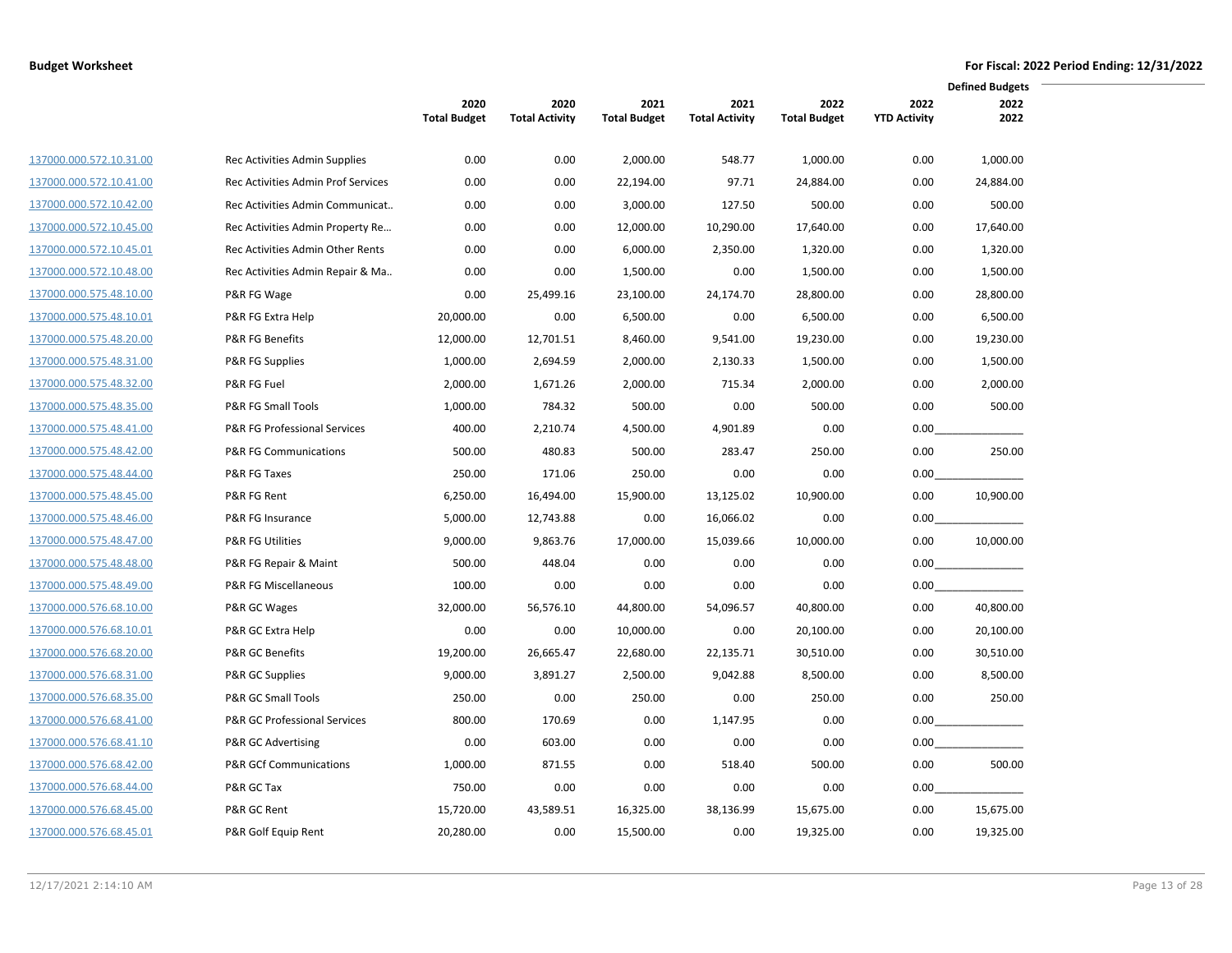|                         |                                                        |                     |                       |                     |                       |                     |                     | <b>Defined Budgets</b> |
|-------------------------|--------------------------------------------------------|---------------------|-----------------------|---------------------|-----------------------|---------------------|---------------------|------------------------|
|                         |                                                        | 2020                | 2020                  | 2021                | 2021                  | 2022                | 2022                | 2022                   |
|                         |                                                        | <b>Total Budget</b> | <b>Total Activity</b> | <b>Total Budget</b> | <b>Total Activity</b> | <b>Total Budget</b> | <b>YTD Activity</b> | 2022                   |
|                         |                                                        |                     |                       |                     |                       |                     |                     |                        |
| 137000.000.576.68.46.00 | P&R GC Insurance                                       | 1,500.00            | 2,143.86              | 0.00                | 3,000.92              | 0.00                | 0.00                |                        |
| 137000.000.576.68.47.00 | <b>P&amp;R GC Utilities</b>                            | 2,500.00            | 3,082.21              | 2,500.00            | 3,438.99              | 1,500.00            | 0.00                | 1,500.00               |
| 137000.000.576.68.48.00 | P&R GC Repairs & Maint                                 | 500.00              | 749.91                | 0.00                | 0.00                  | 0.00                | 0.00                |                        |
| 137000.000.576.68.49.00 | P&R GC Miscellaneous                                   | 250.00              | 0.00                  | 0.00                | 0.00                  | 0.00                | 0.00                |                        |
| 137000.000.582.90.00.00 | P&R Imaterial Fiduciary Remit                          | 0.00                | 0.00                  | 0.00                | 0.00                  | 15,900.00           | 0.00                | 15,900.00              |
| 137000.000.582.90.44.01 | AGENCY DISURSEMENTS- SALES                             | 5,000.00            | 3,078.69              | 7,600.00            | 6,455.50              | 7,600.00            | 0.00                | 7,600.00               |
| 137000.000.582.90.44.02 | AGENCY DISBURSEMENTS-B&O                               | 5,000.00            | 2,390.25              | 308.00              | 631.58                | 308.00              | 0.00                | 308.00                 |
| 137000.000.582.90.44.03 | AGENCY DISBURSEMENTS-LEASE                             | 750.00              | 1,462.72              | 4,600.00            | 3,957.05              | 4,600.00            | 0.00                | 4,600.00               |
| 137000.000.589.30.00.00 | P&R Agency Remittance                                  | 17,100.00           | 18,453.32             | 18,043.00           | 17,931.40             | 0.00                | 0.00                |                        |
| 137000.000.594.60.00.00 | P&R Capital Expenditure                                | 70,000.00           | 0.00                  | 0.00                | 0.00                  | 0.00                |                     | 0.00                   |
| 137000.000.594.76.60.00 | P&R GC Capital Outlay                                  | 2,000.00            | 0.00                  | 0.00                | 0.00                  | 0.00                | 0.00                |                        |
| 137000.000.597.00.00.00 | P&R Transfer Out                                       | 23,397.00           | 0.00                  | 23,397.00           | 23,397.00             | 0.00                | 0.00                |                        |
|                         | <b>Expense Total:</b>                                  | 292,261.00          | 249,491.70            | 296,775.00          | 283,282.35            | 314,982.00          | 0.00                | 314,982.00             |
|                         | Fund: 137000 - COLUMBIA CO PARK & R Surplus (Deficit): | 0.00                | $-8,116.30$           | 0.00                | $-23,996.16$          | 0.00                | 0.00                | 0.00                   |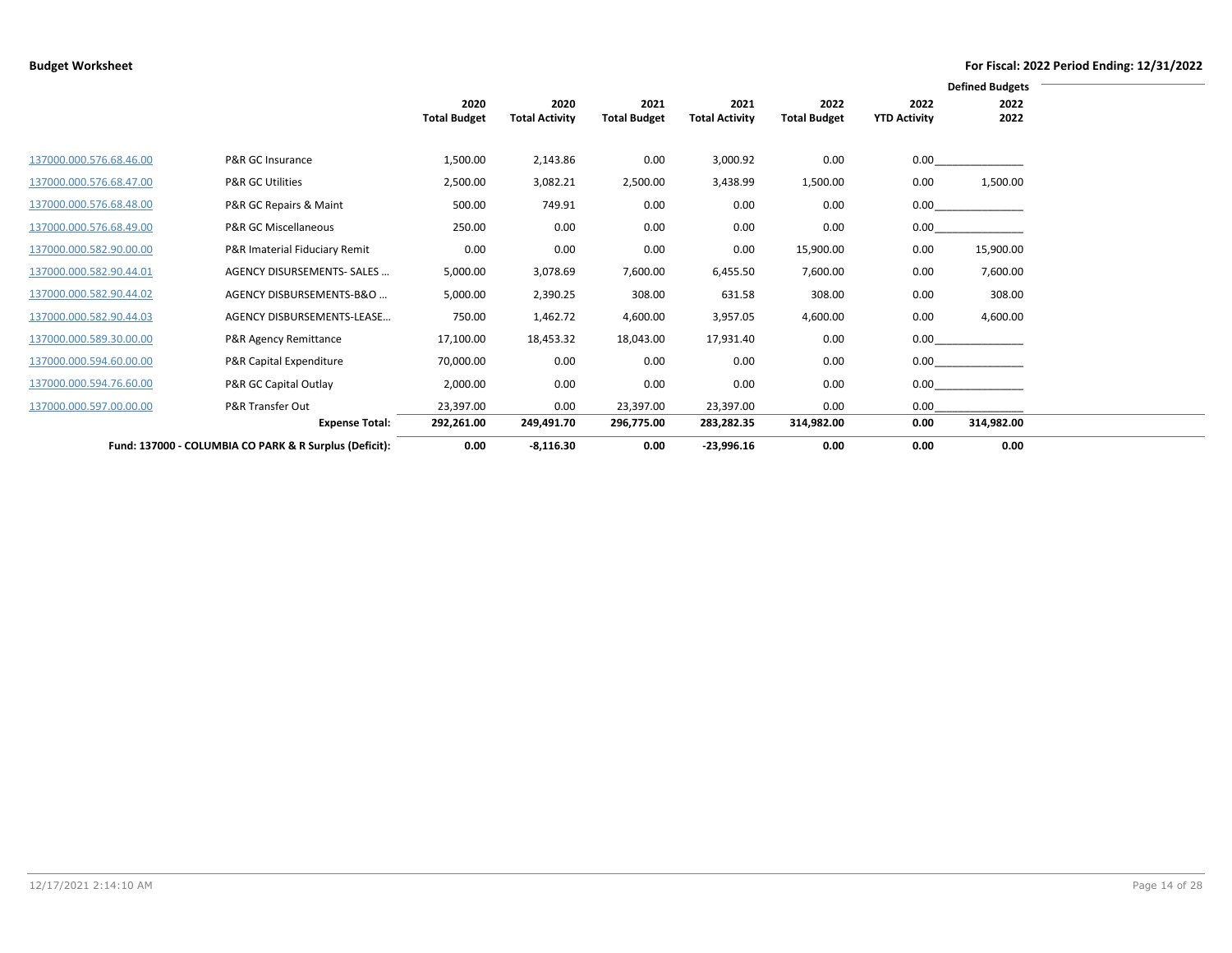|                            |                                 |                     |                       |                     |                       |                     |                     | <b>Defined Budgets</b> |
|----------------------------|---------------------------------|---------------------|-----------------------|---------------------|-----------------------|---------------------|---------------------|------------------------|
|                            |                                 | 2020                | 2020                  | 2021                | 2021                  | 2022                | 2022                | 2022                   |
|                            |                                 | <b>Total Budget</b> | <b>Total Activity</b> | <b>Total Budget</b> | <b>Total Activity</b> | <b>Total Budget</b> | <b>YTD Activity</b> | 2022                   |
| Fund: 401000 - SOLID WASTE |                                 |                     |                       |                     |                       |                     |                     |                        |
| Revenue                    |                                 |                     |                       |                     |                       |                     |                     |                        |
| 401000.000.308.00.00.01    | Beginning Fund Balance (Budget  | 37,630.00           | 0.00                  | 62,646.00           | 0.00                  | 59,130.00           | 0.00                | 59,130.00              |
| 401000.000.334.03.10.00    | Solid Waste Management Dept E   | 110,000.00          | 70,650.69             | 36,400.00           | 33,503.84             | 168,500.00          | 0.00                | 168,500.00             |
| 401000.000.343.71.00.00    | SW DISPOSAL CHARGE              | 150,000.00          | 181,065.78            | 200,000.00          | 168,804.49            | 200,000.00          | 0.00                | 200,000.00             |
| 401000.000.343.75.00.00    | SW RECYCLING REVENUE            | 5,000.00            | 6,863.36              | 5,000.00            | 9,242.00              | 5,000.00            | 0.00                | 5,000.00               |
| 401000.000.343.76.00.00    | SW RECYCLE COMPOST              | 6,000.00            | 16,901.66             | 10,000.00           | 12,443.49             | 10,000.00           | 0.00                | 10,000.00              |
| 401000.000.359.90.00.00    | SW FINES & PENALTY              | 100.00              | 30.00                 | 100.00              | 45.18                 | 100.00              | 0.00                | 100.00                 |
| 401000.000.369.91.00.00    | Misc Rev Solid Waste            | 0.00                | 372.83                | 0.00                | 0.00                  | 0.00                | 0.00                |                        |
| 401000.000.381.10.00.00    | Solid Waste Management Loan     | 0.00                | 0.00                  | 60,000.00           | 60,000.00             | 0.00                | 0.00                |                        |
| 401000.000.382.90.00.00    | <b>REFUSE TAX</b>               | 5,500.00            | 4,758.80              | 5,500.00            | 4,177.42              | 5,500.00            | 0.00                | 5,500.00               |
| 401000.000.397.00.00.00    | Solid Waste Management Transf   | 25,000.00           | 25,000.00             | 0.00                | 0.00                  | 50,000.00           | 0.00                | 50,000.00              |
|                            | <b>Revenue Total:</b>           | 339,230.00          | 305,643.12            | 379,646.00          | 288,216.42            | 498,230.00          | 0.00                | 498,230.00             |
| Expense                    |                                 |                     |                       |                     |                       |                     |                     |                        |
| 401000.000.508.00.00.01    | Ending Fund Balance (Budgetary  | 43,431.00           | 0.00                  | 40,146.00           | 0.00                  | 66,614.00           | 0.00                | 66,614.00              |
| 401000.000.537.12.10.00    | SWM Prev/Recycling/Reduction    | 2,630.00            | 6,695.90              | 5,000.00            | 5,209.70              | 6,000.00            | 0.00                | 6,000.00               |
| 401000.000.537.12.20.00    | SWM Prev/Recycling/Reduction    | 1,578.00            | 3,323.74              | 3,000.00            | 2,476.04              | 3,600.00            | 0.00                | 3,600.00               |
| 401000.000.537.12.45.00    | SWM Prev/Recyle Rent            | 100.00              | 0.00                  | 0.00                | 0.00                  | 200.00              | 0.00                | 200.00                 |
| 401000.000.537.20.10.00    | Solid Waste Management Planni   | 1,052.00            | 0.00                  | 0.00                | 0.00                  | 6,000.00            | 0.00                | 6,000.00               |
| 401000.000.537.20.20.00    | Solid Waste Management Planni   | 631.00              | 0.00                  | 0.00                | 0.00                  | 3,600.00            | 0.00                | 3,600.00               |
| 401000.000.537.20.41.00    | <b>SWM Planing Services</b>     | 0.00                | 0.00                  | 0.00                | 0.00                  | 20,000.00           | 0.00                | 20,000.00              |
| 401000.000.537.20.43.00    | <b>SWM Planning Travel</b>      | 0.00                | 0.00                  | 0.00                | 0.00                  | 2,000.00            | 0.00                | 2,000.00               |
| 401000.000.537.20.45.00    | <b>SWM Planning Rents</b>       | 0.00                | 0.00                  | 0.00                | 0.00                  | 1,000.00            | 0.00                | 1,000.00               |
| 401000.000.537.40.10.00    | Solid Waste Management Traini   | 1,578.00            | 494.24                | 2,000.00            | 1,917.82              | 2,000.00            | 0.00                | 2,000.00               |
| 401000.000.537.40.20.00    | Solid Waste Training Benefits   | 947.00              | 252.56                | 1,200.00            | 918.00                | 1,200.00            | 0.00                | 1,200.00               |
| 401000.000.537.40.43.00    | Solid Waste Management Traini   | 500.00              | 123.77                | 0.00                | 0.00                  | 2,000.00            | 0.00                | 2,000.00               |
| 401000.000.537.40.45.00    | Solid Waste Management Traini   | 500.00              | 60.50                 | 0.00                | 0.00                  | 500.00              | 0.00                | 500.00                 |
| 401000.000.537.40.49.00    | Solid Waste Management Traini   | 500.00              | 860.00                | 2,000.00            | 1,860.00              | 2,000.00            | 0.00                | 2,000.00               |
| 401000.000.537.79.10.00    | SWM Recyle/Haz Wages            | 10,520.00           | 11,532.29             | 10,000.00           | 9,815.50              | 26,200.00           | 0.00                | 26,200.00              |
| 401000.000.537.79.20.00    | <b>SWM Recycle/Haz Benefits</b> | 6,312.00            | 5,771.05              | 6,000.00            | 4,645.10              | 15,720.00           | 0.00                | 15,720.00              |
| 401000.000.537.79.31.00    | SWM Recycling/Haz Waste Supply  | 6,000.00            | 6,563.96              | 2,500.00            | 845.54                | 2,500.00            | 0.00                | 2,500.00               |

 $\overline{\phantom{0}}$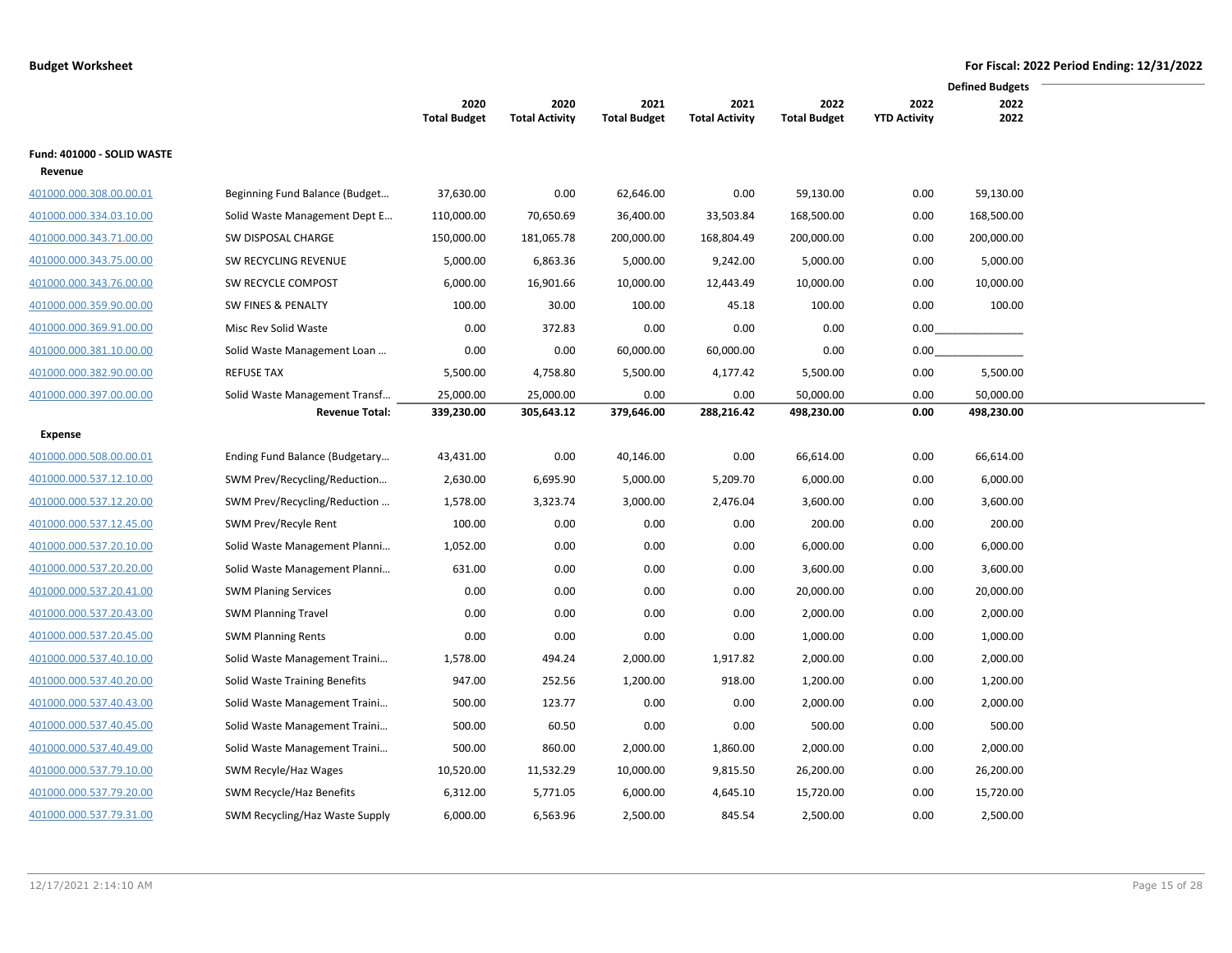|                         |                                       |                             |                               |                             |                               |                             |                             | <b>Defined Budgets</b> |
|-------------------------|---------------------------------------|-----------------------------|-------------------------------|-----------------------------|-------------------------------|-----------------------------|-----------------------------|------------------------|
|                         |                                       | 2020<br><b>Total Budget</b> | 2020<br><b>Total Activity</b> | 2021<br><b>Total Budget</b> | 2021<br><b>Total Activity</b> | 2022<br><b>Total Budget</b> | 2022<br><b>YTD Activity</b> | 2022<br>2022           |
| 401000.000.537.79.41.00 | SWM Recycling/Haz Waste Prof          | 25,000.00                   | 13,525.63                     | 10,000.00                   | 2,195.87                      | 10,000.00                   | 0.00                        | 10,000.00              |
| 401000.000.537.79.42.00 | SWM Recycling/Haz Waste Com           | 1,000.00                    | 0.00                          | 0.00                        | 0.00                          | 0.00                        | 0.00                        |                        |
| 401000.000.537.79.43.00 | SWM Recyc/Haz Travel                  | 100.00                      | 71.00                         | 0.00                        | 0.00                          | 0.00                        |                             | 0.00                   |
| 401000.000.537.79.45.00 | SWM Recycling/Haz Waster Rent         | 10,000.00                   | 7,996.00                      | 7,500.00                    | 7,941.00                      | 10,000.00                   | 0.00                        | 10,000.00              |
| 401000.000.537.79.47.00 | SWM Recycle/Haz Utilities             | 5,000.00                    | 5,258.50                      | 5,000.00                    | 4,556.70                      | 5,000.00                    | 0.00                        | 5,000.00               |
| 401000.000.537.79.48.00 | SWM Transfer Station Repair &         | 0.00                        | 1,219.50                      | 0.00                        | 0.00                          | 0.00                        |                             | $0.00$                 |
| 401000.000.537.80.31.00 | <b>SWM Transfer Station Supplies</b>  | 0.00                        | 159.25                        | 0.00                        | 51.95                         | 0.00                        |                             |                        |
| 401000.000.537.80.41.00 | SWM Transfer Station Prof Servi       | 0.00                        | 125.22                        | 0.00                        | 180.23                        | 0.00                        |                             | 0.00                   |
| 401000.000.537.80.46.00 | <b>SWM Transfer Station Insurance</b> | 0.00                        | 2,163.34                      | 0.00                        | 1,506.31                      | 0.00                        |                             | 0.00                   |
| 401000.000.537.80.49.00 | SWM Transfer Station Miscellan        | 0.00                        | 134.28                        | 0.00                        | 0.00                          | 0.00                        | 0.00                        |                        |
| 401000.000.537.81.10.00 | <b>SWM Transfer Station Wages</b>     | 28,930.00                   | 36,815.04                     | 35,000.00                   | 37,539.44                     | 20,000.00                   | 0.00                        | 20,000.00              |
| 401000.000.537.81.20.00 | <b>SWM Transfer Station Benefits</b>  | 17,358.00                   | 18,289.31                     | 21,000.00                   | 17,707.72                     | 12,000.00                   | 0.00                        | 12,000.00              |
| 401000.000.537.81.31.00 | <b>SWM Transfer Station Supplies</b>  | 2,000.00                    | 315.90                        | 2,000.00                    | 667.33                        | 2,000.00                    | 0.00                        | 2,000.00               |
| 401000.000.537.81.41.00 | SWM Transfer Station Prof. Servi      | 10,000.00                   | 351.66                        | 3,200.00                    | 3,284.09                      | 5,000.00                    | 0.00                        | 5,000.00               |
| 401000.000.537.81.42.00 | SWM Transfer Station Communi          | 0.00                        | 1,838.52                      | 2,000.00                    | 920.61                        | 2,000.00                    | 0.00                        | 2,000.00               |
| 401000.000.537.81.45.00 | <b>SWM Transfer Station Rent</b>      | 20,000.00                   | 18,989.00                     | 25,000.00                   | 19,198.00                     | 25,000.00                   | 0.00                        | 25,000.00              |
| 401000.000.537.81.46.00 | <b>SWM Transfer Station Insurance</b> | 0.00                        | 0.00                          | 3,000.00                    | 0.00                          | 3,000.00                    | 0.00                        | 3,000.00               |
| 401000.000.537.81.49.00 | SWM Transfer Station Miscellan        | 1,000.00                    | 4,197.00                      | 4,000.00                    | 2,696.00                      | 3,000.00                    | 0.00                        | 3,000.00               |
| 401000.000.537.82.45.00 | SW Hazardous Recycling Rentals        | 0.00                        | 286.00                        | 0.00                        | 0.00                          | 0.00                        | 0.00                        |                        |
| 401000.000.537.84.41.00 | <b>SWM Composting Services</b>        | 0.00                        | 0.00                          | 0.00                        | 4,106.40                      | 0.00                        | $0.00\,$                    |                        |
| 401000.000.537.84.45.00 | <b>SWM Composting Rent</b>            | 0.00                        | 6,530.00                      | 0.00                        | 9,203.00                      | 0.00                        | 0.00                        |                        |
| 401000.000.537.91.10.00 | SWM Waste Transfer Wages              | 7,890.00                    | 19,250.56                     | 20,000.00                   | 17,265.59                     | 20,000.00                   | 0.00                        | 20,000.00              |
| 401000.000.537.91.20.00 | <b>SWM Waste Transfer Benefits</b>    | 4,734.00                    | 9,641.93                      | 12,000.00                   | 8,211.53                      | 12,000.00                   | 0.00                        | 12,000.00              |
| 401000.000.537.91.31.00 | SWM Waste Transfer Station Su         | 0.00                        | 0.00                          | 0.00                        | 2,160.00                      | 0.00                        | 0.00                        |                        |
| 401000.000.537.91.45.00 | <b>SWM Waste Transfer Rental</b>      | 30,000.00                   | 26,283.00                     | 30,000.00                   | 22,703.50                     | 25,000.00                   | 0.00                        | 25,000.00              |
| 401000.000.537.91.47.00 | Solid Waste Transfer Station Utili    | 0.00                        | 0.00                          | 0.00                        | 0.00                          | 60,000.00                   | 0.00                        | 60,000.00              |
| 401000.000.537.92.47.00 | <b>SWM Landfill Charges</b>           | 60,000.00                   | 62,280.39                     | 60,000.00                   | 57,490.36                     | 0.00                        | 0.00                        |                        |
| 401000.000.581.20.00.00 | SW Interfund Loan Repayment           | 29,628.00                   | 0.00                          | 55,000.00                   | 54,979.85                     | 19,956.00                   | 0.00                        | 19,956.00              |
| 401000.000.582.90.44.01 | AGENCY DISBURSEMENTS - SALES          | 4,000.00                    | 5,622.32                      | 4,000.00                    | 5,273.65                      | 4,000.00                    | 0.00                        | 4,000.00               |
| 401000.000.582.90.44.02 | AGENCY DISBURSEMENT B & O             | 2,000.00                    | 3,605.76                      | 4,000.00                    | 3,310.76                      | 3,000.00                    | 0.00                        | 3,000.00               |
| 401000.000.582.90.44.04 | AGENCY DISBURSEMENTS-EXTE             | 2,000.00                    | 0.00                          | 2,000.00                    | 0.00                          | 1,000.00                    | 0.00                        | 1,000.00               |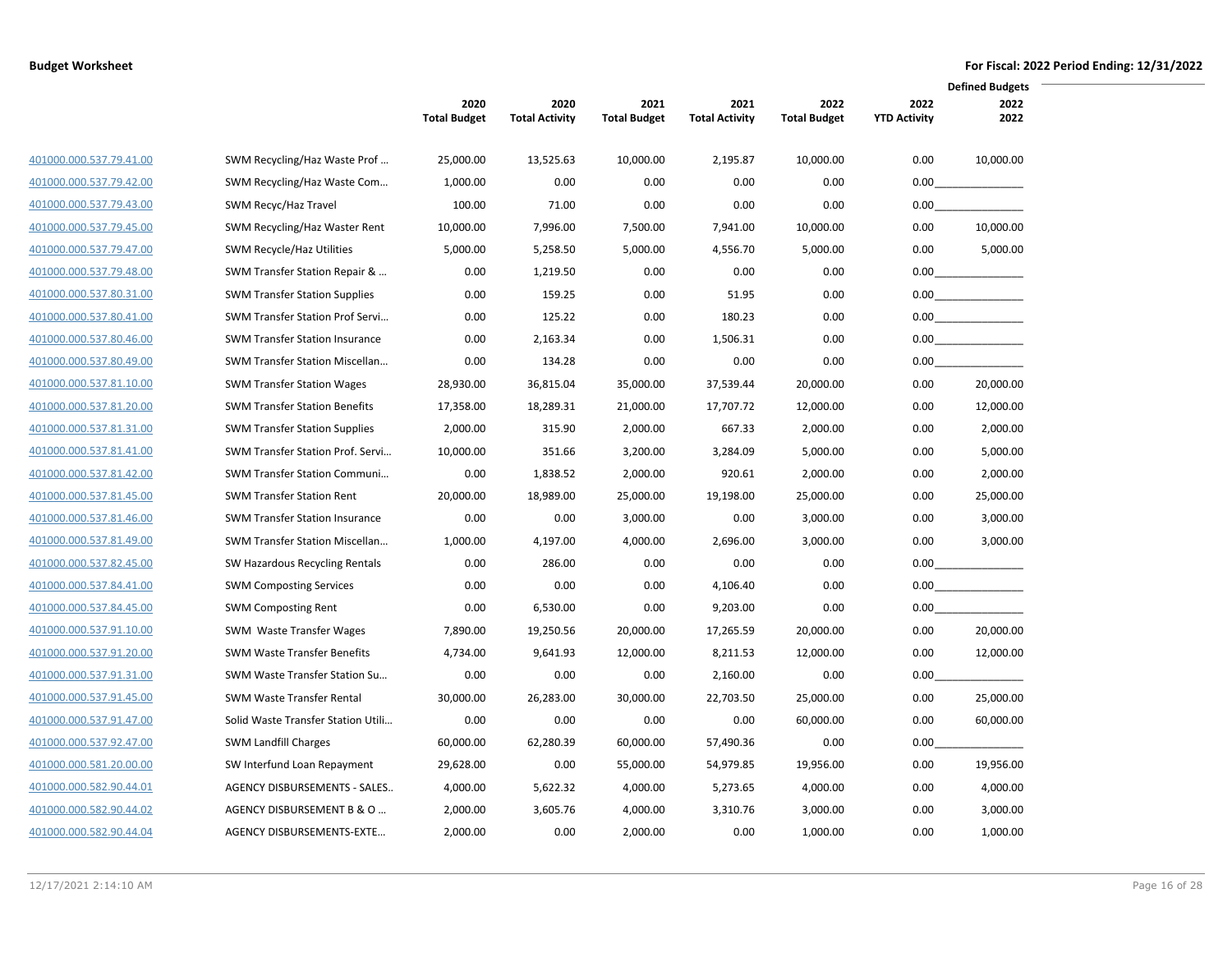|                         |                                               |                     |                       |                     |                       |                     |                     | <b>Defined Budgets</b> |
|-------------------------|-----------------------------------------------|---------------------|-----------------------|---------------------|-----------------------|---------------------|---------------------|------------------------|
|                         |                                               | 2020                | 2020                  | 2021                | 2021                  | 2022                | 2022                | 2022                   |
|                         |                                               | <b>Total Budget</b> | <b>Total Activity</b> | <b>Total Budget</b> | <b>Total Activity</b> | <b>Total Budget</b> | <b>YTD Activity</b> | 2022                   |
|                         |                                               |                     |                       |                     |                       |                     |                     |                        |
| 401000.000.592.37.00.00 | Interes Solid Waste Utilities                 | 0.00                | 0.00                  | 1,600.00            | 3,232.38              | 0.00                | 0.00                |                        |
|                         |                                               |                     |                       |                     |                       |                     |                     |                        |
| 401000.000.592.37.80.00 | Interest Paid Interfund Loan SW               | 2,311.00            | 0.00                  | 1,500.00            | 44.04                 | 140.00              | 0.00                | 140.00                 |
| 401000.000.594.37.00.00 | Solid Waste Management Capital                | 0.00                | 0.00                  | 0.00                | 0.00                  | 95,000.00           | 0.00                | 95,000.00              |
|                         | <b>Expense Total:</b>                         | 339,230.00          | 280,627.12            | 379,646.00          | 314,114.01            | 498,230.00          | 0.00                | 498,230.00             |
|                         | Fund: 401000 - SOLID WASTE Surplus (Deficit): | 0.00                | 25.016.00             | 0.00                | $-25,897.59$          | 0.00                | 0.00                | 0.00                   |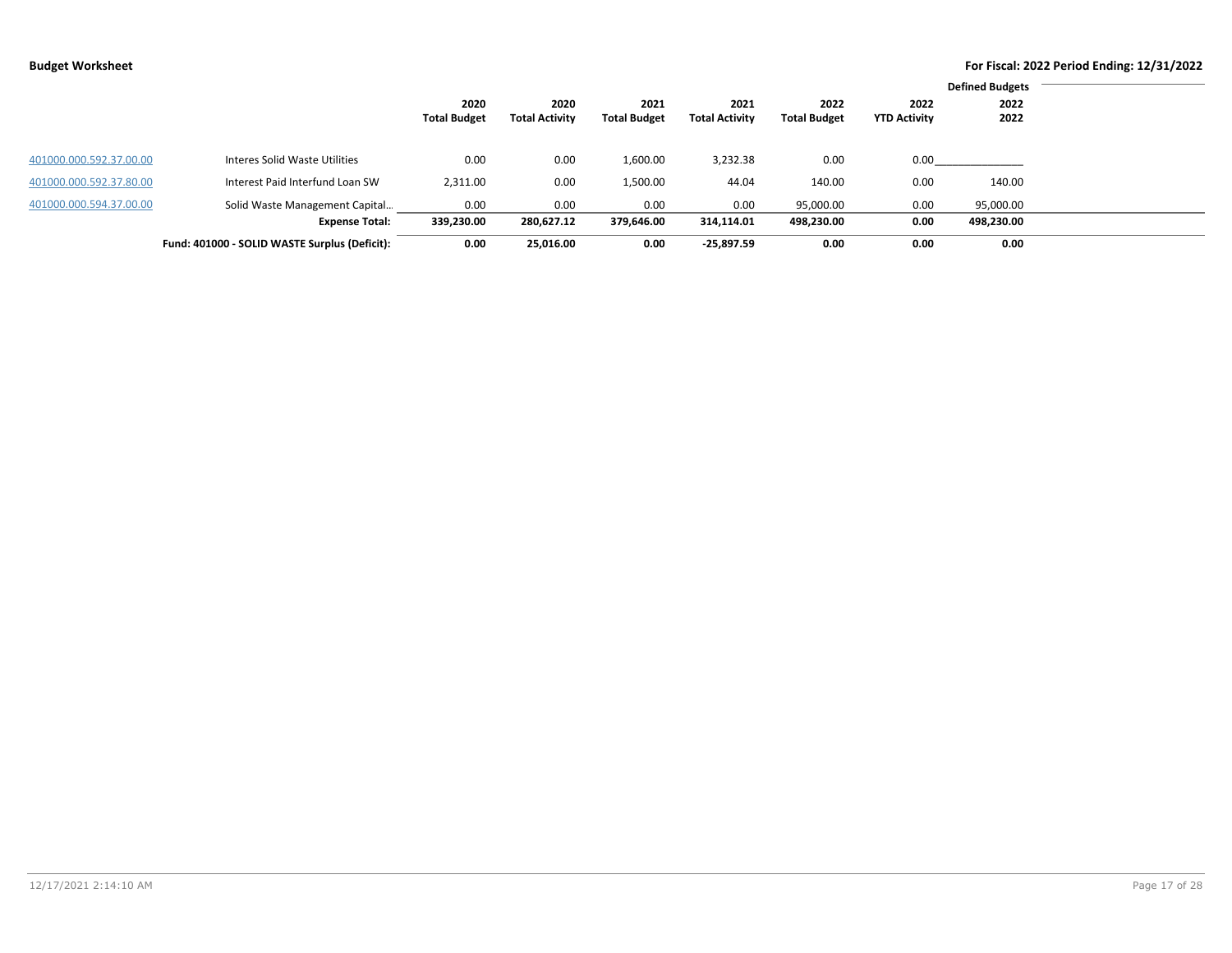|                         |                                           |                             |                               |                             |                               |                             |                             | <b>Defined Budgets</b> |  |
|-------------------------|-------------------------------------------|-----------------------------|-------------------------------|-----------------------------|-------------------------------|-----------------------------|-----------------------------|------------------------|--|
|                         |                                           | 2020<br><b>Total Budget</b> | 2020<br><b>Total Activity</b> | 2021<br><b>Total Budget</b> | 2021<br><b>Total Activity</b> | 2022<br><b>Total Budget</b> | 2022<br><b>YTD Activity</b> | 2022<br>2022           |  |
|                         |                                           |                             |                               |                             |                               |                             |                             |                        |  |
| Fund: 501000 - E R & R  |                                           |                             |                               |                             |                               |                             |                             |                        |  |
| Revenue                 |                                           |                             |                               |                             |                               |                             |                             |                        |  |
| 501000.000.308.00.00.01 | Beginning Fund Balance (Budget            | 492,926.00                  | 0.00                          | 507,370.00                  | 0.00                          | 589,792.00                  | 0.00                        | 589,792.00             |  |
| 501000.000.344.20.20.00 | <b>ER&amp;R SALE OF MERCHANDISE</b>       | 10,000.00                   | 0.00                          | 2,000.00                    | 0.00                          | 0.00                        | 0.00                        |                        |  |
| 501000.000.344.20.40.00 | <b>ER&amp;R STORE SALES</b>               | 6,000.00                    | 3,219.39                      | 0.00                        | 8,406.20                      | 2,000.00                    | 0.00                        | 2,000.00               |  |
| 501000.000.348.20.00.00 | <b>Interfund Rock Sales</b>               | 199,524.00                  | 222,411.39                    | 400,000.00                  | 118,078.43                    | 100,000.00                  | 0.00                        | 100,000.00             |  |
| 501000.000.348.30.00.00 | ER&R VEH/EQUIP REPAIR CHG                 | 500.00                      | 24.97                         | 0.00                        | 0.00                          | 0.00                        | 0.00                        |                        |  |
| 501000.000.348.40.00.00 | ER&R PART/MATERIAL SALES                  | 33,557.00                   | 0.00                          | 0.00                        | 0.00                          | 0.00                        |                             | 0.00                   |  |
| 501000.000.361.40.20.00 | <b>ER&amp;R Interfund Interest Income</b> | 2,311.00                    | 0.00                          | 1,500.00                    | 3,232.38                      | 0.00                        | 0.00                        |                        |  |
| 501000.000.362.10.00.00 | ER&R SHORT TERM EQUIPMENT                 | 800,000.00                  | 778,577.66                    | 800,000.00                  | 733,349.97                    | 800,000.00                  | 0.00                        | 800,000.00             |  |
| 501000.000.362.20.00.00 | ER&R Interfund Rent Long Term             | 221,229.00                  | 198,216.50                    | 150,000.00                  | 194,530.00                    | 150,000.00                  | 0.00                        | 150,000.00             |  |
| 501000.000.362.50.00.00 | ER&R INTERFUND FACILITY RENT              | 5,000.00                    | 0.00                          | 0.00                        | 0.00                          | 50,000.00                   | 0.00                        | 50,000.00              |  |
| 501000.000.369.10.00.00 | <b>ER&amp;R SURPLUS SALE</b>              | 25,000.00                   | 18,930.75                     | 0.00                        | 227.50                        | 0.00                        |                             |                        |  |
| 501000.000.369.91.00.00 | <b>ER&amp;R MISC REVENUE</b>              | 5,000.00                    | 621.39                        | 0.00                        | 0.00                          | 0.00                        |                             | 0.00                   |  |
| 501000.000.381.20.00.00 | ER&R Loan Repayment Received              | 29,628.00                   | 0.00                          | 15,000.00                   | 50,000.00                     | 0.00                        |                             | 0.00                   |  |
| 501000.000.382.90.00.00 | <b>ER&amp;R SALES TAX</b>                 | 2,500.00                    | 244.97                        | 1,000.00                    | 700.68                        | 0.00                        | 0.00                        |                        |  |
| 501000.000.385.00.00.00 | SPECIAL & EXTRAORDINARY                   | 0.00                        | 0.00                          | 0.00                        | 690.83                        | 0.00                        | 0.00                        |                        |  |
|                         | <b>Revenue Total:</b>                     | 1,833,175.00                | 1,222,247.02                  | 1,876,870.00                | 1,109,215.99                  | 1,691,792.00                | 0.00                        | 1,691,792.00           |  |
| Expense                 |                                           |                             |                               |                             |                               |                             |                             |                        |  |
| 501000.000.508.00.00.01 | Ending Fund Balance (Budgetary            | 0.00                        | 0.00                          | 793,739.00                  | 0.00                          | 370,382.00                  | 0.00                        | 370,382.00             |  |
| 501000.000.548.35.10.00 | <b>ER&amp;R Mechanical Shop Wages</b>     | 12,750.00                   | 18,270.37                     | 14,080.00                   | 14,835.12                     | 17,338.00                   | 0.00                        | 17,338.00              |  |
| 501000.000.548.35.20.00 | <b>ER&amp;R Mechanical Shop Benefits</b>  | 7,650.00                    | 9,145.08                      | 8,448.00                    | 7,093.18                      | 10,403.00                   | 0.00                        | 10,403.00              |  |
| 501000.000.548.35.31.00 | <b>ER&amp;R Mechanical Shop Supplies</b>  | 9,600.00                    | 6,387.49                      | 5,100.00                    | 3,289.09                      | 5,000.00                    | 0.00                        | 5,000.00               |  |
| 501000.000.548.35.35.00 | <b>ER&amp;R Mechanical Small Tools</b>    | 0.00                        | 0.00                          | 1,000.00                    | 0.00                          | 1,000.00                    | 0.00                        | 1,000.00               |  |
| 501000.000.548.35.41.00 | ER&R Mechanical Shop Prof Serv            | 6,500.00                    | 11,521.93                     | 6,500.00                    | 12,385.05                     | 10,000.00                   | 0.00                        | 10,000.00              |  |
| 501000.000.548.35.45.00 | <b>ER&amp;R Mechanical Shop Rentals</b>   | 2,000.00                    | 8,310.50                      | 2,000.00                    | 7,227.89                      | 5,000.00                    | 0.00                        | 5,000.00               |  |
| 501000.000.548.35.46.00 | <b>ER&amp;R Mechanical Shop Insurance</b> | 1,500.00                    | 16,731.80                     | 1,500.00                    | 0.00                          | 1,500.00                    | 0.00                        | 1,500.00               |  |
| 501000.000.548.35.47.00 | <b>ER&amp;R Mechanical Shop Utilities</b> | 25,000.00                   | 19,965.28                     | 22,500.00                   | 21,156.50                     | 22,500.00                   | 0.00                        | 22,500.00              |  |
| 501000.000.548.35.48.00 | ER&R Mechanical Shop Repair &             | 5,000.00                    | 3,307.28                      | 5,000.00                    | 780.48                        | 5,000.00                    | 0.00                        | 5,000.00               |  |
| 501000.000.548.38.10.00 | <b>ER&amp;R Mechanical Shop Op Wages</b>  | 76,500.00                   | 115,454.92                    | 105,600.00                  | 121,797.31                    | 130,035.00                  | 0.00                        | 130,035.00             |  |
| 501000.000.548.38.20.00 | ER&R Mechanical Shop Op Benef             | 45,900.00                   | 57,910.11                     | 63,360.00                   | 57,487.02                     | 78,021.00                   | 0.00                        | 78,021.00              |  |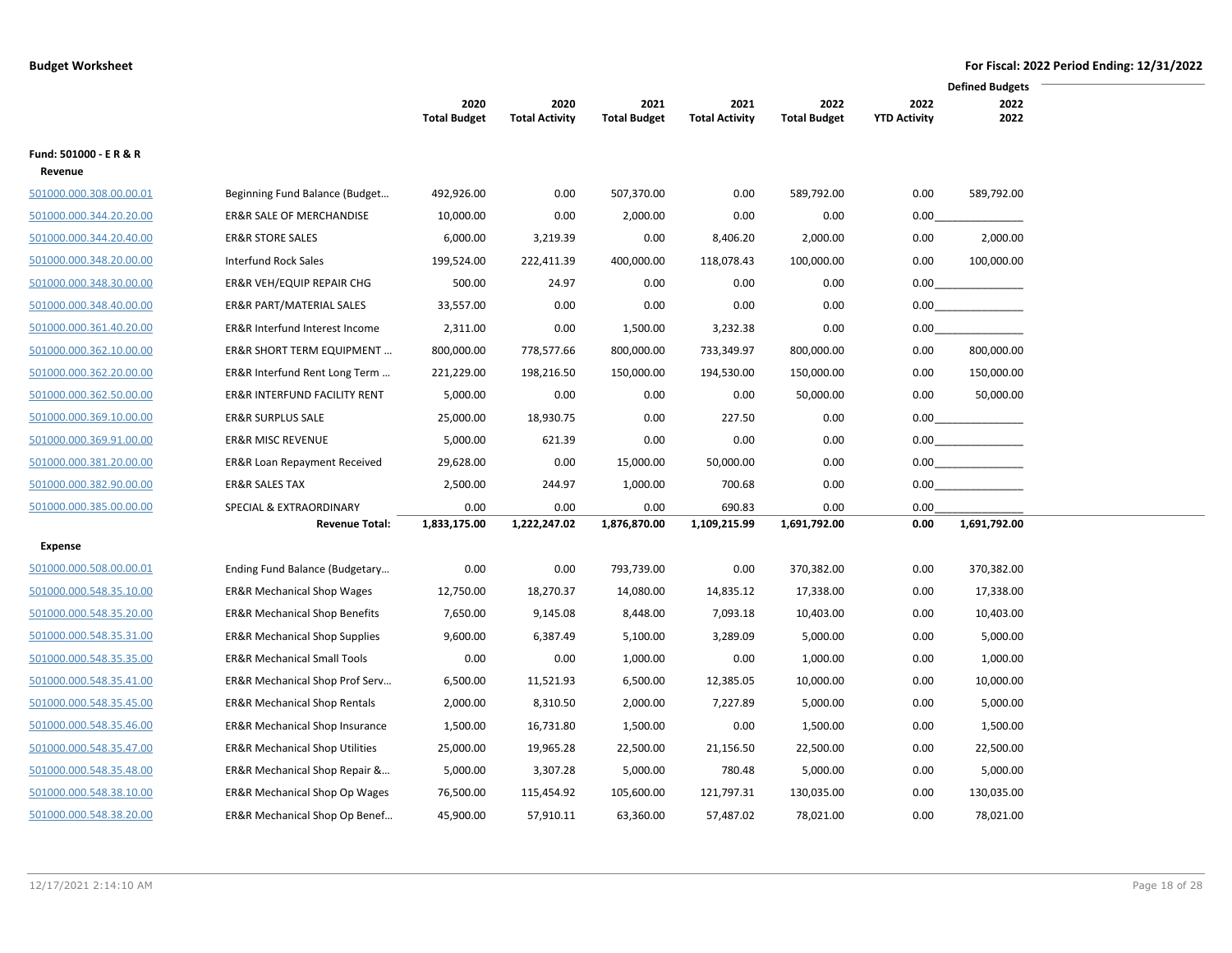|                         |                                              |                             |                               |                             |                               |                             |                             | <b>Defined Budgets</b> |  |
|-------------------------|----------------------------------------------|-----------------------------|-------------------------------|-----------------------------|-------------------------------|-----------------------------|-----------------------------|------------------------|--|
|                         |                                              | 2020<br><b>Total Budget</b> | 2020<br><b>Total Activity</b> | 2021<br><b>Total Budget</b> | 2021<br><b>Total Activity</b> | 2022<br><b>Total Budget</b> | 2022<br><b>YTD Activity</b> | 2022<br>2022           |  |
|                         |                                              |                             | 839.99                        |                             |                               |                             | 0.00                        |                        |  |
| 501000.000.548.38.31.00 | ER&R Mechanical Shop Op Supply               | 2,400.00                    |                               | 1,500.00                    | 2,731.15                      | 1,500.00                    |                             | 1,500.00               |  |
| 501000.000.548.38.32.00 | <b>ER&amp;R Mechanical Shop Op Fuel</b>      | 0.00                        | 593.74                        | 1,000.00                    | 0.00                          | 1,000.00                    | 0.00                        | 1,000.00               |  |
| 501000.000.548.38.35.00 | ER&R Mechanical Shop Op Small                | 2,500.00                    | 4,227.81                      | 1,000.00                    | 3,259.89                      | 1,000.00                    | 0.00                        | 1,000.00               |  |
| 501000.000.548.38.41.00 | ER&R Mechanical Shop Op Prof                 | 3,500.00                    | 795.56                        | 1,000.00                    | 477.38                        | 1,000.00                    | 0.00                        | 1,000.00               |  |
| 501000.000.548.38.42.00 | ER&R Mechanical Shop Op Com                  | 2,000.00                    | 0.00                          | 0.00                        | 0.00                          | 0.00                        | 0.00                        |                        |  |
| 501000.000.548.38.45.00 | ER&R Mechanical Shop Op Renta                | 3,000.00                    | 2,934.50                      | 10,000.00                   | 5,553.50                      | 5,000.00                    | 0.00                        | 5,000.00               |  |
| 501000.000.548.38.46.00 | ER&R Mechanical Shop Op Insur                | 3,500.00                    | 3,605.57                      | 5,000.00                    | 0.00                          | 5,000.00                    | 0.00                        | 5,000.00               |  |
| 501000.000.548.38.49.00 | ER&r Mechanical Shop Op Miscel               | 1,000.00                    | 129.00                        | 0.00                        | 0.00                          | 0.00                        | 0.00                        |                        |  |
| 501000.000.548.39.10.00 | <b>ER&amp;R Other Operating Wages</b>        | 3,825.00                    | 3,445.55                      | 7,040.00                    | 3,748.83                      | 8,669.00                    | 0.00                        | 8,669.00               |  |
| 501000.000.548.39.20.00 | <b>ER&amp;R Other Operating Benefits</b>     | 2,295.00                    | 1,728.60                      | 4,224.00                    | 1,794.32                      | 5,201.00                    | 0.00                        | 5,201.00               |  |
| 501000.000.548.39.31.00 | <b>ER&amp;R Other Operating Supplies</b>     | 0.00                        | 227.38                        | 500.00                      | 211.54                        | 500.00                      | 0.00                        | 500.00                 |  |
| 501000.000.548.39.35.00 | ER&R Other Operating Small Too               | 0.00                        | 172.40                        | 500.00                      | 0.00                          | 500.00                      | 0.00                        | 500.00                 |  |
| 501000.000.548.39.45.00 | <b>ER&amp;R Other Operating Rentals</b>      | 0.00                        | 0.00                          | 1,000.00                    | 44.00                         | 1,000.00                    | 0.00                        | 1,000.00               |  |
| 501000.000.548.48.10.00 | <b>ER&amp;R Parts Store Op Wages</b>         | 6,375.00                    | 1,197.58                      | 4,224.00                    | 1,081.35                      | 5,201.00                    | 0.00                        | 5,201.00               |  |
| 501000.000.548.48.20.00 | <b>ER&amp;R Part Store Op Benefits</b>       | 3,825.00                    | 620.77                        | 2,534.00                    | 499.54                        | 3,121.00                    | 0.00                        | 3,121.00               |  |
| 501000.000.548.48.31.00 | ER&R Part Store Operations Supp              | 33,250.00                   | 100,021.27                    | 20,000.00                   | 26,186.01                     | 20,000.00                   | 0.00                        | 20,000.00              |  |
| 501000.000.548.48.34.00 | ER&R Part Store Op Materials Pur             | 20,000.00                   | 106,032.78                    | 5,000.00                    | 3,749.17                      | 5,000.00                    | 0.00                        | 5,000.00               |  |
| 501000.000.548.48.34.10 | ER&R Part Store Op Rock Pur                  | 50,000.00                   | 0.00                          | 50,000.00                   | 0.00                          | 150,000.00                  | 0.00                        | 150,000.00             |  |
| 501000.000.548.48.41.00 | ER&R Part Store Professional Ser             | 0.00                        | 4,221.60                      | 0.00                        | 0.00                          | 0.00                        | 0.00                        |                        |  |
| 501000.000.548.48.44.00 | ER&R Part Store Taxes & Op Asse              | 500.00                      | 49.55                         | 250.00                      | 4.46                          | 250.00                      | 0.00                        | 250.00                 |  |
| 501000.000.548.48.45.00 | <b>ER&amp;R Part Store Rentals</b>           | 14,250.00                   | 6,000.00                      | 5,000.00                    | 7,073.47                      | 5,000.00                    | 0.00                        | 5,000.00               |  |
| 501000.000.548.49.10.00 | <b>ER&amp;R Other Operating Wages</b>        | 6,375.00                    | 670.53                        | 2,816.00                    | 273.32                        | 3,468.00                    | 0.00                        | 3,468.00               |  |
| 501000.000.548.49.20.00 | <b>ER&amp;R Other Operating Benefits</b>     | 3,825.00                    | 325.34                        | 1,690.00                    | 124.91                        | 2,081.00                    | 0.00                        | 2,081.00               |  |
| 501000.000.548.49.31.00 | <b>ER&amp;R Other Operating Supplies</b>     | 1,750.00                    | 310.33                        | 500.00                      | 0.00                          | 500.00                      | 0.00                        | 500.00                 |  |
| 501000.000.548.49.45.00 | <b>ER&amp;R Other Operating Rentals</b>      | 750.00                      | 66.56                         | 250.00                      | 44.00                         | 250.00                      | 0.00                        | 250.00                 |  |
| 501000.000.548.65.10.00 | <b>ER&amp;R Rental Serv Fac Wages</b>        | 1,275.00                    | 533.03                        | 2,816.00                    | 2,220.64                      | 3,468.00                    | 0.00                        | 3,468.00               |  |
| 501000.000.548.65.20.00 | <b>ER&amp;R Rental Serv Fac Benefits</b>     | 765.00                      | 271.61                        | 1,690.00                    | 1,033.57                      | 2,081.00                    | 0.00                        | 2,081.00               |  |
| 501000.000.548.65.31.00 | <b>ER&amp;R Rental Serv Fac Supplies</b>     | 0.00                        | 5,627.40                      | 0.00                        | 592.42                        | 0.00                        | 0.00                        |                        |  |
| 501000.000.548.65.41.00 | <b>ER&amp;R Rental Serv Fac Prof Service</b> | 0.00                        | 146.60                        | 250.00                      | 5,956.40                      | 2,500.00                    | 0.00                        | 2,500.00               |  |
| 501000.000.548.65.42.00 | ER&R Rental Serv Fac Communic                | 75.00                       | 0.00                          | 0.00                        | 0.00                          | 0.00                        | 0.00                        |                        |  |
| 501000.000.548.65.45.00 | <b>ER&amp;R Rental Serv Fac Rental</b>       | 500.00                      | 648.50                        | 500.00                      | 4,011.80                      | 5,000.00                    | 0.00                        | 5,000.00               |  |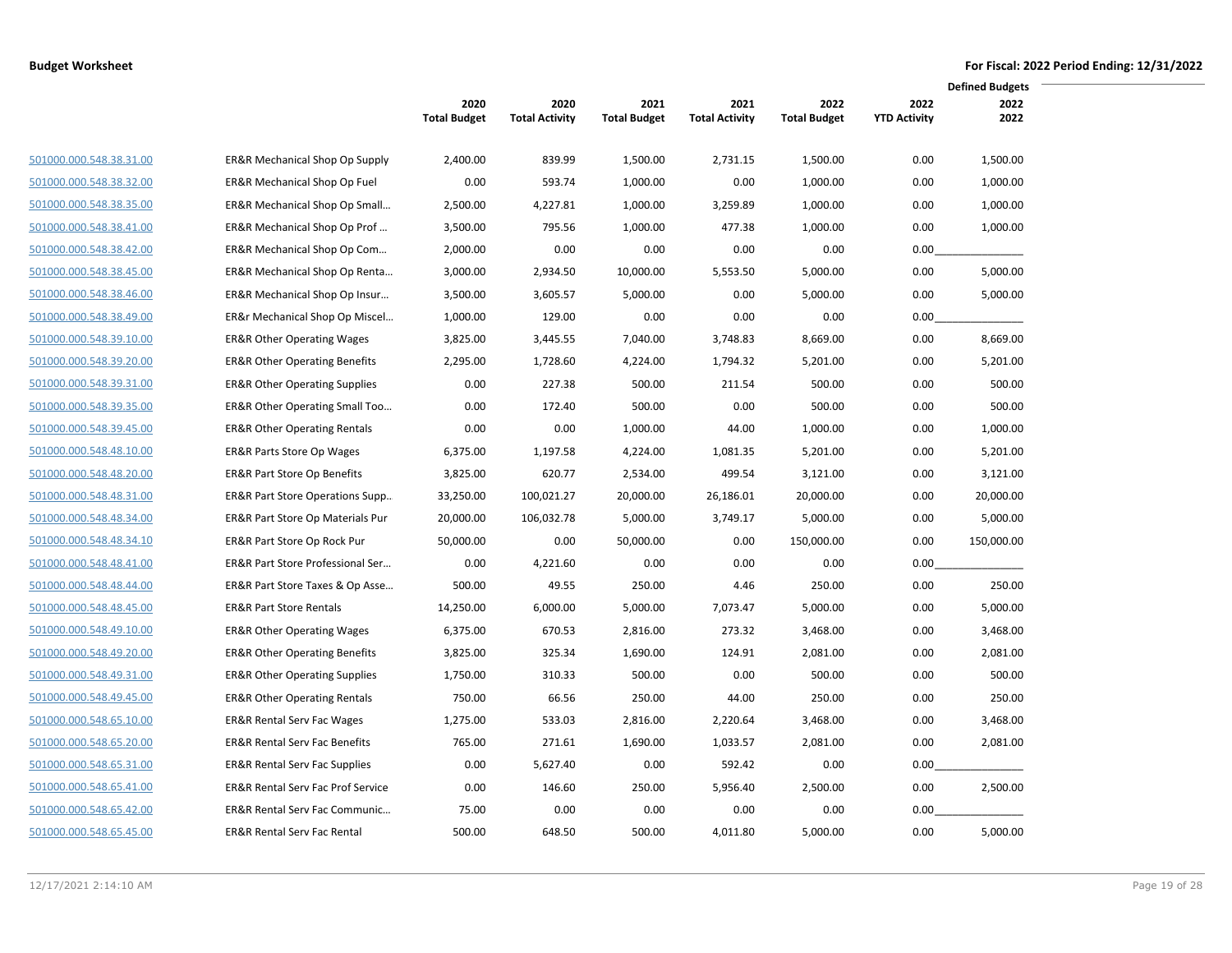|                         |                                            |                             |                               |                             |                               |                             |                             | <b>Defined Budgets</b> |  |
|-------------------------|--------------------------------------------|-----------------------------|-------------------------------|-----------------------------|-------------------------------|-----------------------------|-----------------------------|------------------------|--|
|                         |                                            | 2020<br><b>Total Budget</b> | 2020<br><b>Total Activity</b> | 2021<br><b>Total Budget</b> | 2021<br><b>Total Activity</b> | 2022<br><b>Total Budget</b> | 2022<br><b>YTD Activity</b> | 2022<br>2022           |  |
| 501000.000.548.65.46.00 | ER&R Rental Service Fac Insuran            | 0.00                        | 886.77                        | 15,500.00                   | 0.00                          | 0.00                        | 0.00                        |                        |  |
| 501000.000.548.65.47.00 | <b>ER&amp;R Rental Serv Fac Utilities</b>  | 5,000.00                    | 3,367.44                      | 5,000.00                    | 4,536.47                      | 5,000.00                    | 0.00                        | 5,000.00               |  |
| 501000.000.548.65.48.00 | ER&R Rental Serv Fac Repair &              | 0.00                        | 0.00                          | 0.00                        | 371.81                        | 0.00                        | 0.00                        |                        |  |
| 501000.000.548.65.49.00 | ER&R Rental Serv Fac Miscellane            | 631,781.00                  | 1,092.67                      | 0.00                        | 171.06                        | 1,000.00                    | 0.00                        | 1,000.00               |  |
| 501000.000.548.68.10.00 | <b>ER&amp;R Rental Serv Op Wages</b>       | 7,650.00                    | 269.89                        | 2,816.00                    | 122.56                        | 3,468.00                    | 0.00                        | 3,468.00               |  |
| 501000.000.548.68.20.00 | <b>ER&amp;R Rental Serv Op Benefits</b>    | 4,590.00                    | 135.34                        | 1,690.00                    | 57.54                         | 2,081.00                    | 0.00                        | 2,081.00               |  |
| 501000.000.548.68.31.00 | <b>ER&amp;R Rental Serv Op Supply</b>      | 74,700.00                   | 148,898.84                    | 70,000.00                   | 163,081.65                    | 75,000.00                   | 0.00                        | 75,000.00              |  |
| 501000.000.548.68.32.00 | ER&r Rental Serv Op Fuel                   | 200,000.00                  | 112,654.61                    | 120,000.00                  | 165,770.15                    | 140,000.00                  | 0.00                        | 140,000.00             |  |
| 501000.000.548.68.41.00 | ER&R Rental Serv Op Prof Service           | 975.00                      | 1,324.77                      | 2,000.00                    | 1,520.19                      | 2,000.00                    | 0.00                        | 2,000.00               |  |
| 501000.000.548.68.45.00 | ER&R Rental Serv Op Rentals                | 60,000.00                   | 65,754.17                     | 100,000.00                  | 86,686.43                     | 90,000.00                   | 0.00                        | 90,000.00              |  |
| 501000.000.548.68.46.00 | <b>ER&amp;R Rental Serv Op Insurance</b>   | 0.00                        | 0.00                          | 0.00                        | 0.00                          | 15,500.00                   | 0.00                        | 15,500.00              |  |
| 501000.000.548.68.48.00 | ER&R Rental Serv Op Repair & M             | 120,000.00                  | 56,911.63                     | 100,000.00                  | 95,961.27                     | 40,000.00                   | 0.00                        | 40,000.00              |  |
| 501000.000.548.68.49.00 | <b>ER&amp;R Rental Service Misc</b>        | 0.00                        | 4,494.75                      | 0.00                        | 314.50                        | 1,000.00                    | 0.00                        | 1,000.00               |  |
| 501000.000.548.69.10.00 | <b>ER&amp;R Other Service Wages</b>        | 12,750.00                   | 86.46                         | 1,408.00                    | 0.00                          | 1,734.00                    | 0.00                        | 1,734.00               |  |
| 501000.000.548.69.20.00 | <b>ER&amp;R Other Service Benefits</b>     | 7,650.00                    | 43.28                         | 845.00                      | 0.00                          | 1,040.00                    | 0.00                        | 1,040.00               |  |
| 501000.000.548.69.31.00 | <b>ER&amp;R Other Services Supplies</b>    | 15,300.00                   | 14,655.96                     | 15,000.00                   | 11,897.22                     | 15,000.00                   | 0.00                        | 15,000.00              |  |
| 501000.000.548.69.41.00 | <b>ER&amp;R Other Service Prof Service</b> | 450.00                      | 592.50                        | 500.00                      | 656.56                        | 500.00                      | 0.00                        | 500.00                 |  |
| 501000.000.548.69.45.00 | <b>ER&amp;R Other Services Rental</b>      | 0.00                        | 123.00                        | 0.00                        | 300.00                        | 0.00                        | 0.00                        |                        |  |
| 501000.000.548.69.48.00 | ER&R Other Services Repair & M             | 0.00                        | 332.12                        | 0.00                        | 0.00                          | 0.00                        | 0.00                        |                        |  |
| 501000.000.548.69.49.00 | ER&R Other Services Miscellane             | 0.00                        | 0.00                          | 23,000.00                   | 21.20                         | 23,000.00                   | 0.00                        | 23,000.00              |  |
| 501000.000.582.90.44.01 | AGENCY DISBURSEMENTS - SALES               | 500.00                      | 263.99                        | 1,000.00                    | 582.18                        | 1,000.00                    | 0.00                        | 1,000.00               |  |
| 501000.000.582.90.44.02 | AGENCY DISBURSEMENTS-B&O                   | 0.00                        | 810.77                        | 0.00                        | 27.60                         | 0.00                        |                             | 0.00                   |  |
| 501000.000.591.48.70.00 | EquipRent&Revolve SW Bldg Loa              | 36,437.00                   | 36,436.72                     | 40,000.00                   | 0.00                          | 0.00                        |                             | 0.00                   |  |
| 501000.000.592.37.00.00 | ER&R Solid Waste Bldg Loan Inte            | 1,457.00                    | 0.00                          | 1,000.00                    | 0.00                          | 0.00                        |                             | 0.00                   |  |
| 501000.000.592.48.80.00 | <b>ER&amp;R Loan Interest</b>              | 0.00                        | 1,457.46                      | 0.00                        | 0.00                          | 0.00                        |                             |                        |  |
| 501000.000.594.00.00.00 | <b>ER&amp;R Capital Expenditures</b>       | 0.00                        | 95,343.24                     | 0.00                        | 0.00                          | 0.00                        | 0.00                        |                        |  |
| 501000.000.594.48.00.00 | ER&R Capital Outlay Equipment              | 249,000.00                  | 149,418.43                    | 168,000.00                  | 169,848.23                    | 295,000.00                  | 0.00                        | 295.000.00             |  |
| 501000.000.594.60.00.00 | Equip Rental&Revolving Capital             | 45,000.00                   | 0.00                          | 50,000.00                   | 2,303.96                      | 85,000.00                   | 0.00                        | 85,000.00              |  |
|                         | <b>Expense Total:</b>                      | 1,833,175.00                | 1,207,803.12                  | 1,876,870.00                | 1,020,953.89                  | 1,691,792.00                | 0.00                        | 1,691,792.00           |  |
|                         | Fund: 501000 - E R & R Surplus (Deficit):  | 0.00                        | 14,443.90                     | 0.00                        | 88,262.10                     | 0.00                        | 0.00                        | 0.00                   |  |
|                         | <b>Report Surplus (Deficit):</b>           | 402,612.00                  | 54,453.33                     | 0.00                        | 857,131.75                    | 0.00                        | 0.00                        | 0.00                   |  |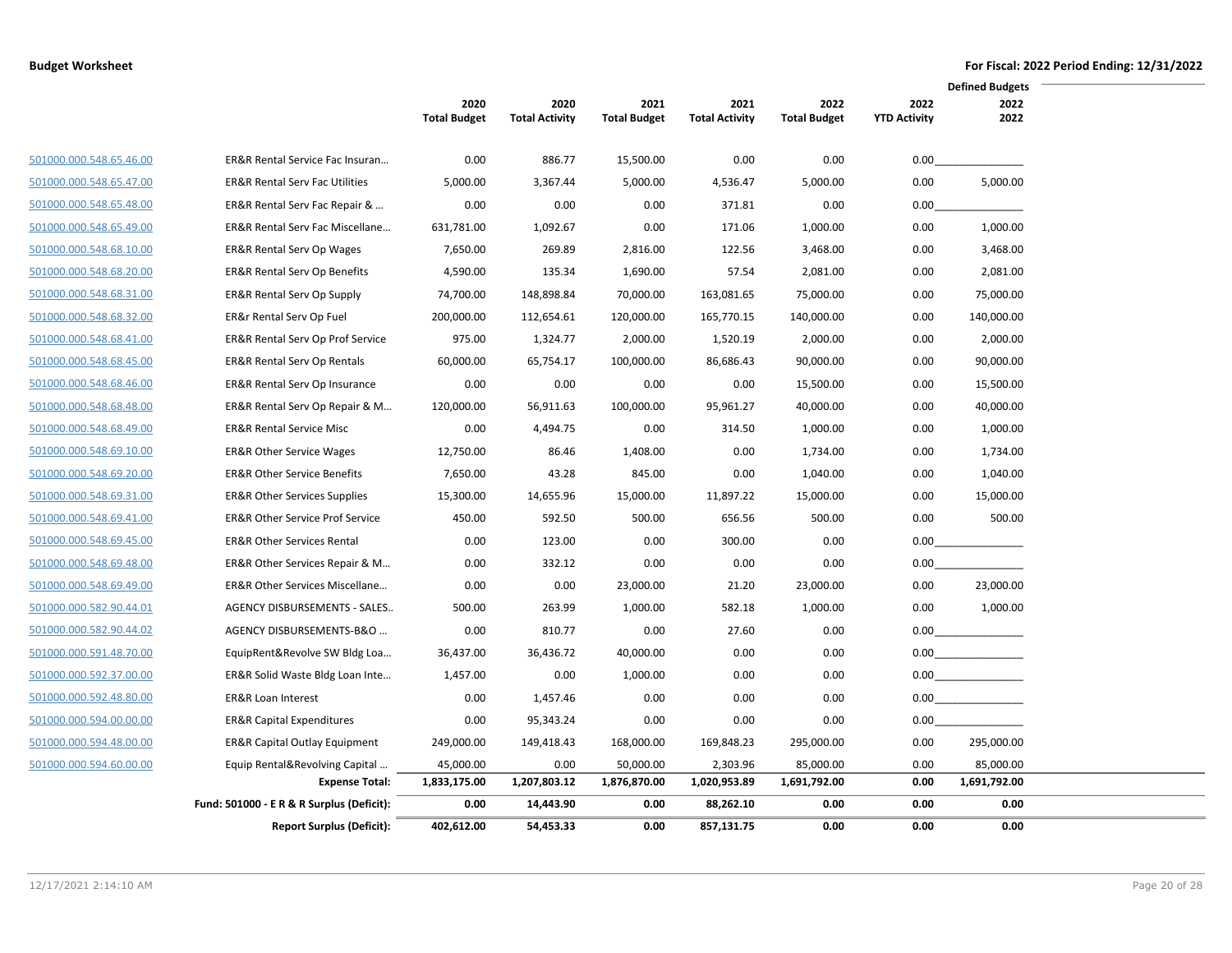# **Group Summary**

|                            |                                               |                             |                               |                             |                               |                             |                             | <b>Defined Budgets</b> |
|----------------------------|-----------------------------------------------|-----------------------------|-------------------------------|-----------------------------|-------------------------------|-----------------------------|-----------------------------|------------------------|
|                            |                                               | 2020<br><b>Total Budget</b> | 2020<br><b>Total Activity</b> | 2021<br><b>Total Budget</b> | 2021<br><b>Total Activity</b> | 2022<br><b>Total Budget</b> | 2022<br><b>YTD Activity</b> | 2022<br>2022           |
| <b>Account Typ</b>         |                                               |                             |                               |                             |                               |                             |                             |                        |
| Fund: 101000 - COUNTY ROAD |                                               |                             |                               |                             |                               |                             |                             |                        |
| Revenue                    |                                               | 7,151,691.00                | 5,323,423.86                  | 11,397,878.00               | 4,710,514.38                  | 9,015,642.00                | 0.00                        | 9,015,642.00           |
| Expense                    |                                               | 6,956,691.00                | 5,090,960.91                  | 11,397,878.00               | 3,957,508.64                  | 9,015,642.00                | 0.00                        | 9,015,642.00           |
|                            | Fund: 101000 - COUNTY ROAD Surplus (Deficit): | 195,000.00                  | 232,462.95                    | 0.00                        | 753,005.74                    | 0.00                        | 0.00                        | 0.00                   |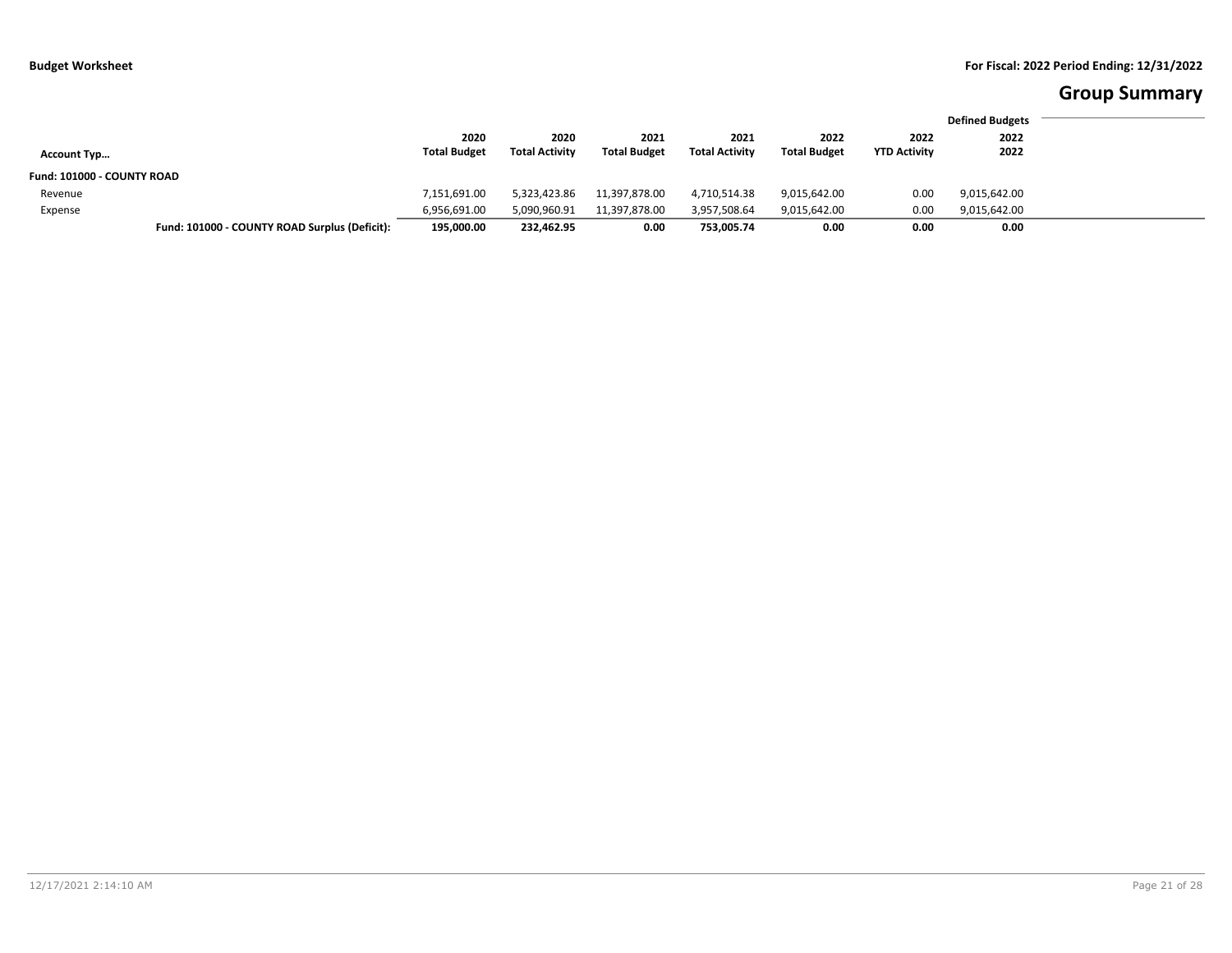| .                                                      |                     |                       |                     |                       |                     |                     |                        |  |
|--------------------------------------------------------|---------------------|-----------------------|---------------------|-----------------------|---------------------|---------------------|------------------------|--|
|                                                        |                     |                       |                     |                       |                     |                     | <b>Defined Budgets</b> |  |
|                                                        | 2020                | 2020                  | 2021                | 2021                  | 2022                | 2022                | 2022                   |  |
| Account Typ                                            | <b>Total Budget</b> | <b>Total Activity</b> | <b>Total Budget</b> | <b>Total Activity</b> | <b>Total Budget</b> | <b>YTD Activity</b> | 2022                   |  |
| Fund: 104000 - COL CO CAPITAL IMPRO                    |                     |                       |                     |                       |                     |                     |                        |  |
| Revenue                                                | 546,297.00          | 145,086.07            | 417,307.00          | 160,649.23            | 343,728.00          | 0.00                | 343,728.00             |  |
| Expense                                                | 338,685.00          | 279,176.52            | 417,307.00          | 94,326.05             | 343,728.00          | 0.00                | 343,728.00             |  |
| Fund: 104000 - COL CO CAPITAL IMPRO Surplus (Deficit): | 207,612.00          | -134,090.45           | 0.00                | 66,323.18             | 0.00                | 0.00                | 0.00                   |  |
|                                                        |                     |                       |                     |                       |                     |                     |                        |  |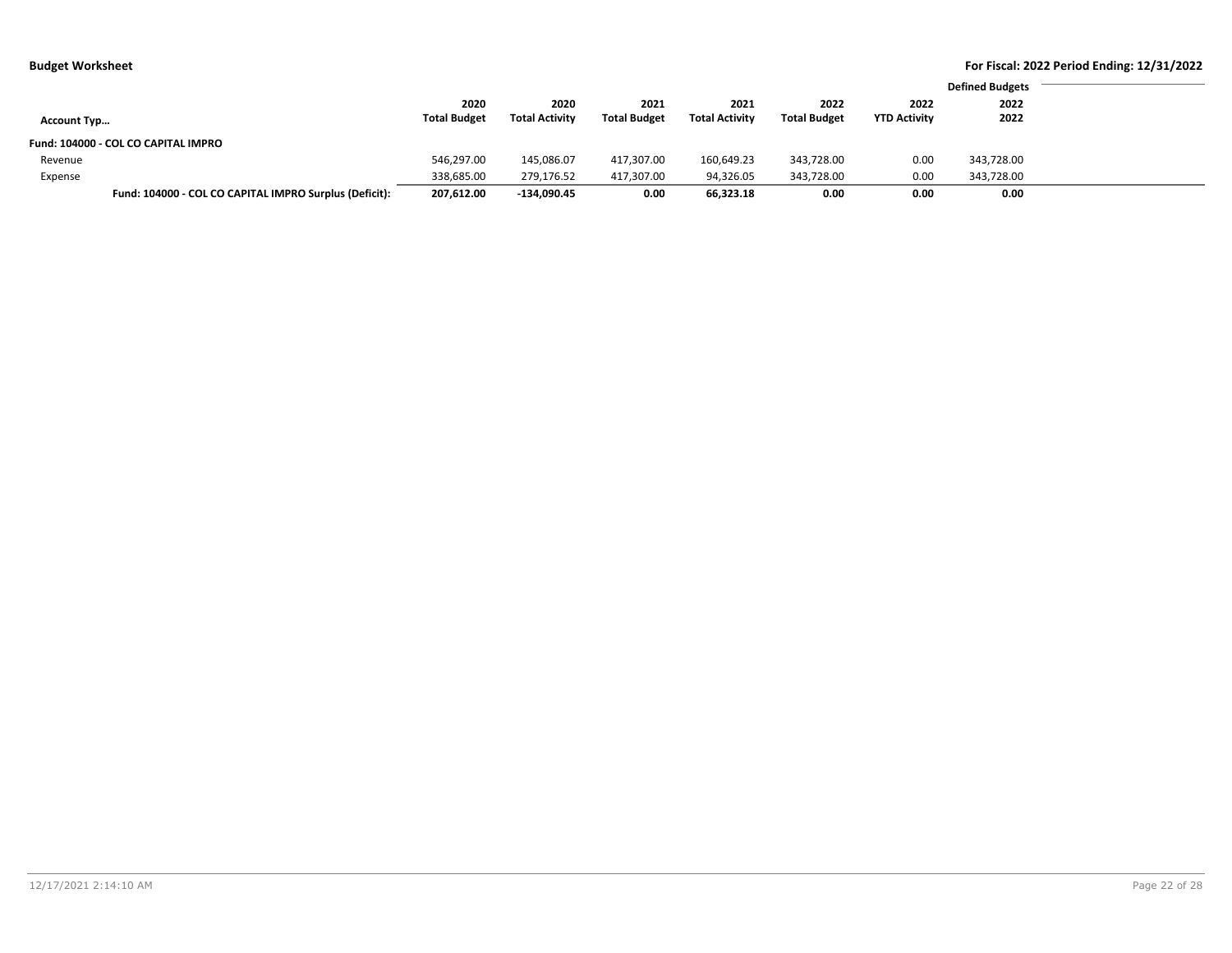|  | Budget Worksheet |  |
|--|------------------|--|
|--|------------------|--|

| 2020<br>2020<br>2021<br>2022<br>2022<br>2021<br><b>Total Budget</b><br><b>Total Activity</b><br><b>Total Activity</b><br><b>Total Budget</b><br><b>Total Budget</b><br><b>YTD Activity</b><br><b>Account Typ</b><br>Fund: 108000 - RURAL CO SALE/USE TA<br>79,002.32<br>210,565.00<br>50,098.37<br>125,964.00<br>0.00<br>85,471.00<br>Revenue<br>210,565.00<br>124,698.95<br>91,381.52<br>0.00<br>125,964.00<br>85,471.00<br>Expense |                                                        |      |            |      |              |      |      | <b>Defined Budgets</b> |
|--------------------------------------------------------------------------------------------------------------------------------------------------------------------------------------------------------------------------------------------------------------------------------------------------------------------------------------------------------------------------------------------------------------------------------------|--------------------------------------------------------|------|------------|------|--------------|------|------|------------------------|
|                                                                                                                                                                                                                                                                                                                                                                                                                                      |                                                        |      |            |      |              |      |      | 2022                   |
|                                                                                                                                                                                                                                                                                                                                                                                                                                      |                                                        |      |            |      |              |      |      | 2022                   |
|                                                                                                                                                                                                                                                                                                                                                                                                                                      |                                                        |      |            |      |              |      |      |                        |
|                                                                                                                                                                                                                                                                                                                                                                                                                                      |                                                        |      |            |      |              |      |      | 85,471.00              |
|                                                                                                                                                                                                                                                                                                                                                                                                                                      |                                                        |      |            |      |              |      |      | 85,471.00              |
|                                                                                                                                                                                                                                                                                                                                                                                                                                      | Fund: 108000 - RURAL CO SALE/USE TA Surplus (Deficit): | 0.00 | -74,600.58 | 0.00 | $-12.379.20$ | 0.00 | 0.00 | 0.00                   |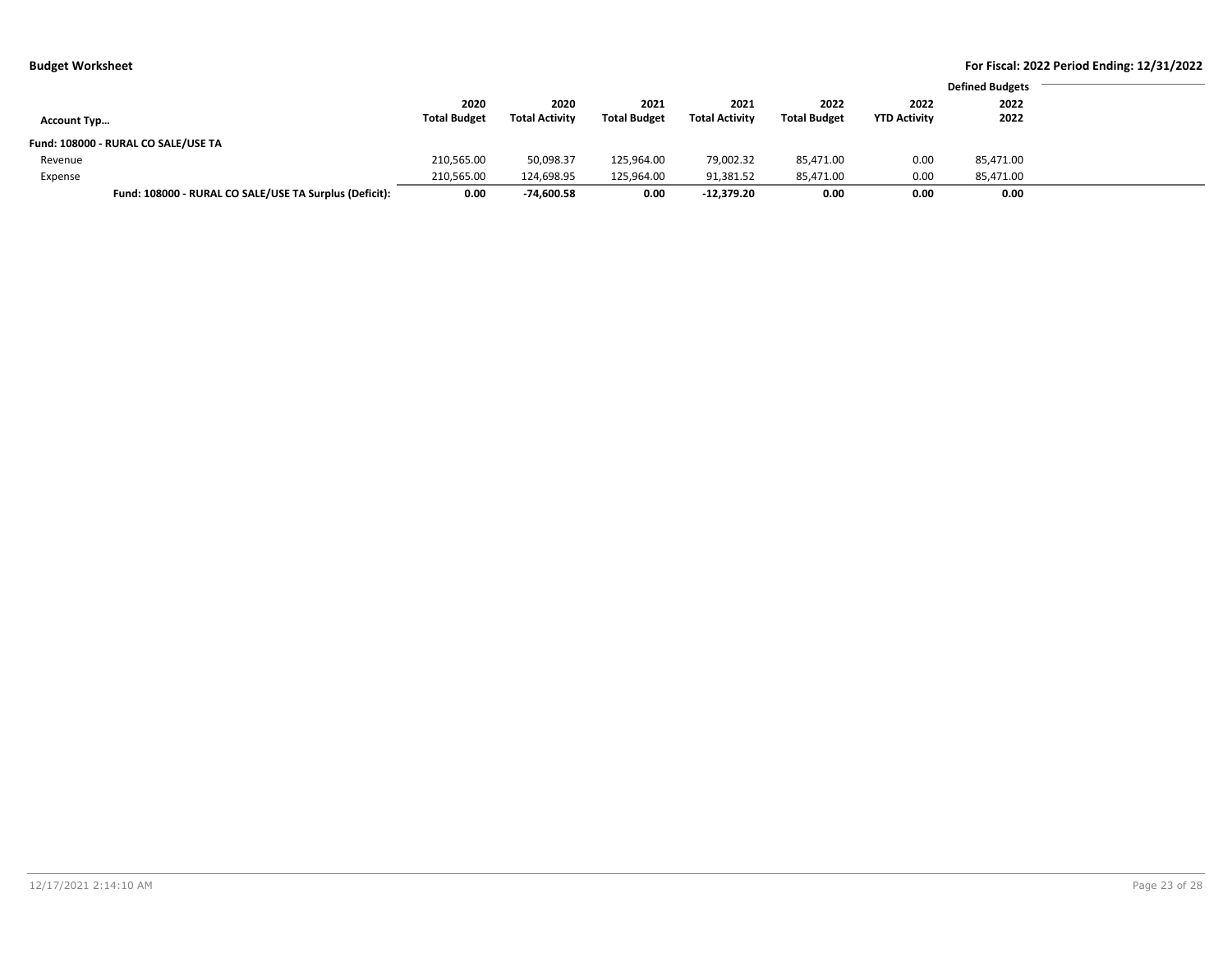| ıdget Worksheet |  |
|-----------------|--|
|-----------------|--|

|                    |                                                        |                     |                       |                     |                       |                     |                     | <b>Defined Budgets</b> |
|--------------------|--------------------------------------------------------|---------------------|-----------------------|---------------------|-----------------------|---------------------|---------------------|------------------------|
|                    |                                                        | 2020                | 2020                  | 2021                | 2021                  | 2022                | 2022                | 2022                   |
| <b>Account Typ</b> |                                                        | <b>Total Budget</b> | <b>Total Activity</b> | <b>Total Budget</b> | <b>Total Activity</b> | <b>Total Budget</b> | <b>YTD Activity</b> | 2022                   |
|                    | Fund: 122000 - SPECIAL PATHS/TRAILS                    |                     |                       |                     |                       |                     |                     |                        |
| Revenue            |                                                        | 30,516.00           | 0.00                  | 42,479.00           | 14,000.00             | 41,600.00           | 0.00                | 41,600.00              |
| Expense            |                                                        | 30,516.00           | 662.19                | 42,479.00           | 2,186.32              | 41,600.00           | 0.00                | 41,600.00              |
|                    | Fund: 122000 - SPECIAL PATHS/TRAILS Surplus (Deficit): | 0.00                | $-662.19$             | 0.00                | 11,813.68             | 0.00                | 0.00                | 0.00                   |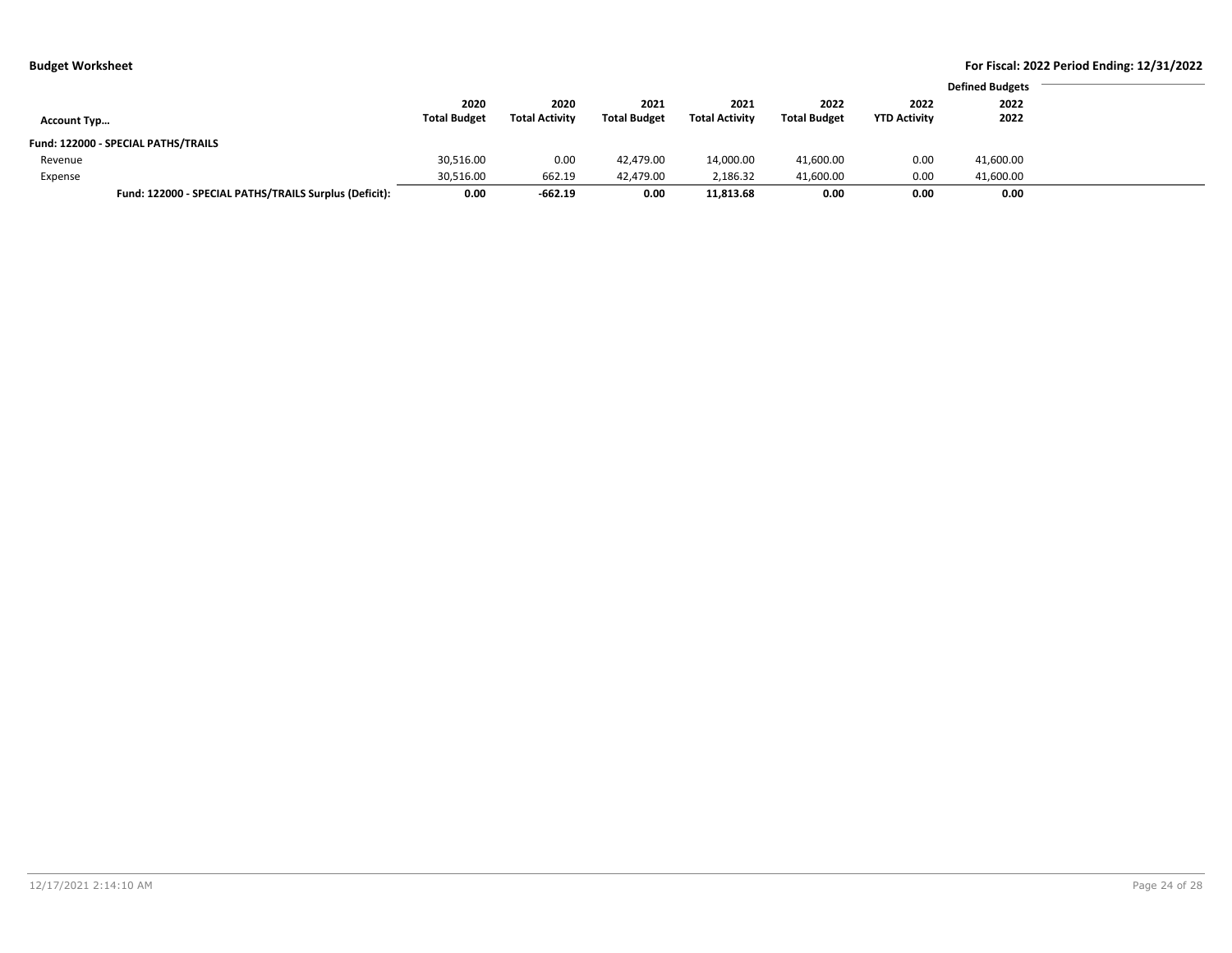|  | Budget Worksheet |
|--|------------------|
|--|------------------|

|                                     |                                                        |                     |                       |                     |                       |                     |                     | <b>Defined Budgets</b> |
|-------------------------------------|--------------------------------------------------------|---------------------|-----------------------|---------------------|-----------------------|---------------------|---------------------|------------------------|
|                                     |                                                        | 2020                | 2020                  | 2021                | 2021                  | 2022                | 2022                | 2022                   |
| <b>Account Typ</b>                  |                                                        | <b>Total Budget</b> | <b>Total Activity</b> | <b>Total Budget</b> | <b>Total Activity</b> | <b>Total Budget</b> | <b>YTD Activity</b> | 2022                   |
| Fund: 137000 - COLUMBIA CO PARK & R |                                                        |                     |                       |                     |                       |                     |                     |                        |
| Revenue                             |                                                        | 292,261.00          | 241,375.40            | 296,775.00          | 259,286.19            | 314,982.00          | 0.00                | 314,982.00             |
| Expense                             |                                                        | 292,261.00          | 249,491.70            | 296,775.00          | 283,282.35            | 314,982.00          | 0.00                | 314,982.00             |
|                                     | Fund: 137000 - COLUMBIA CO PARK & R Surplus (Deficit): | 0.00                | $-8.116.30$           | 0.00                | $-23.996.16$          | 0.00                | 0.00                | 0.00                   |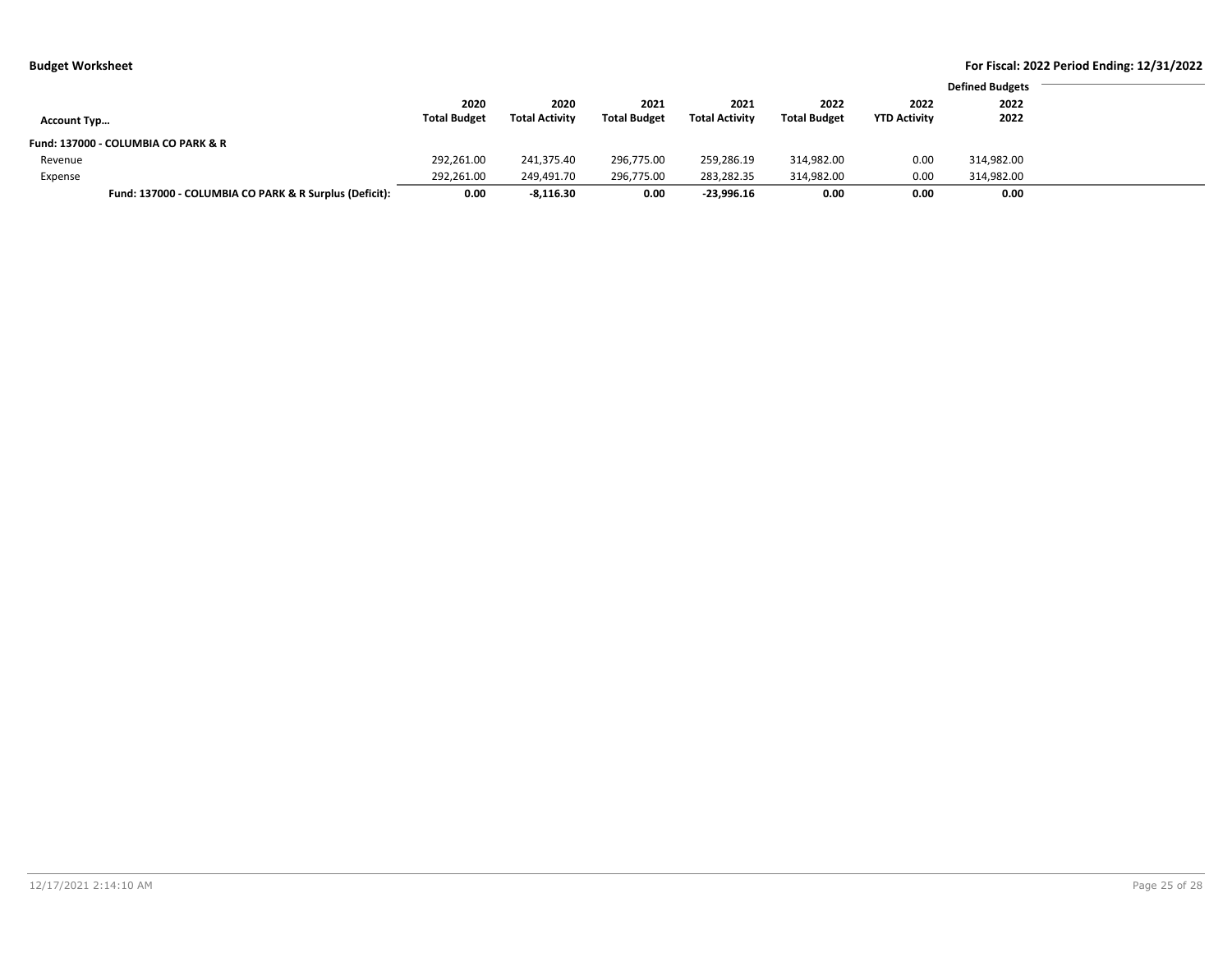|                            |                                               |                     |                       |                     |                       |                     |                     | <b>Defined Budgets</b> |
|----------------------------|-----------------------------------------------|---------------------|-----------------------|---------------------|-----------------------|---------------------|---------------------|------------------------|
|                            |                                               | 2020                | 2020                  | 2021                | 2021                  | 2022                | 2022                | 2022                   |
| <b>Account Typ</b>         |                                               | <b>Total Budget</b> | <b>Total Activity</b> | <b>Total Budget</b> | <b>Total Activity</b> | <b>Total Budget</b> | <b>YTD Activity</b> | 2022                   |
| Fund: 401000 - SOLID WASTE |                                               |                     |                       |                     |                       |                     |                     |                        |
| Revenue                    |                                               | 339,230.00          | 305,643.12            | 379,646.00          | 288,216.42            | 498,230.00          | 0.00                | 498,230.00             |
| Expense                    |                                               | 339,230.00          | 280,627.12            | 379,646.00          | 314,114.01            | 498,230.00          | 0.00                | 498,230.00             |
|                            | Fund: 401000 - SOLID WASTE Surplus (Deficit): | 0.00                | 25,016.00             | 0.00                | -25,897.59            | 0.00                | 0.00                | 0.00                   |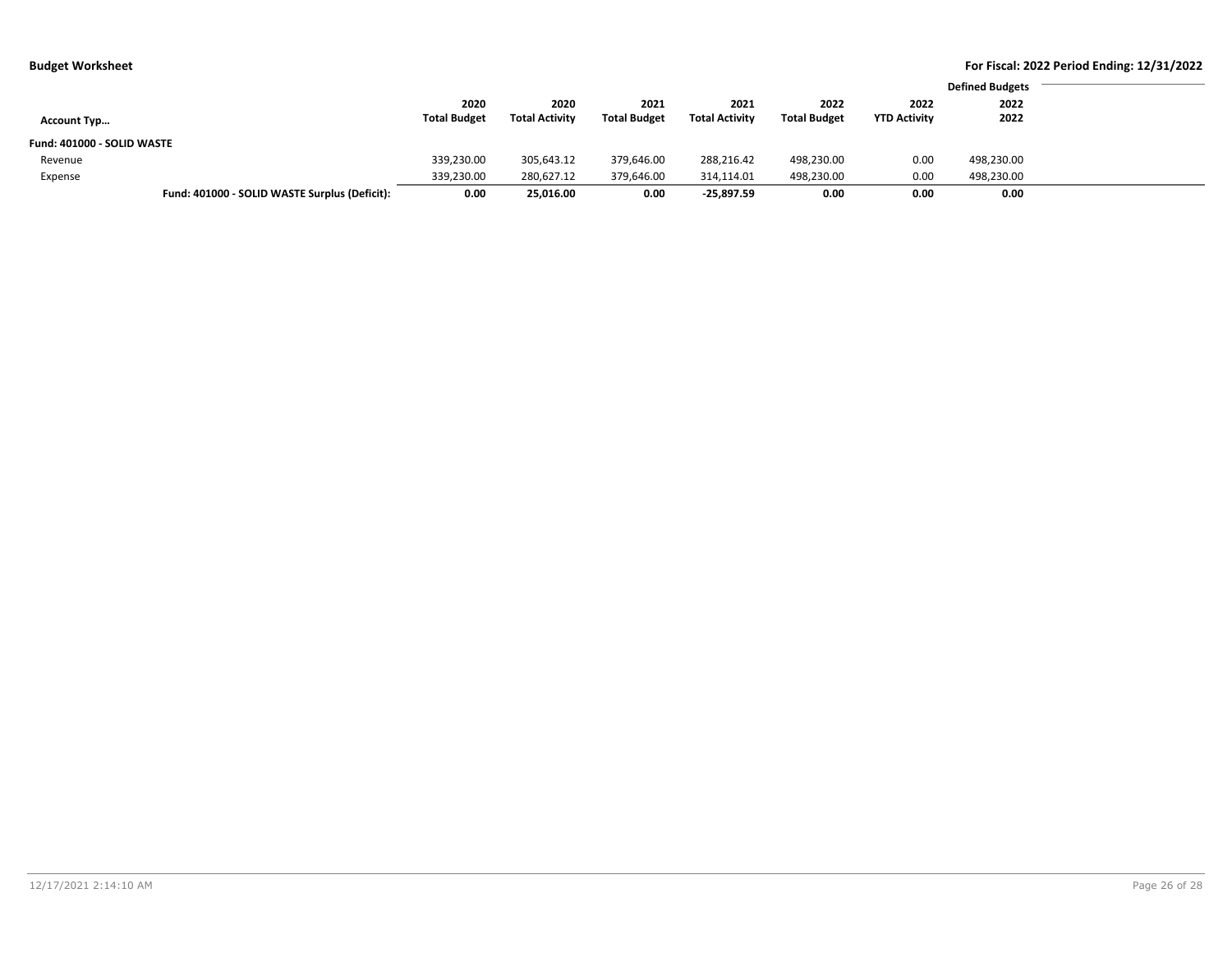|                        |                                           |                     |                       |                     |                       |                     |                     | <b>Defined Budgets</b> |  |
|------------------------|-------------------------------------------|---------------------|-----------------------|---------------------|-----------------------|---------------------|---------------------|------------------------|--|
|                        |                                           | 2020                | 2020                  | 2021                | 2021                  | 2022                | 2022                | 2022                   |  |
| <b>Account Typ</b>     |                                           | <b>Total Budget</b> | <b>Total Activity</b> | <b>Total Budget</b> | <b>Total Activity</b> | <b>Total Budget</b> | <b>YTD Activity</b> | 2022                   |  |
| Fund: 501000 - E R & R |                                           |                     |                       |                     |                       |                     |                     |                        |  |
| Revenue                |                                           | 1,833,175.00        | 1,222,247.02          | 1,876,870.00        | 1,109,215.99          | 1,691,792.00        | 0.00                | 1,691,792.00           |  |
| Expense                |                                           | 1,833,175.00        | 1,207,803.12          | 1,876,870.00        | 1,020,953.89          | 1,691,792.00        | 0.00                | 1,691,792.00           |  |
|                        | Fund: 501000 - E R & R Surplus (Deficit): | 0.00                | 14,443.90             | 0.00                | 88,262.10             | 0.00                | 0.00                | 0.00                   |  |
|                        | <b>Report Surplus (Deficit):</b>          | 402,612.00          | 54,453.33             | 0.00                | 857,131.75            | 0.00                | 0.00                | 0.00                   |  |